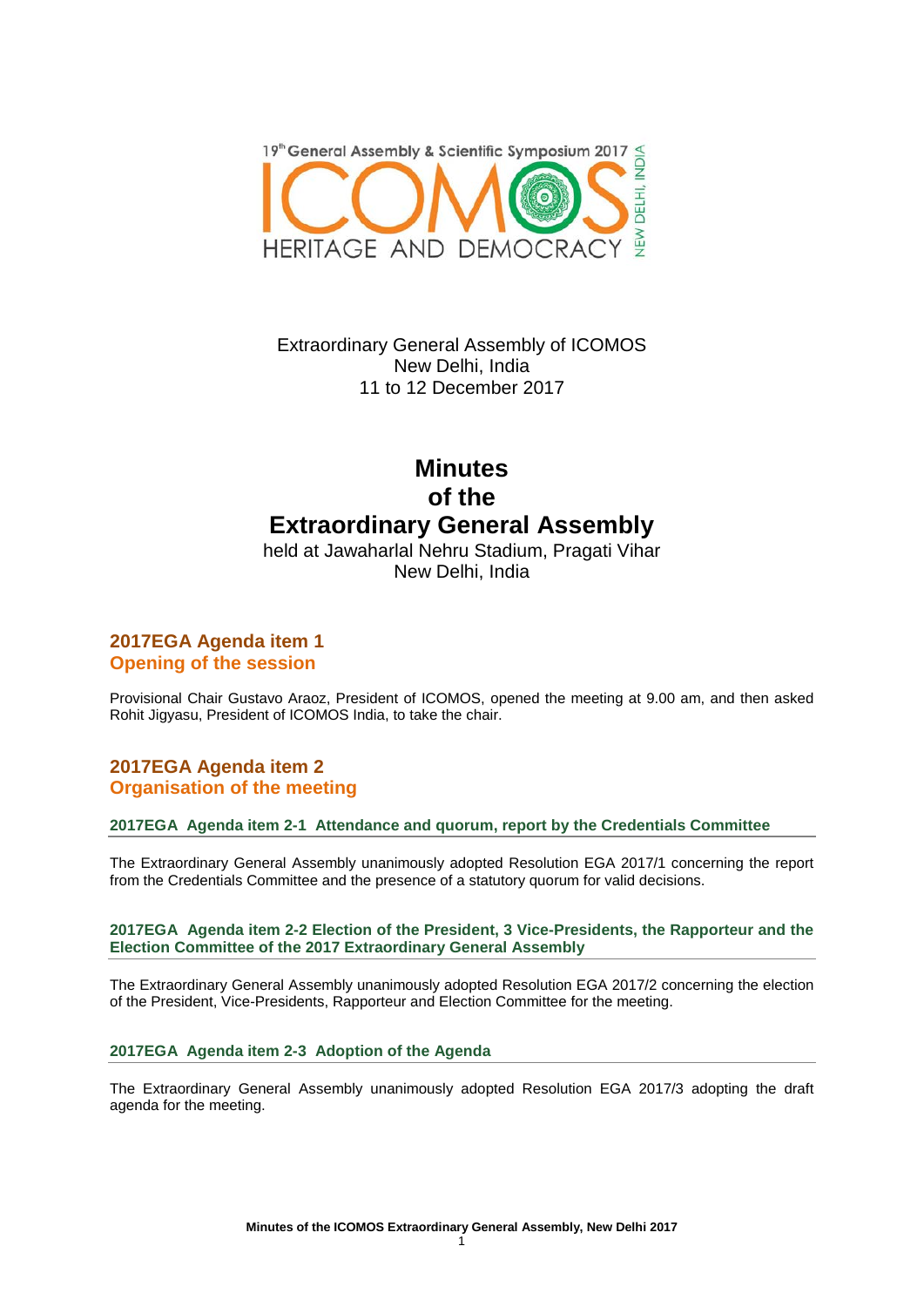#### **2017EGA Agenda item 3 Amendments to the ICOMOS Statutes**

#### **2017EGA Agenda item 3 – 1 Presentation of the proposed amendments**

Mr. Peter Phillips (Vice-President of ICOMOS) presented the amendments to the ICOMOS Statutes proposed by the Board.

On behalf of ICOMOS Belgium, Ms Bénédicte Selfslagh, President of the National Committee, requested the division of the proposal and a secret ballot, based respectively on Articles 50 and 52 of the Rules of Procedure of the ICOMOS General Assembly (2011 version). She indicated that Ms Kirsti Kovanen, Secretary General of ICOMOS and the International Secretariat had been duly informed of these requests prior to the Extraordinary General Assembly.

The Extraordinary General Assembly then proceeded

- in accordance with Article 50 of the Rules of Procedure and on the proposal of Ms Bénédicte Selfslagh, to divide the proposed resolution to amend the Statutes so as to consider as a whole the proposed amendments to Articles 9-b, 9-c, 9-d-6, 9 -d-10, 10-a and 13-a, and to consider separately the proposed amendment to article 9-d-9;
- in accordance with Article 52 of the Rules of Procedure and on the proposal of the Belgian National Committee, to vote by secret ballot on the proposed amendment to Article 9-d-9, to extend the number of consecutive terms of office of certain members of the Board.

The Extraordinary General Assembly then considered the proposed resolution to amend the Statutes excluding the proposed amendment to Article 9-d-9 and unanimously resolved to adopt all of the remaining proposed amendments, withholding the formal adoption of Resolution EGA 2017/4 until the results of the secret ballot were announced. Following a debate on the proposed amendment to Article 9-d-9, the secret ballot was held, and the President adjourned the meeting at 10.45 am to enable the votes to be counted.

#### **2017EGA Agenda item 3 – 2 Adoption of the amendments to the ICOMOS Statutes**

The President re-opened the adjourned Extraordinary General Assembly at 2.00 pm. The Head Teller reported the result of the secret ballot as follows:

Votes cast: 604, representing 63 National Committees Votes for adopting the proposed amendment: 310 Votes against adopting the proposed amendment: 273 Abstentions: 18

According to Article 23 of the Statutes, a vote to amend the Statutes requires a two-thirds majority of the voting members from at least one third of the National Committees to vote in favour. The necessary majority of the votes in favour (in this case 402 votes) not being reached, the President declared that the Extraordinary General Assembly had voted not to adopt the proposed modification of article 9-d-9.

The Extraordinary General Assembly then unanimously adopted Resolution EGA 2017/4, amended by excluding the proposed amendment to Article 9-d-9 of the Statutes.

#### **2017EGA Agenda item 4 Adoption of the revised Rules of Procedure**

#### **2017EGA Agenda item 4 – 1 Presentation of the revised Rules of Procedure**

Mr Peter Phillips (Vice President of ICOMOS)) presented the draft Rules of Procedure, which collate the previously separate Rules of Procedure for each organ of ICOMOS into a single document, in accordance with the 2014 Statutes.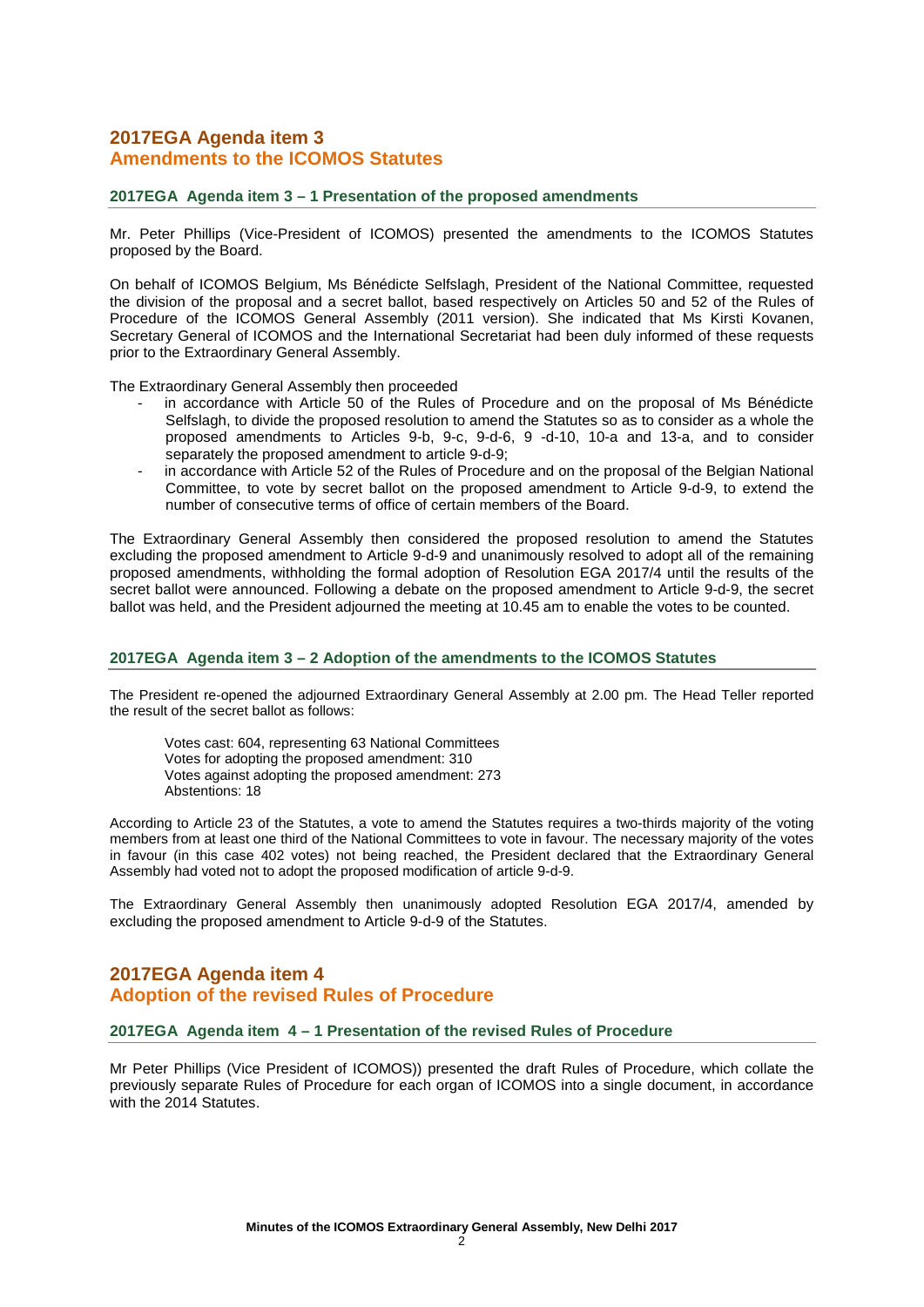#### **2017EGA Agenda item 4 – 2 Adoption of the revised Rules of Procedure**

The Extraordinary General Assembly unanimously adopted Resolution EGA 2017/5 concerning a proposed amendment to the draft Rules of Procedure previously circulated.

The Extraordinary General Assembly unanimously adopted Resolution EGA 2017/6 concerning the adoption of the draft Rules of Procedure previously circulated, with the amendment adopted by Resolution EGA 2017/5.

The President closed the meeting at 2.40 pm.

Signed as a correct record

President of the Extraordinary General Assembly

Rohit Jigyasu<br>President of the Extraordinary General Assembly Secretary of the Extraordinary General Assembly

**Attachments** 

- 1. Text of the Resolutions adopted at the Extraordinary General Assembly 2017
- 2. The Statutes of ICOMOS as amended in 2017 in New Delhi
- 3. The ICOMOS Rules of Procedure as adopted in 2017 in New Delhi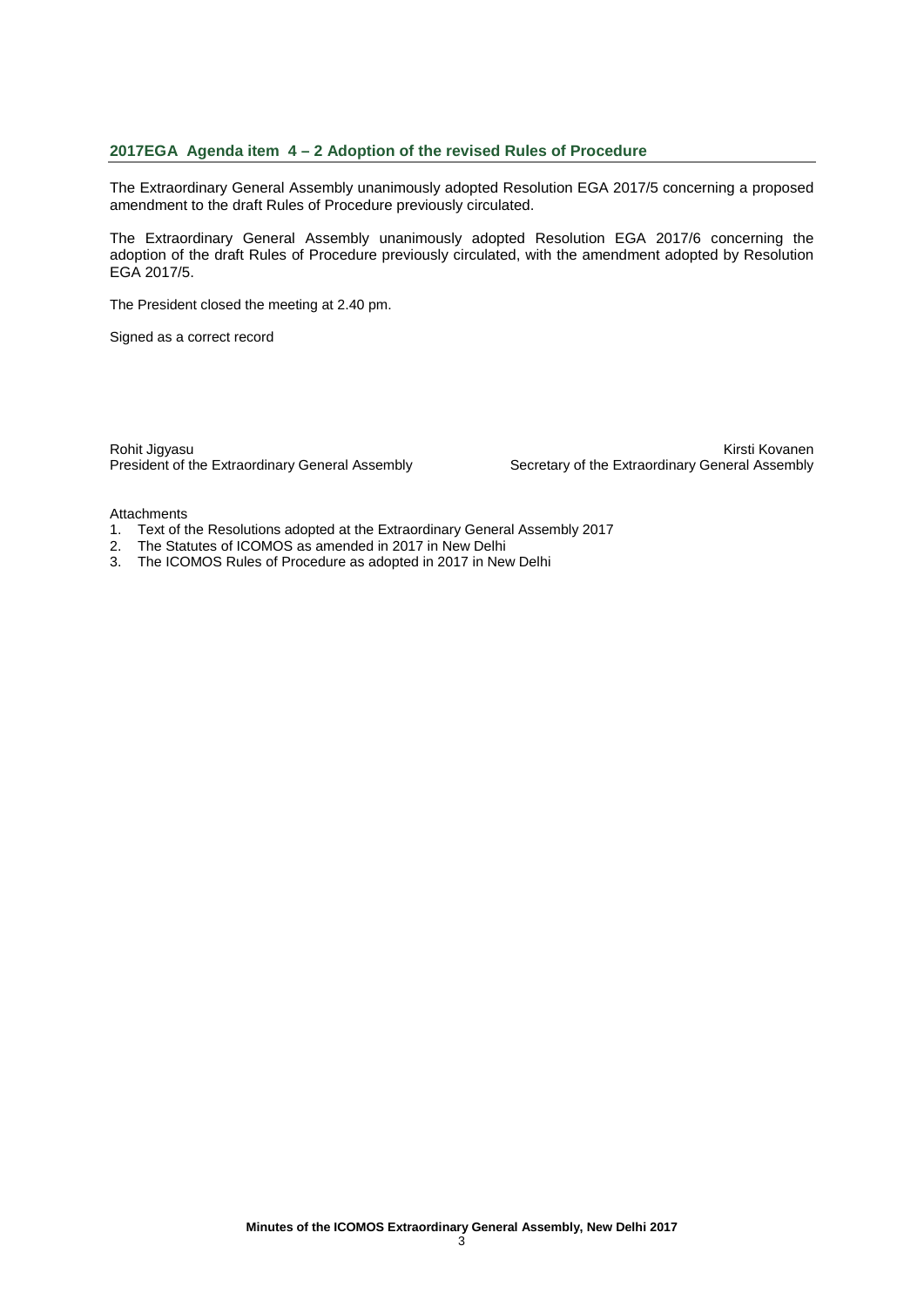### **Annex 1: RESOLUTIONS ADOPTED BY THE EXTRAORDINARY GENERAL ASSEMBY OF ICOMOS 2017**

#### **Resolution EGA 2017/1**

#### **The Extraordinary General Assembly of ICOMOS,**

Considering the report submitted by the Chairman of the Credentials Committee,

#### **Takes note that:**

- As of 31 December 2016, there were 1 090 potential voting members from 84 National Committees and 59 individual members in countries without National Committees; a total of 1149 potential voting members;
- The decisions of the Credentials Committee in Delhi added 20 potential voting members to the above from 2 additional National Committees; bringing the total number of potential voting members to 1169 and the number of National Committees to 86;
- On 12 December, there are 797 voting members present and represented from 63 National Committees, up to date in their dues and having sent their list of voting members, and 15 voting members from countries without National Committees, for a total of 812 voting members present and represented;

**Acknowledges that** it can make valid decisions since the double quorum for an Extraordinary General meeting of one quarter of the voting members - i.e. 293 members - from at least one third of the National Committees - i.e. 28 National Committees - is reached in accordance with Article 23 of the Statutes;

**Takes note that** deliberations of the Extraordinary General Assembly on a modification of the statutes shall be taken by a two-thirds majority of the voting members present or represented - i.e. 542 members - from at least one third of the National Committees - that is 28 Committees.

#### **Resolution EGA 2017/2**

**The Extraordinary General Assembly of ICOMOS elects,** on the proposal of the Advisory Committee, the following for this session as:

- President: Rohit Jigyasu (President of ICOMOS India.)
- Vice-Presidents: Mohammad Al-Aidaroos (Saudi Arabia), Natalia Almazova (Russian Federation), Angela Rojas (Cuba)
- Secretary General of the Extraordinary General Assembly: Ms Kirsti Kovanen (Secretary General of ICOMOS)
- Rapporteur: Irina Iamandescu (Romania), Kai Weise (Nepal)

#### Head Teller: Lucille Karen Malilong Isberto (Philippines).

Assistant Tellers: Martin Cernansky (Czech Republic); Marika Konola Tuominen (Finland); Dukagjin Bakija (Kosovo); Esmeralda Vila Pouca (Portugal); Nikolay Lavrentyev (Russian Federation); Elisabeth Muttner (Switzerland); Oriel Prizeman (United Kingdom); Graciela Cecilia Gayetzky de Kuna (Argentina); Luis Arellano (Bolivia); Mario Ferrada (Chile); Mario Melara (El Salvador) Monica Galindo (Guatemala); Nirvana Persaud (Guyana); Kathy Khine (Myanmar); Priyanka Misra (New Zealand); Dicky Atmadja (Indonesia); Mariana Isa (Malaysia); Abdoul Sow (Senegal); Patrick Abungu (Kenya); Dror Solar (Israel); Mahmoud Al Arab (Jordan); Hayat Zerouali (Morocco); Hala Asslan (Syria); and Khansa Bouaziz (Tunisia).

#### **Resolution EGA 2017/3**

The 2017 Extraordinary General Assembly of ICOMOS **adopts** its Agenda.

#### **Resolution EGA 2017/04**

**The Extraordinary General Assembly of ICOMOS,**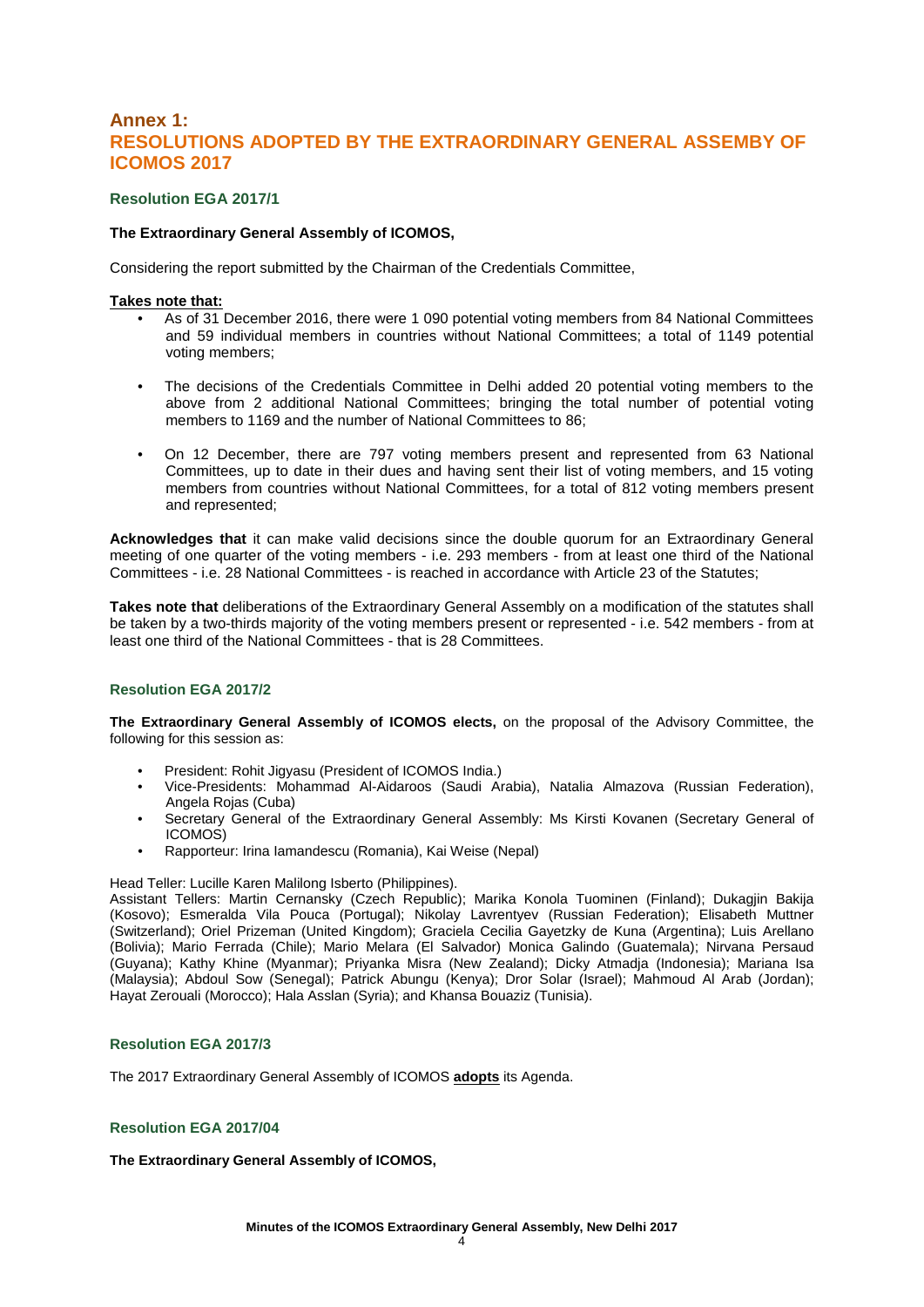**Recalling** its resolutions 18GA 2014/12 and 18GA 2014/13;

**Noting that** the proposal to amend the ICOMOS Statutes (2014) has been prepared by the Board;

**Having examined** the proposal for the amendment of the ICOMOS Statutes, as well as the explanatory report prepared by the Board;

**Unanimously adopts** the following amendments to the ICOMOS Statutes, as proposed and sent to members, subject to a linguistic amendment to Article 10-a of the French version

(1) In Article 9-b, amend the sentence:

*For each meeting, the General Assembly shall elect its President, three Vice-Presidents, and a Rapporteur whose term of office shall be for the duration of the meeting.* 

as follows:

*For each meeting, the General Assembly shall elect its President, up to three Vice-Presidents, and a Rapporteur whose term of office shall be for the duration of the meeting.* 

(2) In Article 9-c, amend the sentence:

*Unless specified otherwise in these Statutes, decisions shall be taken by a majority of the voting members, present and represented, provided that they come from at least a third of the National Committees.* 

By adding a second sentence as follows:

*Unless specified otherwise in these Statutes, decisions shall be taken by a majority of the voting members, present and represented, provided that they come from at least a third of the National Committees. Should the voting members present and represented come from less than the required third of National Committees, the General Assembly shall be adjourned for one hour and reconvened, after which its decisions shall be valid regardless of the number of National Committees.* 

(3) In Article 9-d-6, amend the sentence:

*Every third year, nominate the auditor for a three-year term of office renewable once, based on a proposal by the Board;* 

as follows:

*Every sixth year, nominate the auditor for a six-year term of office renewable once, based on a proposal by the Board;* 

(4) In Article 9-d-10, amend the sentence: *The candidates for the position of Vice-President shall be nominated by their respective region.* 

as follows:

*The candidates for the position of Vice-President shall be nominated by National Committees or individual members within their respective region.* 

(5) In Article 10-a, amend the sentence:

*A representative of the International Centre for the Study of the Preservation and Restoration of Cultural Property (ICCROM), the Vice-President of the Advisory Committee, and the Director-General of the International Secretariat, shall be in attendance at Board meetings in a non-voting advisory capacity.*

by adding two sentences as follows:

The Vice-President of the Advisory Committee and the Director General of the International Secretariat shall attend the meetings of the Board in an advisory capacity, without the right to vote. A representative of the International Centre for the Study of the Preservation and Restoration of Cultural Property (ICCROM) is invited to attend without the right to vote. Representatives of other organizations may also be invited to attend Board meetings, without the right to vote.

(6) In Article 13-a, amend the sentence: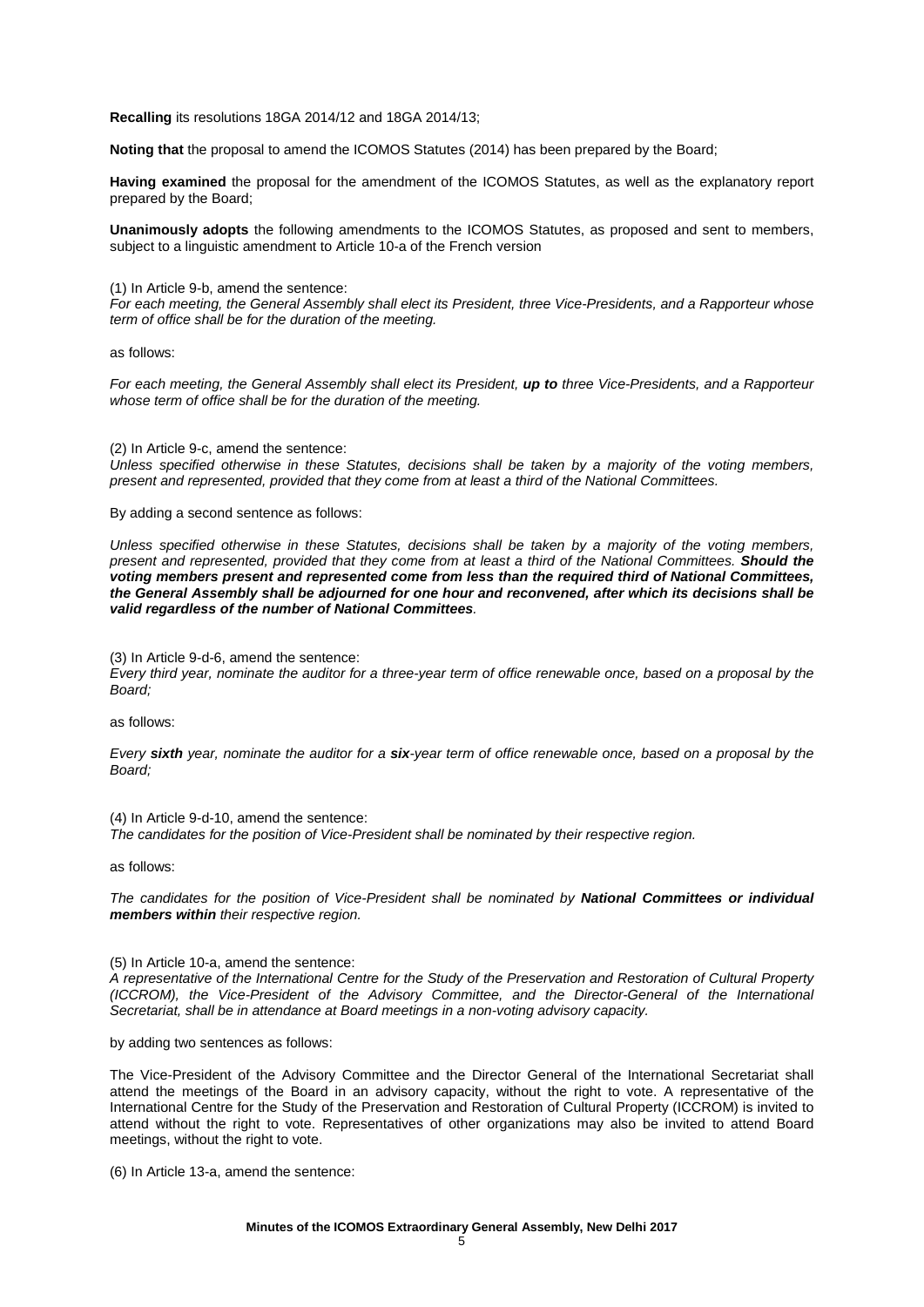*National Committees shall comprise all members of ICOMOS within a country, as defined in Article 6-a. A National Committee must have at least five Individual Members.* 

as follows:

*National Committees shall comprise all members of ICOMOS within a country, as defined in Article 5-a. A National Committee must have at least five Individual Members.*

#### **Resolution EGA 2017/5 - Amendment to Article 57 of the draft Rules of Procedure**

#### **The Extraordinary General Assembly of ICOMOS**,

**Recalling** resolution 18GA 2014/13 adopted by the 18th General Assembly (Florence, 2014);

**Noting** that the proposal for revised Rules of Procedure has been prepared by the ICOMOS Board in accordance with Article 10-d-10, and revised following consultation with members:

**Further noting** that it is desirable for site-specific resolutions made by the ICOMOS General Assembly to be soundly based on a comprehensive knowledge of the significance of the site and the circumstances relating to the resolution;

**Resolves** to amend the Rules of Procedure dated July 2017 proposed by the ICOMOS Board for adoption by the ICOMOS General Assembly, by amending Article 57 to read as follows (proposed amendments in red):

#### **Article 57**

- 1 Resolutions and motions<br>2 Subject to Article 58 res
- 2 Subject to Article 58, resolutions and motions other than those relating to procedural items on the agenda shall be considered only at a General Assembly at which an election for the Board is to be held.
- 3 All draft motions or resolutions proposed for adoption by the General Assembly must be supported by at least ten ICOMOS members from three different Committees, or by three National Committees or three International Scientific Committees.
- 4 All draft resolutions must be submitted in writing, in both French and English, to the International Secretariat at least two months prior to the opening of the General Assembly, for consideration by the Resolutions Committee. Draft motions or resolutions submitted after the above deadline must be referred to the Board for decision in accordance with Article 58, and will only be considered by the Resolutions Committee if the Board decides that they are of an urgent and important nature.
- 5 Those proposing the draft resolution should endeavour to make the draft as simple as possible, so that its purpose is clear and the proposed actions are briefly stated relevant and within the competence of ICOMOS. (To this end, it is suggested that the part of the draft resolution describing the issue should be three to five paragraphs long, and the operational part one to three paragraphs.)
- 6 No resolution or motion may be discussed or put to the vote unless copies of it have been circulated to all members present by the ICOMOS International Secretariat not later than the day preceding the discussion.
- 7 Any draft resolution proposed which relates to a specific property shall not be considered by the Resolutions Committee unless a Heritage Alert for that property has previously been submitted to the Secretariat in accordance with Article 14 and the relevant National, Transnational and International Scientific Committees have had an opportunity to respond to it.
- 8 Any draft resolution proposed, which in the opinion of the Treasurer or the Director General of ICOMOS has implications in terms of human and/or financial resources, shall not be submitted to the General Assembly by the Resolutions Committee unless the provenance of the resources is specified and they have been committed.
- 9 Any resolution adopted by the General Assembly shall be circulated by the President of ICOMOS to the members, to UNESCO and other organisations represented at the General Assembly within 60 days after the close of the General Assembly.
- 10 The Secretary General of ICOMOS will report annually to the Advisory Committee and General Assembly on the implementation of the resolutions adopted and on the results or effects of the resolutions

#### **Resolution EGA 2017/6 – Adoption of the revised Rules of Procedure**

#### **The Extraordinary General Assembly of ICOMOS**,

**Recalling** Resolution 18GA 2014/13;

**Noting** that the proposal for the amended Rules of Procedure has been prepared by the Board, in accordance with Article 10-d-10, and revised following consultation with members;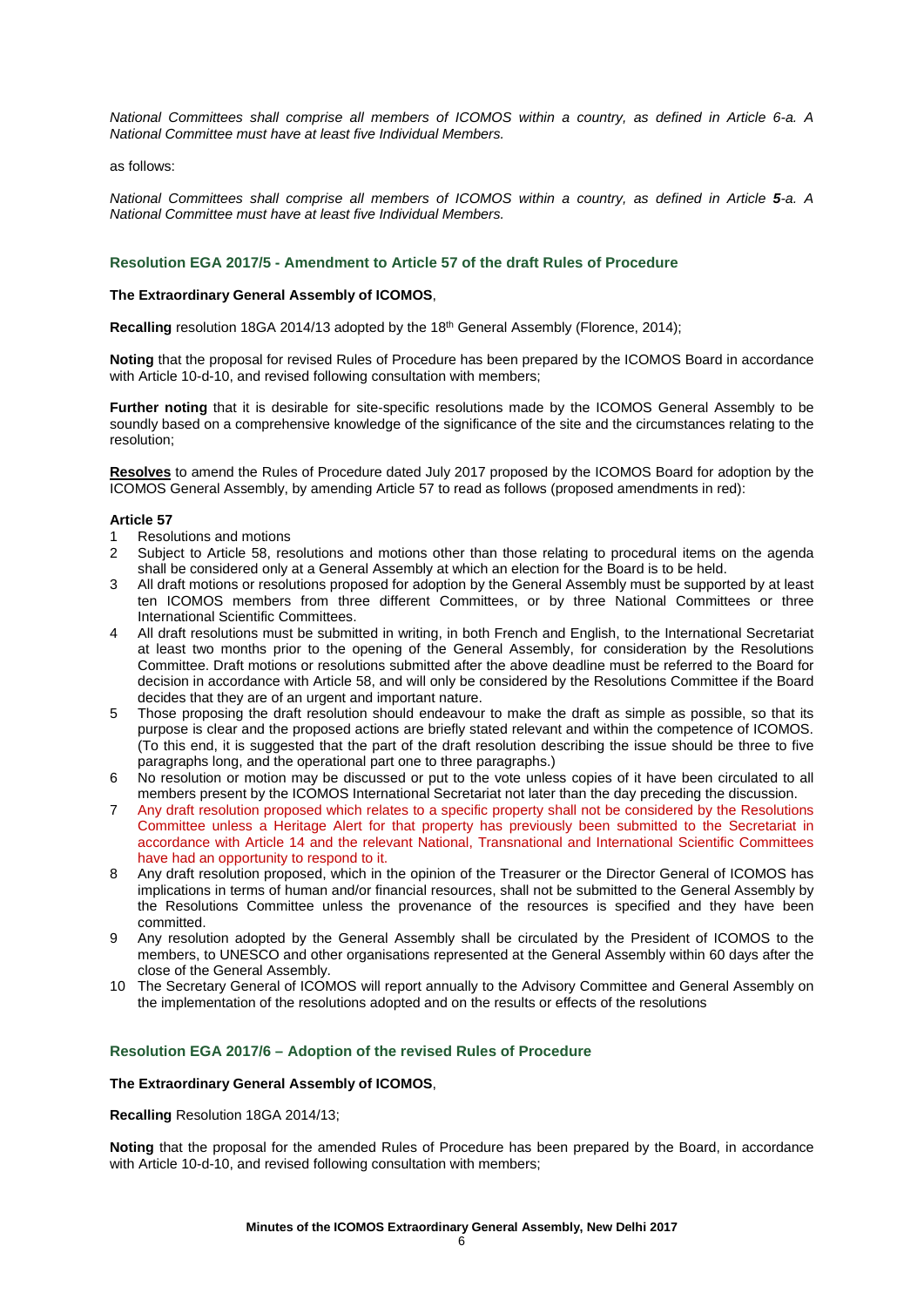**Having examined** the proposed Rules of Procedure, as well as the Background report prepared by the Board;

**Unanimously adopts** the attached Rules of Procedure dated July 2017, to come into effect immediately upon adoption.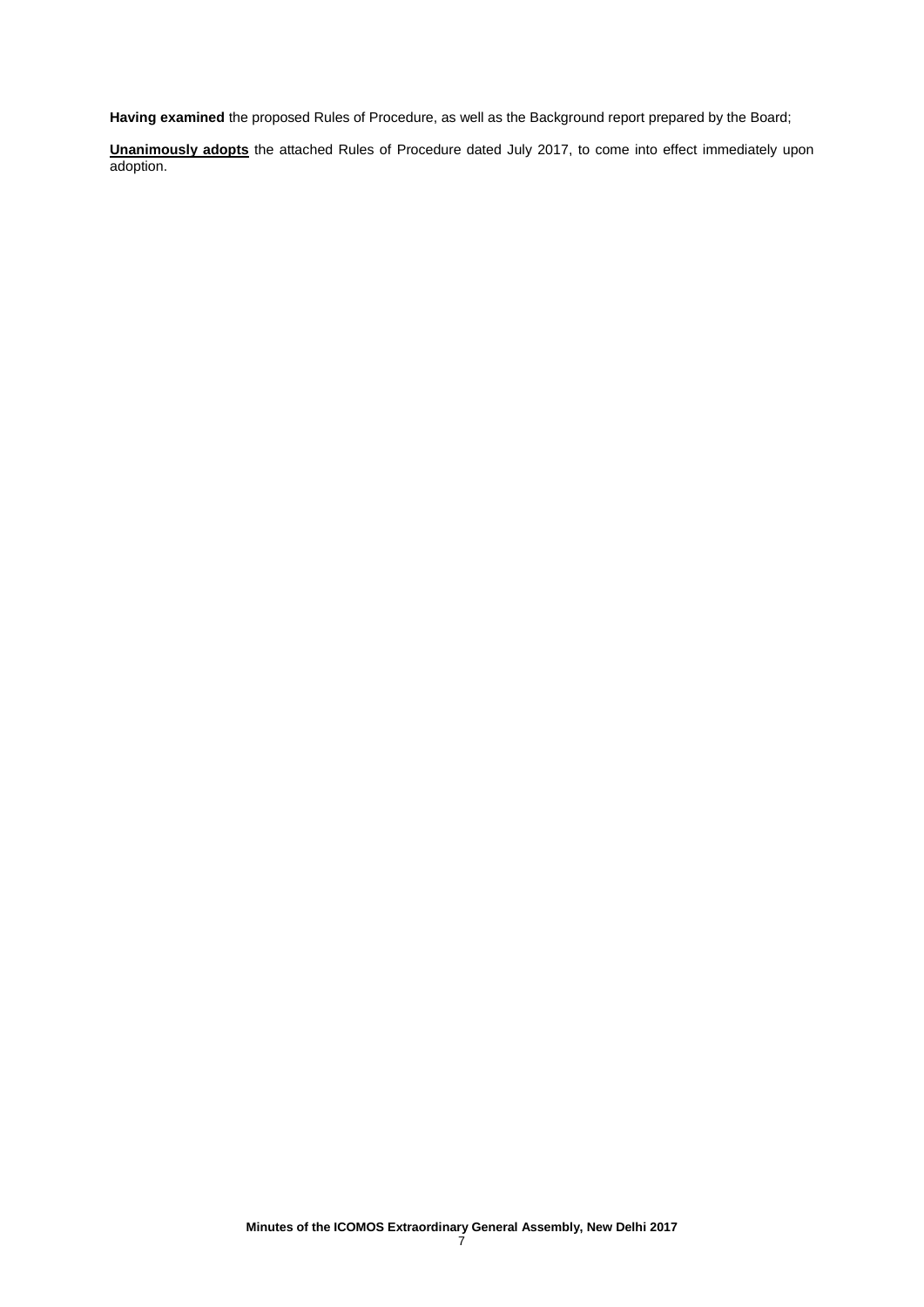#### **Annex 2: THE STATUTES OF ICOMOS AS AMENDED IN 2017 IN NEW DELHI**

## **ICOMOS Statutes**

Adopted by the Constituent Assembly on 22 June 1965 in Warsaw (Poland), and amended by the 5th General Assembly on 22 May 1978 in Moscow (USSR), by the 18th General Assembly on 12 November 2014 in Florence (Italy), and by the Extraordinary General Assembly on 12 December 2017 in New Delhi (India)

#### **Preamble**

**1 Name and Headquarters**

| <b>Article 1</b> | Name         |
|------------------|--------------|
| <b>Article 2</b> | Headquarters |

**2 Aims and Activities**

| <b>Article 3</b> | Aims                          |
|------------------|-------------------------------|
| <b>Article 4</b> | <b>Activities and Actions</b> |

#### **3 Members**

| <b>Article 5</b> | Membership categories            |
|------------------|----------------------------------|
| <b>Article 6</b> | Rights and Duties of the Members |
| <b>Article 7</b> | Sanctions and Loss of Membership |

#### **4 Administration and Operation**

| <b>Article 8</b>  | <b>Statutory Bodies</b>                       |
|-------------------|-----------------------------------------------|
| <b>Article 9</b>  | General Assembly                              |
| <b>Article 10</b> | Board                                         |
| <b>Article 11</b> | Bureau of the Board                           |
| <b>Article 12</b> | Advisory Committee and its Scientific Council |
| <b>Article 13</b> | <b>National Committees</b>                    |
| <b>Article 14</b> | International Scientific Committees           |
| <b>Article 15</b> | <b>Voluntary Nature of Positions</b>          |
| <b>Article 16</b> | International Secretariat                     |
| <b>Article 17</b> | Observers                                     |

#### **5 Resources**

| <b>Article 18</b> | Annual Resources |
|-------------------|------------------|
| <b>Article 19</b> | Accounts         |

#### **6 Various provisions**

| <b>Article 20</b> | Legal Status              |
|-------------------|---------------------------|
| <b>Article 21</b> | Languages                 |
| <b>Article 22</b> | <b>Rules of Procedure</b> |

#### **7 Amendment of the Statutes and Dissolution**

| <b>Article 23</b> | Amendment of the Statutes |
|-------------------|---------------------------|
| <b>Article 24</b> | <b>Dissolution</b>        |

#### **8 Entry into force**

**Article 25** Entry into Force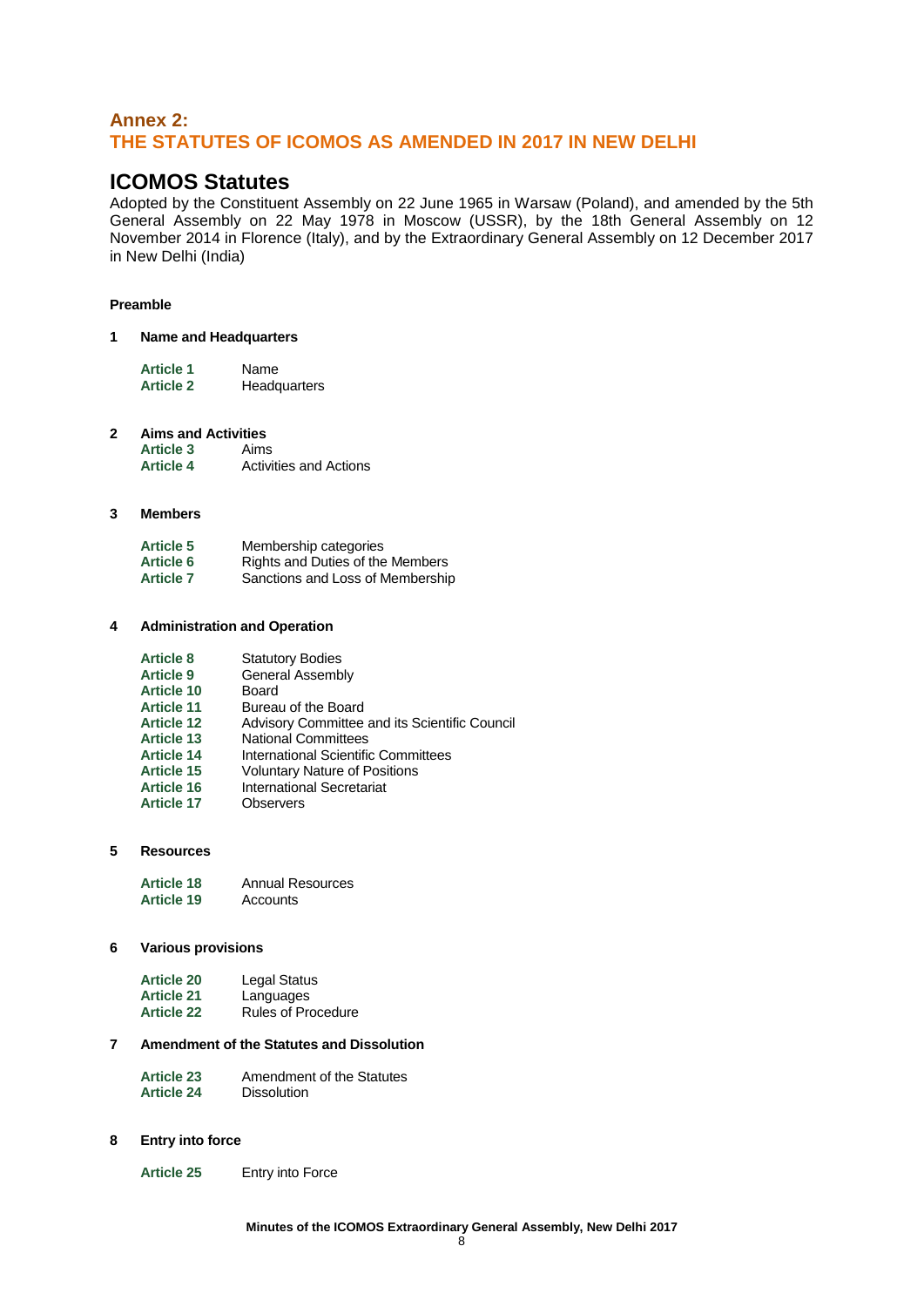#### **Preamble**

Established in 1965, the International Council on Monuments and Sites, ICOMOS, is an international nongovernmental organisation under French law (Law of 1 July 1901 relating to contract of association).

ICOMOS is an associate partner of the United Nations Educational, Scientific and Cultural Organisation (UNESCO).

The ICOMOS Ethical Principles complement these Statutes and the ICOMOS Rules of Procedure and should be adhered to in conjunction with them.

All terms used in these Statutes to designate a person with responsibilities are to be interpreted as implying that women and men are equally eligible to exercise such responsibilities.

#### **1 Name and Headquarters**

#### **Article 1 - Name**

An association was established in 1965 for an unlimited duration under the name of the International Council on Monuments and Sites, hereinafter designated by the initials ICOMOS.

The name and the initials are interchangeable; such use is exclusively reserved for functions authorised by and on behalf of ICOMOS and its members.

#### **Article 2 - Headquarters**

The ICOMOS headquarters is in Charenton-le-Pont, in the Paris region, France. This may be transferred by a decision of the General Assembly.

#### **2 Aims and Activities**

#### **Article 3 - Aims**

ICOMOS shall be the international organisation concerned, at an international level, with furthering cultural heritage conservation as defined below in its tangible and intangible aspects.

- a Cultural heritage conservation: generic term encompassing the protection, conservation and management of monuments, groups of buildings and sites.
- b Monument: a structure with its setting, fixtures and fittings which is of historical, architectural, archaeological, artistic, aesthetic, scientific, social, ethnological, anthropological, cultural or spiritual value. This definition shall include works of monumental sculpture or painting, and elements and structures of an archaeological nature, inscriptions, caves and combinations of such features.
- c Group of buildings: group of structures freestanding or joined together and their surroundings, built or natural, which because of their architecture, planning, homogeneity or place in the landscape, are of historical, archaeological, artistic, aesthetic, scientific, social, ethnological, anthropological, cultural or spiritual value.
- d Site: topographical areas and landscapes, the work of man, of nature or the combined work of man and nature, including historic parks and gardens, which are of historical, architectural, archaeological, artistic, aesthetic, scientific, social, ethnological, anthropological, cultural or spiritual value.
- e Protection, conservation and management: all activities relative to monuments, groups of buildings and sites in their tangible and intangible aspects, in particular their study, inventory, preservation, protection, conservation, restoration, refurbishment, use, enhancement, management and interpretation, as well as the study and practice of traditional building techniques.

#### **Article 4 - Activities and actions**

To achieve this aim, ICOMOS shall:

- a Provide a forum for discussion and reflection linking public authorities, institutions, professionals and any individual concerned with the aims of the association and ensure their representation with international institutions and organisations;
- b Gather, study and disseminate information concerning principles, techniques and policies for cultural heritage conservation;
- c Co-operate at national and international levels in the creation and development of documentation centres charged with cultural heritage conservation;
- d Encourage the adoption and implementation of international conventions, recommendations and other standard setting texts concerning cultural heritage conservation;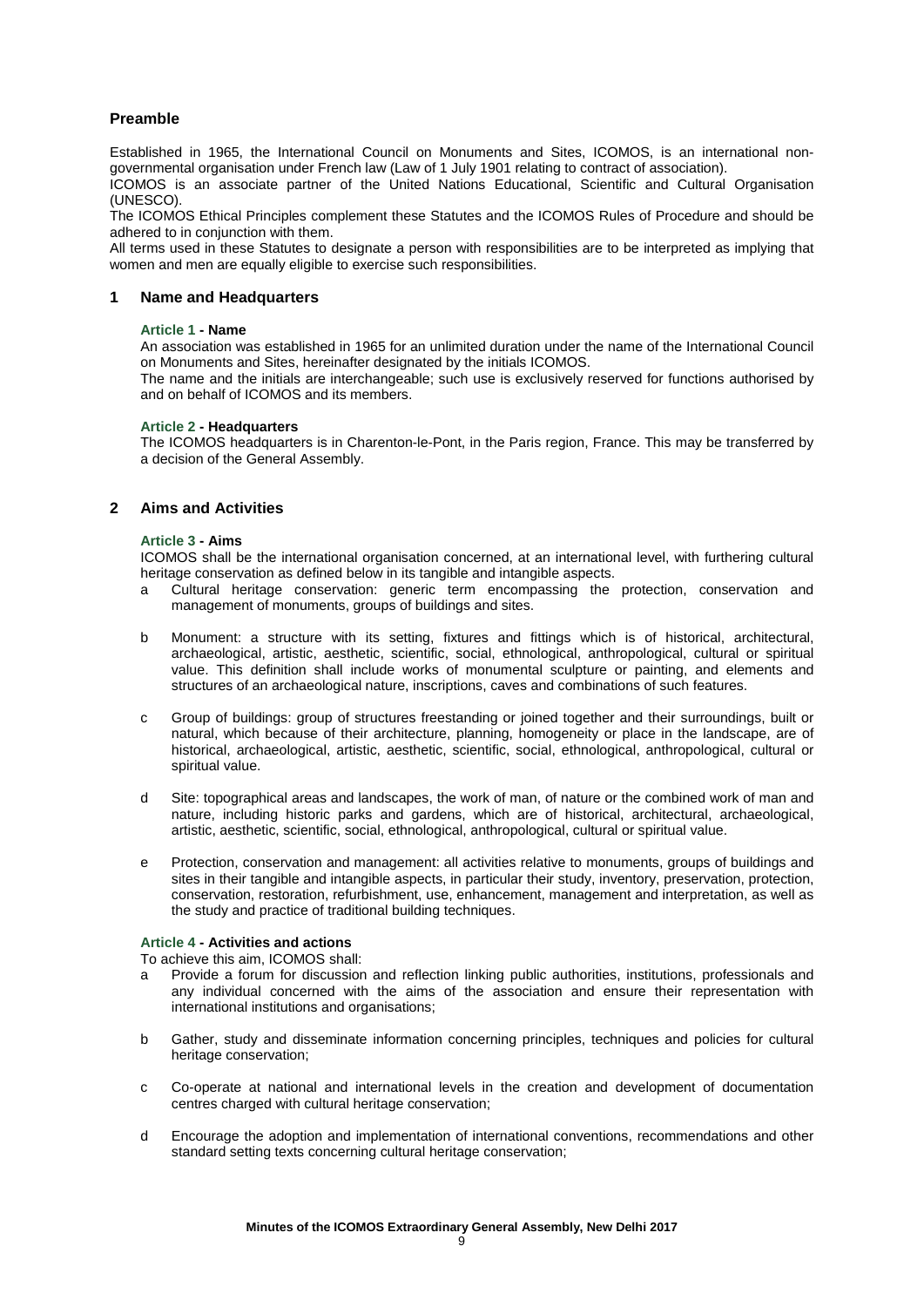- e Co-operate in the preparation of training programmes in cultural heritage conservation;
- f Provide institutional advice;
- g Manage technical assistance projects;
- h Establish and maintain close co-operation with UNESCO, the International Centre for the Study of the Preservation and Restoration of Cultural Property (ICCROM, Rome), regional centres sponsored by UNESCO, and other international or regional institutions and organisations pursuing similar goals;
- i Provide advice on and support the implementation of the Convention concerning the Protection of the World Cultural and Natural Heritage, or 'World Heritage Convention', adopted by UNESCO in 1972;
- j Encourage and instigate other activities consistent with its Statutes.

#### **3 Members**

#### **Article 5 - Membership categories**

- ICOMOS shall have four categories of members: Individual Members, Institutional Members, Affiliates and Honorary Members.
	- Individual members shall constitute the majority of the membership.
	- 1 Individual membership shall be open to individuals with expertise in one or more areas related to the aims of the association as defined in Article 3 and to students who have chosen a discipline in one of these areas.
	- 2 Institutional membership shall be open to institutions and organisations of any kind with expertise in one or more areas related to the aims of the association defined in Article 3 and those that own or have in their charge monuments, groups of buildings or sites.
	- The Affiliate category shall be open to individuals, institutions and organisations who are interested in cultural heritage conservation and wish to support the aims and activities of the association as defined in Articles 3 and 4.
	- 4 Honorary membership shall be conferred by the General Assembly of ICOMOS, on the proposal of a National or International Scientific Committee, on individuals, members or not of ICOMOS, who have given distinguished services at the international level to the conservation of cultural heritage.
- b All candidates for ICOMOS individual, institutional and affiliate membership must submit their candidature in accordance with Article 13-b and demonstrate their interest in the aims and activities of the association as defined in Articles 3 and 4. Candidates for individual membership, including young professionals and students, must in addition submit their resume illustrating their activities in one or more the areas of the association as defined in Article 3.

The process for submitting candidatures is further detailed by the National Committees and may include a nominating process, with one or more sponsors.

#### **Article 6 - Rights and Duties of Members**

- a Members shall commit to comply with the ICOMOS Ethical Principles and with the decisions of the General Assembly and the Board.
- b Members shall pay such annual membership dues as shall be set every year for each category of member by the General Assembly. Individual members less than 30 years old shall benefit from a reduced membership due. Honorary members shall not be subject to membership dues.

National Committees shall collect the annual membership dues. They may levy higher membership dues on their members and retain a part for their own operation.

National Committees shall take the necessary steps to promptly transfer the collected membership dues to the International Secretariat. When two thirds of the collected membership dues have not been received by May 1st, the International Secretariat shall inform the National Committees concerned and their membership; the situation of these National Committees shall be examined by the Board in accordance with Article 10-d-5.

If no National Committee exists, members shall pay their membership dues directly to the International Secretariat or, in the case of Transnational Committees, according to the agreements that have been made beforehand.

Members who pay an international membership due of a higher value than that set by the General Assembly for their category of membership are entitled to be called benefactor members.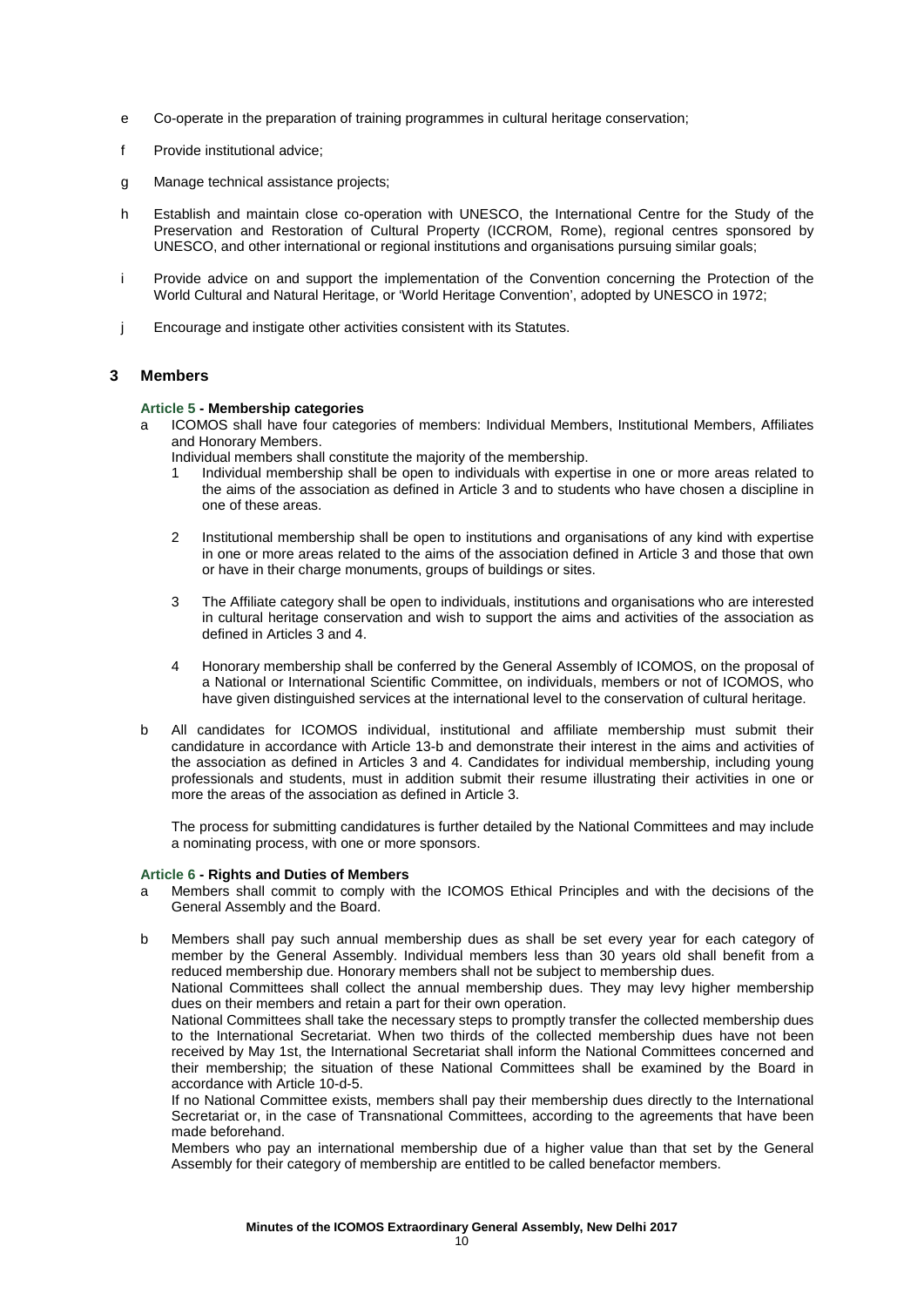- c Each member shall receive a membership card and periodical publications.
- d All members shall have the right to attend the General Assembly and may be designated to be a voting member at the General Assembly within the conditions set out in Articles 9-a and 13-d-4.
- e Only individual members shall be eligible for office within ICOMOS.

#### **Article 7 - Sanctions and loss of Membership**

a Non-compliance by members with the obligations set out in the ICOMOS Statutes and Ethical Principles shall be reviewed by the relevant National and International Scientific Committees or the Bureau, and may lead to sanctions. If there is no National Committee or in case of non-compliance with obligations at the international level, the review shall be carried out by the Bureau.

Sanctions that may be imposed are:

- 1 Admonishment,
- 2 Suspension of membership for a period of time,
- 3 Loss of ICOMOS membership.

The relevant National and International Scientific Committees and the Bureau shall confer when a sanction is envisaged.

Only the National Committees and the Bureau may impose sanctions; the International Scientific Committees shall transmit the results of their review to the relevant National Committee, or if none exists to the Bureau, for further action as appropriate.

- b A member of ICOMOS shall cease to be a member:
	- If the membership dues are not paid by 1 May of the current year;
	- 2 By written notice of resignation addressed to the National Committee or, if none exists, to the International Secretariat, having paid dues for the current year;
	- 3 By death;<br>4 By dissolu
	- By dissolution of the organisation or institution;
	- 5 If struck from the register by the National Committee or the Bureau in application of Article 7-a or for any other serious cause.
- c Before a sanction is imposed and prior to being struck from the register for a serious cause in application of Articles 7-a and 7-b, the member concerned shall be informed of the charges and shall be called to provide explanations.

In the event of a sanction or when struck from the register, the member concerned may appeal to the Board. The appeal shall suspend the decision. The decision of the Board is final.

- d All proceedings with regard to sanctions and loss of membership in application of Articles 7-a and 7-b shall be confidential, as is the imposition of an admonishment; all other sanctions shall be made public.
- e In the event of a suspension of the membership in application of Article 7-a, the member concerned shall not have any membership rights during the suspension period.
- f A person, institution or organisation struck off the register for non-payment of membership dues shall resume membership when the dues for the year shall have been received.

#### **4 Administration and Operation**

#### **Article 8 - Statutory Bodies**

The statutory bodies of ICOMOS are:

- The General Assembly,
- The Board and its Bureau,
- The Advisory Committee and its Scientific Council,
- The National Committees.
- The International Scientific Committees,
- The International Secretariat.

#### **Article 9 - General Assembly**

a The General Assembly shall be the sovereign body of ICOMOS. All ICOMOS members shall have the right to attend; only the voting members designated within the limits and according to the following principles may exercise voting rights: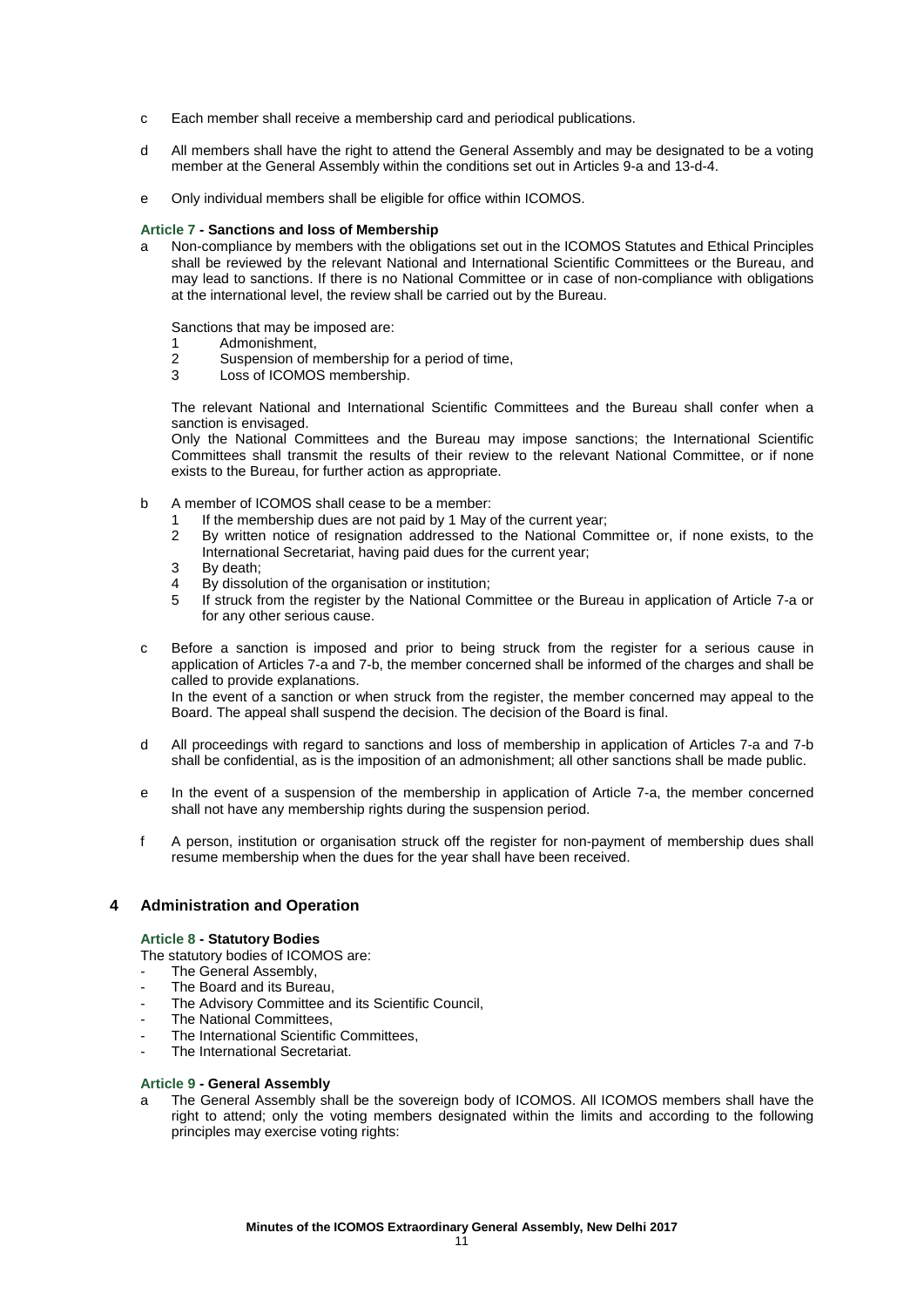- 1 Each National Committee, or if none exists, each country, for which all the membership dues have been received shall have a number of votes attributed as follows: Category  $1 = 5$  votes: National Committees with less than 20 members and countries where no National Committee exists; Category 2 = 10 votes: National Committees with 20 to 49 members; Category 3 = 15 votes: National Committees with 50 to 99 members; Category 4 = 20 votes: National Committees with 100 members or more.
- 2 The number of votes is determined on the basis of the number of members whose membership dues have been received by 31 December of the previous year. The National Committees and members in countries where none exists, shall be informed of the assessed number of votes by the International Secretariat, by 31 January.
- 3 Voting members at the General Assembly shall be designated by their National Committee in accordance with this article and Article 13-d-4 or, if no National Committee exists, by the Bureau. The Bureau may delegate this responsibility to an independent ad hoc committee.
- 4 Voting members duly nominated may give a proxy to another voting member of their National Committee or if none exists, to another member of their country. No member shall have more than four proxy votes in addition to his/her own.

b The General Assembly shall meet at least once a year to approve the annual accounts and budget; every third year it shall elect the members of the Board. The General Assembly may also be convened at the request of the majority of the members of the Board or of a third of the National Committees each represented by at least two voting members designated according to the principles set out in Article 9-a and 13-d-4. The notice of a General Assembly shall be addressed by postal or electronic means at least two months prior to the meeting of the General Assembly and contain its agenda. Only an extraordinary General Assembly organised as set out in Articles 23 and 24 shall have the authority to modify the Statutes or to decide on the dissolution of the association. For each meeting, the General Assembly shall elect its President, up to three Vice-Presidents, and a Rapporteur whose term of office shall be for the duration of the meeting.

c Unless specified otherwise in these Statutes, decisions shall be taken by a majority of the voting members, present and represented, provided that they come from at least a third of the National Committees.

Should the voting members present and represented come from less than the required third of National Committees, the General Assembly shall be adjourned for one hour and reconvened, after which its decisions shall be valid regardless of the number of National Committees.

- d The General Assembly shall oversee the achievement of the aims of the association and deliberate on the items on the agenda. It shall among others:
	- 1 Receive the reports of the ICOMOS President and Treasurer on the management by the Board and the health and financial situation of the association;
	- 2 If thought fit approve the annual report, and approve or modify the accounts which shall have been distributed beforehand to the members, and discharge the Board and the Treasurer from liabilities;
	- 3 Vote the budget for the next year;
	- 4 Adopt and amend the ICOMOS Rules of Procedure;
	- 5 Every third year, vote the ICOMOS General Programme and budgetary guidelines for the next triennium, including the guidelines concerning the dues of the members and benefactor members;
	- 6 Every sixth year, nominate the auditor for a six-year term of office renewable once, based on a proposal by the Board;
	- 7 Every third year, receive the recommendations of the International Scientific Symposium, approve doctrinal texts as appropriate and every sixth year receive a report on the ICOMOS Ethical Principles;
	- 8 Every third year, confer Honorary Membership, on the proposal of National and International Scientific Committees;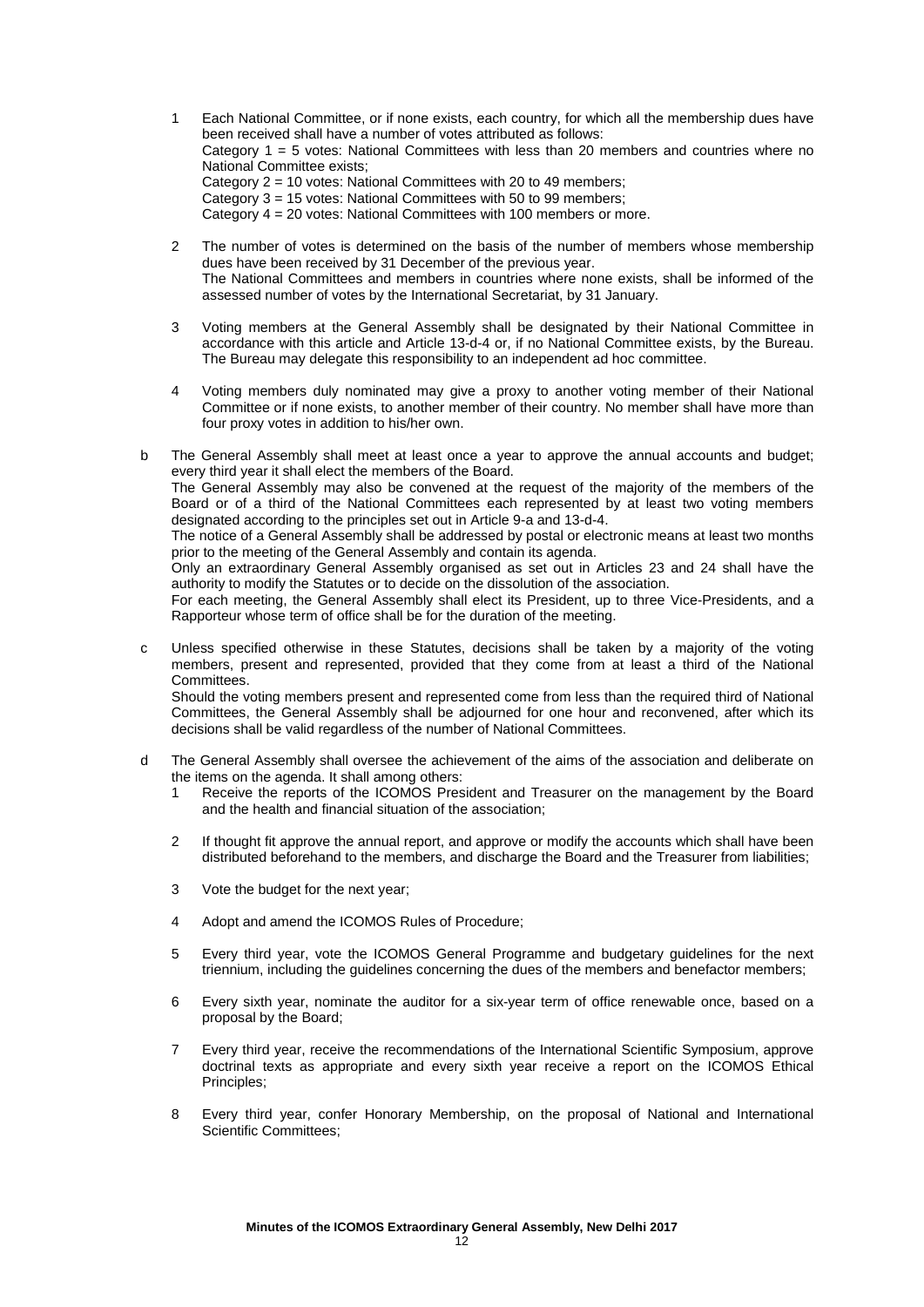- 9 Every third year, elect the twenty members of the Board by secret ballot for a 3-year term, renewable twice. The members of the Board shall be individual members chosen with regard to their competencies to direct an organisation and to ensure that the different specialisations and different regions of the world are represented in so far as possible. A retiring Board member who has served three consecutive terms may not be re-elected before the expiration of a minimum period of three years. The longest continuous term of service allowed as a member of the Board, elected or ex officio, is nine years. No country shall be represented by more than one member on the Board, with the exception of the President of the Advisory Committee. No member shall serve simultaneously in more than two positions within ICOMOS. These provisions shall apply to all elected positions in ICOMOS' international statutory bodies;
- 10 Every third year, elect by secret ballot the President, the Treasurer, the Secretary General and five Vice-Presidents for a three-year term of office from amongst the members of the Board. The candidates for the position of Vice-President shall be nominated by National Committees or individual members within their respective region. Should a seat become vacant, the General Assembly shall elect at its next meeting a successor for the balance of the term of office.
- e Minutes shall be kept of the meetings of the General Assembly. The minutes shall be signed by its President and its Secretary General and made available to the members.

#### **Article 10 - Board**

a The Board shall be the governing body of ICOMOS and shall be accountable to the General Assembly. It shall be composed of maximum twenty-one members, namely the twenty members elected by the General Assembly and the President of the Advisory Committee.

The Vice-President of the Advisory Committee, and the Director General of the International Secretariat, shall be in attendance at Board meetings in a non-voting advisory capacity. A representative of the International Centre for the Study of the Preservation and Restoration of Cultural Property (ICCROM) shall be invited to attend in a non-voting capacity. Representatives of other organisations may be invited to attend Board meetings in a non-voting advisory capacity as observers.

Experts may be invited by the Board to attend meetings of the Board and of its Bureau, in a non-voting advisory capacity, in line with the agenda.

- b The Board shall be convened by the President every six months at least and at the request of one quarter of the members of the Board.
- c Valid meetings of the Board shall require a quorum of at least a third of its members. Decisions shall be taken by a majority of members present and represented. In case of a tie, the President has the casting vote. Each member may only carry one proxy.
- d The Board shall act on behalf of the General Assembly between its meetings and deliberate on all matters relating to the management of ICOMOS. Board members must defend the general interest of the association and shall not represent their National or International Scientific Committees. The Board shall inter alia:
	- 1 Ensure the compliance with the aim of ICOMOS, the compliance of its operation with the legislation applicable to associations, and the protection of its good reputation and of the use of its name and logo;
	- 2 Ensure the implementation of the ICOMOS General Programme and budgetary guidelines for the triennium and of the annual budget voted by the General Assembly;
	- 3 Be entitled to receive, borrow, hold and use, on behalf of ICOMOS, the funds necessary for the achievement of the aims set out in these Statutes, as well as to accept gifts; however decisions relating to the borrowing of funds must be approved by the General Assembly;
	- 4 Nominate the Director General of the International Secretariat based on a proposal by the Bureau;
	- 5 Accredit the establishment of National Committees as defined in Article 13-a and ascertain that their Statutes and operation are in conformity with the ICOMOS Statutes, Rules of Procedure and Ethical Principles. The Board may withdraw accreditation of a National Committee whose organisation or activities are not in conformity, in particular for non-payment of membership dues, after having asked them to provide explanations. It may approve the creation of Transnational Committees as defined in Article 13-e;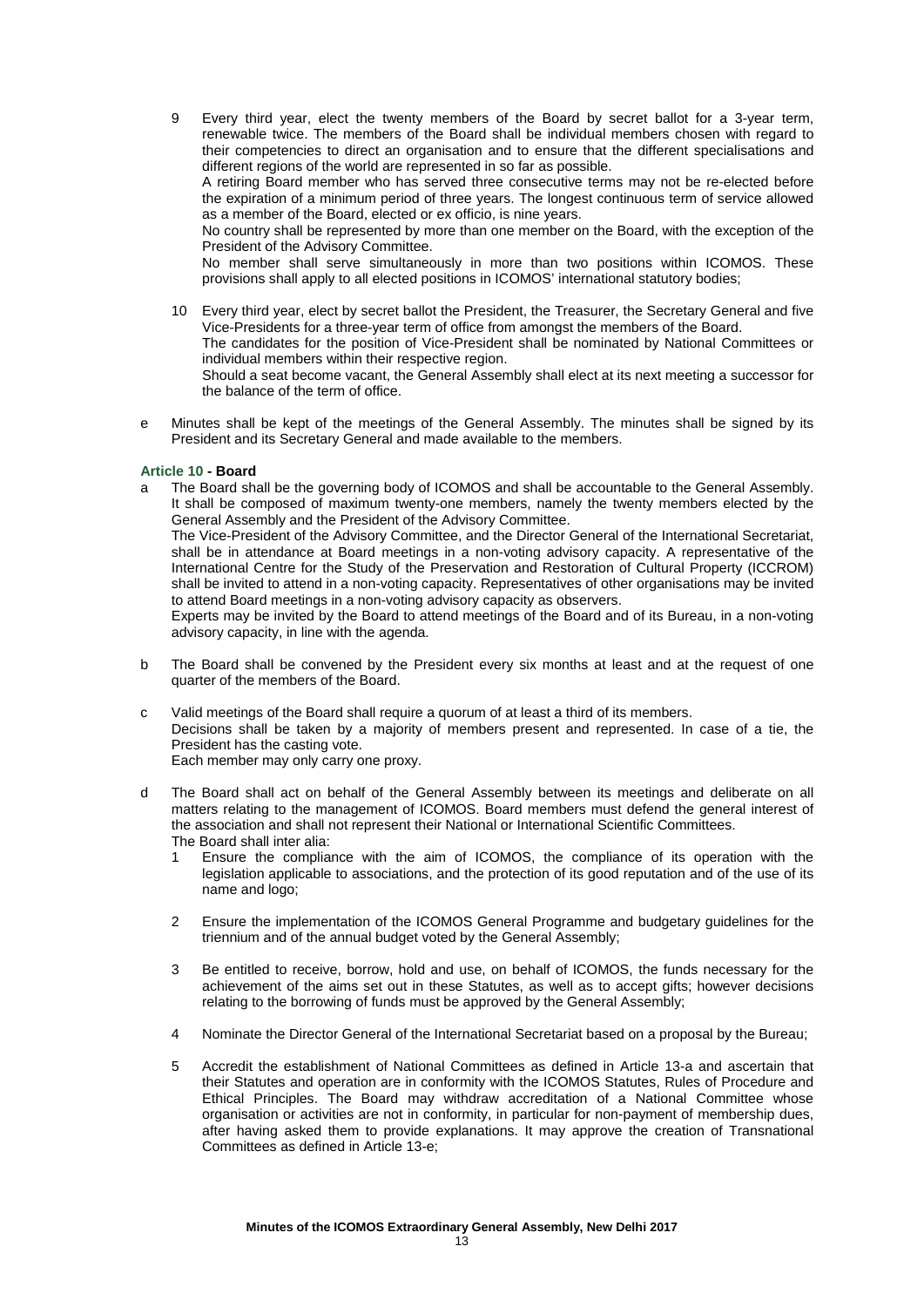- 6 Establish International Scientific Committees as defined in Article 14-a following consultation with the Advisory Committee and ascertain that their By-laws and operation are in conformity with the ICOMOS Statutes, Rules of Procedure and Ethical Principles. The Board may, following consultation with the Advisory Committee, dissolve International Scientific Committees whose work has been completed or whose organisation or activities are not in conformity, after having asked them to provide explanations;
- 7 Set up an appeal procedure and decide on the validity of appeals in the event of refusal of membership requests, sanctions or loss of membership;
- 8 Adopt a policy on cultural diversity and multilingualism in application of Article 21 and report annually to the Advisory Committee and triennially to the General Assembly on its implementation and on the state of cultural diversity and multilingualism in ICOMOS;
- Submit every six years a report to the General Assembly on the implementation of the ICOMOS Ethical Principles;
- 10 Prepare the Rules of Procedure of the association and review them, as appropriate;
- 11 Set the date and the place for the General Assembly and the meetings of the Advisory Committee and its Scientific Council;
- 12 Propose to the General Assembly a draft annual budget for the next year, and every third year the draft ICOMOS General Programme and budgetary guidelines for the next triennium, the designation of an auditor, the dues of the members and benefactor members;
- 13 Should the position of the President, Treasurer, Secretary General or Vice-President become vacant, elect from among the Board members a person to fill the position until the next General Assembly;
- 14 Approve the Treasurer's Report and the annual report on the activities of the association;
- 15 Receive the annual report of the Secretary General and act upon it, as appropriate;
- 16 Evaluate its own operation and working procedures.
- e Minutes shall be kept of the Board meetings. The minutes shall be signed by the President and Secretary General and be made available to the members.

#### **Article 11 - Bureau of the Board**

- The President, five Vice-presidents, the Treasurer and Secretary General constitute the Bureau. The Bureau shall be accountable to the Board.
- b The Bureau shall be convened by the President between meetings of the Board. It shall also meet at the request of four of its members.
- c Valid meetings shall require the presence of at least half of the Bureau members. Bureau Members may participate in meetings via teleconferencing. The decisions of the Bureau shall be taken by majority of the members present and represented. In case of a tie, the President shall have the casting vote. Each member may only carry one proxy.
- d The Bureau shall prepare the Board meetings, effect the decisions of the Board and handle membership issues for members from countries where no National Committee exists. In addition to the duties mentioned in Articles 9, 10, 11, 12 and 16, the members of the Bureau shall have the following responsibilities:
	- 1 The President of ICOMOS shall:
		- a Represent the association in all public matters;
		- b Propose the agenda for the General Assembly, Board and Bureau;
		- c See that the decisions of the General Assembly, Board and Bureau are implemented;
		- d Chair the meetings of the Board and Bureau;
		- e Approve expenditures within the approved budget;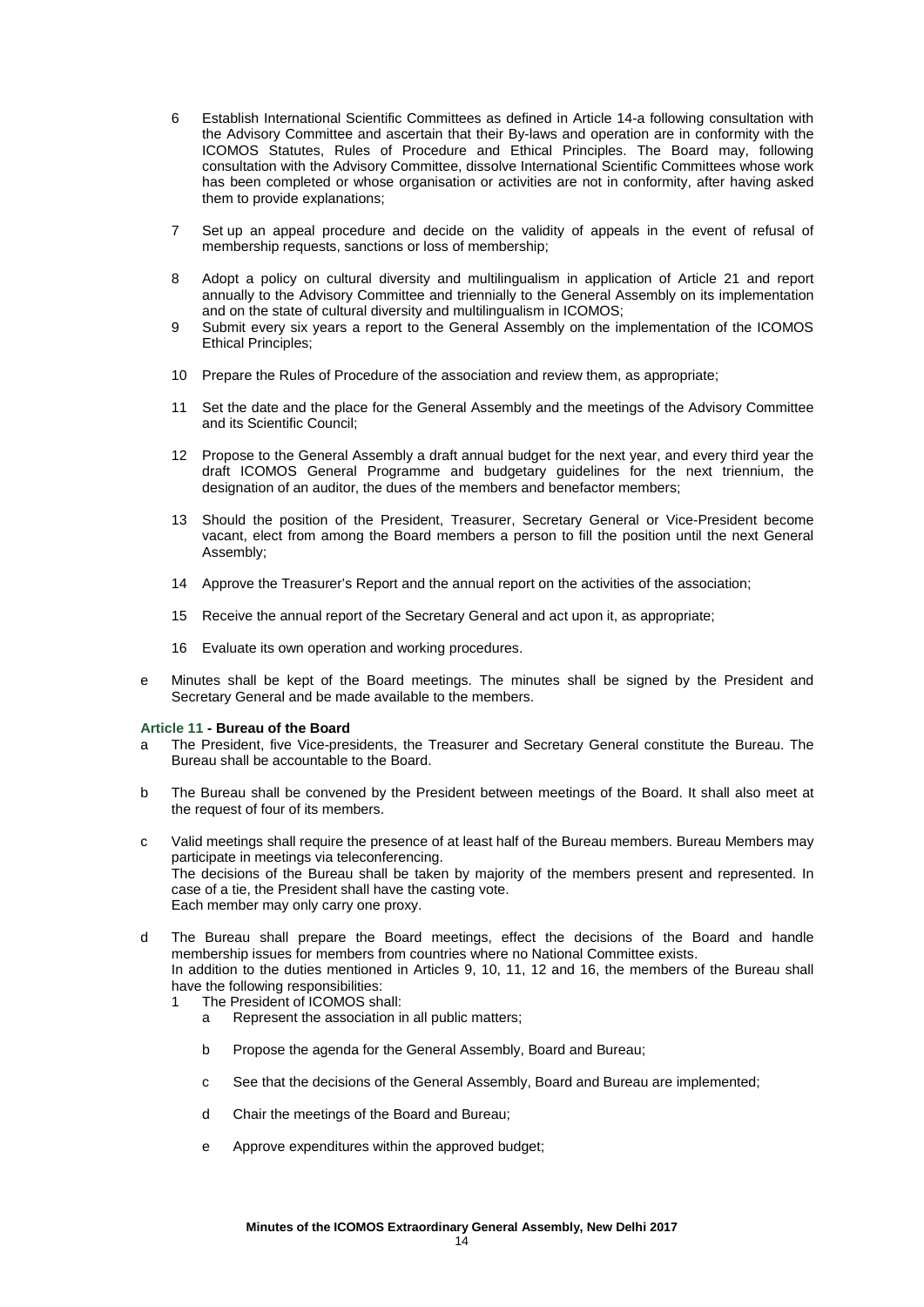f Notify any change in the administration or direction of the association within three months to the prefecture of the department or the sub-prefecture of the district where the headquarters of the association are located.

With the approval of the Board, the President:

- a Shall appoint the Director General of the International Secretariat, nominated by the Board;
- b May delegate his/her signature and powers for any purpose to the Vice-Presidents or to the Director General;
- c May initiate legal action on behalf of the organisation. The President may only be represented in legal cases by an attorney whose mandate shall be approved by the Bureau. Past Presidents shall receive the title 'Honorary President' and may attend the meetings of the Board in a non-voting advisory capacity.
- 2 The Vice-Presidents shall:
	- a Assist and take the place of the President in his/her absence;
	- b Assist the President in representing ICOMOS and furthering its aims and activities throughout the world, in particular in their region.
- 3 The Treasurer shall:
	- a With the help of the International Secretariat propose to the Board the measures to manage the assets and resources of the association;
	- b Verify the handling of the receipts and expenditure by the International Secretariat;
	- c Present the financial reports, the draft annual budget and draft budgetary guidelines for the next triennium to the Board and General Assembly.
- 4 The Secretary General shall verify the following and shall present an annual report to the Board, on these matters:
	- a Compliance with the Statutes and Rules of Procedure,
	- b The invitations to the statutory meetings;
	- c The implementation of the decisions of the statutory bodies;
	- d The updating by the International Secretariat of the lists of members, National and International Scientific Committees, and voting members for each National Committee and if none exists for each country;
	- e The establishment by the International Secretariat of the minutes of the Statutory meetings on numbered pages, without voids or cross outs and their conservation at the headquarters of the association.
	- f The keeping of the records of the association by the International Secretariat.
- e Minutes shall be kept of the Bureau meetings. The minutes shall be signed by the President and Secretary General, and made available to the members upon request.

#### **Article 12 - Advisory Committee and its Scientific Council body**

a The Advisory Committee shall be a bicameral organ, namely of the Presidents of the National Committees and of the Presidents of the International Scientific Committees, the latter forming the Scientific Council.

Board members shall have observer status.

b The Advisory Committee shall meet at least once a year in conjunction with the annual General Assembly. It shall be convened by its President.

At the first meeting of the Advisory Committee following the statutory elections by the General Assembly, the National Committees Presidents and the Scientific Council shall each elect a maximum of three officers for a term of office of three years, renewable twice, who shall coordinate the activity of their component. A retiring officer who has served three consecutive terms may not be re-elected before the expiration of a three-year term.

Among these officers, the Advisory Committee shall elect first a President and then a Vice-President, both from two different countries one of whom shall be a President of a National Committee and the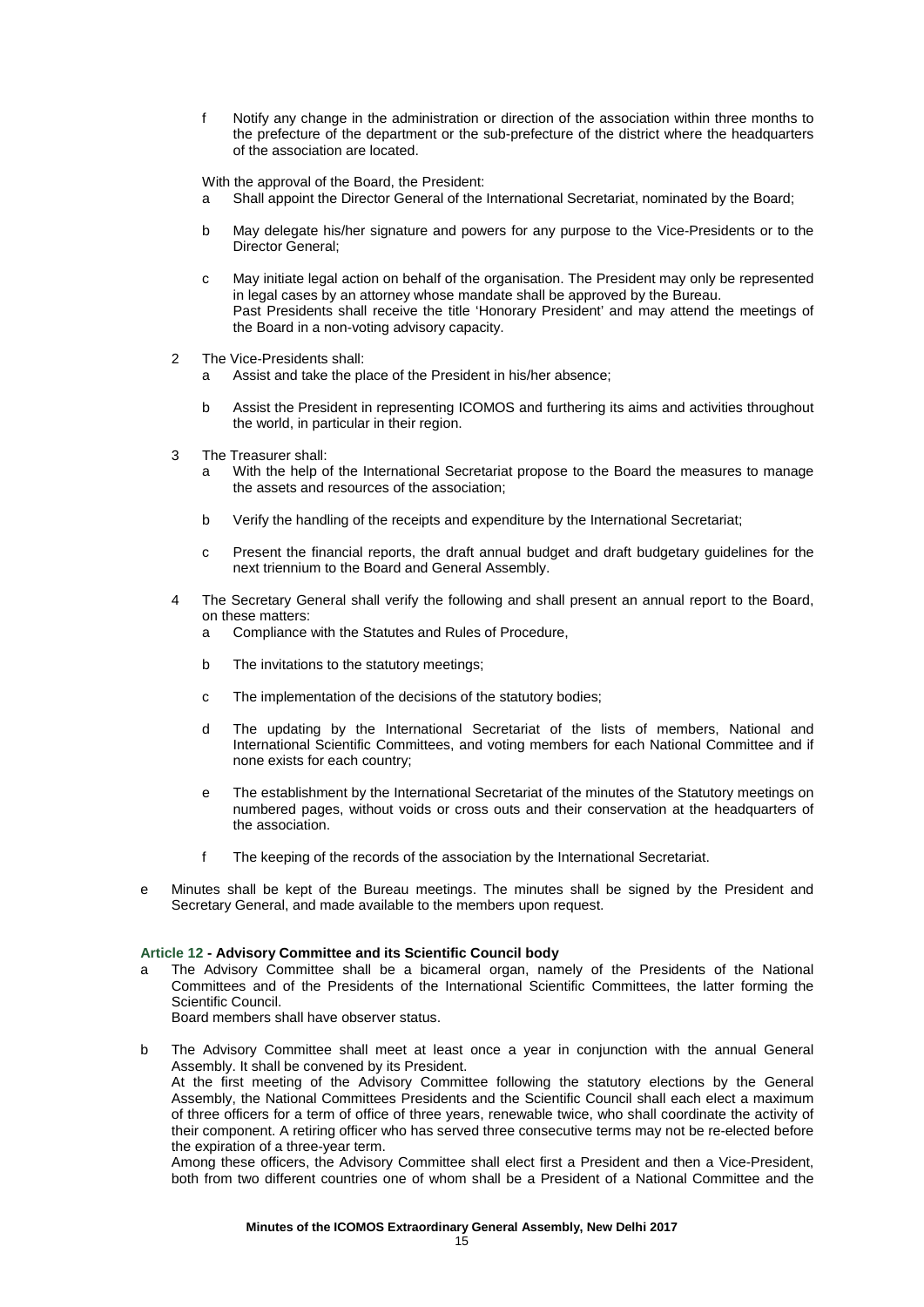other a President of an International Scientific Committee, for a term of office of three years renewable twice.

The Vice President of the Advisory Committee shall assist the President of the Advisory Committee or take his/her place in his/her absence.

The Vice-President of the Advisory Committee may be elected to the Presidency of the Advisory Committee at the next election.

Should a position become vacant, a successor shall be elected for the remaining term of office according to the same process.

The longest continuous term of service for the Advisory Committee as officer, President or Vice-President or as a combination of them is nine years.

- c The recommendations by the Advisory Committee shall be made by majority of the members present and represented. In case of a tie vote, its President shall have the casting vote.
- d The Advisory Committee shall advise and make proposals to the General Assembly and the Board on matters of policy and programme priorities of ICOMOS. The Advisory Committee may establish or assemble subcommittees, as it deems necessary for the performance of its advisory role. Each subcommittee and its management team must be constituted so as to equitably represent the different regions of the world taking into account the available expertise.

The Advisory Committee shall be assisted in its work by the Scientific Council and shall among others:

- 1 Offer a forum for discussion and exchange of information between the Presidents of the National and International Scientific Committees;
- 2 Examine proposals made by National and International Scientific Committees or a subcommittee, and pass them, with its recommendations, to the Board;
- 3 Make recommendations for the ICOMOS General Programme for the next triennium;
- 4 Take note of the activities of National and International Scientific Committees, and recommend action as appropriate, in particular concerning the creation or dissolution of International Scientific Committees;
- 5 Seek to ensure competence and balanced representation of the diverse specialisation and different regions of the world in the activities and international bodies of ICOMOS.
- e The minutes of the Advisory Committee meetings shall be signed by its President and the Secretary General and made available to the membership.

#### **Article 13 - National Committees**

The establishment of National Committees shall be accredited by the Board.

An ICOMOS National Committee may be established in any country, which is a Member state of UNESCO or a State Party to the Convention concerning the Protection of the World Cultural and Natural of 1972, in accordance with relevant national legislation.

National Committees shall comprise all members of ICOMOS within a country, as defined in Article 5-a. A National Committee must have at least five Individual Members.

The Statutes and operation of the National Committees must be in accordance with the ICOMOS Statutes, Rules of Procedure and Ethical Principles.

- b Applications for ICOMOS membership must be sent in accordance with Article 5-b to the relevant National Committee or where none exists, to the International Secretariat for approval by the Bureau. In the event of a National Committee or Bureau refusing an application for membership, there shall be an appeal procedure to the ICOMOS Board. The National Committee or Bureau shall be called on beforehand to provide explanations.
- c National Committees shall be convened by their President, at least once a year.
- d National Committees shall serve as a forum for discussion and reflection with a view to link public authorities, institutions, professionals, local authorities and individuals interested in cultural heritage conservation and to promote the exchange of national and international information on matters related to the objectives of ICOMOS. To that end, they shall amongst others:
	- 1 Establish and carry out national programmes in accordance with the aims and objectives of ICOMOS and taking local needs into account;
	- 2 Implement the General Assembly decisions and the ICOMOS General Programme, and cooperate with the International Scientific Committees: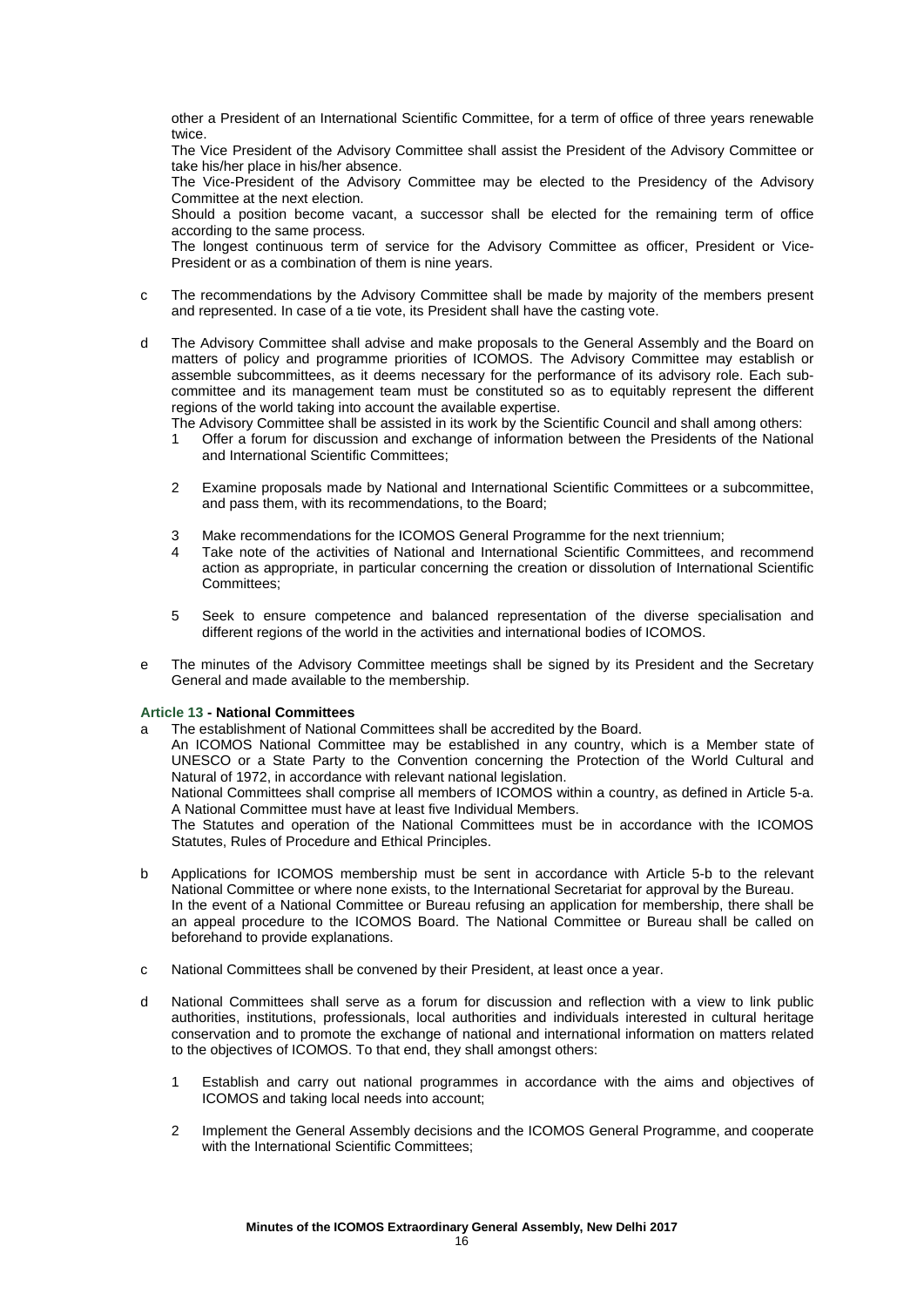- 3 Provide the International Secretariat with the names of all members and transfer their membership dues in accordance with Article 6-b;
- 4 Designate their voting members at the General Assembly within the numerical limits laid down in Article 9-a and in accordance with their own Statutes and Rules of Procedure, and communicate their names not less than one month before the General Assembly. A majority of the voting members of each National Committee shall be individual members. Representatives of Institutional Members shall be mandated by their institution;
- 5 Approve their annual activity report, which they must transmit to the International Secretariat.
- e When the establishment of a National Committee is difficult, Transnational Committees may be established, consisting of ICOMOS members in the countries concerned. They shall be accredited by the Board as equivalent to National Committees, with such arrangements as appropriate to take into account their particular situation. This does not preclude the later establishment of a National Committee in one or more of the countries concerned.

#### **Article 14 - International Scientific Committees**

- a The Board shall establish and dissolve International Scientific Committees after consultation with the Advisory Committee. Their field of action must be related to achieving ICOMOS' aims in their specific area of cultural heritage conservation. The By-laws and operation of the International Scientific Committees must be in accordance with the ICOMOS Statutes, Rules of Procedure and Ethical Principles. The International Scientific Committees and their management teams must represent, in a balanced manner, the different regions of the world taking into account the available expertise.
- b Applications for membership must be sent to the relevant International Scientific Committee with a copy for information to the National Committee or where none exists, to the International Secretariat. In the event of an International Scientific Committee refusing an application for membership, there shall be an appeal procedure to the ICOMOS Board. The initial list of members of International Scientific Committees and their Bureau shall be approved by the Board, on the proposal of the Advisory Committee.
- c International Scientific Committees shall be convened by their President, at least once a year.
- d The International Scientific Committees shall serve as the scientific and technical bodies of ICOMOS. To that end, they shall:
	- 1 Establish and carry out programmes in their area of expertise as contribution to the ICOMOS General Programme:
	- 2 Implement the General Assembly decisions and the ICOMOS General Programme in their area of expertise, and cooperate with the National Committees;
	- 3 Provide the International Secretariat and relevant National Committees with the names of their members;
	- 4 Submit their By-laws through the Advisory Committee for the approval of the Board;
	- 5 Address their annual activity report and their work programme for the next year to the International Secretariat, for opinion by the Advisory Committee and approval by the Board. International Scientific Committees may form working parties among themselves as subcommittees or commissions. The same provisions shall apply to these.
- e Minutes of the meetings of the International Scientific Committee shall be signed by their President and put on record by the International Secretariat.

#### **Article 15 - Voluntary nature of positions**

Members of the Board and its Bureau, members of the Advisory Committee and its Scientific Council, as well as officers of the National and International Scientific Committees may not receive any payment for the position they hold within ICOMOS. Only the recovery of expenses necessarily incurred in the discharge of their functions may be allowed; these must be pre-approved by the Bureau, in the absence of the interested parties. Supporting documentation (receipts) must be produced as a basis for payment. All such expenditure shall be audited.

#### **Article 16 - International Secretariat**

The International Secretariat shall be the body in charge of the day-to-day operations of ICOMOS. It shall be composed of paid staff and volunteers.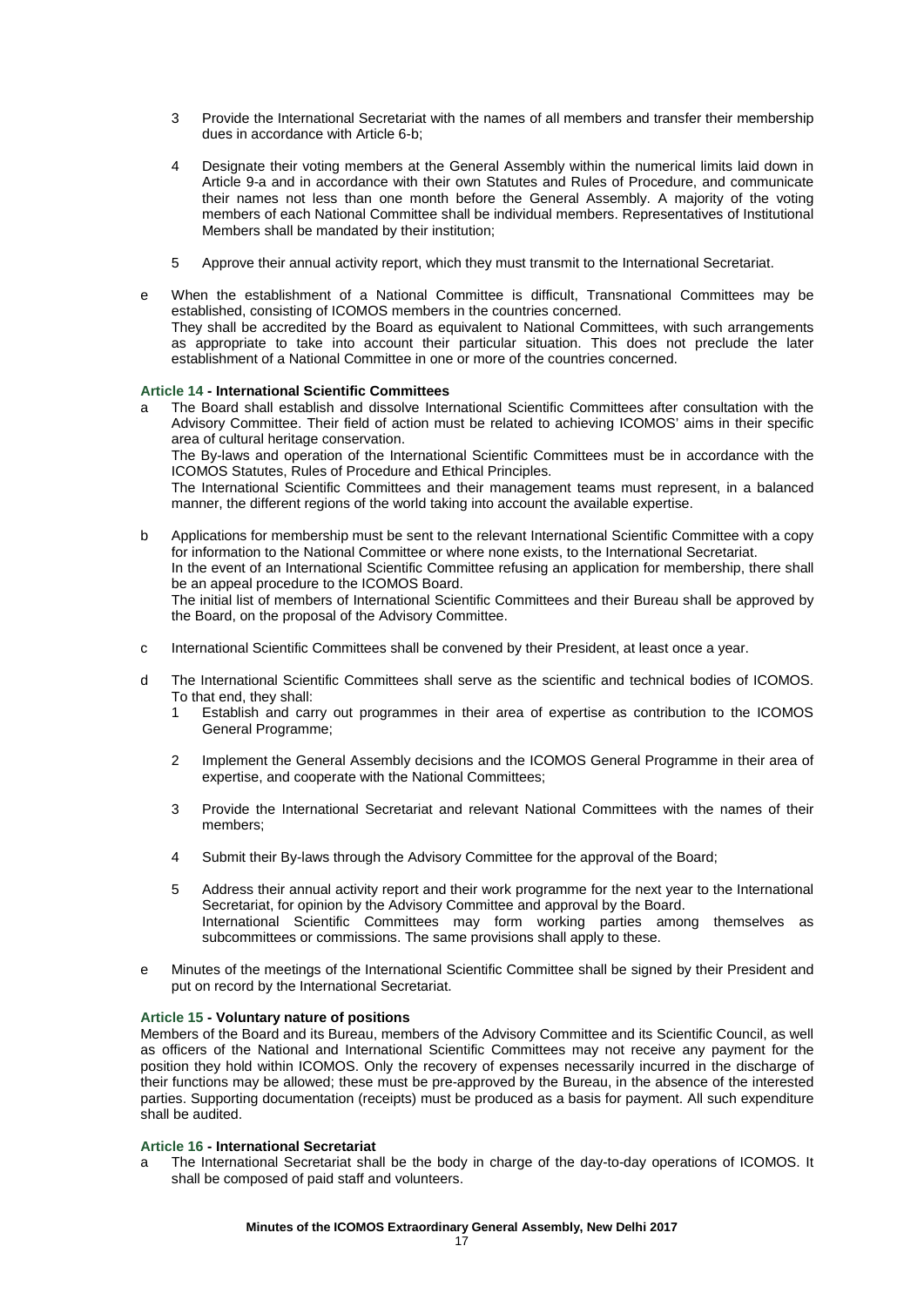- b All activities of the International Secretariat shall be carried out under the authority of its Director General who shall be accountable to the Board and its Bureau for his/her actions and the activities of the International Secretariat.
- c The International Secretariat shall amongst others:
	- 1 Implement the decisions of the General Assembly, the Board and its Bureau;
	- 2 Co-ordinate and implement the ICOMOS General Programme and budgetary guidelines for the triennium, and the annual budgets voted by the General Assembly, and the decisions of the Board;
	- 3 Manage membership and membership dues at the international level;
	- 4 Update the lists of members, National and International Scientific Committees, and voting members for each National Committee or if none exists each country;
	- 5 Lodge receipts and make expenditures within limits of delegation approved by the Board;
	- 6 Provide services to the International Scientific Committees and assistance to the National Committees;
	- 7 Provide all necessary information and support to the President, Vice-Presidents, Treasurer and Secretary General relating to the fulfilment of their respective responsibilities;
	- 8 Prepare the documents for the statutory meetings and their minutes, and provide all assistance to the ICOMOS statutory bodies during these meetings;
	- 9 Produce the draft annual report on the activities of the association, which includes the contributions of the National and International Scientific Committees and the annual accounts, and disseminate them to the members;
	- 10 Prepare the preliminary drafts for the ICOMOS General Programme and budgetary guidelines for the next triennium, based on the recommendations of the Advisory Committee, and the preliminary projects for the annual budget;
	- 11 Manage the records of the association.

#### **Article 17 - Observers**

UNESCO, the International Centre for the Study of the Preservation and the Restoration of Cultural Property (ICCROM, Rome), and other international organisations sharing the same objectives as ICOMOS may be invited to send observers to all ICOMOS meetings.

#### **5 Resources**

#### **Article 18 - Resources**

ICOMOS resources shall derive from:

- Membership dues,
- Gifts,
- Grants,
- Sales and payment for services,
- Proceeds from events,
- **Interest**
- Other sources of revenue, approved by the Bureau, which submits them for ratification by the Board.

#### **Article 19 - Accounting**

The accounting system shall be based on the calendar year and shall provide for an income statement, a balance sheet and an attachment, in accordance with a format consistent with the applicable accounting principles. Funds for special programmes and for all International Scientific Committees shall be separately tracked within it. Justification shall be given for the use of funds from all grants obtained.

#### **6 Various Provisions**

#### **Article 20 - Legal Status**

The Board shall be entitled to take appropriate measures to establish legal status for ICOMOS in the countries where it exercises its activities.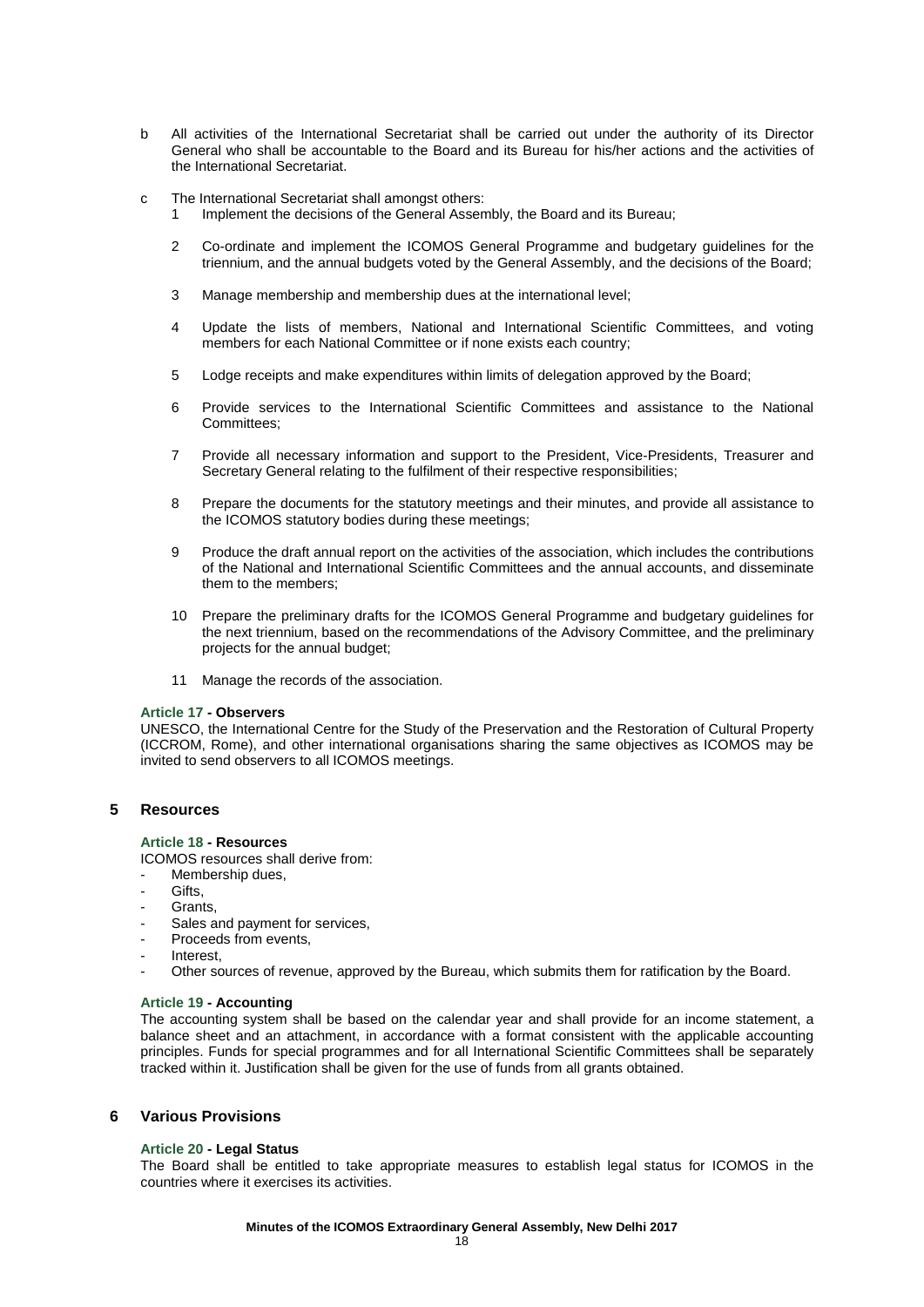#### **Article 21 - Languages**

- a ICOMOS shall be respectful of cultural diversity and multilingualism with a view to providing access to and dissemination of professional content as well as facilitating communication among its members.
- b The ICOMOS Ethical Principles and the doctrinal texts of ICOMOS and its International Scientific Committees shall be translated into English, French, and Spanish at the minimum.

The working languages shall be English and French. However, in order to encourage multilingualism, Spanish and other languages, in particular those of a country hosting an international meeting, may be used according to conditions specified in the Rules of Procedure.

c ICOMOS is an association incorporated under French law, French shall be the official language for the Statutes and other administrative and legal documents; the French version of the Statutes and other official documents shall take precedence in the event of there being a material discordance between the texts and shall be the primary reference for new translations.

#### **Article 22 - Rules of Procedure**

The Rules of Procedure shall specify and provide the procedures for putting into effect the provisions of the Statutes and the operational procedures for ICOMOS international statutory bodies. They may be amended by the General Assembly on the proposal of the statutory body concerned or of a third of the National Committees, each represented by at least two voting members.

The draft Rules of Procedure and any proposal for their amendment must be transmitted to the members in the working languages at least four months before the opening of the General Assembly.

#### **7 Amendment of the Statutes and Dissolution**

#### **Article 23 - Amendment of the Statutes**

The Statutes may be amended by an extraordinary General Assembly convened for this specific purpose on the proposal of the Board, of the Advisory Committee or of a third of the National Committees each represented by at least three voting members.

The agenda with the proposed amendments must be transmitted to the members in the working languages at least four months before the opening of the extraordinary General Assembly.

Valid meetings of the extraordinary General Assembly shall require a quorum of at least quarter of the voting members, appointed according to Articles 9-a and 13-d-4, coming from at least a third of the National Committees. Should this quorum not be reached, the extraordinary General Assembly shall be convened again with the same agenda, at least 24 hours later and its deliberations shall then be valid, irrespective of the number of voting members present or represented.

Decisions by the extraordinary General Assembly shall be taken by a two-thirds majority of the voting members present or represented, coming from at least a third of the National Committees.

#### **Article 24 - Dissolution**

a An extraordinary General Assembly, called to consider the dissolution of ICOMOS shall be convened for this specific purpose under the conditions set out in the previous article, except in relation to a quorum.

Should this quorum not be reached, the extraordinary General Assembly shall be convened again, after an interval of fifteen days at least, and its deliberation shall then be valid irrespective of the number of voting members present and represented.

The decision to dissolve can only be taken by a two-third majority of the voting members present and represented, coming from at least a third of the National Committees.

b In case of dissolution, the extraordinary General Assembly shall appoint one or more commissioners to liquidate the assets of the association. It shall attribute the net assets to one or more similar organisations that are public or declared of public interest, or to institutions referred to in Article 6, paragraph 2, of the law of 1st July 1901 as amended. It shall inform UNESCO.

#### **8 Entry into Force**

#### **Article 25 - Entry into force**

These Statutes were adopted by the Constituent Assembly of ICOMOS on 22 June 1965 in Warsaw (Poland), and amended by the Vth General Assembly at Moscow (U.S.S.R.) on 22 May 1978, the XVIIIth General Assembly on 12 November 2014 in Florence (Italy), and the Extraordinary General Assembly on 12 December 2017 in New Delhi (India).

The amended Statutes adopted by the Extraordinary General Assembly in New Delhi shall come into force on 1 January 2018.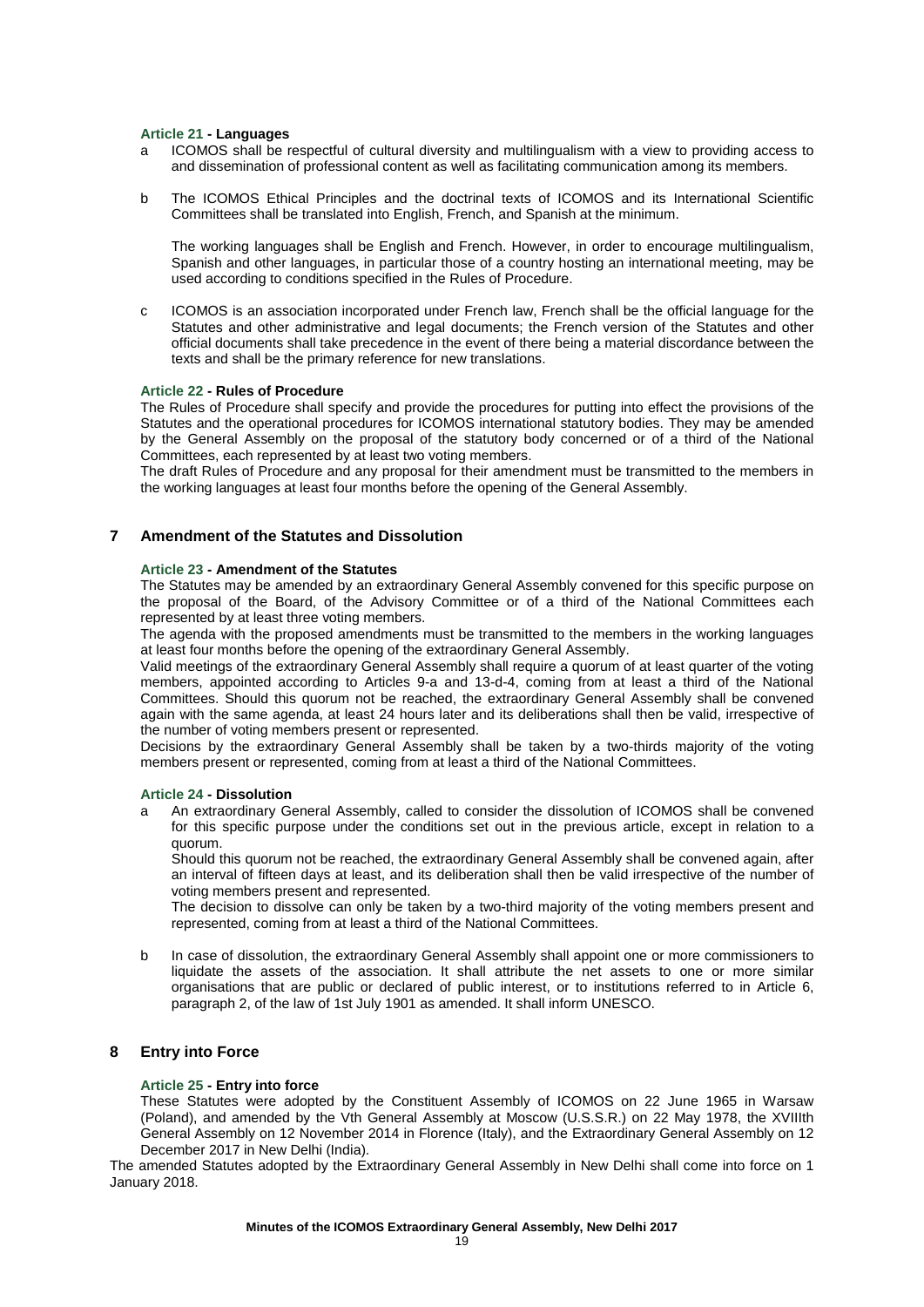**Minutes of the ICOMOS Extraordinary General Assembly, New Delhi 2017**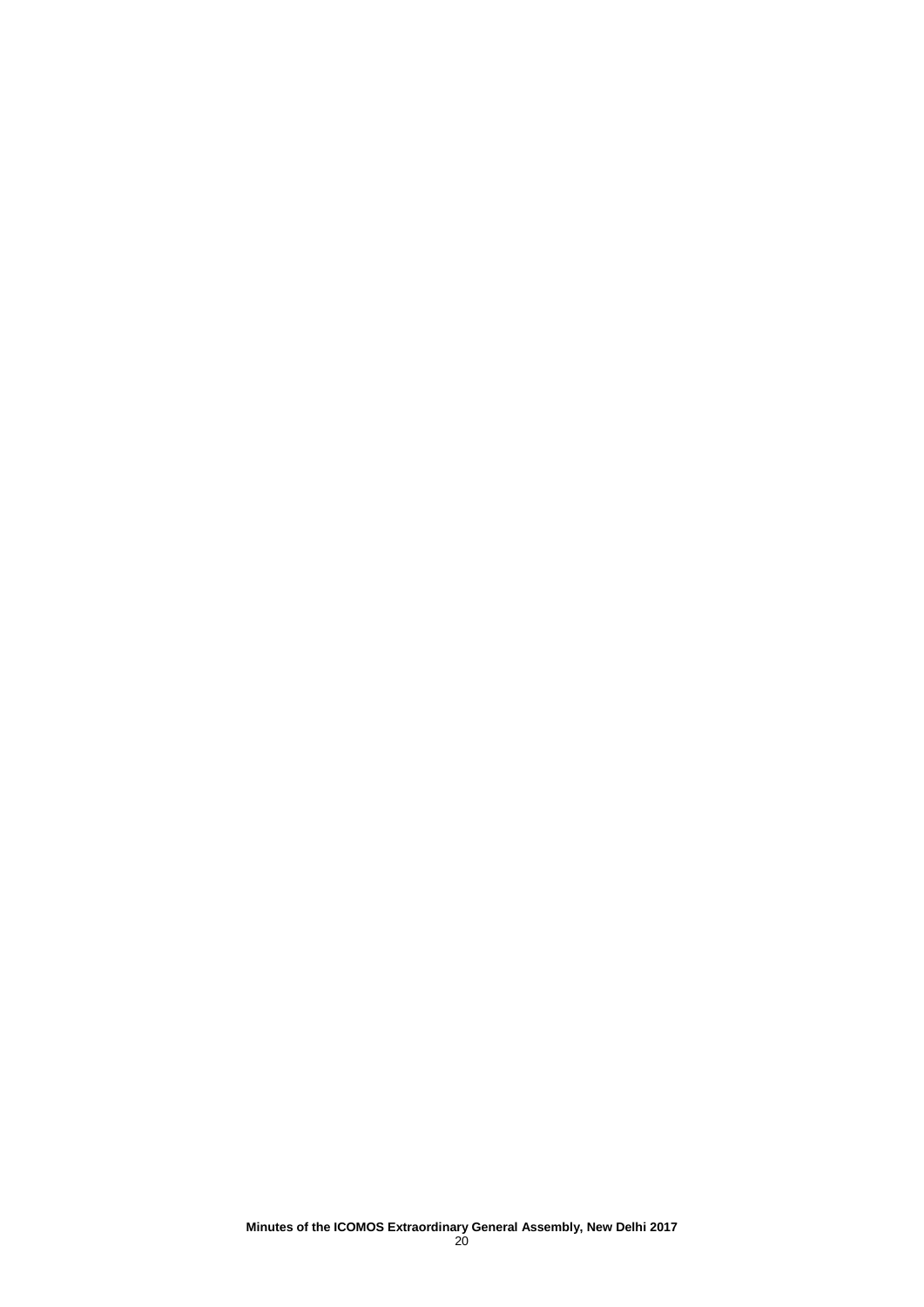**Annex 3: THE ICOMOS RULES OF PROCEDURE AS ADOPTED IN 2017 IN NEW DELHI** 

# **ICOMOS**

# **Rules of Procedure of the International Council on Monuments and Sites**

**Adopted by the Founding General Assembly, modified by: The 9th General Assembly (Lausanne, 1990), The 13th General Assembly (Madrid, 2002), The 17th General Assembly (Paris, 2011), and The 2017 Extraordinary General Assembly (Delhi, 2017)** 

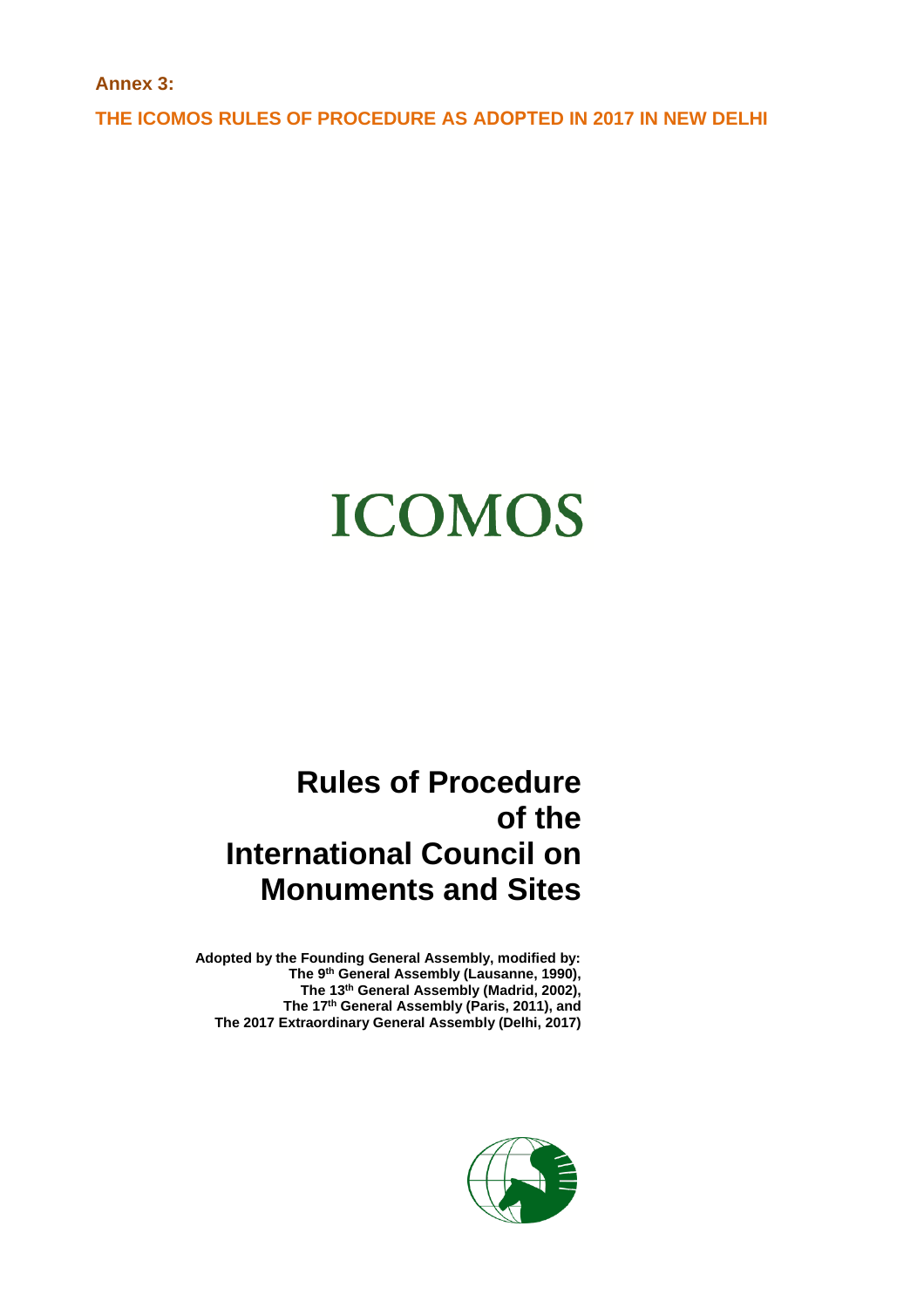#### Definitions 1

#### Activities of ICOMOS 4

- ICOMOS and the World Heritage Convention 4
	- ICOMOS Doctrinal Texts 7
	- International Day of Monuments and Sites 9
		- Heritage Alerts 10

#### Members 12

- Becoming a member of ICOMOS 12
- Payment of fees and provision of membership cards 13
	- Non-compliance, appeals and sanctions 13
		- Nomination of Honorary Members 15
	- Awarding missions and contracts to members 15

#### General Assembly 17

- Selecting the host for a General Assembly 17
- Date, place and notice of General Assembly meetings 18
- Agenda, documents and records of General Assemblies 19
	- Membership and credentials at General Assemblies 21
- Organisation, committees and secretariat of the General Assembly 22
- Conduct of business, voting and elections at General Assemblies 26

#### Board 33

- Date, place and notice of Board meetings 33
	- Invitation of experts to Board meetings 33
- Agenda, documents and records for Board meetings 34
	- Participation in Board meetings and decisions 35
		- Working methods of the Board 37
			- Support for Board meetings 37
		- Obligations of Board members 38
- Accreditation of National and Transnational Committees 39
- Establishment and dissolution of International Scientific Committees 40
	- Appeals to the Board 42
	- Board members representing ICOMOS at meetings and events 43
- Election to fill vacant Bureau position between General Assemblies 45
	- Partnerships and agreements 46
	- Patronage and the protection of the ICOMOS name and logo 48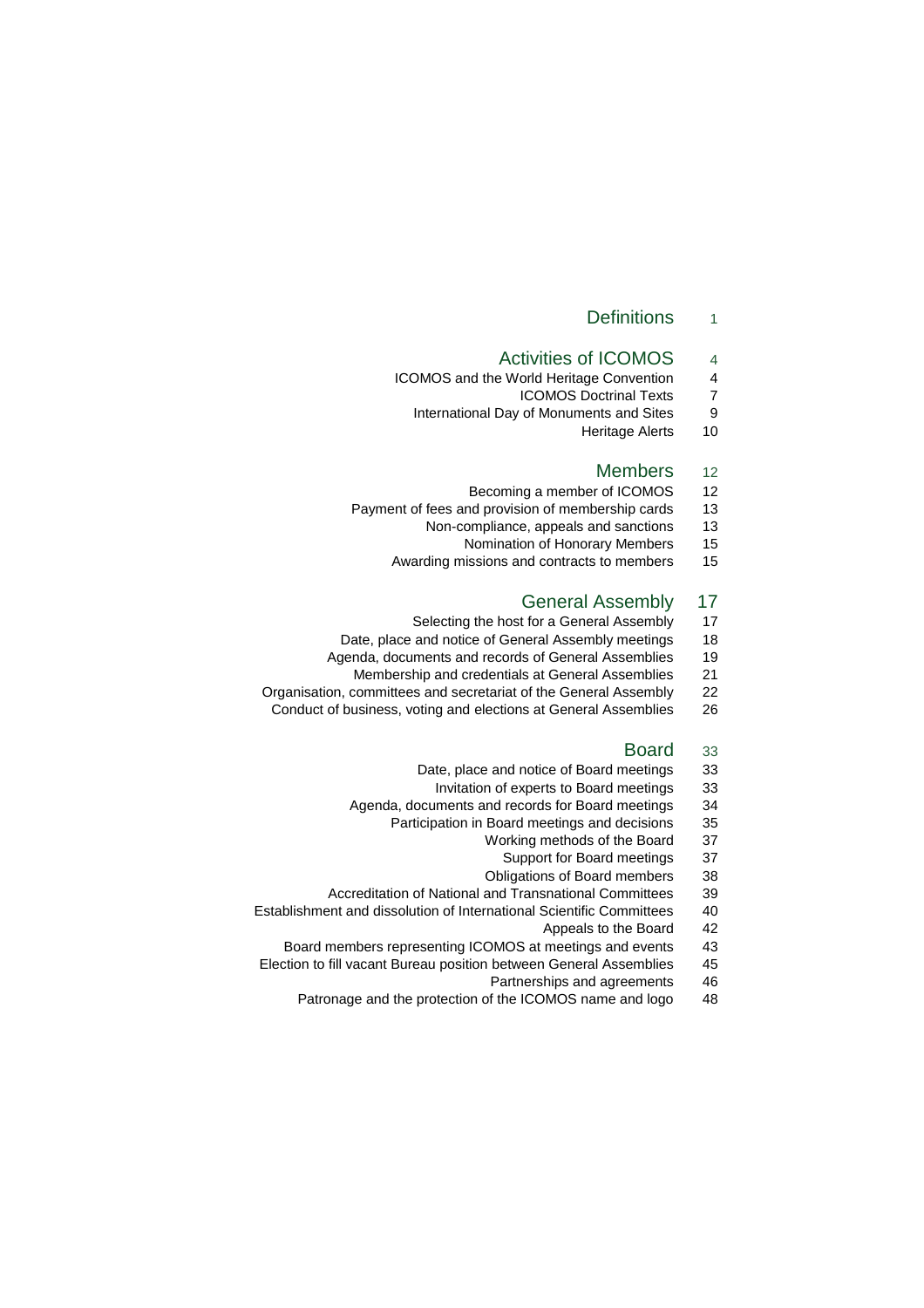#### Bureau 51

- Date, place and notice of Bureau meetings 51
- Agenda, documents and minutes for Bureau meetings 51
	- Decisions between Bureau meetings 52
- Designation of voting members for countries with no National Committee 52

#### Advisory Committee and Scientific Council 53

- Date, place and notice of Advisory Committee and Scientific Council meetings 53
	- Membership and credentials for Committee and Council meetings 53
	- Agenda, document and records for Committee and Council meetings 54
		- Conduct of Committee and Council meetings and elections 55
			- Decisions between Committee and Council meetings 56
- Reviewing the performance of National and International Scientific Committees 56

#### National and Transnational Committees 59

- Establishing a National or Transnational Committee 59
- Annual reporting for National and Transnational Committees 59
- Non-compliance of National or Transnational Committee members 60
- Involvement of National Committees in World Heritage procedures 60

#### International Scientific Committees 61

- Establishing an International Scientific Committee 61
- Annual reporting for International Scientific Committees 61
- Non-compliance of International Scientific Committee members 61

#### Funds 63

- The Raymond Lemaire International Fund 63
- The Victoria Falls/Mosi-oa-Tunya Solidarity Fund 63

#### Appendices

Model Statutes for ICOMOS National Committees Model By-laws for ICOMOS International Scientific Committees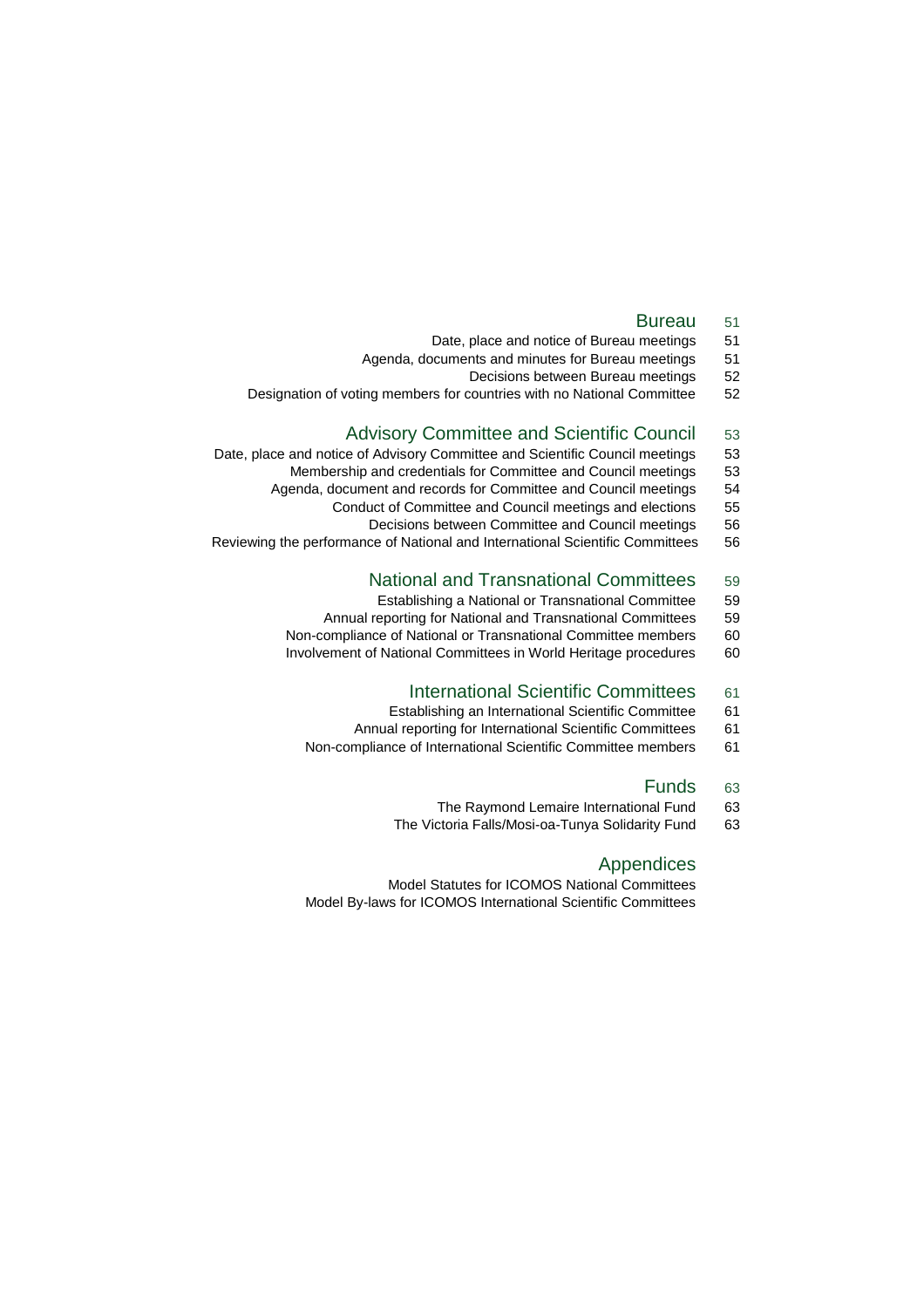#### **Definitions**

#### **Article 1**

#### **Terms used in the Rules**

All terms used to designate the person with duties or functions are to be interpreted as implying that men and women are equally eligible to fill any post or seat associated with the these functions and duties.

ICCROM means the International Centre for the Study of the Preservation and Restoration of Cultural Property

IUCN means the International Union for the Conservation of Nature

ICOMOS means ICOMOS International (as opposed to any of its National or International Scientific Committees) unless otherwise indicated

Member(s) means member(s) of ICOMOS unless otherwise indicated

Young professional means an Individual member of ICOMOS who is under the age of 30 years.

Operational Guidelines means the Operational Guidelines for the Implementation of the World Heritage Convention as adopted from time to time by the UNESCO World Heritage Committee

The President means the President of ICOMOS unless otherwise indicated

The Board means the Board of ICOMOS

The Bureau means the Bureau of the Board of ICOMOS

Giving notice, publication, communication, circulation, transmission and similar terms shall be deemed to have been done if the matter referred to is published on the ICOMOS web site or sent by electronic newsletter or email, or any combination of these.

Other terms used in the Rules have the meanings given to them in the Statutes unless otherwise indicated.

#### **Article 2**

#### **Regions**

For the purpose of Article 9-d-10 of the Statutes and these Rules, there shall be five world regions defined as follows:

| Region | <b>Countries</b>       |            |              |
|--------|------------------------|------------|--------------|
| Africa | Angola                 | Ethiopia   | Rwanda       |
|        | <b>Benin</b>           | Gabon      | Sao Tome and |
|        | <b>Botswana</b>        | Gambia     | Principe     |
|        | <b>Burkina Faso</b>    | Ghana      | Senegal      |
|        | <b>Burundi</b>         | Guinea     | Seychelles   |
|        | Cameroon               | Kenya      | Sierra Leone |
|        | Cabo Verde             | Lesotho    | South Africa |
|        | <b>Central African</b> | Liberia    | Sudan        |
|        | Republic Chad          | Madagascar | Swaziland    |

**ICOMOS**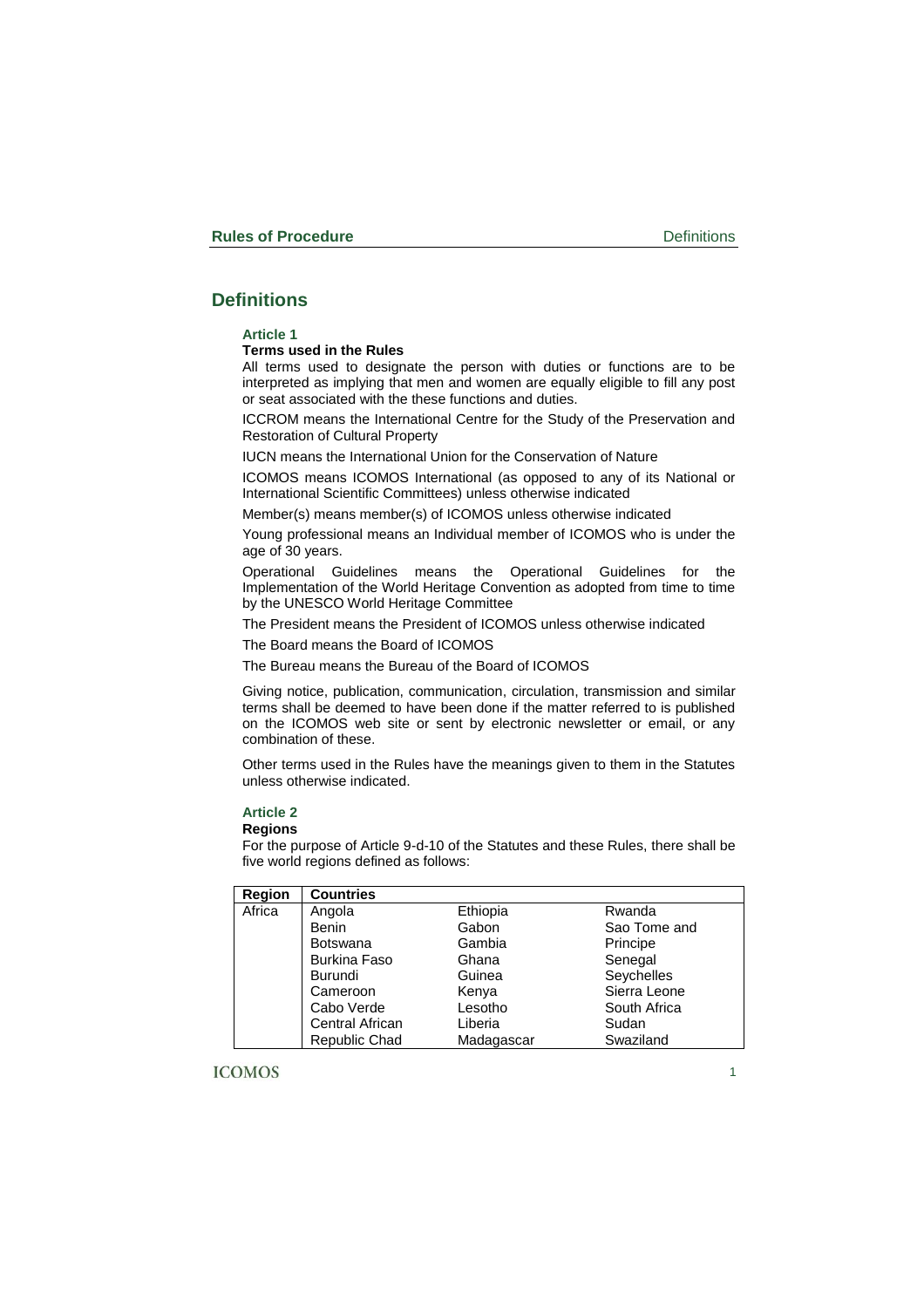| Region  | <b>Countries</b>         |                    |                            |
|---------|--------------------------|--------------------|----------------------------|
|         | Comoros                  | Mali               | Togo                       |
|         | Congo                    | <b>Mauritius</b>   | Uganda                     |
|         | Côte d'Ivoire            | Malawi             | United Republic of         |
|         | Democratic Republic      | Mozambique         | Tanzania                   |
|         | of the Congo             | Namibia            | Zambia                     |
|         | <b>Equatorial Guinea</b> | Niger              | Zimbabwe                   |
|         | Eritrea                  | Nigeria            |                            |
|         |                          |                    |                            |
| Region  | <b>Countries</b>         |                    |                            |
| America | Antigua and              | Dominica           | Paraguay                   |
|         | <b>Barbuda</b>           | Dominican Republic | Peru                       |
|         | Argentina                | Ecuador            | Saint Kitts and Nevis      |
|         | <b>Bahamas</b>           | El Salvador        | Saint Lucia                |
|         | <b>Barbados</b>          | Grenada            | Saint Vincent and          |
|         | <b>Belize</b>            | Guatemala          | the Grenadines             |
|         | <b>Bolivia</b>           | Guyana             | Suriname                   |
|         | Brazil                   | Haiti              | <b>Trinidad and Tobago</b> |
|         | Canada                   | Honduras           | United States of           |
|         | Chile                    | Jamaica            | America                    |
|         | Colombia                 | Mexico             |                            |
|         |                          |                    | Uruguay                    |
|         | Costa Rica               | Nicaragua          | Venezuela                  |
|         | Cuba                     | Panama             |                            |
| Arab    | Algeria                  | Libya              | Somalia                    |
| States  | <b>Bahrain</b>           | Morocco            | Sudan                      |
|         | <b>Diibouti</b>          | Oman               | Syrian Arab                |
|         | Egypt                    | Palestine          | Republic                   |
|         | Iraq                     | Qatar              | <b>United Arab</b>         |
|         | Jordan                   | Saudi Arabia       | Emirates                   |
|         | Kuwait                   | Tunisia            | Yemen                      |
|         | Lebanon                  |                    |                            |
| Asia    | Australia                | Kyrgyzstan         | Pakistan                   |
| Pacific | Afghanistan              | Lao People's       | Pasifika                   |
|         | Bangladesh               | Democratic         | Philippines                |
|         | <b>Bhutan</b>            | Republic           | Republic of Korea          |
|         | Brunei Darussalam        | Malaysia           | Singapore                  |
|         | Cambodia                 | <b>Maldives</b>    | Sri Lanka                  |
|         | China                    | Marshall Islands   | Tajikistan                 |
|         | Cook Islands             | Micronesia         | <b>Thailand Palau</b>      |
|         | Democratic People's      | (Federated States  | Samoa                      |
|         | Republic of Korea        | of)                | Solomon Islands            |
|         | Fiji                     | Mongolia           | Timor-Leste                |
|         | India                    | Myanmar            | Tonga                      |
|         | Indonesia                | Nauru              | Turkmenistan               |
|         | Iran                     | Nepal              | Tuvalu                     |
|         |                          | New Zealand        | Uzbekistan                 |
|         | Japan                    | Niue               |                            |
|         | Kazakhstan               |                    | Vanuatu                    |

**ICOMOS**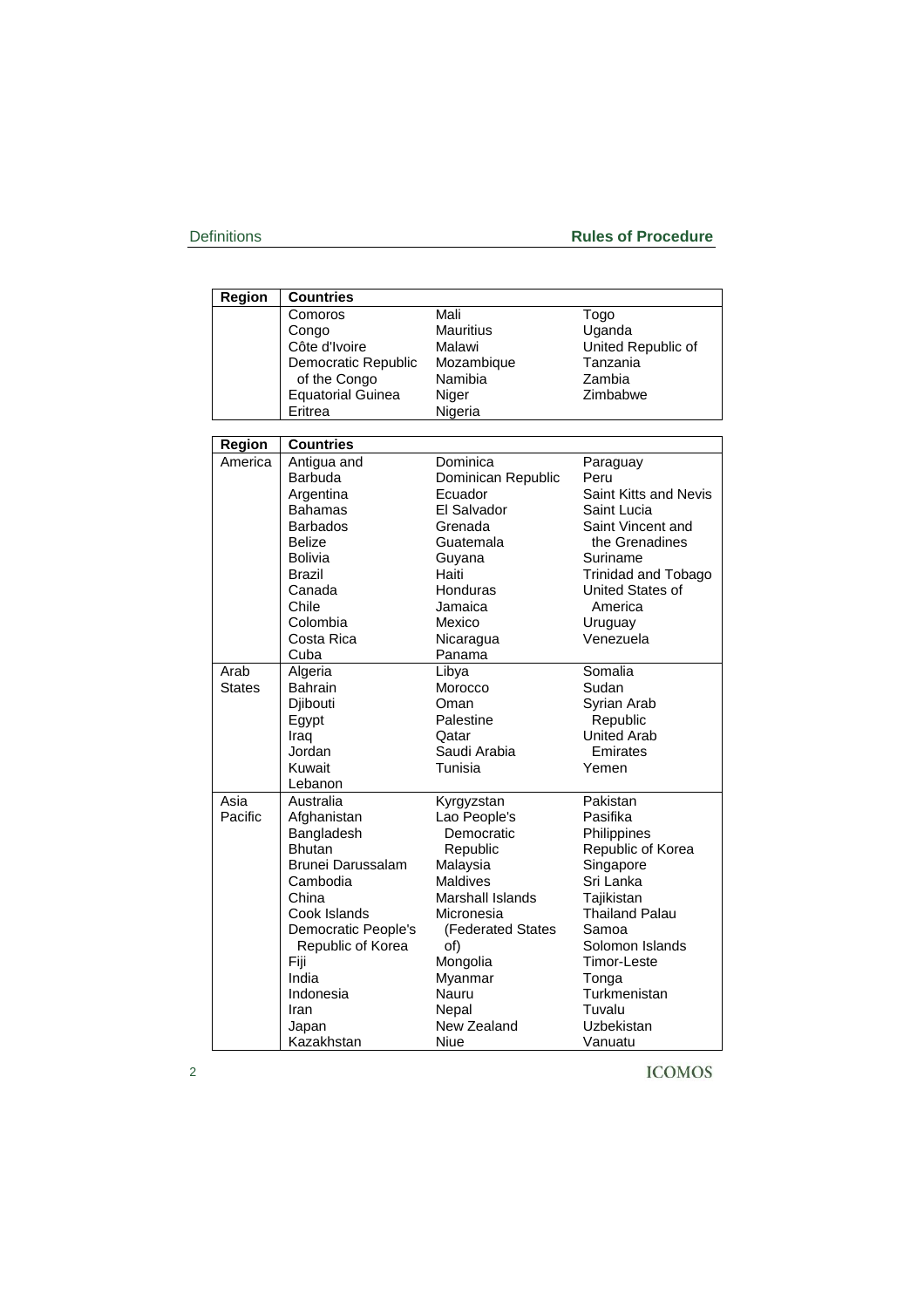## **Rules of Procedure Definitions**

|        | Kiribati         | Papua New Guinea | Viet Nam       |
|--------|------------------|------------------|----------------|
|        |                  |                  |                |
| Region | <b>Countries</b> |                  |                |
| Europe | Albania          | Georgia          | Netherlands    |
|        | Andorra          | Germany          | Norway         |
|        | Armenia          | Greece           | Poland         |
|        | Austria          | Hungary          | Portugal       |
|        | Azerbaijan       | Iceland          | Romania        |
|        | <b>Belarus</b>   | Ireland          | Russia         |
|        | <b>Belgium</b>   | Israel           | San Marino     |
|        | Bosnia and       | Italy            | Serbia         |
|        | Herzegovina      | Latvia           | Slovakia       |
|        | <b>Bulgaria</b>  | Lithuania        | Slovenia       |
|        | Croatia          | Luxembourg       | Spain          |
|        | Cyprus           | Macedonia        | Sweden         |
|        | Czech Republic   | Malta            | Switzerland    |
|        | Denmark          | Monaco           | Turkey         |
|        | Estonia          | Moldova          | Ukraine        |
|        | Finland          | Montenegro       | United Kingdom |
|        | France           |                  |                |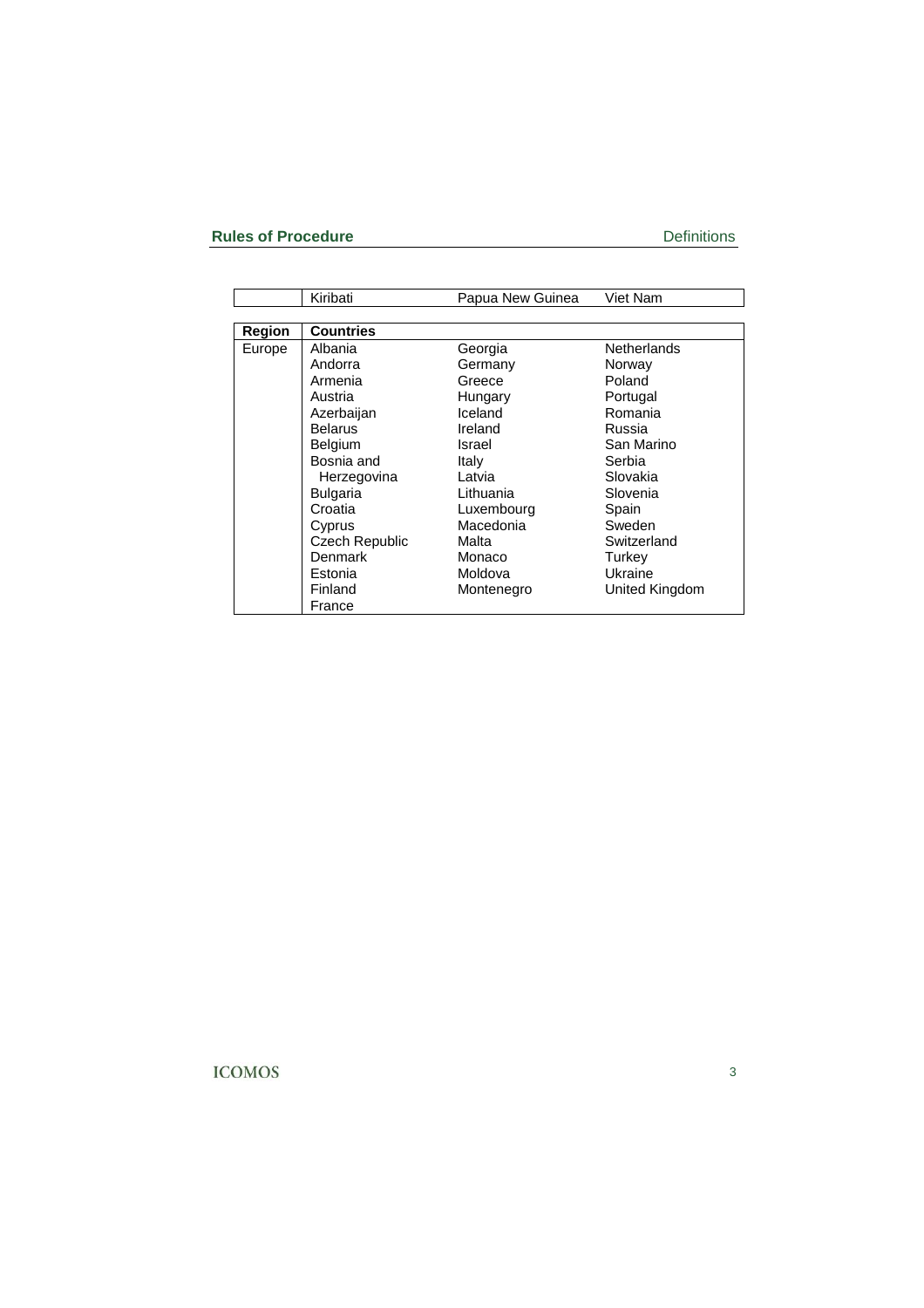#### **Activities of ICOMOS**

**1 ICOMOS and the World Heritage Convention**

#### **Article 3**

**The ICOMOS procedure for evaluating nominations to the World Heritage list**

- 1 The evaluation process will be coordinated by the ICOMOS International Secretariat.
- 2 The timetable and structure of the evaluation process will be in accordance with the Operational Guidelines.
- 3 For each nominated property, ICOMOS will assess whether it demonstrates outstanding universal value as defined in the Operational Guidelines, whether it meets one or more criteria for inscription and the conditions of authenticity and integrity, whether legal protection is adequate and whether the management processes are satisfactory.
- 4 The ICOMOS World Heritage Panel will comprise the elected Bureau members of the Board of ICOMOS, experts from ICOMOS International Scientific Committees, and other international experts chosen for their particular area of expertise based on the nominated properties, so that the Panel is gender balanced and represents all regions of the world and a wide range of skills and experience. Representatives from other Advisory Bodies may be invited to attend Panel meetings as observers.
- 5 The ICOMOS World Heritage Panel, after acquainting itself with all the information provided by the International Secretariat, ICOMOS advisers, expert desk reviews from within the ICOMOS network or from partner organisations or other entities with specific expertise, and technical evaluation missions, will analyse the information and determine the organisation's position. The opinion of any other party involved in the evaluation process does not necessarily reflect that of the organisation.
- 6 Technical evaluation missions for mixed properties and for some cultural landscapes will be carried out jointly with IUCN.
- 7 The ICOMOS International Secretariat will respond to any allegations by States Parties of factual errors in the evaluations.

#### **Article 4**

#### **Involvement of ICOMOS International Scientific and National Committees**

- 1 The ICOMOS International Scientific Committees will be consulted in the evaluation and monitoring processes according to their area of expertise, in particular for review of the justification for inscription of nominated properties and for the identification of experts for technical evaluation missions.
- 2 ICOMOS will inform its National Committees of nominations submitted by the governments of their countries. National Committees will normally also be informed of the identity of the experts who will undertake the technical evaluation missions, and will be consulted concerning the nomination. ICOMOS will also normally consult with an accredited and active National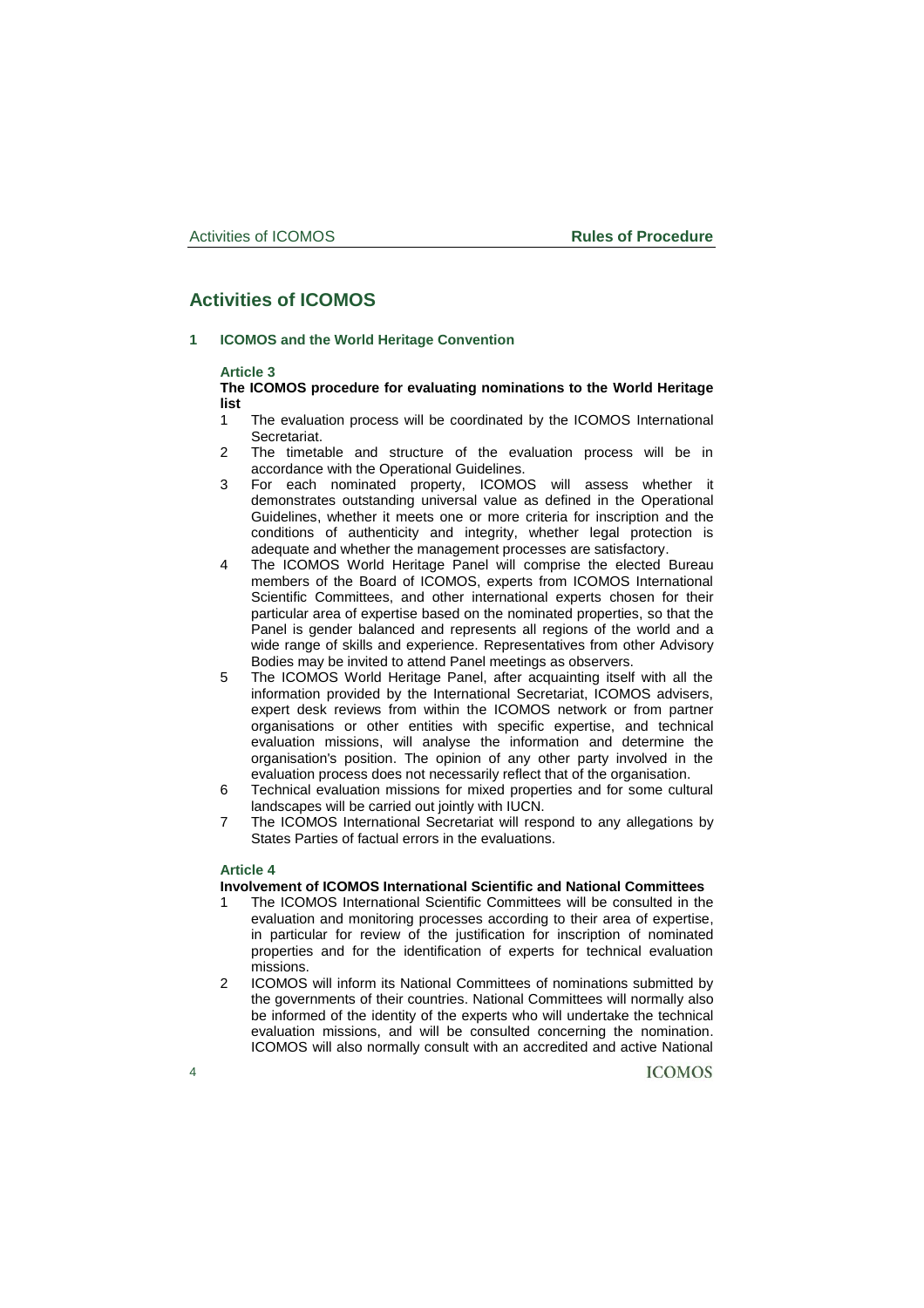#### **Rules of Procedure Activities of ICOMOS**

Committee before issuing reports or statements on World Heritage properties within the country of the National Committee, in accordance with Article 126.

3 National Committees and International Scientific Committees must only make contact with UNESCO and the World Heritage Centre through the ICOMOS International Secretariat.

#### **Article 5**

#### **Reports on the state of conservation of properties inscribed on the World Heritage List**

- 1 The International Secretariat will coordinate the monitoring of the state of conservation and management of properties inscribed on the World Heritage List through the organisation of reactive monitoring missions and advisory missions.
- 2 ICOMOS will provide technical advice on specific issues (such as development projects and management plans) relating to certain properties, and also draft reports on the state of conservation of properties that are finalised in conjunction with ICCROM and the UNESCO World Heritage Centre for examination by the World Heritage Committee.

#### **Article 6**

#### **Requests for advice and assistance, and development of the Convention**

- 1 The International Secretariat will coordinate the provision of advisory missions and advice to States Parties and to the UNESCO World Heritage Centre relating to properties being considered for nomination, or already inscribed on the List.
- 2 ICOMOS will contribute to all aspects of the intellectual development of the Convention, through regional conferences and workshops, and the publication of manuals, reports and thematic studies.

#### **Article 7**

#### **Implementation of the ICOMOS World Heritage mandate**

- 1 ICOMOS will base its evaluations and other opinions on research and peer review.
- 2 Whilst as a standard practice ICOMOS will consult the National Committees concerned with a property that is being evaluated, in all other steps of the process it will draw only on experts from countries other than the State Parties concerned. Experts for technical evaluation missions will normally be from the region in which the property is located.
- 3 In its evaluation of a property, of state of conservation reports relating to it, or of assessment of threats to it, ICOMOS will not use experts who have been involved with the preparation of its nomination file, the development of the management system or plan or any other study, or with the preparation of a state of conservation report submitted by the State Party.
- 4 With regard to advancing the nomination of a property, experts involved in ICOMOS' World Heritage work are required to disclose to ICOMOS any direct advice given on particular nomination files along with the particular circumstances of the service provided. This applies to mission experts,

#### **ICOMOS**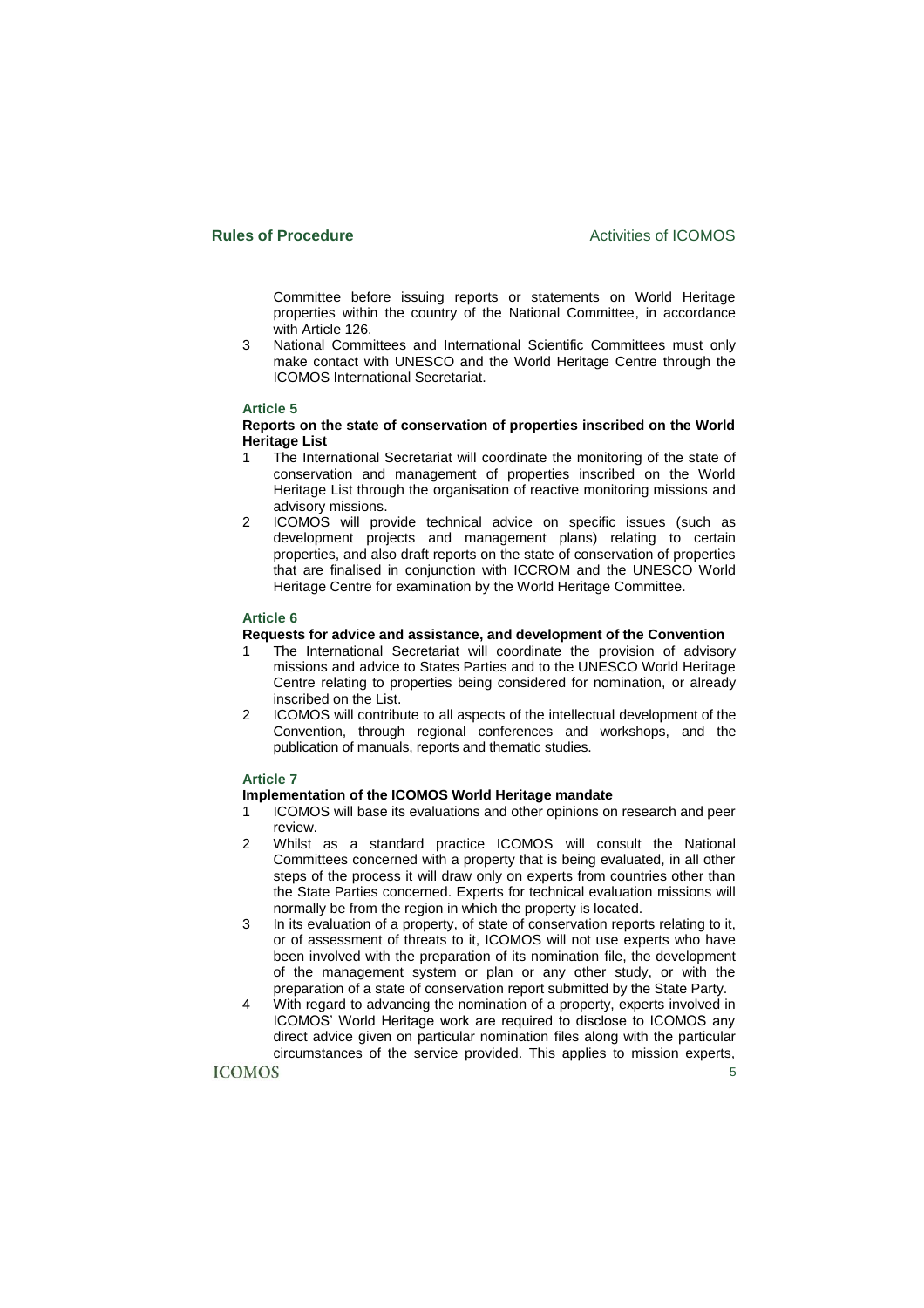desk reviewers, advisers, and members of the World Heritage Panel. This is not intended to include academic commentaries of a general nature.

- 5 National Committees and International Scientific Committees shall be asked to disclose any involvement they have in World Heritage nominations, as well as identifying individual members involved in such work.
- 6 World Heritage Panel members shall not participate in any discussions related to nominations or state of conservation reports related to sites in their own countries.
- 7 All experts and members involved in the preparation of nomination dossiers, which includes advising on, providing recommendations on, or in any way furthering such a nomination, but excluding any academic work not related to a specific nomination, shall not take part in any discussion of the nomination at the World Heritage Panel or undertake missions or desk evaluations for these nominations.
- 8 In its field evaluations, ICOMOS will not use experts who are currently serving as representatives of their countries on the World Heritage Committee.
- 9 Experts must all be aware of the ICOMOS Ethical Principles and are required to abide by them.
- 10 During discussion of a report or situation that concerns their own country, members of the World Heritage Panel and advisers must be absent from discussion and decision-making processes.
- 11 The recommendations to the World Heritage Committee adopted by the ICOMOS World Heritage Panel, or by a working group of the Panel mandated to evaluate additional information, are final and may not be changed or amended in any way other than by the Panel itself.
- 12 When new information concerning a nomination is submitted by a State Party, ICOMOS can only take it into account in evaluating the nomination if the information is received by the deadline set by the Operational Guidelines.
- 13 The recommendations and opinions of ICOMOS experts and the World Heritage Panel are confidential, and individuals may not in their independent capacity engage with the media, representatives of the State Party or any other individual or organisation that may or may not have an interest in the property concerned. Officials of ICOMOS and members of its World Heritage Panel (including observers) may not disclose the discussions that have taken place in the Panel to any person or organisation that was not present in those discussions.
- 14 The names and qualifications of the members of the World Heritage Panel may be published only after the ICOMOS evaluations have been finalised. The names of desk reviewers will not be disclosed.
- 15 In the event that a member of the World Heritage Panel or an expert used in ICOMOS World Heritage processes fails to implement any aspect of this policy, sanction/s shall be applied. These shall be determined by the Board and shall be relative to the severity of the breach. In cases where the breach is considered to have compromised the credibility of ICOMOS as an objective and unbiased adviser to the World Heritage Committee

**ICOMOS**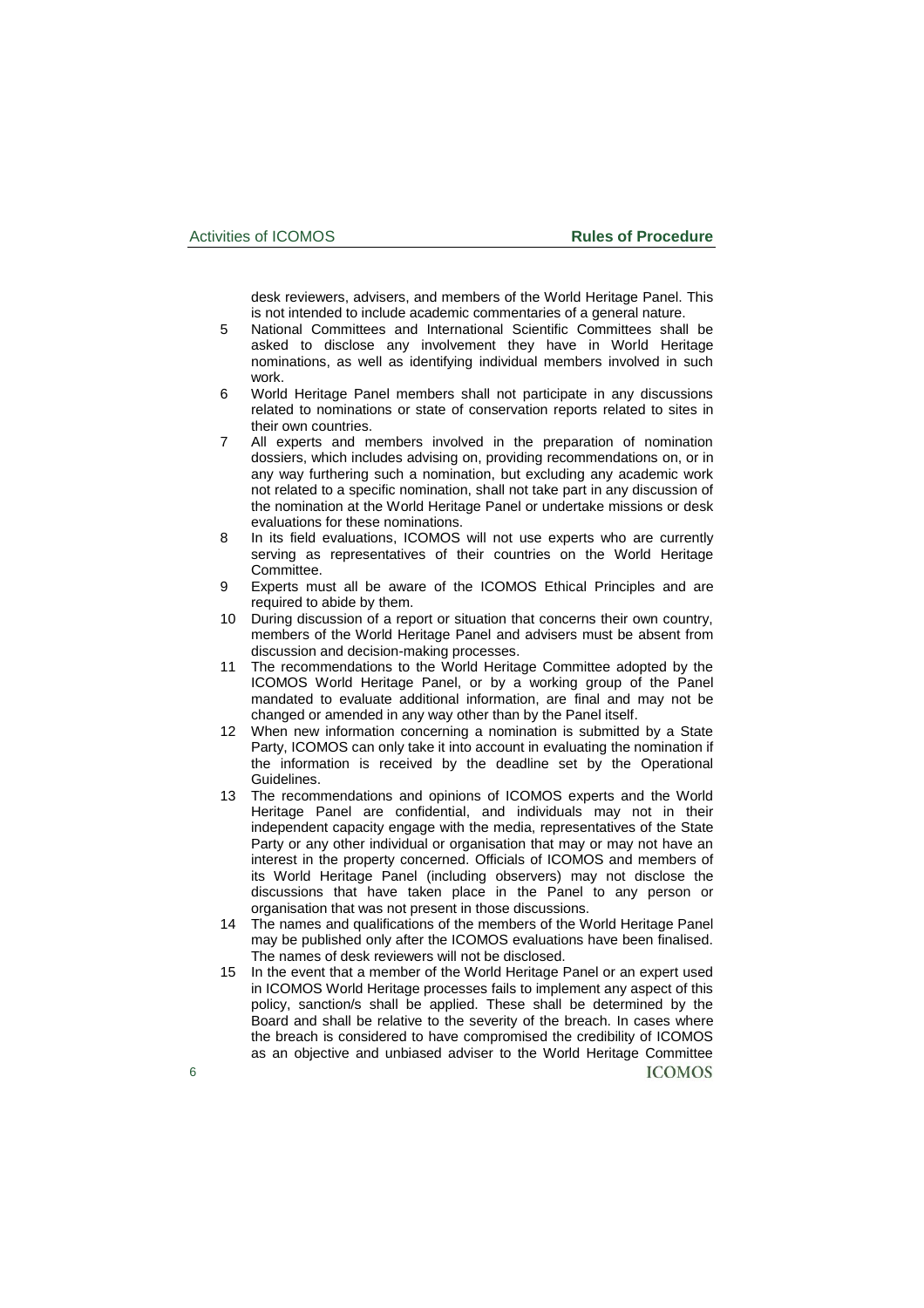#### **Rules of Procedure Activities of ICOMOS**

and UNESCO, the individual concerned shall automatically be debarred from further participation in ICOMOS work associated with World Heritage matters and other areas of its work where it is important that the organisation be seen to be impartial.

#### **2 ICOMOS doctrinal texts**

#### **Article 8**

#### **Definition of doctrinal text**

1 A doctrinal text is a group of ideas which are affirmed to be true and by which one claims to furnish an interpretation of facts in order to direct action. ICOMOS, at the international level, develops a corpus of doctrinal texts as a necessary basis for conservation policies.

#### **Article 9**

#### **Characteristics of doctrinal texts**

- 1 ICOMOS Doctrinal Texts, at the international level, comprise four types: Charters, Principles, Guidelines and Documents. Their characteristics and requirements are outlined in the following table.
- 2 New doctrinal texts shall follow the characteristics and requirements set out within the table.
- 3 When appropriate, ICOMOS doctrinal texts shall contain a mechanism to observe, monitor and evaluate the text over time.

#### **Table of characteristics of ICOMOS International Doctrinal Texts**

| <b>Document</b><br>Type | <b>Charters</b>       | <b>Principles</b>                       | <b>Guidelines</b>                       | <b>Documents</b>                        |
|-------------------------|-----------------------|-----------------------------------------|-----------------------------------------|-----------------------------------------|
| Subject                 | Heritage and          | A specific type of                      | A specific type of                      | A specific type of                      |
| covered                 | conservation as a     | heritage/ typology                      | heritage/typology                       | heritage/ typology                      |
|                         | discipline            | A specific activity                     | A specific activity                     | A specific activity                     |
|                         | A specific type of    | related to heritage<br>and conservation | related to heritage<br>and conservation | related to heritage<br>and conservation |
|                         | heritage/ typology    |                                         |                                         |                                         |
|                         |                       |                                         |                                         | Good practice<br>Important issues       |
| <b>Adopted by</b>       | <b>ICOMOS General</b> | <b>ICOMOS General</b>                   | <b>ICOMOS General</b>                   | <b>ICOMOS General</b>                   |
|                         | Assembly              | Assembly                                | Assembly                                | Assembly                                |
|                         |                       |                                         |                                         |                                         |
|                         |                       | <b>ICOMOS</b>                           | <b>ICOMOS</b>                           | <b>ICOMOS</b>                           |
|                         |                       | International                           | International                           | International                           |
|                         |                       | Scientific                              | Scientific                              | Scientific                              |
|                         |                       | Committees                              | Committees                              | Committees                              |
|                         |                       | Various regional                        | Various regional                        | Various regional                        |
|                         |                       | <b>ICOMOS</b> meetings                  | <b>ICOMOS</b> meetings                  | ICOMOS meetings                         |
| Length                  | Variable, usually 5   | A few pages, up to                      | A rather detailed                       | Flexible according to                   |
|                         | to 7 pages            | a dozen                                 | text, flexible                          | needs, and may                          |
|                         |                       |                                         | according to needs                      | number up to a                          |
|                         |                       |                                         |                                         | dozen pages                             |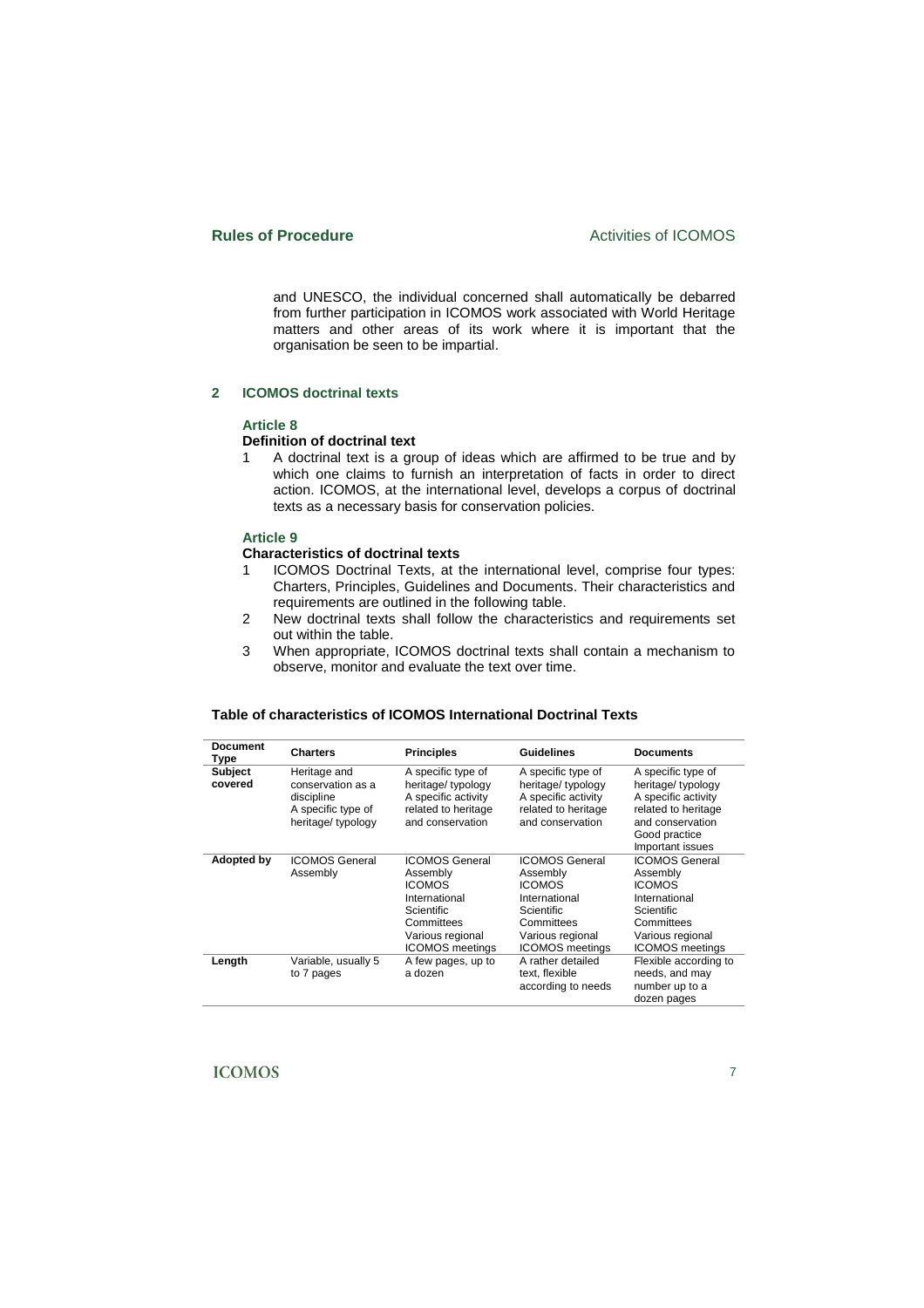#### Activities of ICOMOS **Rules of Procedure**

| <b>Document</b><br>Type   | <b>Charters</b>                                                                                                                                           | <b>Principles</b>                                                                                                                                                           | <b>Guidelines</b>                                                                                                                                                                           | <b>Documents</b>                                                                                                                                                             |
|---------------------------|-----------------------------------------------------------------------------------------------------------------------------------------------------------|-----------------------------------------------------------------------------------------------------------------------------------------------------------------------------|---------------------------------------------------------------------------------------------------------------------------------------------------------------------------------------------|------------------------------------------------------------------------------------------------------------------------------------------------------------------------------|
| <b>Structure</b>          | Should have a<br>formal structure<br>with preamble,<br>aims, rules and<br>methods                                                                         | Should have a<br>formal structure                                                                                                                                           | Should have a<br>formal structure                                                                                                                                                           | Flexible according to<br>needs                                                                                                                                               |
| Aim                       | Standard setting<br>texts formulating<br>policy and practices<br>relevant to heritage<br>and conservation in<br>general or a specific<br>type of heritage | Texts formulating<br>principles for policy<br>and practices<br>regarding a specific<br>type of heritage or<br>activity related to<br>heritage and<br>conservation           | Operational texts<br>formulating:<br>Approaches<br>contained in<br>Charters.<br>Detailed information<br>which concerns<br>procedures<br>Good practice<br>Requirements for<br>implementation | The aims have to be<br>specified in the texts<br>themselves<br>Information texts<br>formulating<br>explanatory notes<br>Illustration and<br>presentation of good<br>practice |
| Ongoing<br>relevance      | Charters containing<br>place names<br>remain unaltered<br>A Charter which is<br>deemed to be out of<br>date should carry a<br>new name after<br>revision  | Principles<br>containing place<br>names remain<br>unaltered<br>Others can be<br>amended, updated,<br>replaced etc.<br><b>Revised Principles</b><br>will carry a new<br>name | Guidelines<br>containing place<br>names remain<br>unaltered<br>Others can be<br>amended and<br>updated                                                                                      | Documents<br>containing place<br>names remain<br>unaltered:<br>Others-can be<br>amended, updated,<br>replaced etc                                                            |
| Hierarchy /<br>importance | 楽楽楽                                                                                                                                                       | 楽楽                                                                                                                                                                          | 楽楽                                                                                                                                                                                          | 鱉                                                                                                                                                                            |

## **Article 10**

- **Procedure**
- 1 The need for a new ICOMOS doctrinal text shall be carefully assessed by the Advisory Committee and the Board, taking into account the characteristics and requirements of the four types of ICOMOS doctrinal texts.
- 2 The assessment of the need for a new ICOMOS Doctrinal Text shall be initiated through the presentation of a very brief summary of what is to be covered by the doctrinal text, a motivation of the need for and precise purpose thereof and discussion of the category/ies for which it might be considered by the Advisory Committee and Board. This step must take place before the presentation of any substantial text to the Advisory Committee and Board, other than in very exceptional circumstances, before the drafting of such a text commences.
- 3 A doctrinal text shall be either prepared or studied by an International Scientific Committee or by an ad hoc committee designated for this purpose by the Board. The Board will decide if and to what extend partner organisations shall be associated to develop new ICOMOS doctrinal texts.
- 4 The International Secretariat shall inform the ICOMOS National and International Committees and the ICOMOS membership, that a new doctrinal text is being prepared.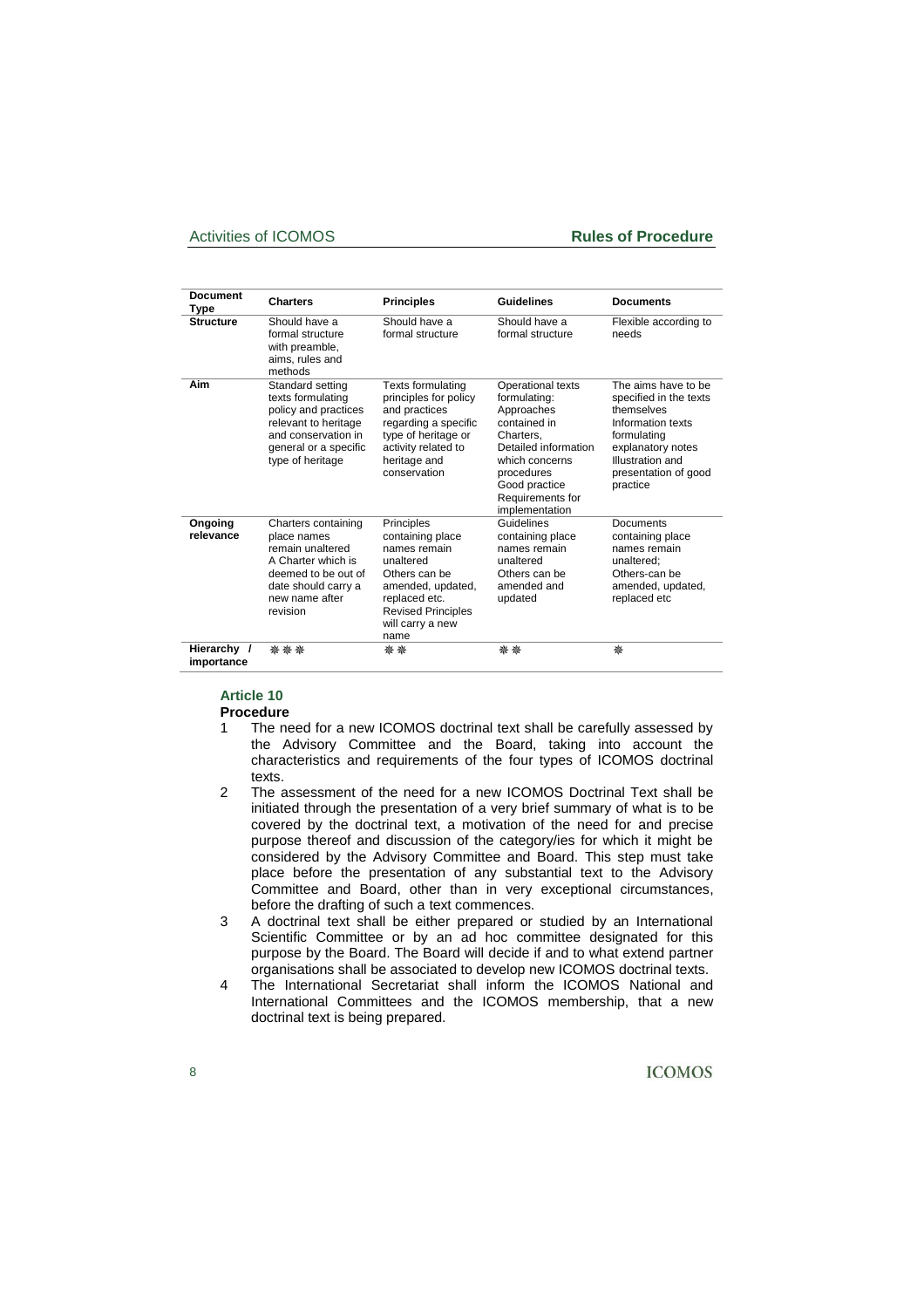#### **Rules of Procedure Activities of ICOMOS**

- 5 A new doctrinal text and any report concerning such texts shall be prepared simultaneously in all working languages and, whenever possible, in additional languages such as Spanish.
- 6 The draft of a new doctrinal text shall be distributed to all the ICOMOS National and International Committees and the ICOMOS membership for comment and review.
- 7 A revised draft, with a report explaining how the comments on the earlier draft have been incorporated and a compilation of the comments received, shall be distributed to all the ICOMOS National and International Committees and the ICOMOS membership.
- 8 The revised draft of a new doctrinal text must be put on the agendas of the meeting of the Advisory Committee and Board, and must be discussed at least one year preceding that of the General Assembly at which the text is proposed to be adopted.
- 9 The Advisory Committee shall assess the substance and structure of the revised draft of a new doctrinal text and recommend action to the Board; it shall make a specific recommendation concerning its title.
- 10 If necessary, the consultation process with the ICOMOS National and International Committees [and the ICOMOS membership] shall be repeated until a final draft text has received a positive recommendation by the Advisory Committee and the approval of the Board. The revised draft of a new doctrinal text must have received the approval of the Board at least six months prior to the General Assembly at which it is proposed for adoption.
- 11 The draft new doctrinal text shall be redistributed in its final revised form to all the National and International Scientific Committees and the ICOMOS membership, at least four months before the General Assembly, with a view to its adoption by resolution.
- 12 When an existing Doctrinal Text is proposed for amendment, the Board shall first decide whether the amendment is minor and more technical in nature or whether it is a major and more substantial amendment. For minor amendments, only Article 9 and Articles 10-3 to 10-7, as applicable, will apply to the approval procedure, and a minor amendment to an existing Doctrinal Text may be adopted by the Scientific Council with no further proceedings needed. The approval procedure for major amendments to existing doctrinal texts shall follow the same procedure as for new doctrinal texts.
- 13 The final versions of all doctrinal texts must be produced in French, English and Spanish, and may be produced in other languages.

#### **3 International Day for Monuments and Sites**

#### **Article 11**

#### **Aim of the Day**

The aim of the International Day for Monuments and Sites, celebrated each year on 18 April, is to link a global theme to local or national realities and to encourage local communities and individuals throughout the world to consider **ICOMOS**  $\Omega$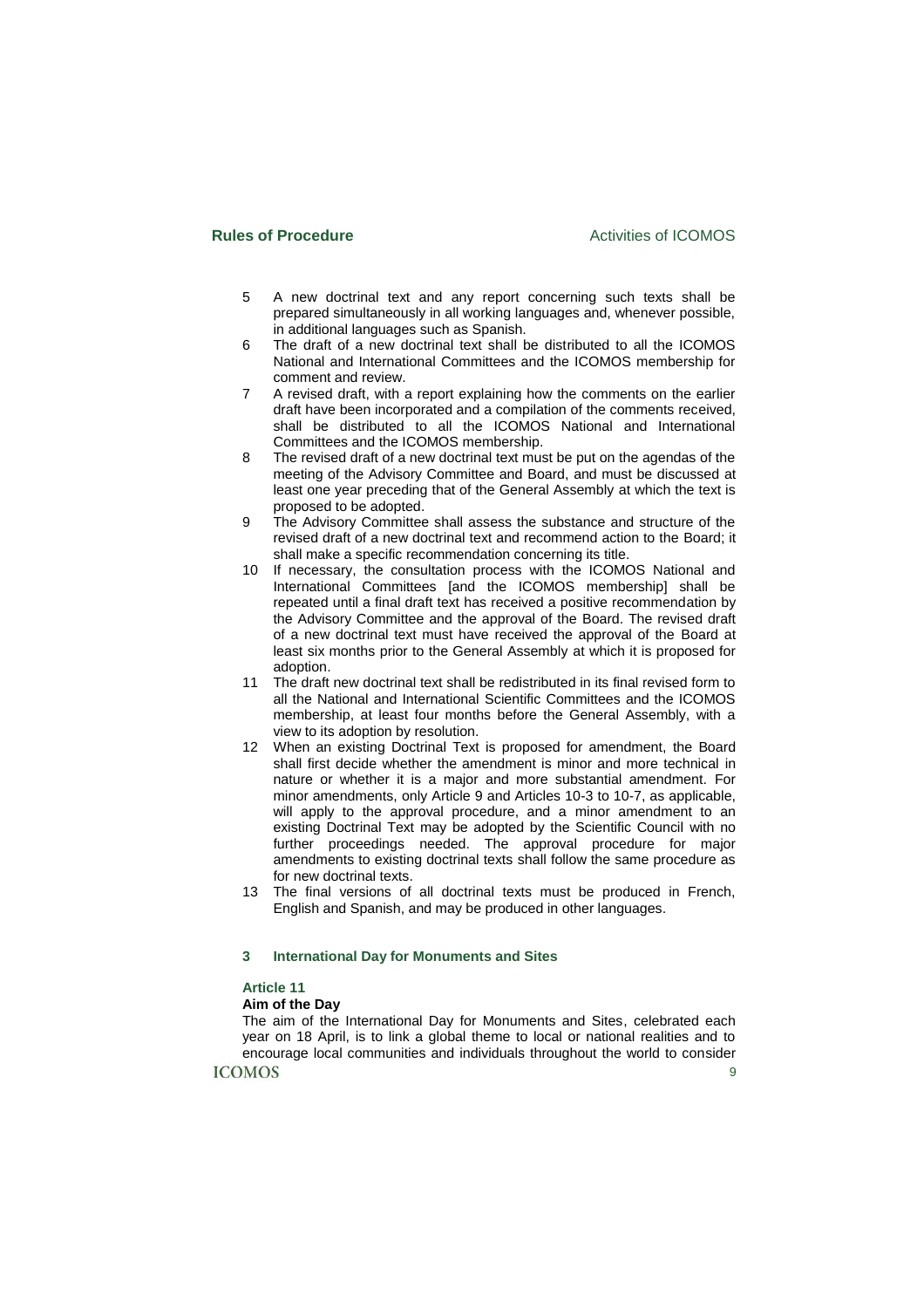the importance of cultural heritage to their lives, identities and communities, and to promote awareness of its diversity and vulnerability and the efforts required to protect and conserve it.

#### **Article 12**

#### **Selection of annual theme**

- 1 Suggestions for global themes for the International Day for Monuments and Sites shall be submitted to the Advisory Committee at the latest by its annual meeting the year before.
- 2 Wherever possible, themes should be linked to other anniversaries or events occurring in the same year so as to increase the visibility and relevance of the activities and events associated with the Day.
- 3 The Board will decide on the theme for the following year, taking into account the recommendations of the Advisory Committee.

#### **4 Heritage Alerts**

#### **Article 13**

#### **Purpose of Heritage Alerts**

- 1 Heritage Alerts can be used where a property of national or international significance, other than a property inscribed on the UNESCO World Heritage List, is considered to be under threat.
- 2 The aims of the Heritage Alert process are to:
	- a Use the expertise of the members of the ICOMOS International Scientific Committees and relevant ICOMOS National Committees to assess the significance of and threats to a property indicated to be at risk, and
	- b Alert the public to the significance of and threat to the property at risk using ICOMOS networks to publicise the situation.

#### **Article 14**

#### **Heritage Alert process**

- 1 Heritage Alerts will be drafted using a standard format and in consultation with relevant ICOMOS National, Transnational and International Scientific Committees.
- 2 The relevant National, Transnational and International Scientific Committees, in consultation with the ICOMOS Secretary General, will decide whether the Alert should proceed.
- 3 The relevant National, Transnational or International Scientific Committees will prepare the necessary public documentation letters and media briefing material.
- 4 The ICOMOS International Secretariat will facilitate the publication of the Heritage Alert. Use of the ICOMOS name and logo must be in accordance with Article 100.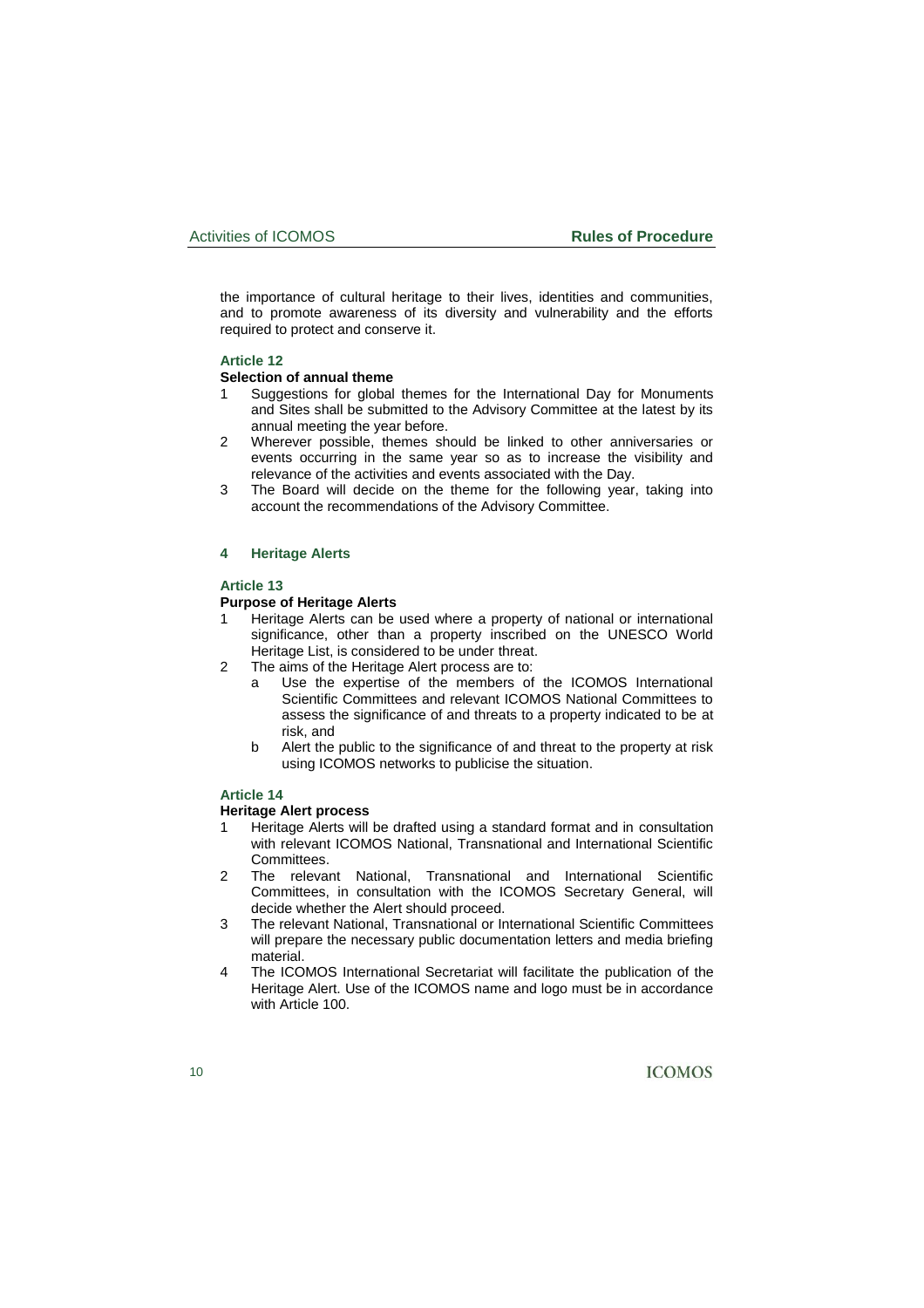#### **Rules of Procedure Activities of ICOMOS**

#### **Article 15**

#### **Assessment of proposed Heritage Alerts**

- 1 ICOMOS will respect established national and international guidelines for the significance assessment of heritage through analysis of history, fabric, form, function, use and design intent.
- 2 ICOMOS, as an international organization, will generally respond only to requests of international or national urgency and forward other requests to national and local heritage organisations for action.

**ICOMOS**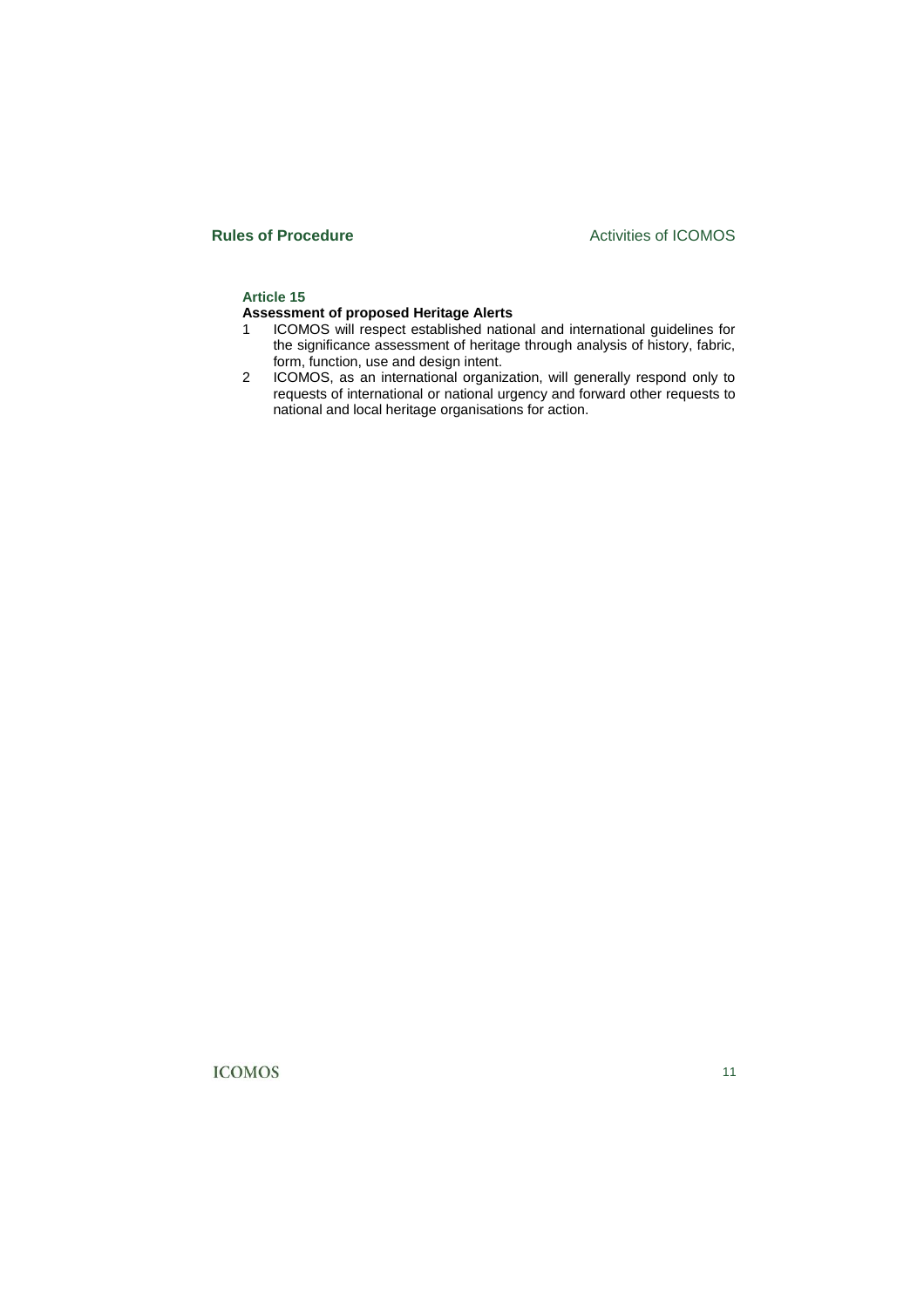#### **Members**

**1 Becoming a member of ICOMOS** 

#### **Article 16**

#### **Membership through a National or Transnational Committee**

1 In countries where an ICOMOS National or Transnational Committee exists, individuals or institutions engaged in the conservation of cultural heritage who wish to join ICOMOS should apply to join their National or Transnational Committee, by completing and submitting the Committee's membership application form and providing any information required by the Committee, which may include a curriculum vitae or a short description of the institution, and nominations or supporting statements from existing members.

#### **Article 17**

#### **Membership through the International Secretariat**

- 1 In countries where no accredited ICOMOS National or Transnational Committee exists, individuals or institutions engaged in the conservation of cultural heritage who wish to join ICOMOS should apply to the International Secretariat, by completing and submitting the membership form available on the ICOMOS web site together with a curriculum vitae or a short description of the institution.
- 2 Applications to the International Secretariat will be submitted to the ICOMOS Bureau for approval at one of its regular meetings (normally March, June and October). Applicants will be notified promptly following the meeting of the Bureau's decision on their application.

#### **Article 18**

#### **Refusal of membership applications**

- 1 Applicants who have not received a response to an initial application to their National or Transnational Committee are advised to make a second application. Applicants whose applications have been refused by the Committee should in the first instance make use of any appeal mechanism which the Committee may have established.
- 2 Persons or institutions who have applied to be members of their National or Transnational Committee and whose applications have been persistently refused or ignored by the Committee, or who have applied for membership to the International Secretariat and have been refused by the Bureau, may appeal to the Board in accordance with Article 86.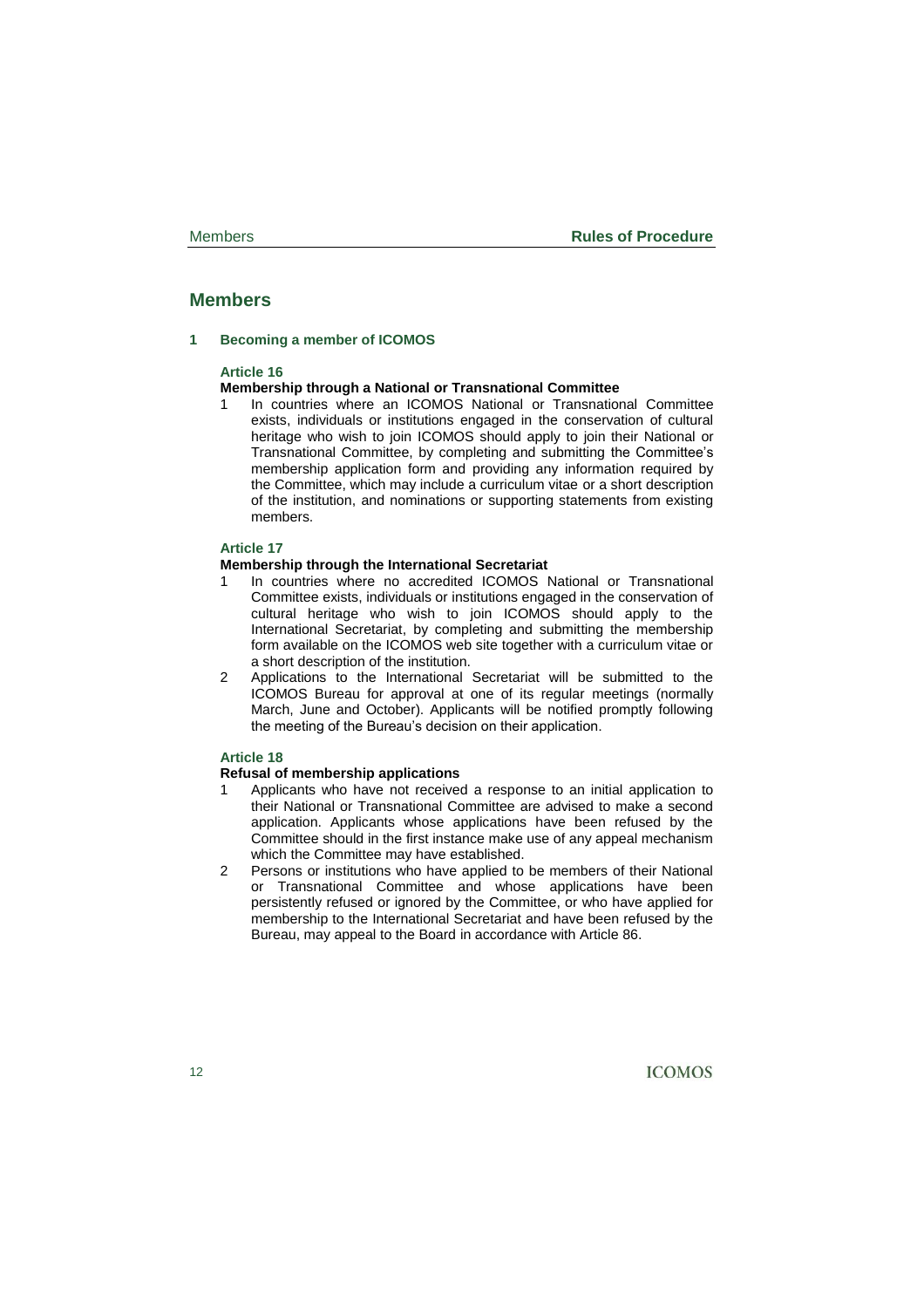#### **Rules of Procedure** Members **Members**

#### **2 Payment of fees and provision of membership cards**

#### **Article 19**

#### **Payment of fees**

- 1 In countries where an ICOMOS National or Transnational Committee exists, individuals or institutions that are members of that Committee shall pay to it the membership fee determined by the Committee, by the due date that the Committee also determines.
- 2 Having collected the fees from its members, the National or Transnational Committees shall then transfer to the International Secretariat the membership dues determined by the General Assembly to be payable by each member, together with a statement indicating the total number of members in each category for which payment is being made.

#### **Article 20**

#### **Provision of membership cards**

- 1 The International Secretariat will arrange for the preparation of membership cards and will forward the cards to the National and Transnational Committees.
- 2 The National and Transnational Committees will be responsible for forwarding membership cards to their members.
- 3 The International Secretariat and the National and Transnational Committees shall endeavour to complete the above procedures so that members receive their membership cards in due time.

#### **3 Non-compliance, appeals and sanctions**

#### **Article 21**

#### **Allegations of non-compliance or other misconduct**

- 1 An allegation of non-compliance with the Statutes or Ethical Principles, or of any other serious cause, may be made against a member of ICOMOS by another member, a National, Transnational or International Scientific Committee, or a member of the public.
- 2 Any such allegation must be made in writing, must name the member against whom the allegation is being made, and be signed and dated by the complainant. The allegation must also state when and where the alleged non-compliance or other misconduct is alleged to have occurred and where applicable the Article(s) of the Statutes or Ethical Principles alleged to have been breached.
- 3 The written allegation should be submitted as follows, with a copy of the allegation being sent at the same time to the International Secretariat:
	- a in the case of an allegation relating to the member's involvement with an International Scientific Committee, to that International Scientific Committee;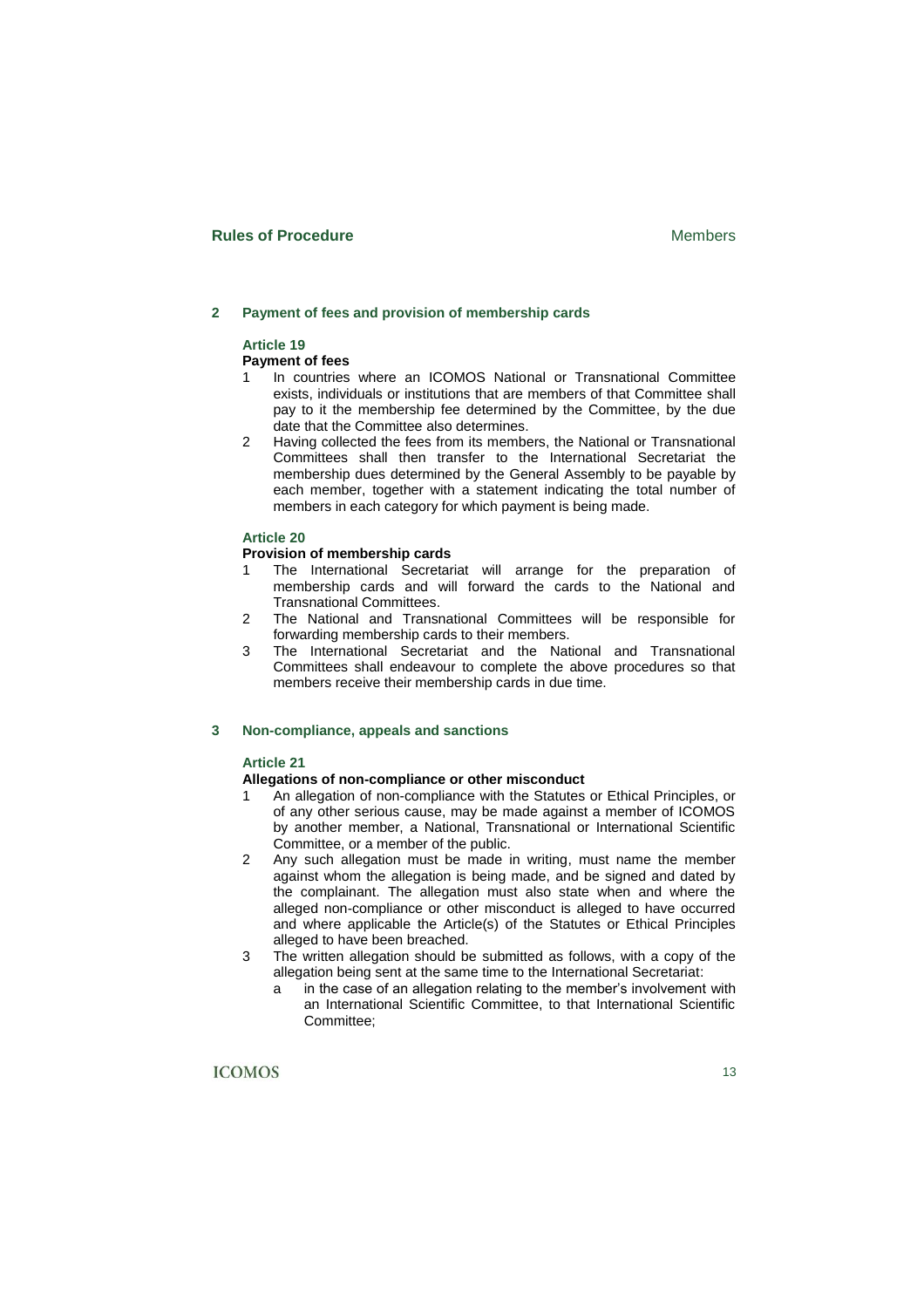- b In the case of non-compliance with obligations at the international level, or where the member does not belong to a National or Transnational Committee, to the Bureau;
- c In all other cases, to the National or Transnational Committee to which the member belongs.
- 4 ICOMOS will use its best endeavours to ensure that any people investigating or dealing with an allegation are unconnected with the allegation in any way that is likely to involve self-interest, conflict of interest or bias.
- 5 The allegation must be acknowledged in writing, and the member against whom the allegation is made must also be notified of the allegation in writing.
- 6 In acknowledging the allegation and notifying the member concerned, both parties will be asked to confirm that no other procedures outside the complaint to ICOMOS (such as legal action) are in progress. If any such procedures are in progress, both parties will be advised that the allegation will not be formally recorded or dealt with until those procedures have been concluded.

### **Review of allegations of non-compliance or other misconduct**

- 1 In the absence of any other procedures, and in the interest of resolving the allegation informally through negotiation, ICOMOS will initially refer the complainant to a senior member of ICOMOS with whom the allegation can be discussed.
- 2 If the allegation is not resolved through negotiation, the relevant National, Transnational or International Scientific Committee, or the Bureau, as applicable, will review the allegation, and decide whether the allegation warrants sanction for non-compliance with the Statutes or Ethical Principles, or for other serious cause. If a National, Transnational or International Scientific Committee is minded to impose a sanction, it must confer with the Bureau before finalising its decision.
- 3 Following the decision, the member concerned (and the complainant where appropriate) must be informed of the decision and of the reasons for it. If the decision is to impose a sanction or to strike the member from the register, the member must in addition be called to provide an explanation, and be informed of the right of appeal to the Board in accordance with Article 87. The right of appeal must be exercised within two months of the member being informed of the decision.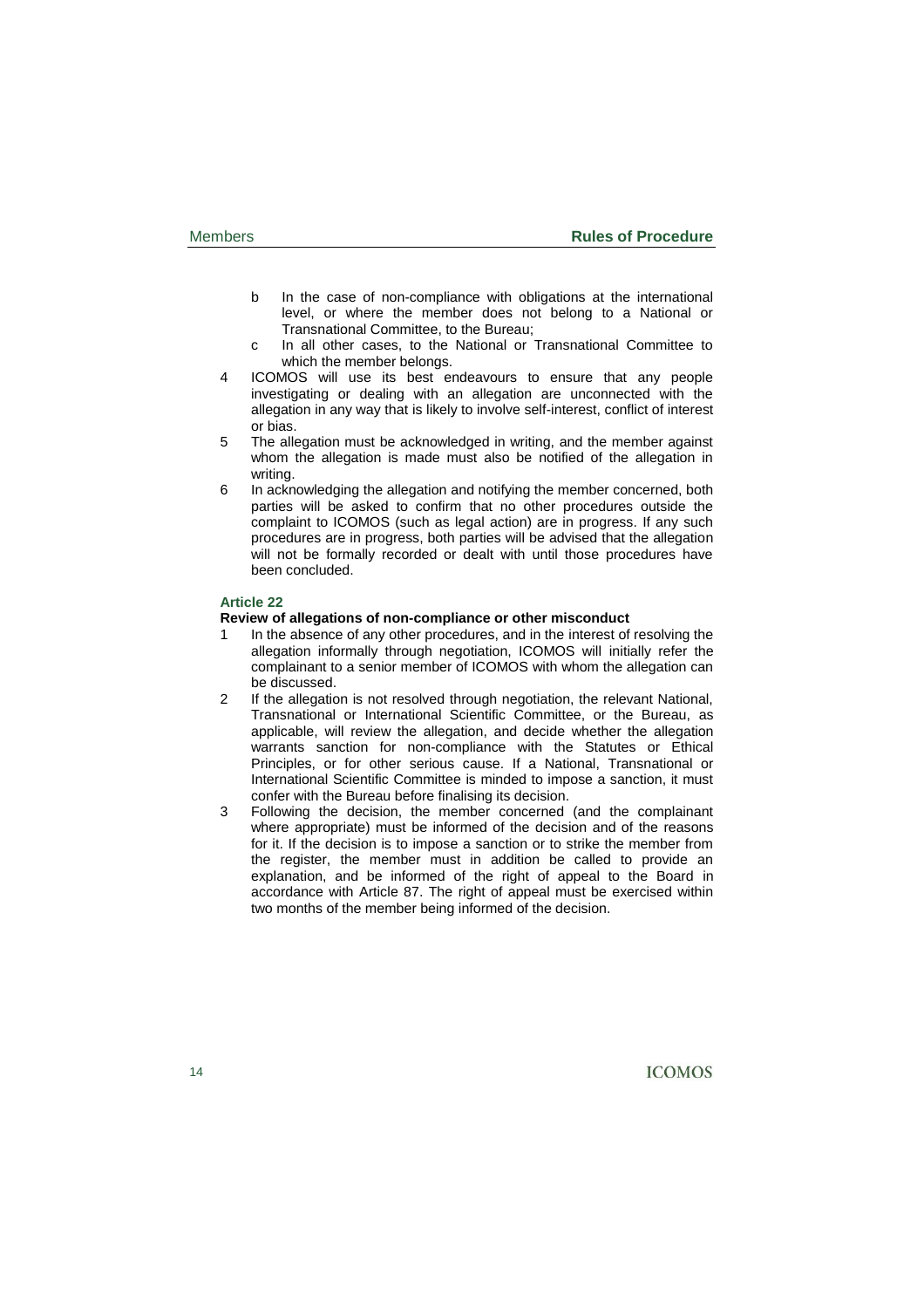# **Rules of Procedure** Members **Members**

# **4 Nomination of Honorary Members**

# **Article 23**

# **Nomination for Honorary membership of ICOMOS**

- 1 Ten months or more before a General Assembly at which an election for the Board is to be held, the International Secretariat will call for nominations for Honorary membership of ICOMOS.
- 2 Nominations must be made by National or International Scientific Committees and should include the following information:
	- a the name of the nominated individual
	- b a brief presentation of the individual (maximum 3 lines)
	- c the individual's curriculum vitae
	- d a statement supporting the nomination, explaining the reasons for it and in particular how the nominee has given distinguished service at the international level to the conservation of cultural heritage (maximum 750 words)
- 3 Nominations must be submitted in electronic format in either or both of the working languages (as defined in Article 21-b of the Statutes). An additional version in Spanish is welcome.
- 4 Nominations must be received by the International Secretariat not less than six months before the opening of the relevant General Assembly.
- 5 The nominations will be assessed by the jury appointed by the Board to choose the recipient of the Piero Gazzola Prize. The jury will present its recommendations for the award of Honorary membership to the General Assembly.
- 6 The criteria for selection of Honorary Members will be determined by the Board.

# **5 Awarding missions and contracts to members**

# **Article 24**

# **Principles for the award of missions and contracts**

- 1 ICOMOS will make every effort to provide all of its members access to ICOMOS missions and contracts for which they are fully qualified.
- 2 ICOMOS expects all members, approached in the name of ICOMOS to provide their expertise, to bring the request to the attention of the Bureau and/or the Director General for a decision on the award of work.

### **Article 25**

### **Procedure for the award of missions and contracts**

- 1 The Director General (and as required, the ICOMOS Bureau) will take the following considerations into account in awarding missions and contracts:
	- a the fit between the cost of the member's services and the technical demands of the work
	- b the geographic proximity of the member to the site, and the cultural familiarity of the member with the site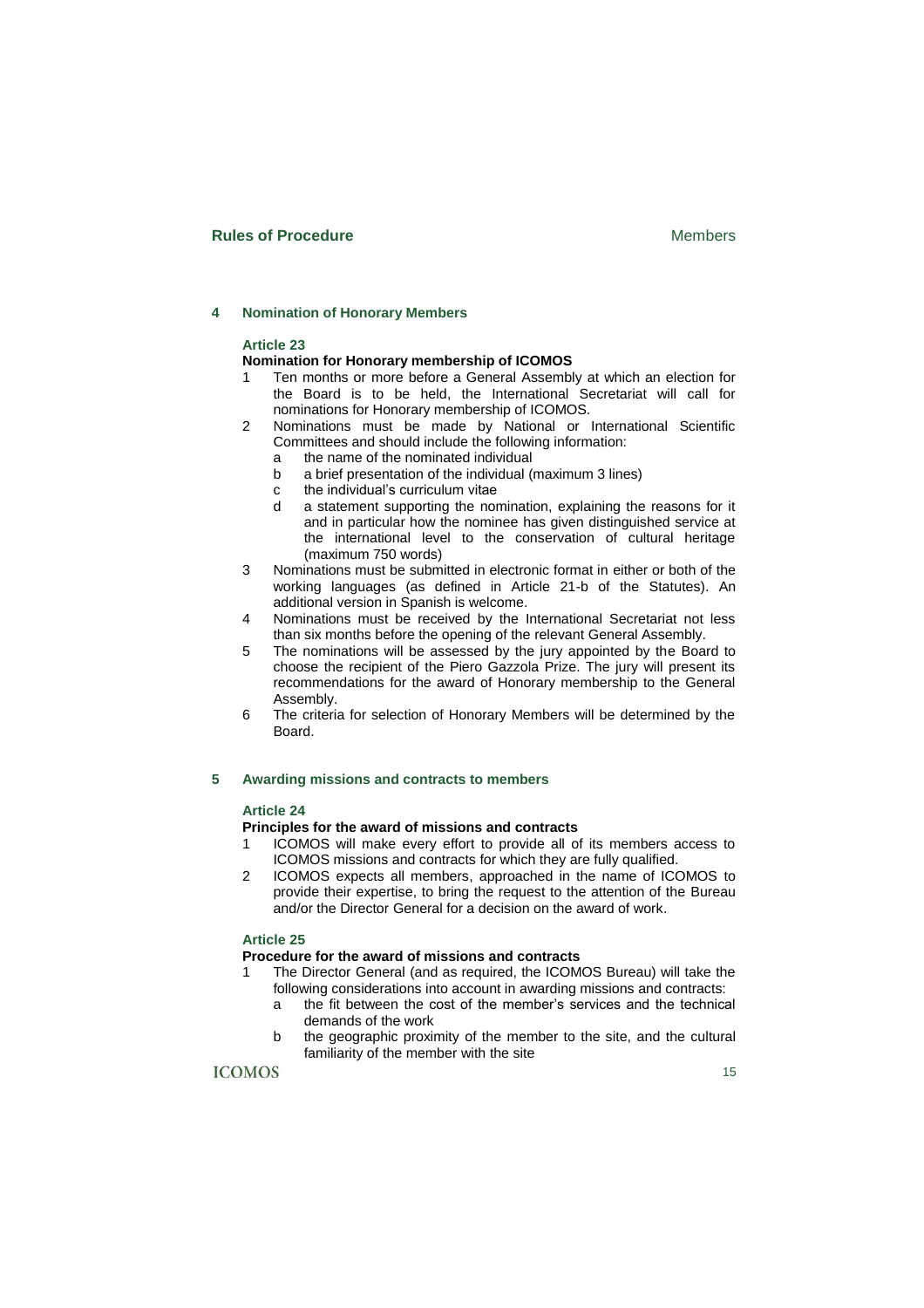- c the desire to share opportunities as equitably as possible among all members
- d satisfaction with a member's performance in carrying out previous ICOMOS work.
- 2 No special preference will be given to members of the ICOMOS Bureau, Board, Advisory Committee or Scientific Council in awarding work.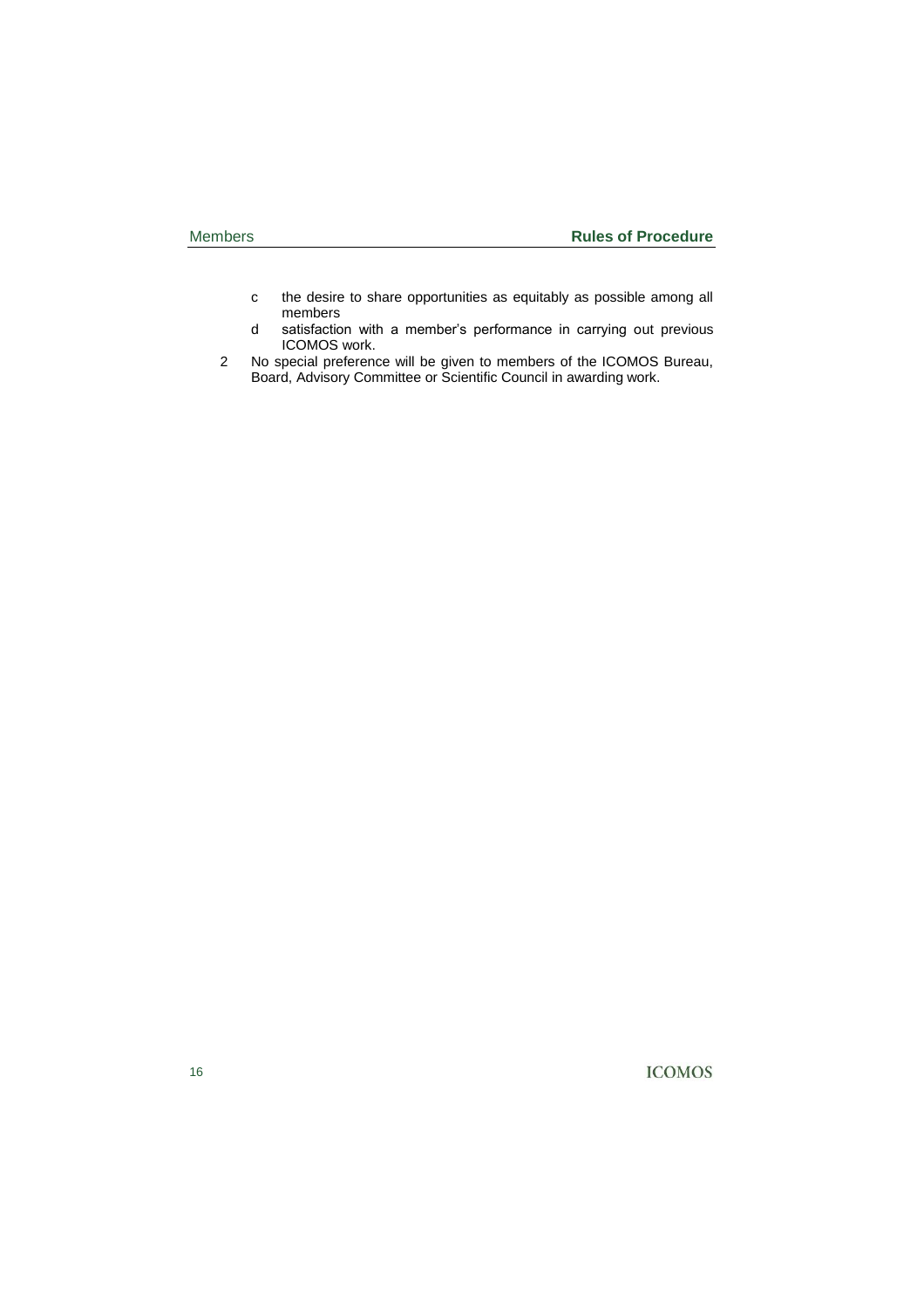# **General Assembly**

**1 Selecting the host for a General Assembly**

### **Article 26**

### **Submission of bids**

- 1 National or Transnational Committees, or groups of such Committees, wishing to host the next General Assembly at which a general election for the Board is to be held should submit an expression of interest accompanied by a preliminary draft bid to the International Secretariat. If the expression of interest is submitted by a group of National Committees, they must designate one of these as the coordinator.
- 2 The expression of interest and draft bid should be submitted at least 2 weeks prior to the Board meeting held in conjunction with the Advisory Committee meeting four years prior to the year of the General Assembly to which the expression of interest relates. The formal proposal to host the General Assembly must be submitted no later than 15 January in the year three years prior to the General Assembly to which the proposal relates.
- 3 National Committees wishing to host a General Assembly other than one at which a general election for the Board is to be held should submit a formal proposal before 15 February of the preceding year.
- 4 The Board will prepare Terms of Reference for hosting General Assemblies and associated meetings and events.
- 4 All bids should be submitted to the International Secretariat using the Terms of Reference format and checklist for potential National Host Committees, should include a budget demonstrating that all the requirements of the checklist can be accommodated, and should be submitted in electronic format. Bids should not exceed 15 pages excluding annexes, which should also be kept to a reasonable length.

# **Article 27**

#### **Assessment of bids**

- 1 Each bid received will be verified for completeness by the International Secretariat. Formal bids not meeting the essential requirements of the Terms of Reference will be considered incomplete.
- 2 Complete formal bids will be referred to the Advisory Committee for advice, and the Board will take that advice into consideration when assessing the bids.
- 3 The Board will consider all complete formal bids and invite a representative from each National Committee in question to present their bid, if they so wish, at the Board meeting at which the bids are being considered.
- 4 The decision of the Board will be final.
- 5 The criteria for assessment of bids are:
	- Heritage significance of the proposed location, conference venue, accommodation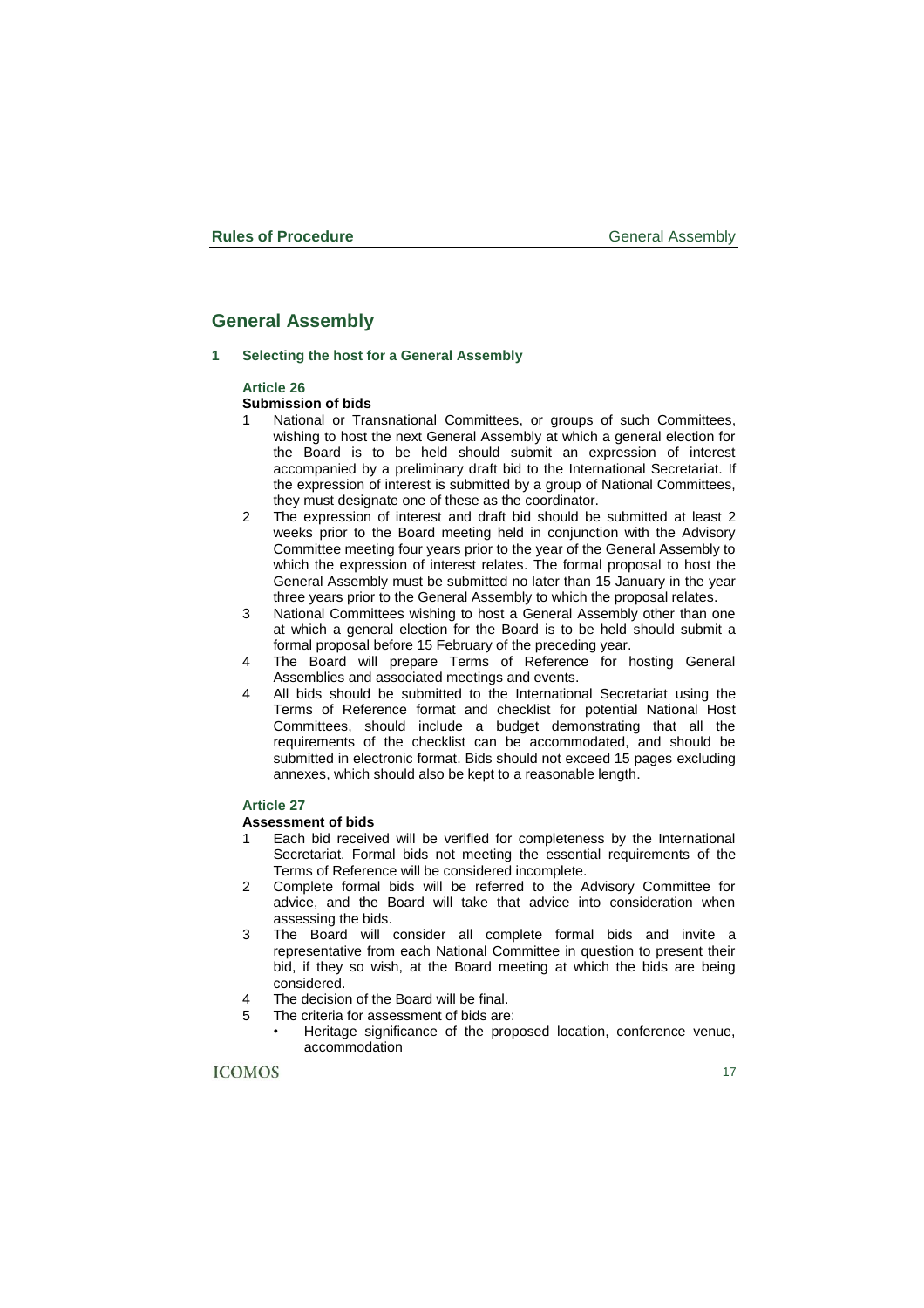- Relevance of the proposed theme
- Rotation between regions and countries where General Assemblies have been organised in the past
- Commitment by the national authorities to provide entry visas/permits to all members of ICOMOS regardless of nationality
- Opportunities to visit and experience local heritage places
- Accessibility of the location and of the conference venue
- Participation of the National Committee(s) in previous General Assemblies, if any

Bids that meet all essential requirements, and offer desirable/optional services, will be regarded more favourably. National Committees that have never hosted an ICOMOS General Assembly will be given priority.

# **Article 28**

# **Announcement and agreement**

- The dates and venue for the next General Assembly at which an election for the Board is to be held will be announced during the closing ceremony of the previous General Assembly at which an election for the Board is held. The dates and venue for other General Assemblies, apart from extraordinary General Assemblies, will be announced during the closing ceremony of the previous General Assembly.
- 2 The host National Committee will be invited to make a short presentation, which can be supported by images.
- 3 The agreement between the host National Committee and ICOMOS will consist of an exchange of letters, the formal bid and an agreed calendar signed by both parties within two months after the decision.

# **2 Date, place and notice of General Assembly meetings**

### **Article 29**

# **Date of meeting**

- 1 The General Assembly shall take place on a date chosen by the Board, in consultation with the National Committee of the host country if the General Assembly is held elsewhere than at the ICOMOS Headquarters.
- 2 Except for an extraordinary General Assembly to consider the dissolution of ICOMOS, or a General Assembly convened at the request of a majority of members of the Board or of one third of the National Committees, the General Assembly shall be held in conjunction with the Advisory Committee meeting.
- 3 An extraordinary General Assembly to amend the Statutes shall be held in conjunction with an ordinary General Assembly.
- 4 A General Assembly convened at the request of the Board or National Committees shall take place on a date chosen by the Board, not less than three months nor more than six months following receipt by the President of the request.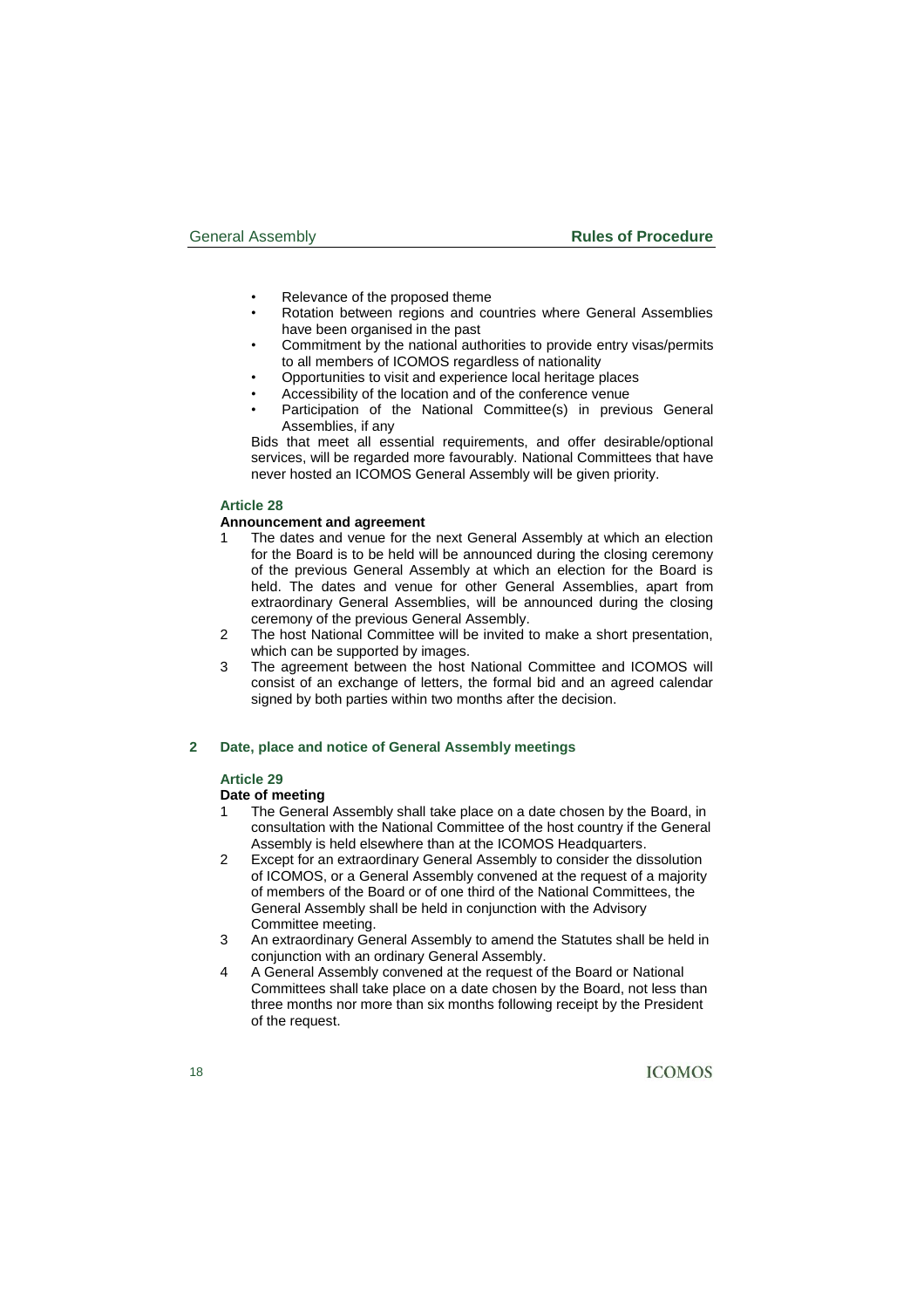# **Article 30 Place of meeting**

- The General Assembly shall be held at a place chosen by the Board.
- 2 If the General Assembly is held elsewhere than at the ICOMOS Headquarters, at the invitation of an ICOMOS National Committee, the host country shall undertake to welcome all participants.
- 3 Except for an extraordinary General Assembly to consider the dissolution of ICOMOS, or a General Assembly convened at the request of a majority of members of the Board or of one third of the National Committees, the General Assembly shall be held in the same place as the Advisory Committee meeting.
- 4 An extraordinary General Assembly to consider the dissolution of ICOMOS, and a General Assembly convened at the request of the Board or National Committees, shall be held at the ICOMOS headquarters unless the Board finds it necessary to convene the General Assembly elsewhere.

# **Article 31**

### **Prior notification of meetings**

- 1 The President must give all members of ICOMOS at least the minimum notice of the date, place and agenda of the General Assembly, in accordance with Articles 9-b, 23 and 24 of the Statutes, and shall endeavour to give members as much advance notice as possible of each forthcoming General Assembly.
- 2 On or before 31 March each year, the International Secretariat must send a letter to the Presidents of the National Committees reminding them:
	- a of the deadline by which the National Committee President is to send to the International Secretariat the President's signed list of voting members of the National Committee in accordance with Article 13-d-4 of the Statutes; and
	- b of the need to pay all membership dues owed to the International Secretariat in order to avoid defaulting on the National Committee's voting rights at the General Assembly.

In the case of a General Assembly convened at the request of the Board or National Committees, or an extraordinary General Assembly to consider the dissolution of ICOMOS, this letter must be sent at the latest at the same time as the notice of meeting is given to members.

3 At the same time as notice is given to members, the President may give notice of the date and place of the General Assembly to UNESCO, and to any other international or national, non-governmental or intergovernmental organisation designated by the Board, and invite them to send observers to the General Assembly.

#### **3 Agenda, documents and records of General Assemblies**

### **Article 32**

### **Contents of agenda**

1 The agenda for every General Assembly shall include: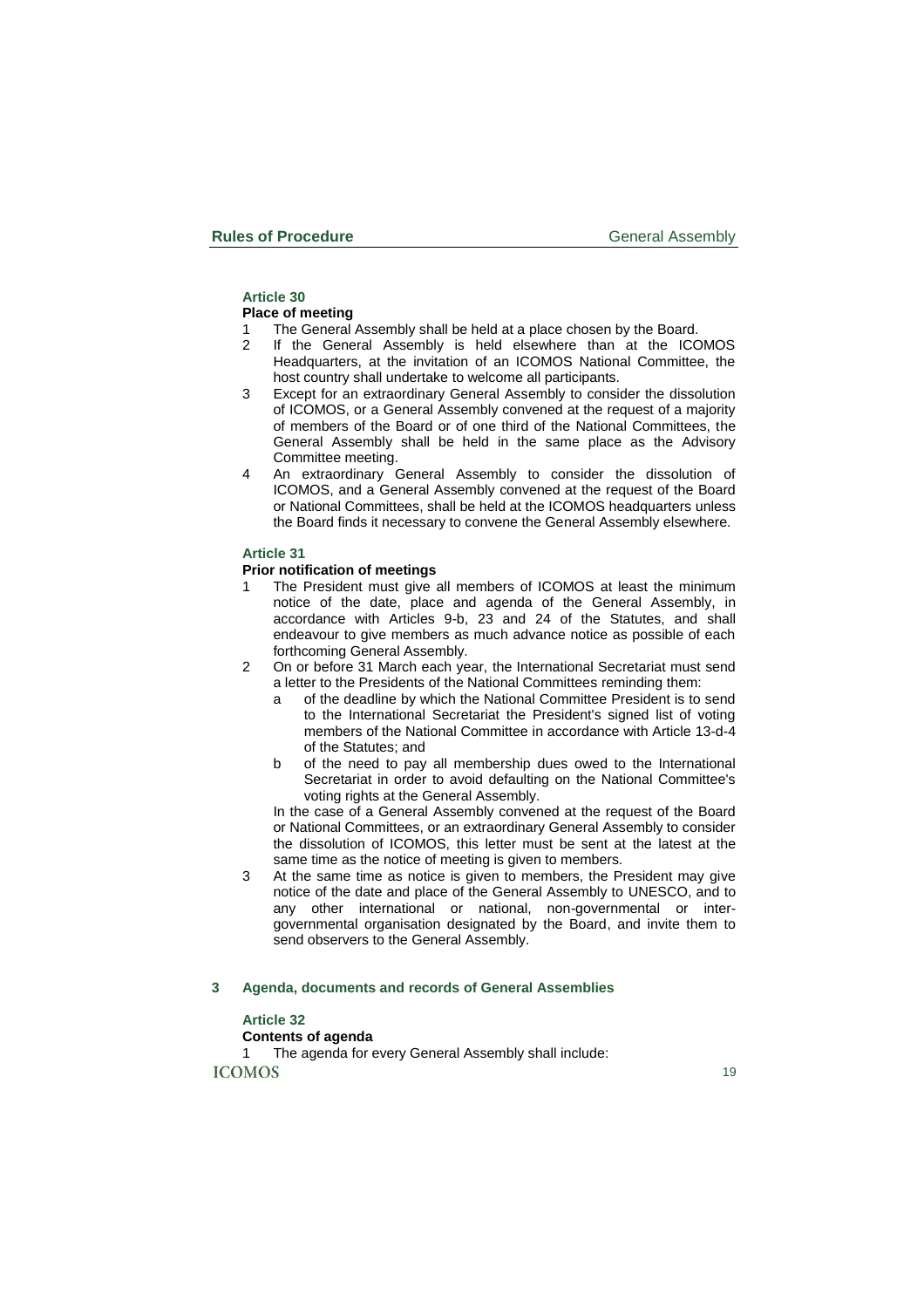- a Election of the officers of the General Assembly in accordance with Article 9-b of the Statutes;
- b Appointment of the Committees of the General Assembly for the current and (if required) following meetings;
- c Adoption of the agenda; and
- d Receipt of a report on Credentials.
- 2 Except for an extraordinary General Assembly or a General Assembly convened at the request of the Board or National Committees, the provisional agenda shall include the items listed in Articles 9-b and 9-d of the Statutes, and in addition:
	- a If any Bureau position has fallen vacant since the previous General Assembly, the election of a replacement for that position unless there is to be an election of the entire Board at the meeting; and
	- b Any other matter which the Board considers is of an urgent and important nature.
- 3 For a General Assembly held every three years in conjunction with an election for the Board, the provisional agenda shall include in addition to the above items:
	- a Receipt of the outgoing Secretary General's report on programme and activities for the previous three years;
	- b Items proposed by a previous General Assembly (if any);
	- c Items proposed by the Advisory Committee or Board (if any);
	- d Draft resolutions in accordance with Article 57 (if any); and
	- e Items proposed by the Director-General of UNESCO (if any).
- 4 The agenda for a General Assembly convened at the request of the Board or National Committees shall contain only the items proposed by those at whose request the meeting has been convened, in addition to the procedural items of business in Article 32-1 above.
- 5 The agenda for an extraordinary General Assembly to amend the Statutes shall contain only the resolution to amend the Statutes, in addition to the procedural items of business in Article 32-1 above.
- 6 The agenda for an extraordinary General Assembly to consider the dissolution of ICOMOS shall contain only the resolution to dissolve the organisation and to nominate the commissioners to liquidate its assets, in addition to the procedural items of business in Article 32-1 above.

# **Documents relating to agenda items**

- 1 Documents relating to agenda items, and in particular the annual financial report and accounts, must be communicated to the members at least four weeks prior to the General Assembly.
- 2 Draft Rules of Procedure and proposals for their amendment, and proposed amendments to the Statutes, must be transmitted to members in accordance with Articles 22 and 23 of the Statutes.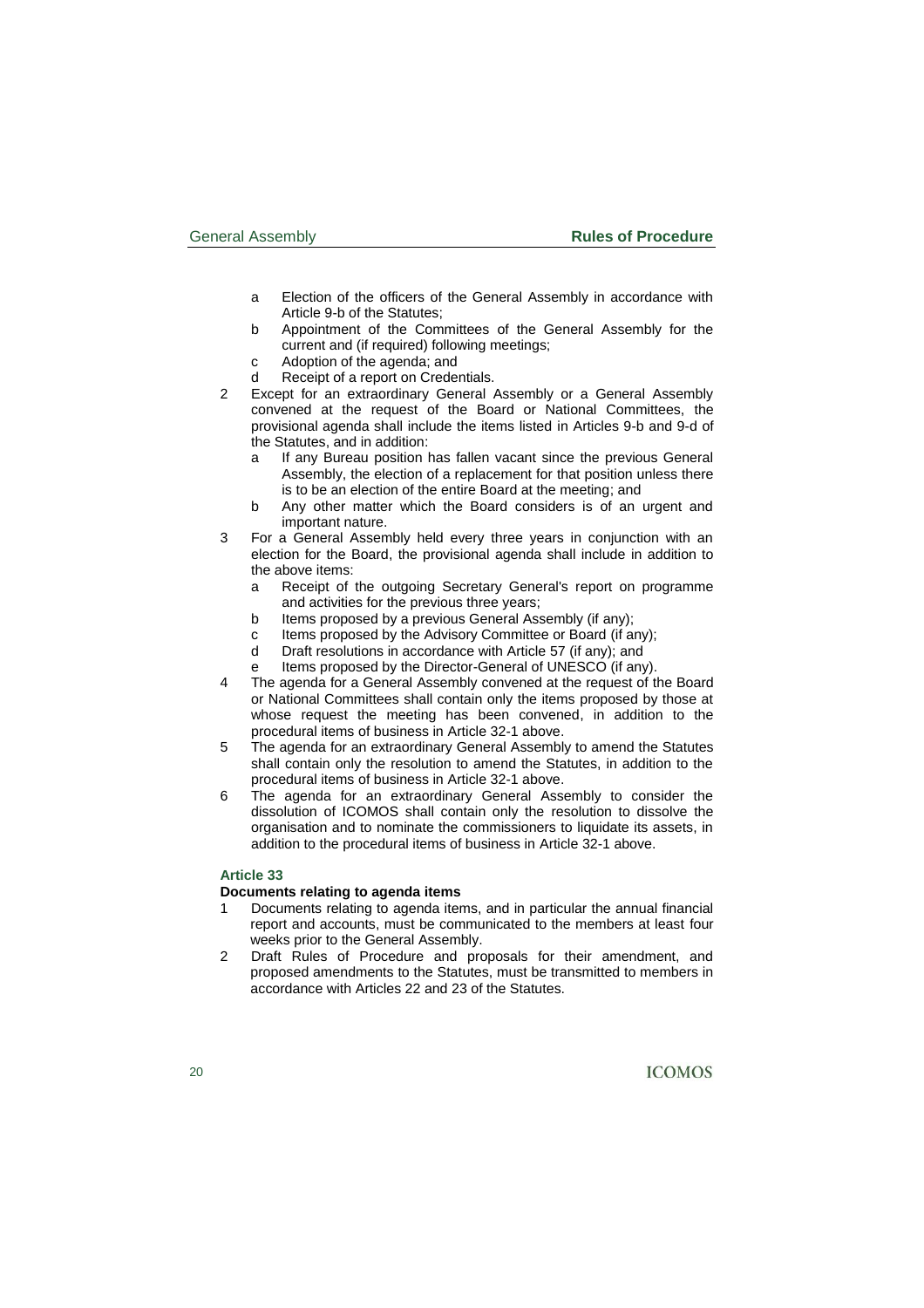# **Amendments, deletions and new items**

- 1 In the case of an extraordinary General Assembly or a General Assembly convened at the request of the Board or National Committees, items on the agenda may not be altered, and items may not be added to or deleted from the agenda, either before or during the meeting.
- 2 In all other cases, items may be added to, amended or deleted from the agenda if so decided by the General Assembly.

# **Article 35**

# **Records**

- 1 Minutes shall be taken of all plenary meetings of the General Assembly.
- 2 The draft minutes of the meeting shall be reviewed by the President of the General Assembly and the Secretary General and then circulated in the working languages to members and to bodies represented by observers within 60 days after the close of the General Assembly to enable them to advise any corrections within 30 days.
- 3 After the period of 30 days provided for in Article 35-2, the Secretariat will proceed to compile a final draft of the minutes.
- 4 The final draft of the minutes shall be published on the website within 120 days of the close of the General Assembly.
- 5 Following approval of the minutes by the subsequent General Assembly, the minutes shall be signed and placed in the archives of ICOMOS.
- 6 In cases where meetings are held in private, the minutes in the working languages are to be incorporated in the archives of ICOMOS and not made public unless their publication has been specifically authorised by the parties concerned.

### **4 Membership and credentials at General Assemblies**

### **Article 36**

# **Composition**

- Attendance and voting rights of members at the General Assembly shall comply with Articles 9-a and 13-d-4 of the Statutes.
- 2 A member's right to attend the General Assembly shall be subject to payment of the General Assembly registration fee.
- 3 To be entitled to vote:
	- a National and Transnational Committees and their members, or individual and institutional members of ICOMOS in countries where no National Committee exists, must have transmitted, not less than one month before the General Assembly, all membership dues owed to the International Secretariat in compliance with Article 6-b of the Statutes;
	- b Presidents of National Committees must have complied with Article 13-d-4 of the Statutes concerning designated voters;
	- c The ICOMOS Bureau must have determined, not less than one month before the General Assembly, which individual members and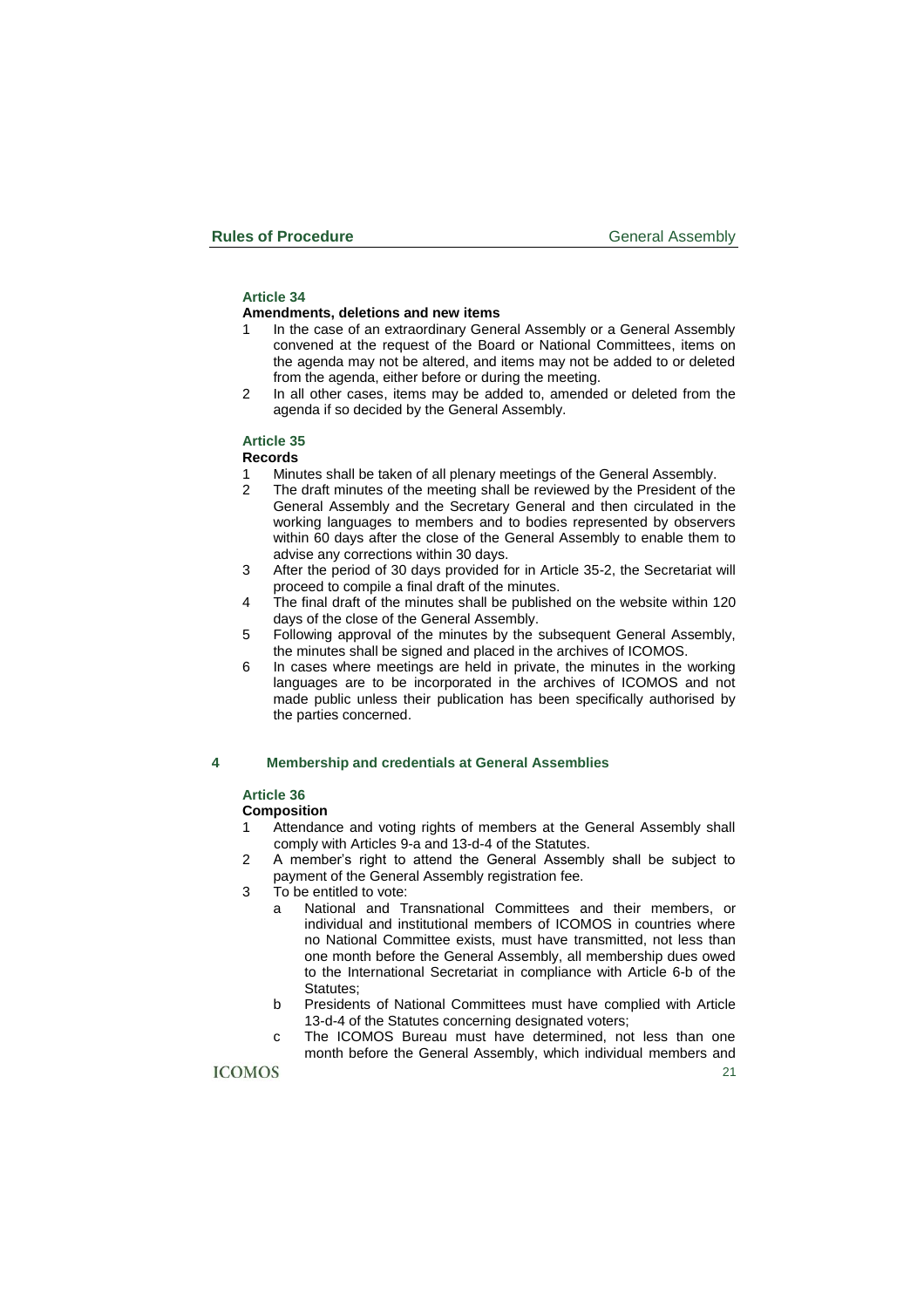representatives of institutional members in countries where no National Committee exists are designated as voting members for their country in accordance with Article 9-a-3 of the Statutes;

d Proxies given in accordance with Article 9-a-4 of the Statutes to voting members who are present at the General Assembly must have been submitted to the ICOMOS International Secretariat at least one month before the General Assembly, or (in cases of subsequent illness, misadventure or emergency) not later than 72 hours before the start of the General Assembly at which the proxy is to be exercised.

# **Article 37**

# **Credentials**

- The International Secretariat shall prepare a report on the credentials of members to attend and vote at the General Assembly, including:
	- a The amount of membership dues received by the International Secretariat from National Committees, and from individual and institutional members in countries where no National Committee exists, and the amount of such dues owed to the International Secretariat, in accordance with Article 6-b of the Statutes;
	- b The number of votes to which each National Committee is entitled in accordance with Article 9-a of the Statutes;
	- c The lists of voting members and proxies received from National Committees in accordance with Article 13-d-4 of the Statutes and Article 36;
	- d The lists of voting members and proxies determined by the Bureau for countries in which no National Committee exists; and
	- e The total number of voting members present or represented at the General Assembly.
- 2 The report shall be completed after the expiry of the latest time for submission of proxies according to Article 36.
- 3 The Credentials Committee shall review the report and decide on any recommendations to be presented to the General Assembly concerning the credentials of members to attend and vote.
- 4 The Chair of the Credentials Committee shall present the report to the General Assembly for its decision.

# **5 Organisation, committees and secretariat of the General Assembly**

### **Article 38**

### **Election of Officers**

Every effort shall be made to ensure that as many regions of the world as possible are represented among the Officers of the General Assembly elected in accordance with Article 9-b of the Statutes.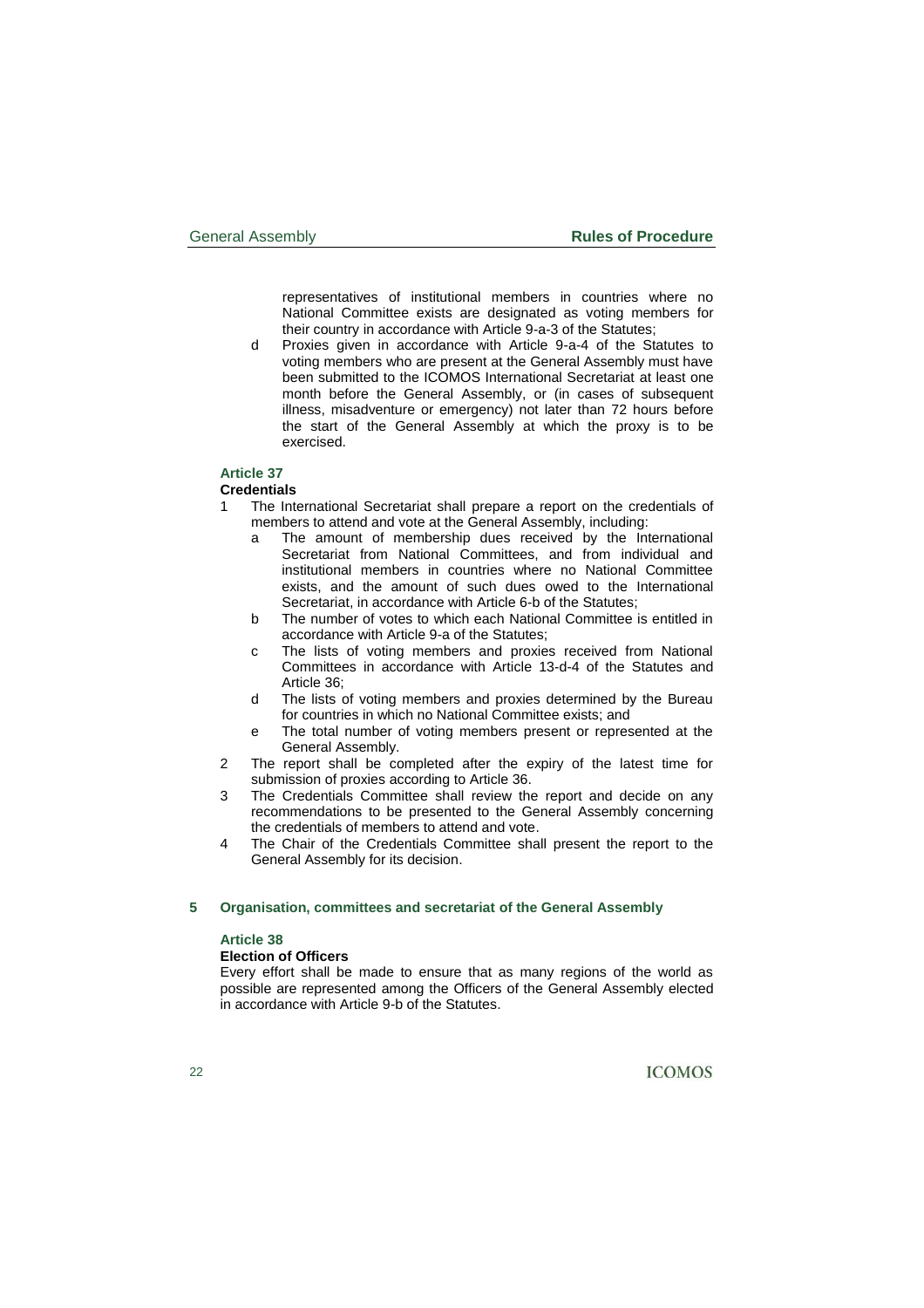# **Acting President**

At the opening of the General Assembly, the President of the previous General Assembly, or in his absence a Vice-President of the previous General Assembly, shall preside until the General Assembly has elected the President and Vice-Presidents of the General Assembly.

### **Article 40**

#### **General powers of the President**

In addition to exercising the powers which are conferred upon him elsewhere by these articles, the President of the General Assembly shall declare the opening and closing of the General Assembly; he shall direct the discussions, ensure observance of these articles, accord the right to speak, put questions to the vote and announce decisions. He shall rule on points of order, shall control the proceedings and shall maintain order.

#### **Article 41**

### **Vice-President**

If the President of the General Assembly finds it necessary to be absent during a meeting or any part thereof, his place shall be taken by a Vice-President of the General Assembly, who shall have the same powers and responsibilities as the President.

### **Article 42**

# **Appointment of Committees**

- 1 The General Assembly shall appoint a Credentials Committee, and when necessary a Resolutions Committee, a Candidatures Committee and an Elections Committee, in accordance with Articles 43 to 46.
- 2 In the case of a General Assembly at which an election is to be held, the Elections Committee may be appointed at the commencement of the same meeting.
- 3 In all other cases, the General Assembly shall appoint committees during the meeting to serve until the completion of their tasks at the following General Assembly.
- 4 The General Assembly shall take into account the recommendations of the Advisory Committee when appointing committees.
- 5 Every effort shall be made to ensure that as many regions of the world as possible are represented within the Committees of the General Assembly.

# **Article 43**

# **Credentials Committee**

- 1 The Credentials Committee shall consist of a Chairman and four Members of different nationalities, all from different National Committees. The Director General of ICOMOS, or a delegated representative of the Director General, shall be available to advise the Committee.
- 2 The Committee shall elect its own Rapporteur.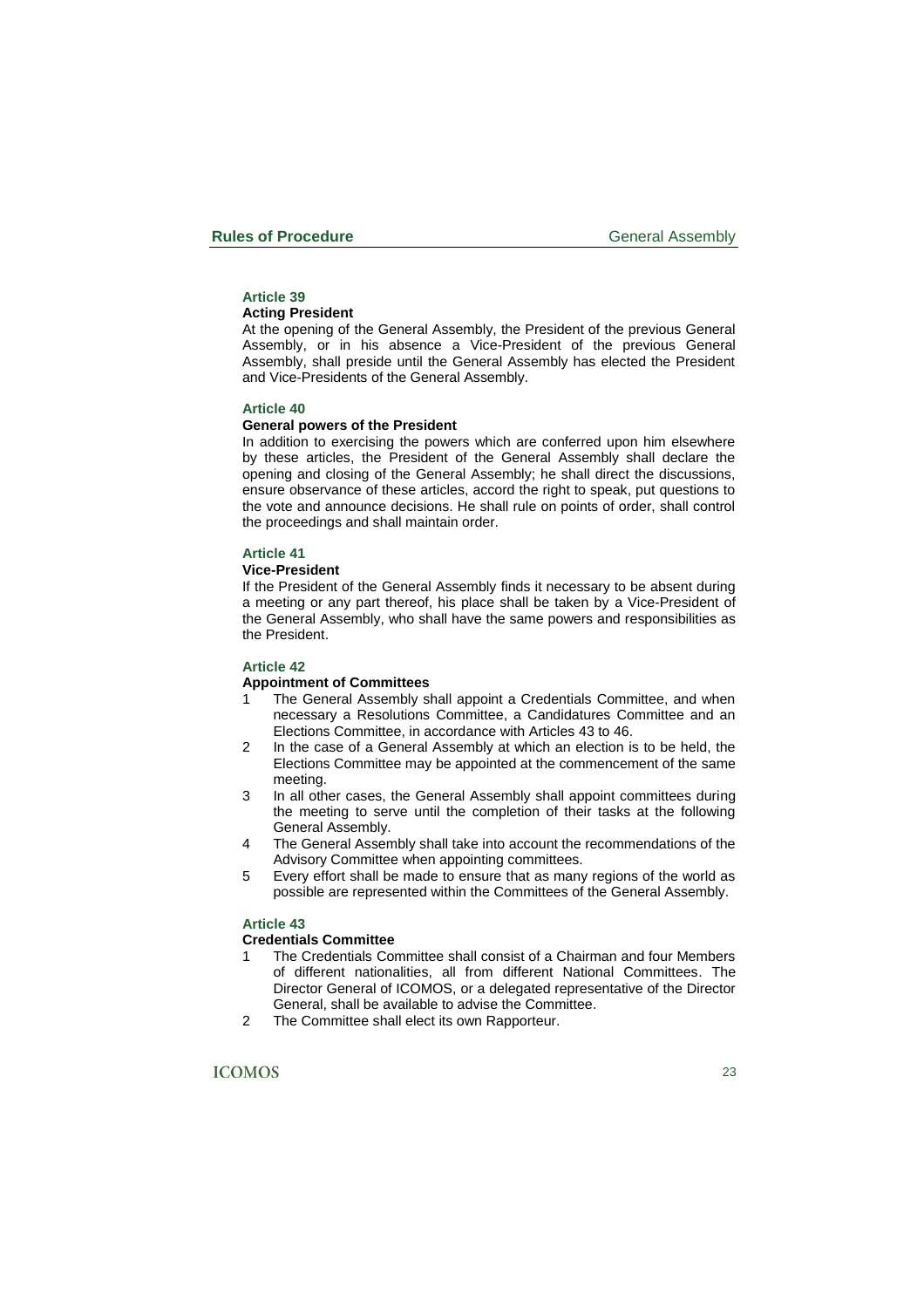3 The Credentials Committee shall examine the report prepared by the ICOMOS International Secretariat pursuant to Article 36 and present its report to the General Assembly.

# **Article 44**

# **Resolutions Committee**

- 1 In the year before an election for the Board is to be held, the General Assembly shall appoint a Resolutions Committee.
- 2 The Resolutions Committee shall consist of a Chairman and four members of different nationalities, all from different National Committees. The Treasurer of ICOMOS shall be an ex-officio member of the Committee, and one of the Vice-Presidents of ICOMOS may also be co-opted to the Committee.
- 3 The members of the Committee should be selected for their ability to contribute to the work of the Committee and their facility in the working languages.
- 4 The Committee shall elect its own Rapporteur.
- 5 All draft resolutions shall be submitted to the ICOMOS International Secretariat in accordance with Article 57.
- 6 The Committee shall examine and report to the General Assembly on the presented draft resolutions according to the terms of Article 57. It shall have the right to coordinate and to evaluate the presented draft resolutions in order to obtain balance in substance and in form and may in this connection discuss the need for any draft resolution, or its text, with the member(s) or Committee(s) who submitted the draft resolution. In case of non-consensus between the Resolutions Committee and the member(s) or Committee(s), the different points of view are to be presented to the General Assembly.
- 7 In cases where the General Assembly has not previously appointed a Resolutions Committee, and the Board decides pursuant to Article 58 that an item on the agenda of a forthcoming General Assembly requires a resolution of the General Assembly, the Board shall request the President to appoint a small ad-hoc Resolutions Committee to undertake the above tasks.

# **Article 45**

# **Candidatures Committee**

- 1 In the year before an election for the Board is to be held, the General Assembly shall appoint a Candidatures Committee.
- 2 The Candidatures Committee shall consist of five members, each from a National Committee representing a different region.
- 3 The Committee shall elect its own Chairman and Rapporteur.
- 4 The Candidatures Committee shall:
	- a In conjunction with the International Secretariat, organise a preliminary call for nominations of candidates for election to the Board, requiring the nominations to be submitted six months before the General Assembly at which the election for the Board is to be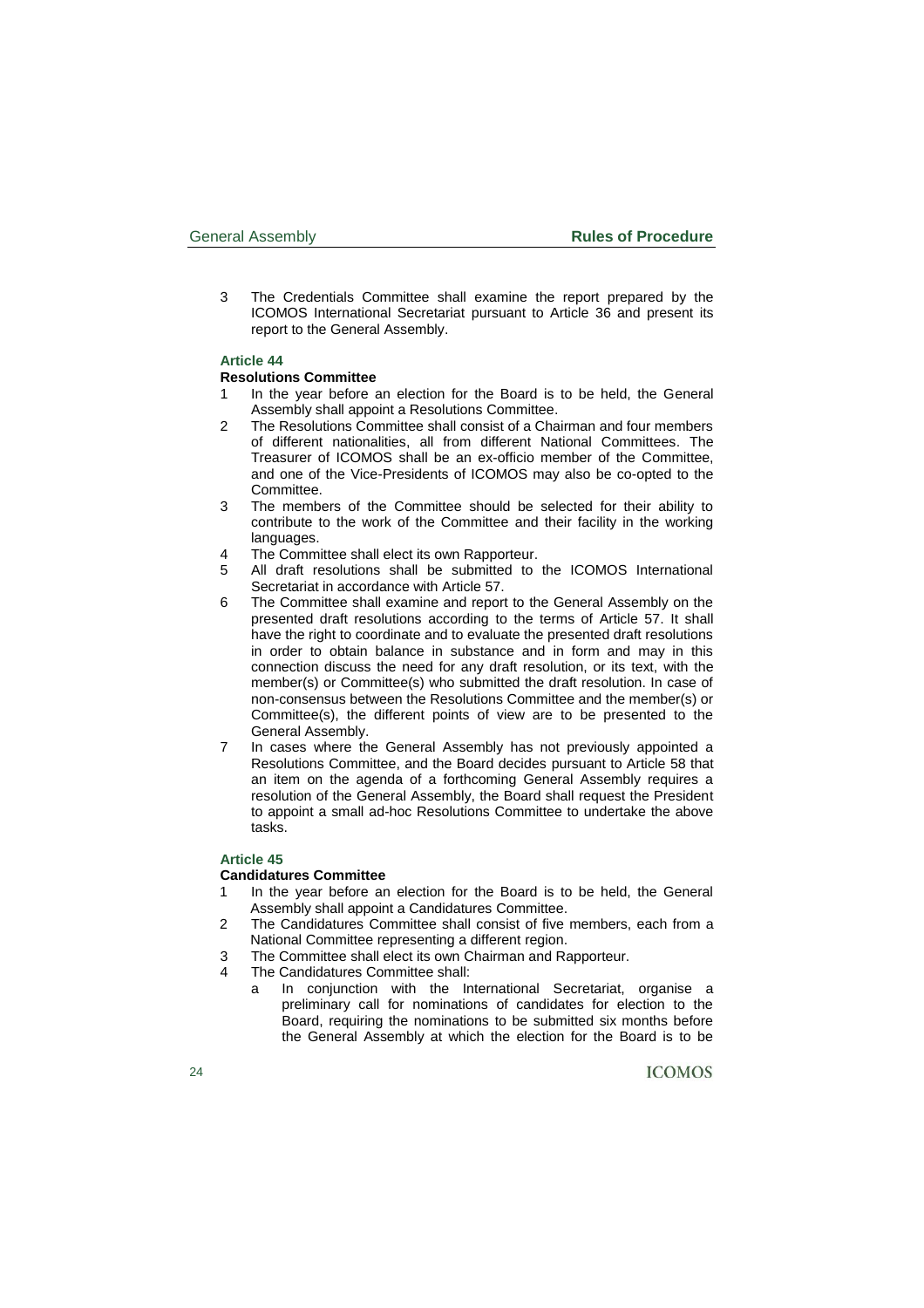held, in order that they can be published in advance by the International Secretariat;

- b Review the preliminary nominations for competence and balanced representation of diverse specialisations and different regions of the world;
- c Encourage additional nominations from members to address any imbalances identified in the above review; and
- Examine all files nominating candidates for election and determine the eligibility of the candidates under Article 9-d-9 of the Statutes and Article 63 of these Rules, on the basis of the list of members supplied by the ICOMOS International Secretariat.
- 5 The Chair of the Candidatures Committee shall present its report to the General Assembly at which the election for the Board is to be held.

#### **Article 46**

# **Election Committee**

- 1 The Election Committee shall consist of a Teller and at least four Assistant Tellers, all of different nationalities and from different National Committees, who shall be appointed from among ICOMOS members not standing for election, coming from countries from which no member is standing for election.
- 2 The Elections Committee shall prepare the ballots for the elections and conduct the elections in accordance with Articles 65 and 66.

### **Article 47**

### **Ad hoc Committees**

The General Assembly may appoint ad hoc Committees whose task shall be the preparation and examination of specific problems. Those ad hoc Committees shall appoint their own Chairman and Rapporteur and shall report to the General Assembly. Members of any such Committees shall be of different nationalities and from different National Committees.

# **Article 48**

# **General Assembly Secretary**

Unless the General Assembly decides otherwise, the Secretary-General of ICOMOS shall act as the Secretary of the General Assembly.

### **Article 49**

# **Secretariat**

- The Secretariat of the General Assembly shall be provided by the staff of the ICOMOS International Secretariat and may be assisted by others.
- 2 The Secretariat, acting under the authority of the General Assembly Secretary, shall receive, translate and distribute documents, reports and resolutions of the General Assembly and its Committees, make draft resolutions and resumés of candidates for election available for inspection, circulate the minutes of the meetings, be responsible for the safekeeping of such documents in the ICOMOS archives, and perform all other work which the General Assembly may require.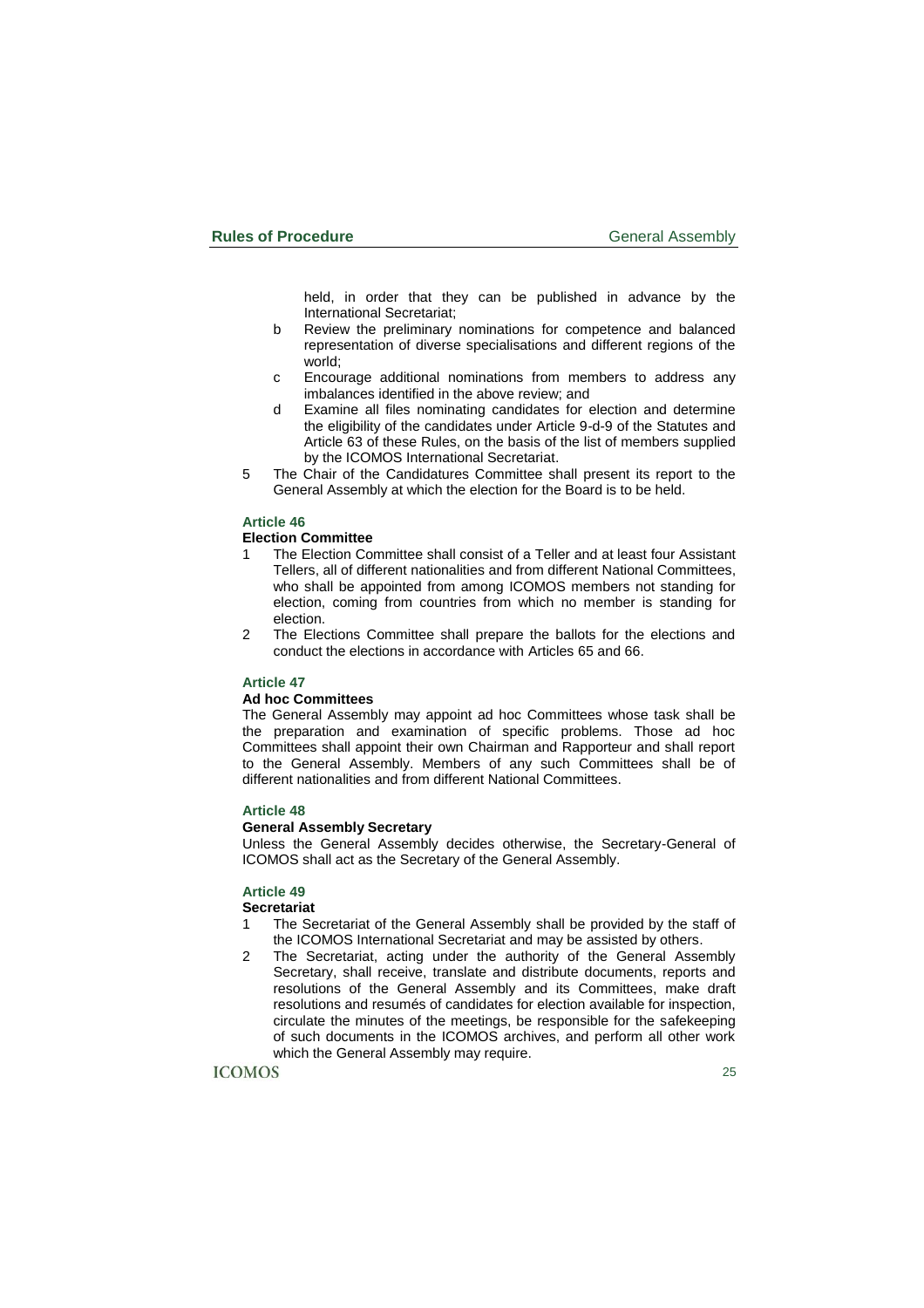# **6 Conduct of business, voting and elections at General Assemblies**

### **Article 50**

# **Public and private meetings**

- 1 The meetings of the General Assembly and of its Committees and subsidiary bodies shall be held in public except where otherwise provided in these Rules, or unless the body concerned decides otherwise.
- 2 When it is decided, in exceptional circumstances, to hold a private meeting, all persons shall be excluded except the members entitled to vote and the necessary members of the Secretariat. The Chairman may authorise the presence of observers at a meeting.
- 3 Any decision taken at a private meeting of the General Assembly, its Committees or subsidiary bodies shall be announced at an early public meeting.

# **Article 51**

# **Right to speak**

- 1 All individual members of ICOMOS (including honorary and affiliate members) and all duly designated representatives of institutional members shall have the right to speak at the General Assembly, subject to the provisions of Articles 52, 53, 54 and 55.
- 2 Observers invited under Article 31 may make oral or written statements to the General Assembly.
- 3 A time limit on speeches may be imposed by the President of the General Assembly.

### **Article 52**

# **Languages**

Delegates should speak in one of the two working languages of ICOMOS (as defined in Article 21-b of the Statutes) unless the host country or the delegate has provided interpretation in another language. Translation from and into the language of the host country will not be provided by the Secretariat but may be provided by the host country if fully supported by the budget for the General Assembly.

# **Article 53**

# **Order of speakers**

- 1 Except as provided for below, the President of the General Assembly shall call upon speakers in the order in which they signify their wish to speak.
- 2 The Chairman or the Rapporteur of a Committee may be accorded precedence for the purpose of submitting or upholding the report of the **Committee.**
- 3 The President and the Secretary General of ICOMOS, or a member of the Board designated by them, may make statements at any time to the General Assembly concerning any question under consideration, with the approval of the President of the General Assembly.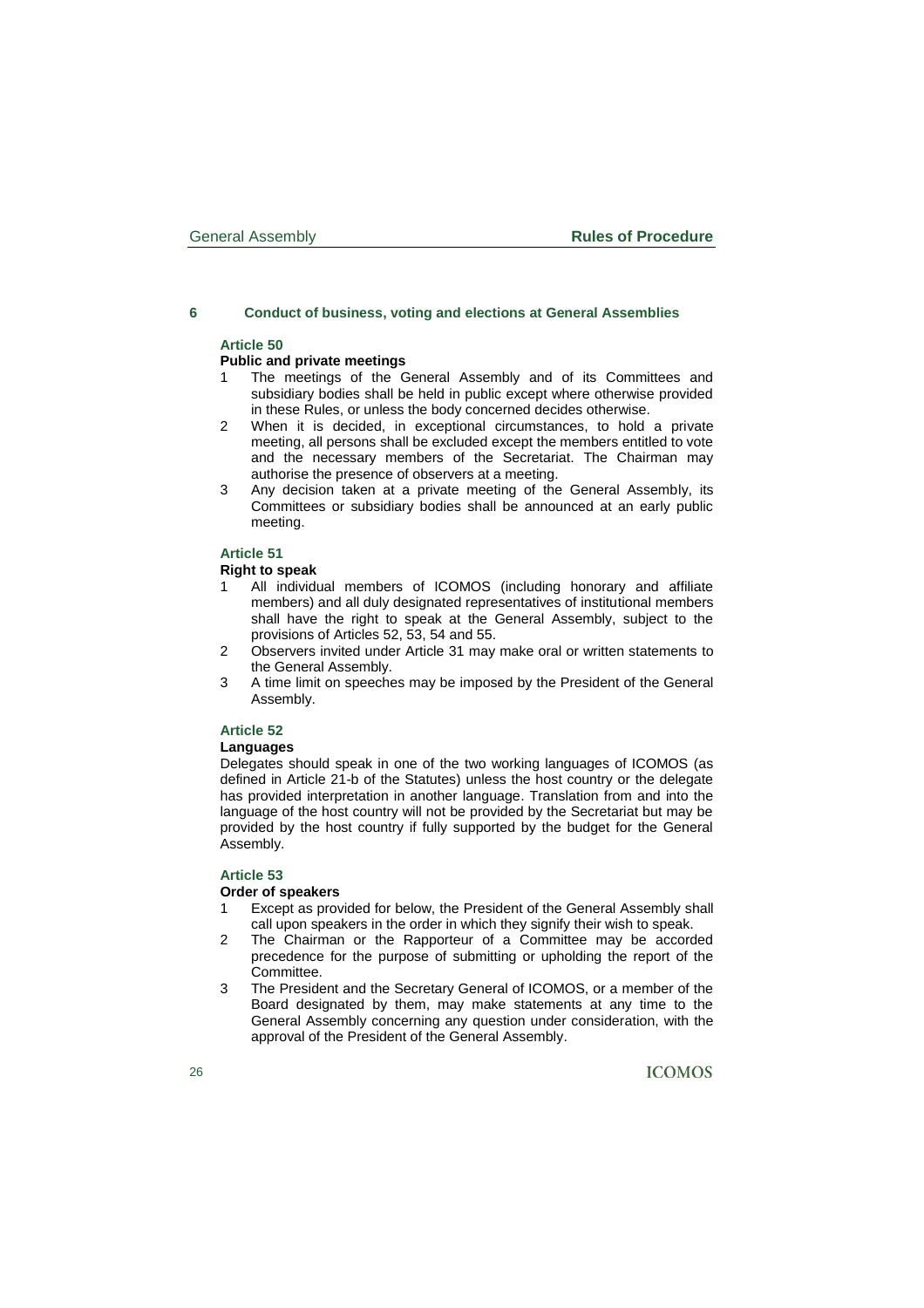# **Closing of list of speakers**

- 1 During the course of a debate, the President of the General Assembly may announce the list of speakers and, with the consent of the General Assembly, declare the list closed.
- 2 He may however, accord the right of reply to any member if a speech delivered after he has declared the list closed makes this desirable.

### **Article 55**

### **Points of order**

- 1 In the course of a debate, any member may raise a point of order, and this point of order shall be immediately decided by the President of the General Assembly.
- 2 An appeal may be made against the ruling of the President. It shall be put to a vote immediately, and the President's ruling shall stand unless overruled by a majority of the voting members present and voting.

#### **Article 56**

# **Order of procedural motions**

Subject to Article 55 the following motions shall have precedence in the following order over all proposals or motions before the meeting:

- a to suspend the meeting;
- b to adjourn the meeting;
- c to adjourn the debate on the item under discussion;
- d to close the debate on the item under discussion.

# **Article 57**

### **Resolutions and motions**

- 1 Subject to Article 58, resolutions and motions other than those relating to procedural items on the agenda shall be considered only at a General Assembly at which an election for the Board is to be held.
- 2 All draft motions or resolutions proposed for adoption by the General Assembly must be supported by at least ten ICOMOS members from three different Committees, or by three National Committees or three International Scientific Committees.
- 3 All draft resolutions must be submitted in writing, in both French and English, to the International Secretariat at least two months prior to the opening of the General Assembly, for consideration by the Resolutions Committee. Draft motions or resolutions submitted after the above deadline must be referred to the Board for decision in accordance with Article 58, and will only be considered by the Resolutions Committee if the Board decides that they are of an urgent and important nature.
- 4 Those proposing the draft resolution should endeavour to make the draft as simple as possible, so that its purpose is clear and the proposed actions are briefly stated relevant and within the competence of ICOMOS. (To this end, it is suggested that the part of the draft resolution describing the issue should be three to five paragraphs long, and the operational part one to three paragraphs.)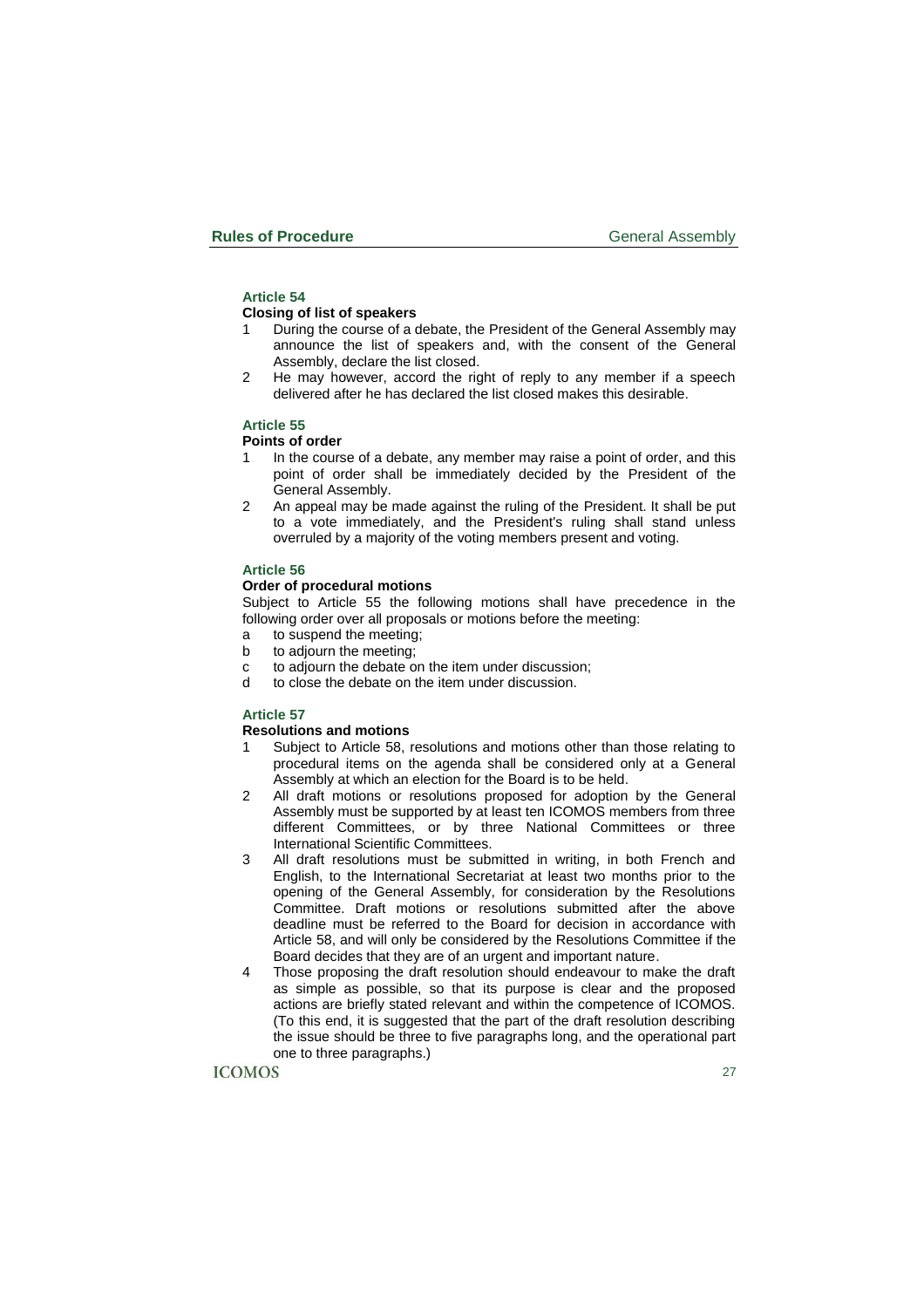- 5 No resolution or motion may be discussed or put to the vote unless copies of it have been circulated to all members present by the ICOMOS International Secretariat not later than the day preceding the discussion.
- 6 Any draft resolution proposed, which in the opinion of the Treasurer or the Director General of ICOMOS has implications in terms of human and/or financial resources, shall not be submitted to the General Assembly by the Resolutions Committee unless the provenance of the resources is specified and they have been committed.
- 7 Any resolution adopted by the General Assembly shall be circulated by the President of ICOMOS to the members, to UNESCO and other organisations represented at the General Assembly within 60 days after the close of the General Assembly.
- 8 The Secretary General of ICOMOS will report annually to the Advisory Committee and General Assembly on the implementation of the resolutions adopted and on the results or effects of the resolutions.

# **Urgent and important matters requiring resolutions**

- 1 If the Board decides that the subject of a draft resolution or motion is of an urgent and important nature, it may be considered at any General Assembly other than an extraordinary General Assembly or a General Assembly convened at the request of the Board or National Committees.
- 2 No draft motion or resolution will be considered by the Board as being of an urgent or important nature unless it has been proposed and supported by at least fifteen ICOMOS members from five different Committees, or by five National Committees or five International Scientific Committees.
- 3 The Resolutions Committee will review any such resolution in accordance with Articles 44 and 57.

### **Article 59**

### **Voting rights and decisions**

- 1 Voting rights shall be determined in accordance with Articles 6-b, 9-a and 13-d-4 of the Statutes
- 2 Decisions of the General Assembly shall be taken in accordance with Article 9-c of the Statutes.

# **Article 60**

# **Voting methods**

- 1 All elections shall be conducted by secret ballot.
- 2 Any vote shall be taken by secret ballot if so requested by the General Assembly, or by five or more voting members present and from five different National Committees.
- 3 All other votes shall be by show of hands.
- 4 Where voting is by show of hands, the Secretariat shall arrange suitable means for identifying the voting members present at the meeting and the number of proxies (if any) carried by each of them, to enable the counting of votes.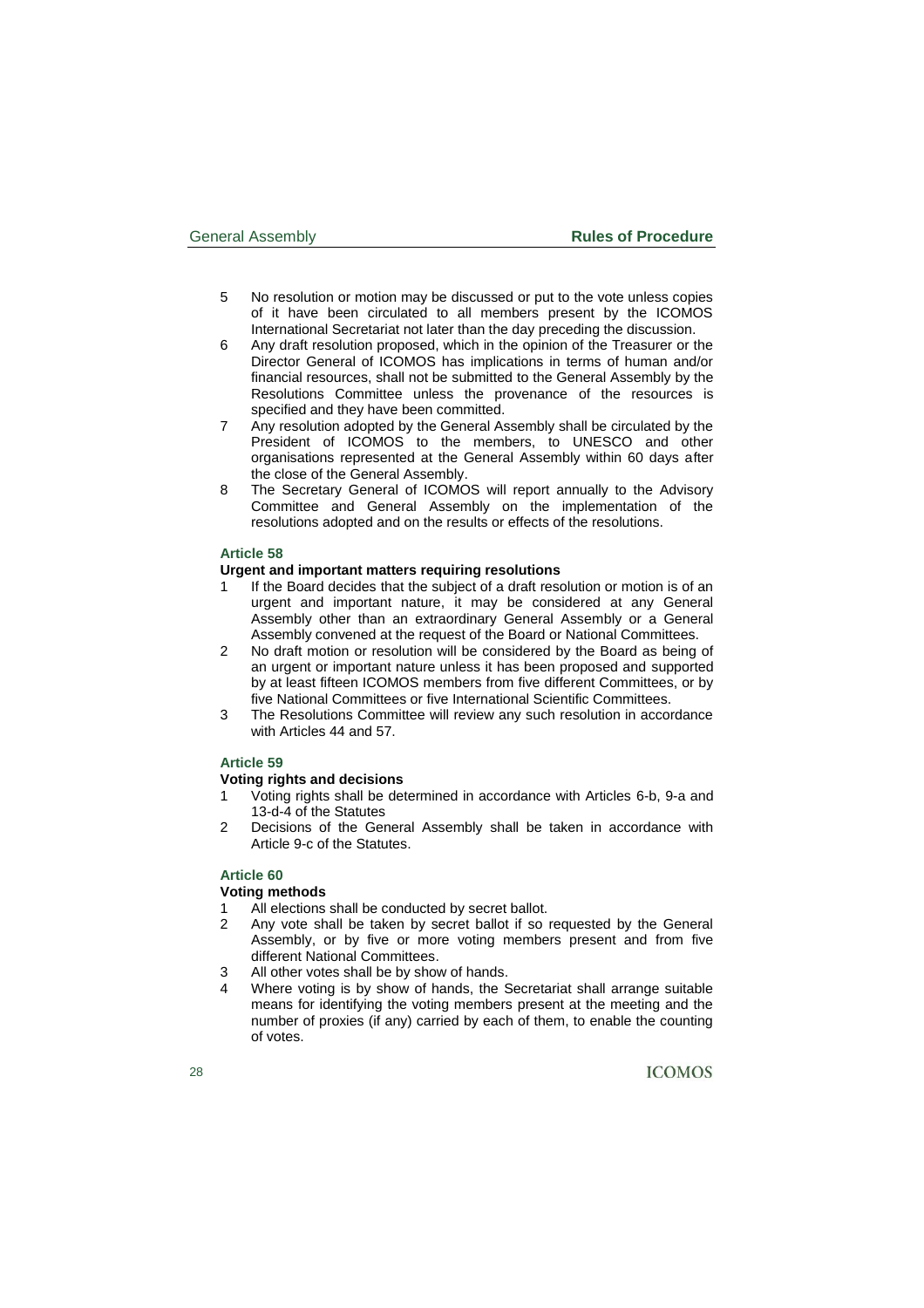5 The President may determine the outcome of a vote by show of hands by taking the number of votes against a motion or resolution together with the number of abstentions from voting, and deducting these from the total number of votes present at the meeting as determined by the Credentials Committee.

### **Article 61**

### **Voting of amendments**

- 1 Parts of a proposal shall be voted on separately, if a member requests that the proposal be divided. The resulting proposal shall then be put to a final vote in its entirety.
- 2 When an amendment to a proposal is moved, the amendment shall be voted on first.
- 3 A motion is considered as an amendment to a proposal if it merely adds to, deletes from or revises part of that proposal.
- 4 When two or more amendments to a proposal are moved, the General Assembly shall first vote the amendment deemed by the President of the General Assembly to be furthest removed in substance from the original proposal and then so on, until all the amendments have been put to the vote.
- 5 If one or more amendments are adopted, the amended proposal shall then be voted upon.

### **Article 62**

# **Equally divided votes**

Except in the case of an election, if a vote is equally divided, the President of the General Assembly shall have the decisive casting vote.

# **Article 63**

# **Candidatures for Board elections**

- 1 Files on all candidates proposed by National Committees or by members of ICOMOS, in accordance with the following requirements, shall be submitted to the ICOMOS International Secretariat for review by the Candidatures Committee appointed by the General Assembly of the previous year in accordance with Article 45.
- 2 Files on candidates for the Board must include:
	- a a nominator's letter signed by a National Committee or by at least three members of ICOMOS;
	- b a brief résumé of the professional career, qualifications and current position of the candidate; and
	- c a statement from the candidate outlining the reasons why he is seeking election, and confirming that he will serve and attend Board meetings if elected.
- 3. Files on candidates for the Board who wish subsequently to be candidates for the offices of President, Vice-President, Secretary General and Treasurer must include:
	- a a nominator's letter signed by a member of ICOMOS;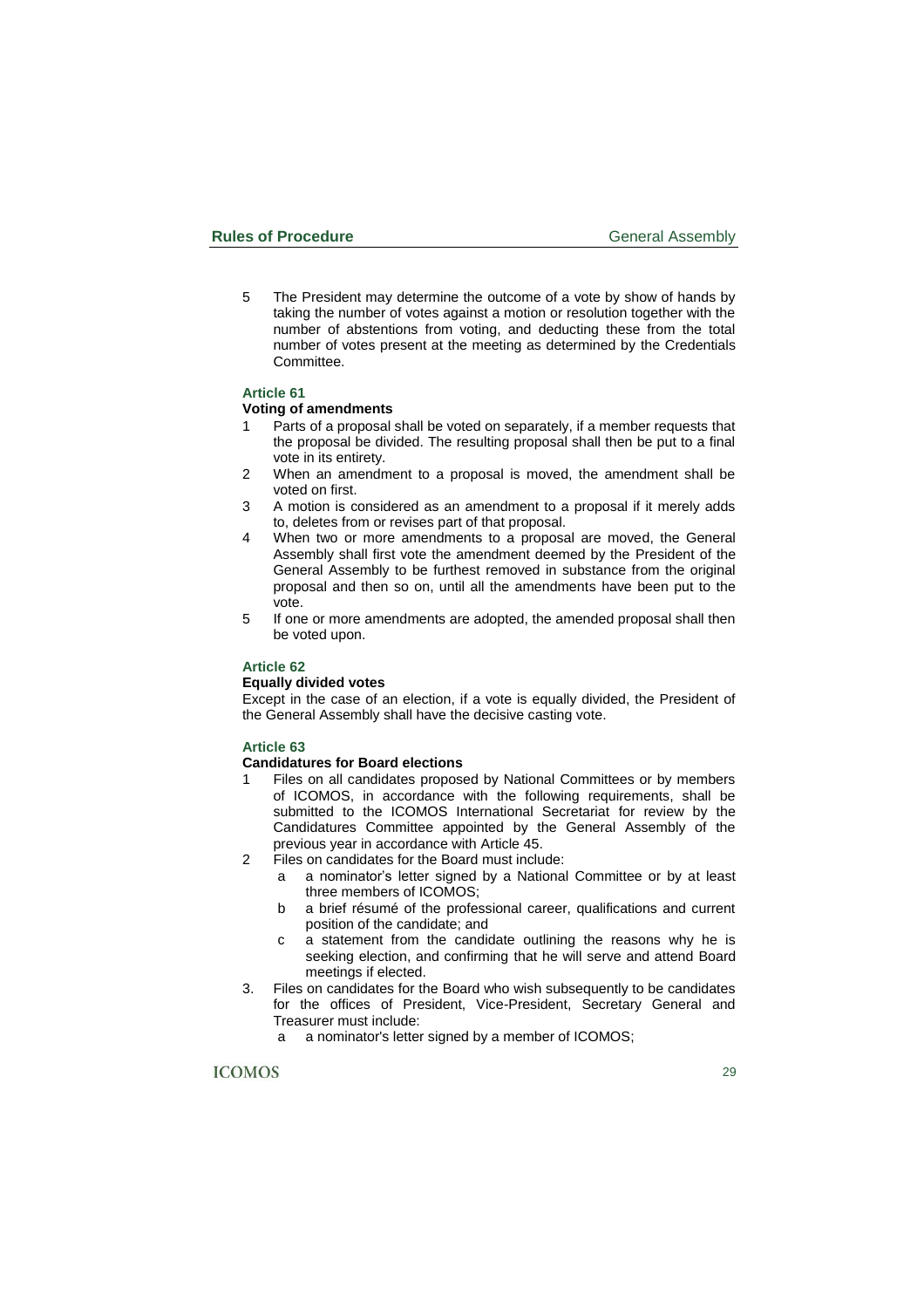- b a brief résumé of the professional career, qualifications and current position of the candidate;
- c seconding letters from at least three other members of ICOMOS from at least three countries other than that of the nominator; and
- d a statement from the candidate to the effect that if elected to the Board he intends to stand for office as President, Vice-President, Secretary-General or Treasurer as the case may be, and outlining the reasons why he is seeking election to that position, and confirming that he will serve in that office and attend Board and Bureau meetings if elected.
- 4. In the case of nominations for Vice-President, the nominator and at least two of the seconders must be from countries from the region in which the country of the candidate is located.
- 5. Nominations submitted in response to the preliminary call and received by the International Secretariat six months before the General Assembly will be published before the General Assembly. All nominations must be received no later than 60 days before the election is due to be held.
- 6. The Candidatures Committee, having examined all files nominating candidates for election, shall convey the list of eligible candidates to the Elections Committee and the Secretariat at least 30 days before the election is due to be held.
- 7. In cases where a candidate is of dual nationality or is a member of more than one National Committee, the Candidatures Committee shall decide, after consultation with the candidate, which country the candidate represents in accordance with Article 9-d-9 of the Statutes.
- 8. A candidate for election to the Board or Bureau may withdraw his candidature, or notify a change to the position for which he seeks to be elected (subject to complying with the candidature requirements set out in Articles 63-2 and 63-3), up to 48 hours before the election begins.

# **Candidatures for Bureau members elected between Board elections**

- 1 If a position on the Bureau has become vacant since the last election, an election for a member of the Board to fill that position for the balance of the original term of office must be held in accordance with Article 9-d-10 of the Statutes.
- 2 Members of the Board who wish to be candidates for the vacant position must submit their candidatures to the ICOMOS International Secretariat at least 30 days before the commencement of the General Assembly.
- 3 Files on candidates for the vacant position must include:
	- a a nominator's letter signed by a member of ICOMOS;
	- b a brief résumé of the professional career, qualifications and current position of the candidate;
	- c seconding letters from at least three other members of ICOMOS from at least three countries other than that of the nominator; and
	- d a statement from the candidate outlining the reasons why he is seeking election to the vacant position, and confirming that he will serve and attend Bureau meetings if elected.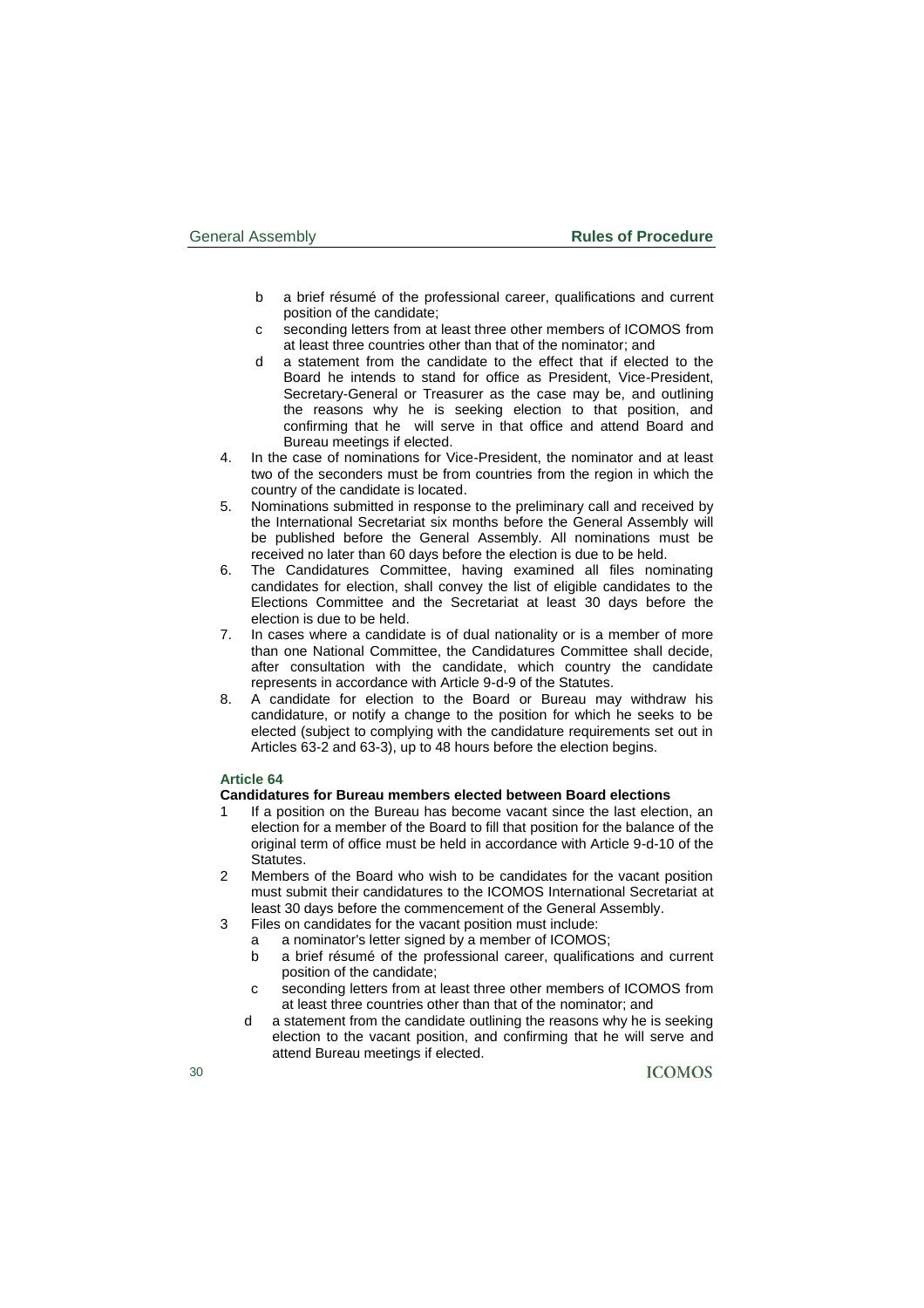- 4 In the case of nominations for Vice-President, the nominator and at least two of the seconders must be from countries from the region in which the country of the candidate is located.
- 5 The Secretariat shall make the résumés of all candidates available for inspection 48 hours before the election.

# **Elections**

- 1. The roll of voting members present or represented by proxy shall be confirmed by the Credentials Committee and votes shall be cast by secret ballot.
- 2. Any ballot paper or equivalent carrying a number of votes greater than the number of vacancies to be filled shall be null and void.
- 3. Any candidate may name one voting observer, who must be an ICOMOS member able to present a current ICOMOS membership card, and who is not a candidate for office. Voting observers must not participate in the process of tallying votes.
- 4. The Elections Committee shall receive, record and count the votes cast in the presence of the voting observers. Should the observers object to any action relating to specific counting procedures, they may make their objection known to the Chair of the Elections Committee and request instant cessation of the count and remedial action. After the Chair decides whether or not to take remedial action, should objections continue the voting observers will report immediately to the President of the General Assembly who may propose and implement further remedial action after which the vote count may resume.
- 5. The Chair of the Elections Committee shall deliver the results of the election to the President of the General Assembly for announcement.
- 6. If on any ballot, the votes are equally divided, the President of the General Assembly shall decide the position of the various candidates by drawing lots.

# **Article 66**

# **Order of elections for the Board and Bureau**

- 1 The election for the Board shall be held first. Those candidates for the Board receiving the highest number of votes shall be elected, provided that only one candidate may be elected to the Board from any one country in accordance with Article 9-d-9 of the Statutes. Where there is more than one candidate from the same country, only the candidate from that country receiving the highest number of votes shall be elected.
- 2 Following the election of the Board, elections shall be held for the offices of President, Secretary-General and Treasurer, in that order. No candidate for the office of President, Secretary General and Treasurer shall be elected to office by less than a majority of votes cast. If no candidate has received the majority of the votes cast, a second ballot shall be held to decide between the two candidates with the most votes in the first ballot.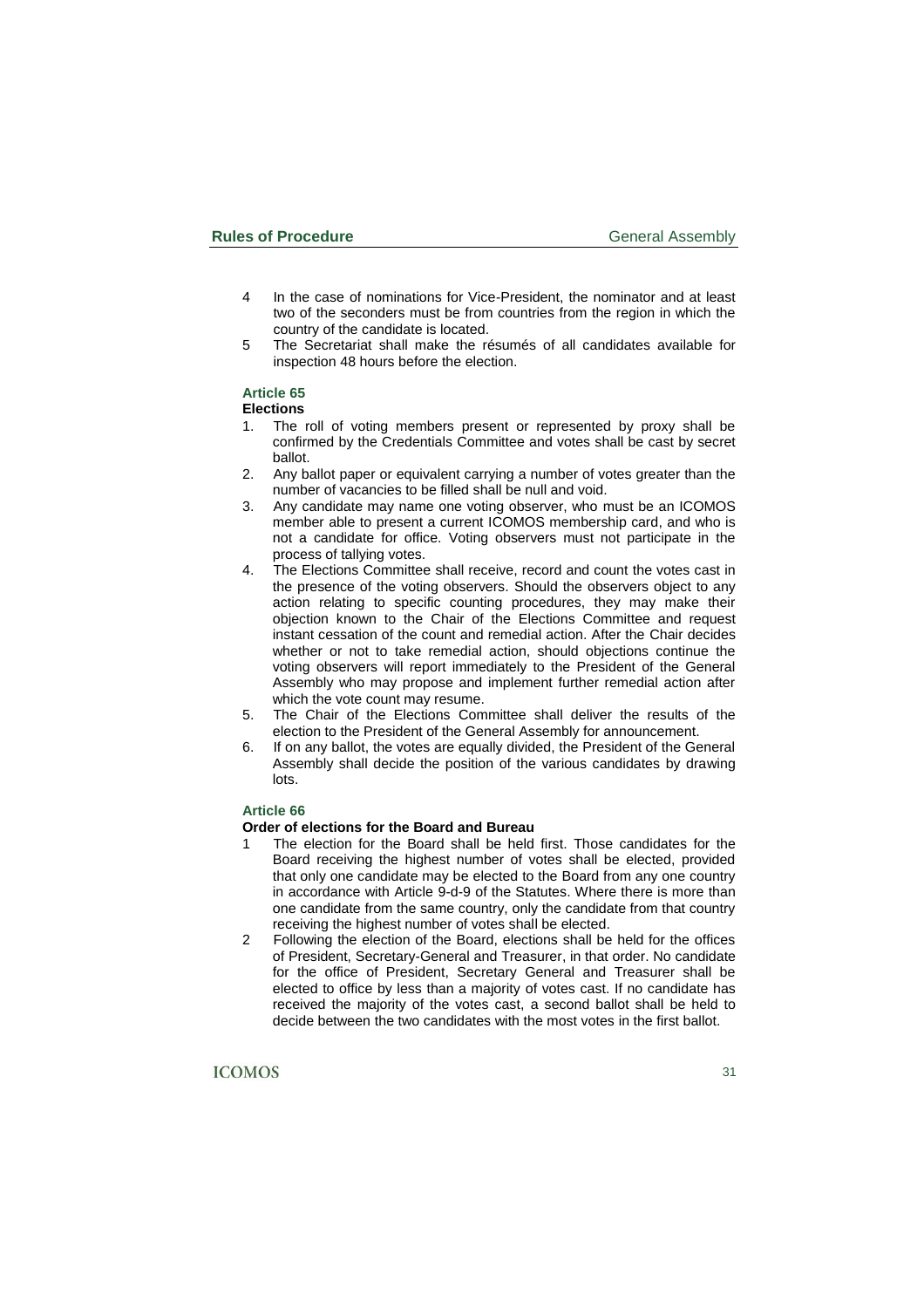- 3 In the event that a duly proposed candidate for office as President, Secretary-General or Treasurer is not elected to that office, he may (if willing to serve) be included as a candidate for Vice-President..
- 4 The election for the five Vice-Presidents shall then be held. Those candidates for the office of Vice-President receiving the highest number of votes shall be elected.
- 5 In the event that a candidate for the Board has served three continuous terms in a single position, is standing for a fourth term in a different position on the Bureau, and is elected to the Board but fails to be elected to a different position on the Bureau, his election to the Board shall be declared invalid, and the candidate with the highest number of votes among those not elected to the Board shall be declared elected to the Board\*.

# **Term of office**

The term of office of each member of the Board elected by the General Assembly begins at the close of the session at which he is elected and shall end when new elections are held by the General Assembly. The retiring members shall be eligible for re-election in accordance with Article 9-d-9 of the Statutes.

\**Note: This Rule is to be included only if the proposed amendment to Article 9 d-9 of the Statutes is adopted by the Extraordinary General Assembly.*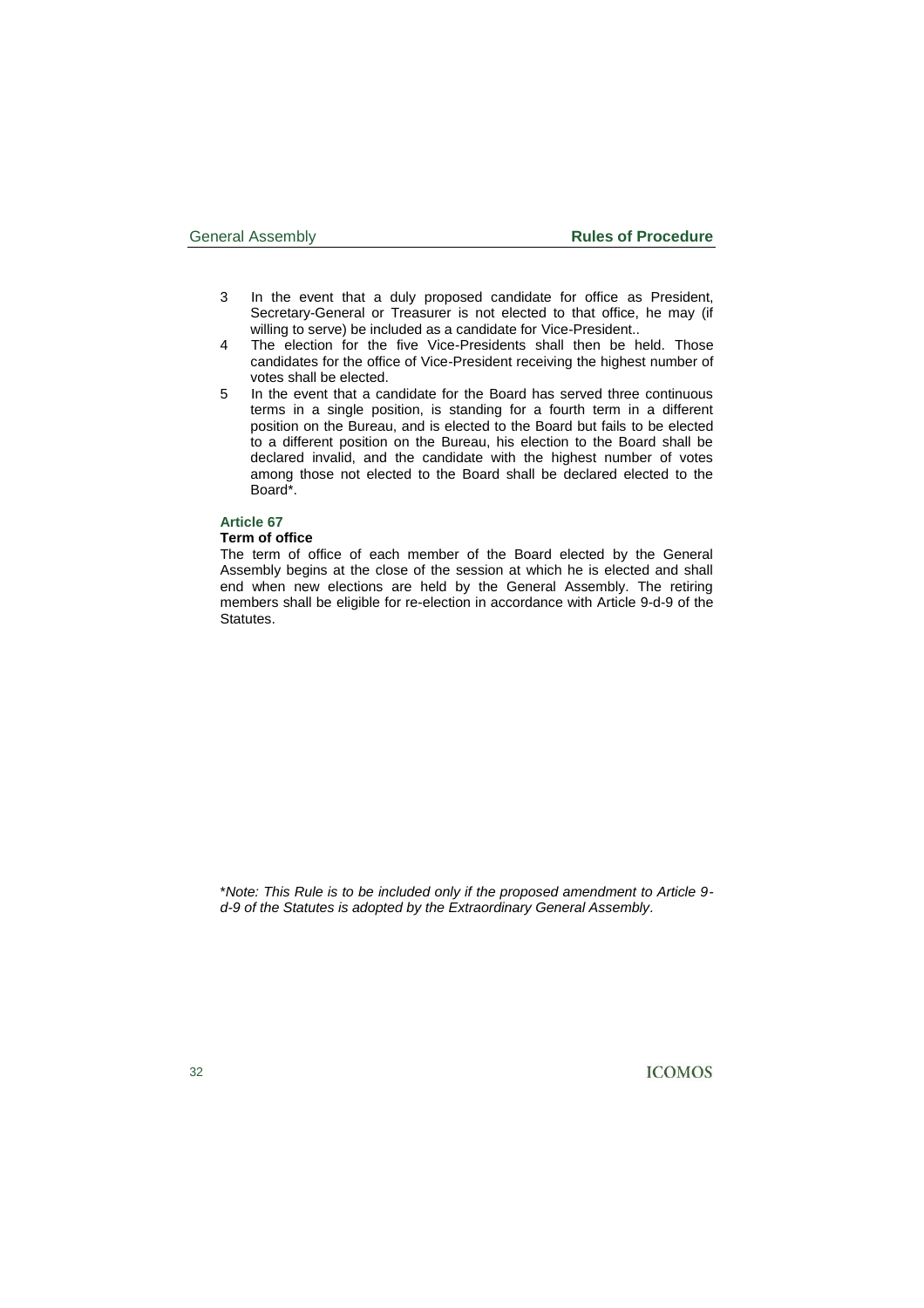# **Board**

**1 Date, place and notice of Board meetings**

# **Article 68**

# **Place of Board meeting**

- 1 The Board shall meet at the ICOMOS headquarters or a place decided upon by its members at a previous meeting or between meetings using the procedure in Article 76.
- 2 ICOMOS members in the host country shall, to the best of their ability, ensure that the necessary visas are issued by the host country to all participants.
- 3 If the host country cannot obtain visas for all participants, the meeting shall be held in another country unless the business of the meeting requires onsite visits relating to matters on the agenda.

### **Article 69**

### **Convocation**

- 1 The President, through the International Secretariat, shall notify Board members at least three months in advance of the date and place of a sixmonthly (ordinary) meeting, and at least thirty days in advance of the date and place of other (extraordinary) meetings of the Board.
- 2 At the same time, the President shall notify the Vice-President of the Advisory Committee, the Director General of the International Secretariat, any invited experts, past Presidents and representatives of invited partner organisations of the date and place of the Board meetings.
- 3 One ordinary Board meeting each year shall be held in conjunction with the General Assembly, with sessions before and after the meeting of the General Assembly.
- 5 A Board meeting convened at the request of a quarter of its members shall be held at most forty days after the request has been received.
- 6 Between Board meetings, the Board may make decisions according to the procedure set out in Article 76.

### **2 Invitation of experts to Board meetings**

# **Article 70**

# **Criteria for the selection of experts**

Any person, whether or not a member of ICOMOS, whose presence may be useful for the debate, may be invited to attend Board meetings and to speak on an agenda item during the meeting.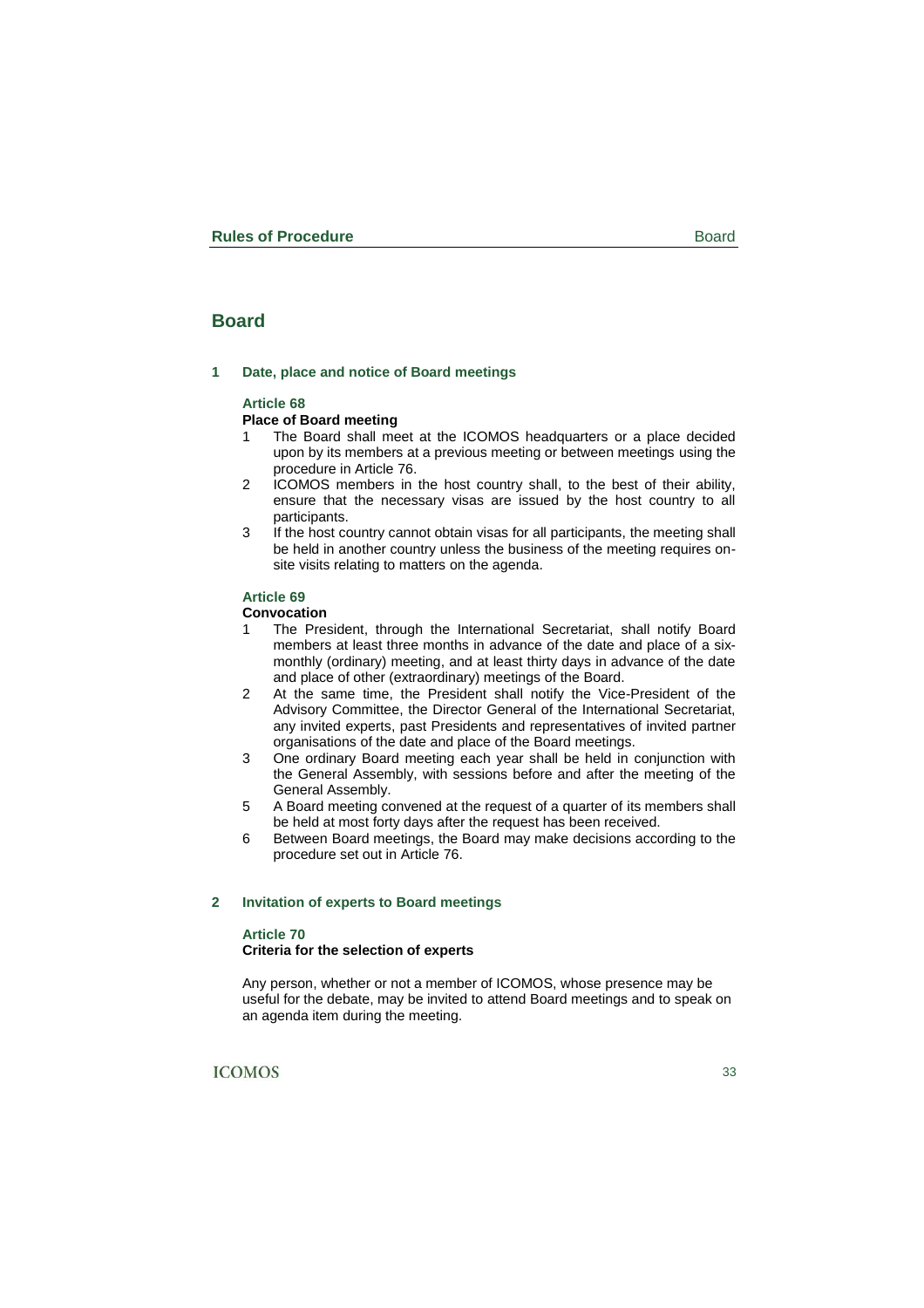# **3 Agenda, documents and records for Board meetings**

# **Article 71**

# **Agenda**

- The draft agenda of a meeting shall be communicated to all Board members at least thirty days in advance for an ordinary meeting, and at least fifteen days in advance for an extraordinary meeting, as defined in Article 69-1.
- 2 The draft agenda shall be prepared by the President in conjunction with the Director General and Secretary General and after contributions have been solicited from all members.
- 3 At the start of a meeting, the agenda shall be submitted to the Board for its approval and may be modified if the Board so decides.
- 4 The agenda of an ordinary meeting of the Board shall amongst other things consist of the following items:
	- a Adoption of the agenda.
	- b Matters arising, including follow-up reports on implementation of previous decisions that have not yet been fully implemented.
	- c Reports from the President, Secretary General, Treasurer and Director General
	- d Financial report and statements.
- 5 Agendas for extraordinary meetings of the Board shall include only those matters for which they have been convened.

# **Article 72**

# **Recording and minutes**

- 1 The Secretary General with the support of the International Secretariat and any rapporteur(s) whom the Board may appoint shall record, publish and distribute the minutes.
- 2 Decisions shall be formally adopted at the conclusion of discussion of the relevant agenda item, and recorded in writing. The minutes shall include the names of those responsible for implementation of decisions and the time for implementation where appropriate.
- 3 The draft minutes of the meeting shall be reviewed by the President and the Secretary General and then circulated to Board members within 30 days after the close of the meeting to enable them to advise any corrections within 15 days.
- 4 After the period of 15 days provided for in Article 72-3, the International Secretariat will proceed to compile a final draft of the minutes.
- 5 Within 60 days of any meeting, the final draft minutes and decisions, revised as appropriate, shall be circulated to all members of the Board. A copy of the minutes, edited if required to omit any confidential matters, shall be made available to ICOMOS members upon request.
- 6 Following approval of the minutes at the subsequent Board meeting, the minutes shall be signed and placed in the archives of ICOMOS.
- 7 Discussion and decisions that are confidential, whether marked as such or by their nature, shall not be made public nor disclosed to any third party.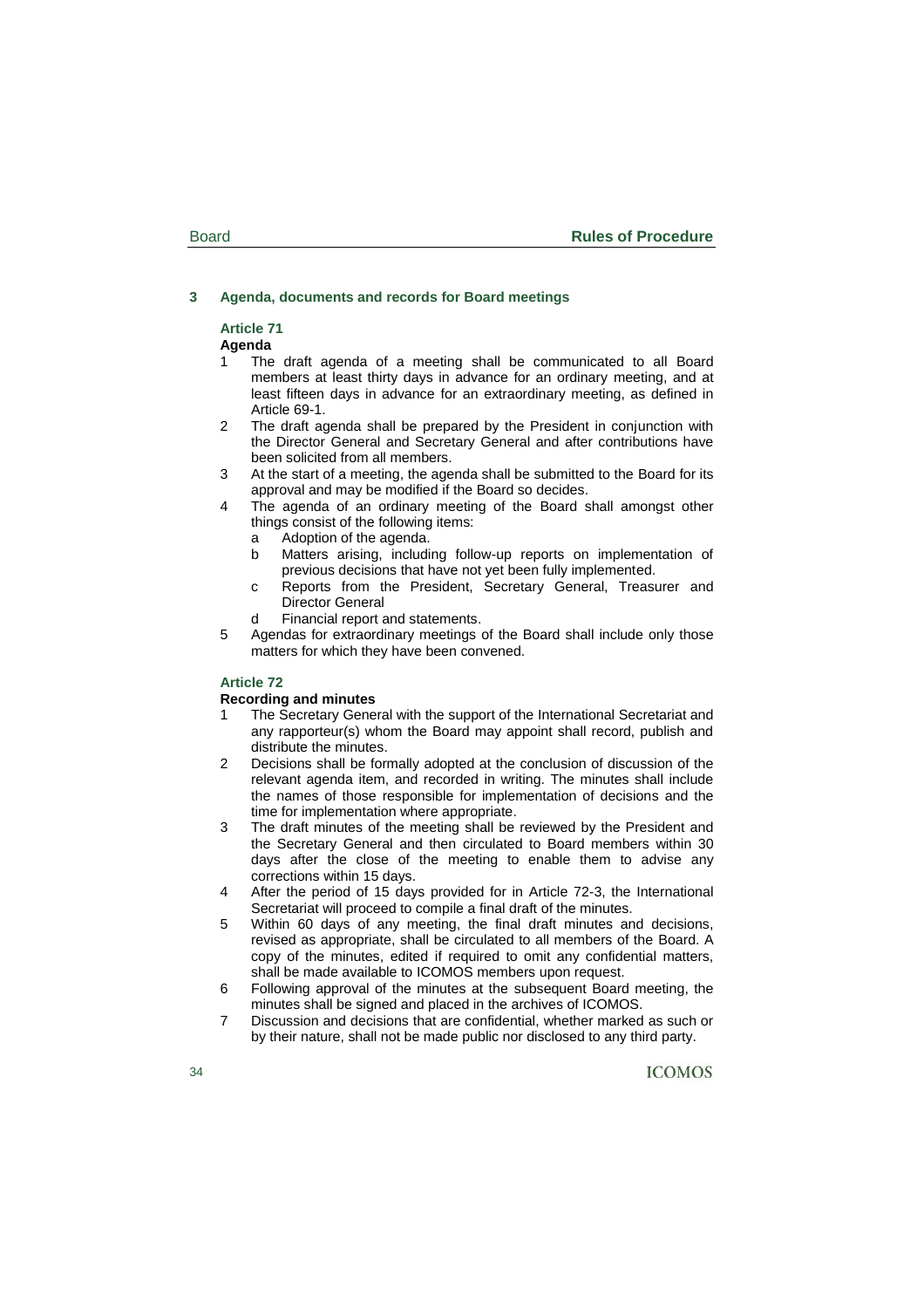# **Documents to be available at meetings**

- 1 The following documents must be available at all meetings:
	- a Statutes
	- b These Rules of Procedure
	- c The triennial action plan and other plans
	- d The programme and budget
	- e Agreements with partner organisations
	- f The General Assembly resolutions
	- g The minutes and recommendations of the Advisory Committee and the Scientific Council for the past three years
	- h The minutes and decisions of the Board and Bureau for the past three years
	- i Report on membership and the state of Committees
	- Financial reports and statements
	- k Supporting documents of items to discuss
- 2 Supporting documents of items to discuss shall be communicated at least seven days in advance of the meeting. Documents will not necessarily be distributed in hard copy at all meetings.

# **4 Participation in Board meetings and decisions**

### **Article 74**

### **Participation in meetings**

- 1 In addition to being present at a Board meeting in person or by proxy, a Board member may elect to be present by teleconferencing for all or part of the meeting.
- 2 Observers and non-voting attendees at Board meetings may be required by the President to absent themselves from the meeting during the discussion of matters of a confidential nature.

# **Article 75**

# **Decisions at meetings**

- 1 Decisions shall as far as possible be by consensus, but when necessary a vote shall be taken.
- 2 A decision shall be voted on by secret ballot whenever two or more Board members shall so request or if the President so decides.

# **Article 76**

# **Decisions between meetings**

- 1 When good governance of the organisation requires decisions between meetings, such decisions may be made by electronic mail or teleconferencing (e.g. telephone, voice over Internet).
- 2 A proposal for a decision between meetings may be initiated by the President, or four members of the Board. The required documentation shall be sent to the Director General who in consultation with the Secretary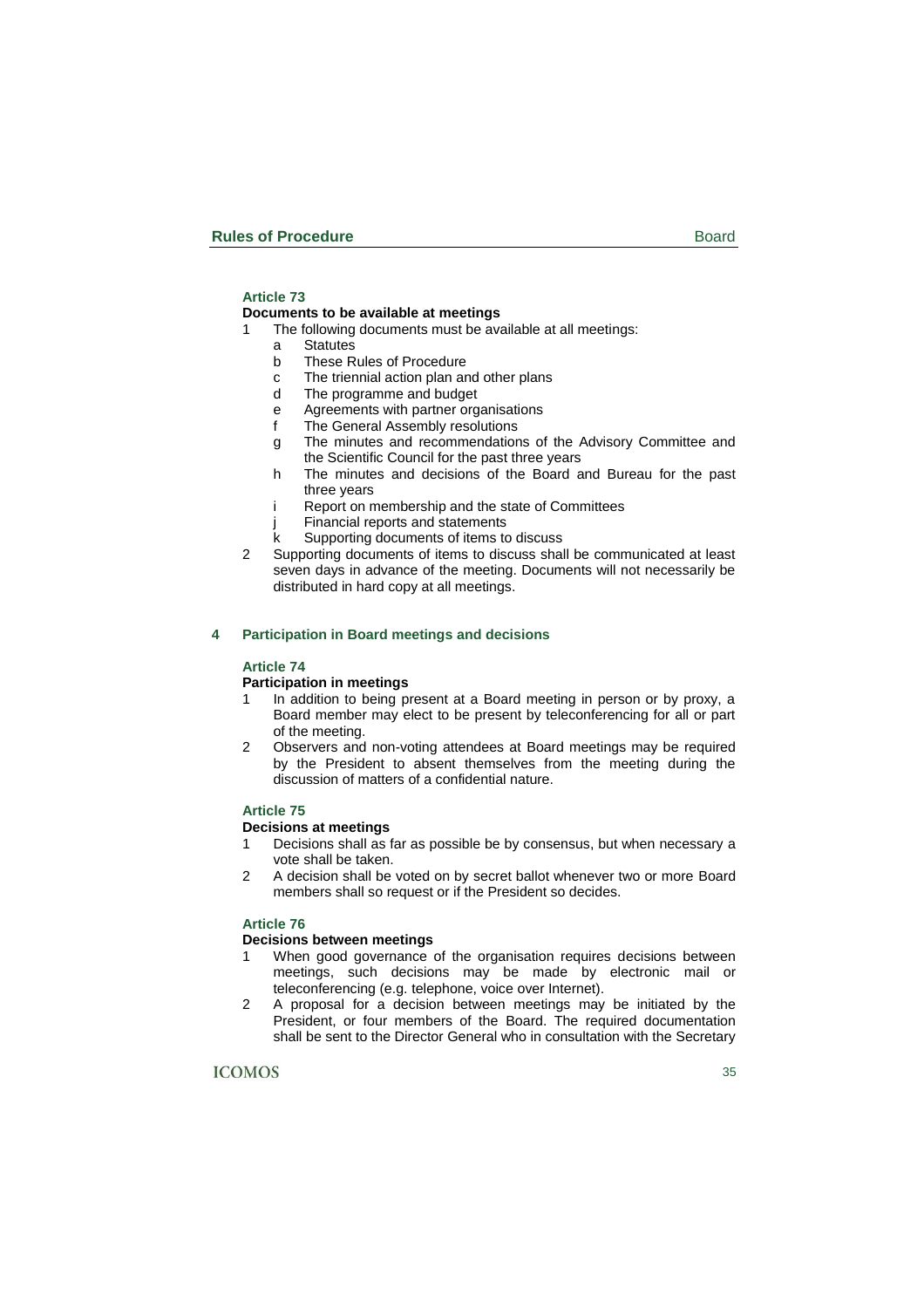General, if contactable, will compile an agenda and circulate it with relevant documentation.

- 3 The agenda must be e-mailed to all members of the Board in advance (in the case of a teleconference a minimum of 72 hours before discussion commences) along with relevant documentation and a discussion introducing the topic and explaining why the issue in question must be resolved upon before a conventional meeting can be held. This document must also include a draft decision.
- 4 All e-mail relating to a decision between meetings must be done only through the Board list-serv, except as indicated in Article 76-6-d.
- 5 Decisions via teleconference or similar will be made in the same way as at a formal meeting. In the case of a vote members may be given 24 hours after the conference to consider their opinions and to vote via e-mail as set out in Article 76-6-d. Should two or more members indicate at the commencement of the discussion that they believe that the matter should rather be dealt with by an e-mail process, or be delayed until a formal meeting, the President shall immediately put to the vote the question of whether or not to proceed with consideration of the matter under discussion.
- 6 For decisions via e-mail:
	- members will normally be given ten French working days after circulation of the agenda and associated documents to put views and counterviews and to discuss the matter via whatever medium and with whichever Board members they choose. In cases of extreme urgency a shorter period may be nominated by the Secretary General. An amendment to a proposed decision, or an alternative decision, may be submitted to and circulated by the Director General provided that it has the support of not less than two Board members, in which case time allowed for discussion will be extended by 48 hours. In the event that a second amendment or alternative decision is submitted discussion time will not be further extended. A proposed decision, an amendment thereto, or an alternative decision may in the conventional way be withdrawn by the proposers at any time in the course of deliberations.
	- b Should two Board members indicate within 72 hours of the commencement of the e-mail process that they believe that the decision should be deferred until a meeting in person can be convened, the Director General shall in the course of the next normal French working day put the question of whether or not to proceed with consideration of the matter under discussion to the vote allowing 72 hours for voting. The view of the majority of respondents shall prevail. Should the motion to defer the decision not be adopted, no additional time for discussion will be added to the period specified in Article 76-6-a.
	- c At the end of the period allowed for discussion members will be allowed a further 48 hours in which to vote on the proposed decision. In the event that the decision is not adopted and if there is an amended, or an alternative decision, a further 48 hours will be **ICOMOS**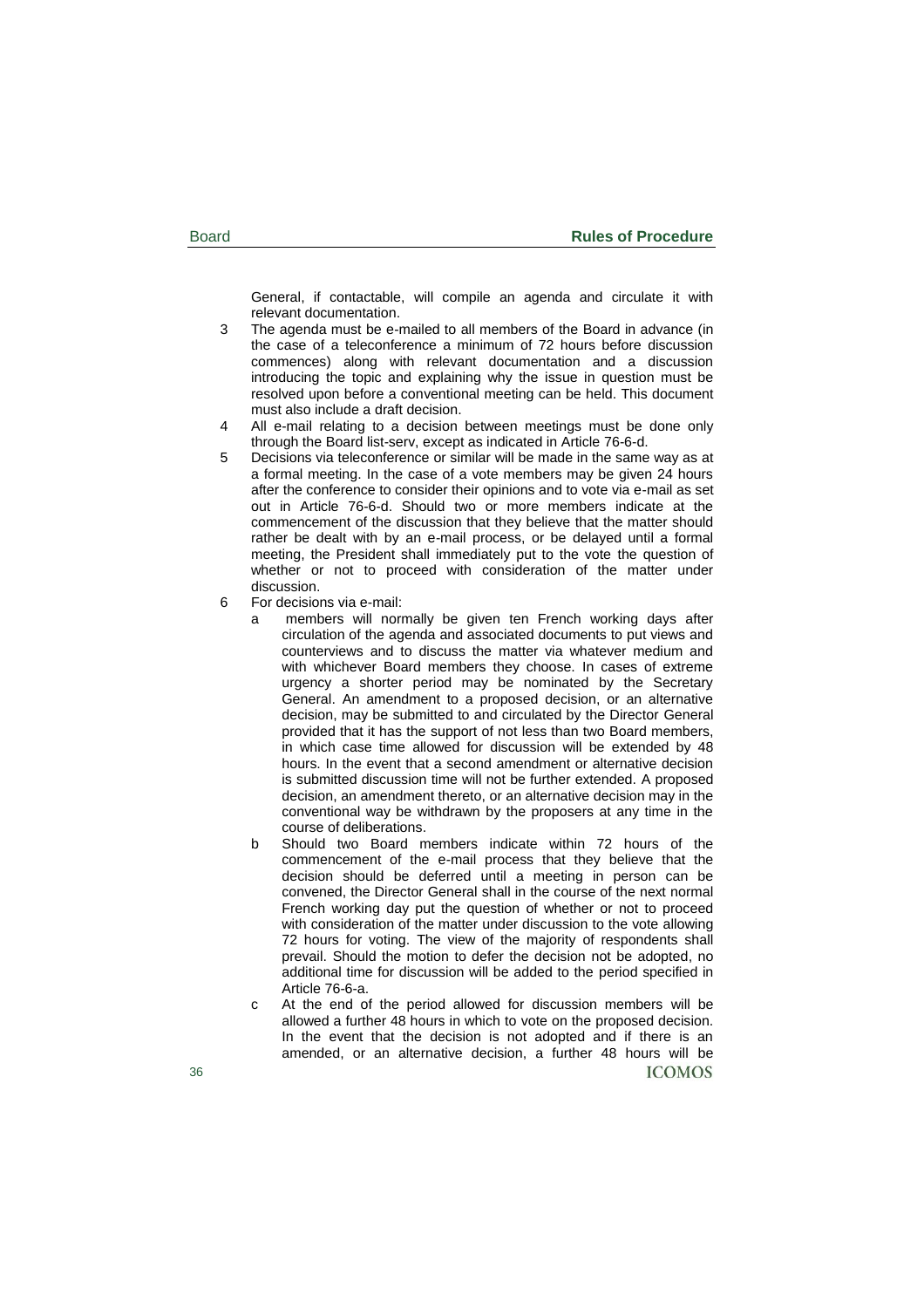permitted for a second round of voting and so on in order of the submission of alternatives to the proposed original decision.

d Voting will be by means of the list-serv unless a secret ballot is required in accordance with Article 75-2, in which case voting shall be by individual e-mail to the address of the Director General or his nominee who shall announce the outcome of voting to all members of the Board.

# **5 Working methods of the Board**

# **Article 77**

# **Work plans**

- 1 A triennial plan shall be adopted by the Board in accordance with the triennial General Programme and other decisions of the General Assembly.
- 2 Before the commencement of each financial year the Board shall adopt an annual work plan for the organisation based upon the targets set out in the triennial plan and drawn up by the Secretary General.
- 3 The annual work plan shall amongst other things include:
	- a The annual budget adopted by the General Assembly
	- b An assessment of non-financial resources available and needed
	- c A plan of operations with target dates and key deliverables.

# **Article 78**

# **Working groups**

The Board may entrust tasks and projects to one or more of its members or working groups made up of members of the organisation provided that:

- a Working groups shall be chaired by a member of the Board.
- b Clear timeframes are set for the completion of tasks or projects.
- c Reports on progress and activities are submitted to each ordinary meeting of the Board.

# **6 Support for Board meetings**

# **Article 79**

### **Duties of the Director General in relation to Board meetings**

1 The Director General shall provide the following services to the Board:

- a Assist the President with the drafting of the agenda and its distribution.
- b Call for items for inclusion in the agenda and documents to be distributed with it.
- c Assist the President to collect reports and follow up on execution of decisions taken by the Board.
- d Inform relevant partners and the membership of ICOMOS of changes in the membership of the Board.
- e Follow up on matters upon the request of the Board.

- 
- 37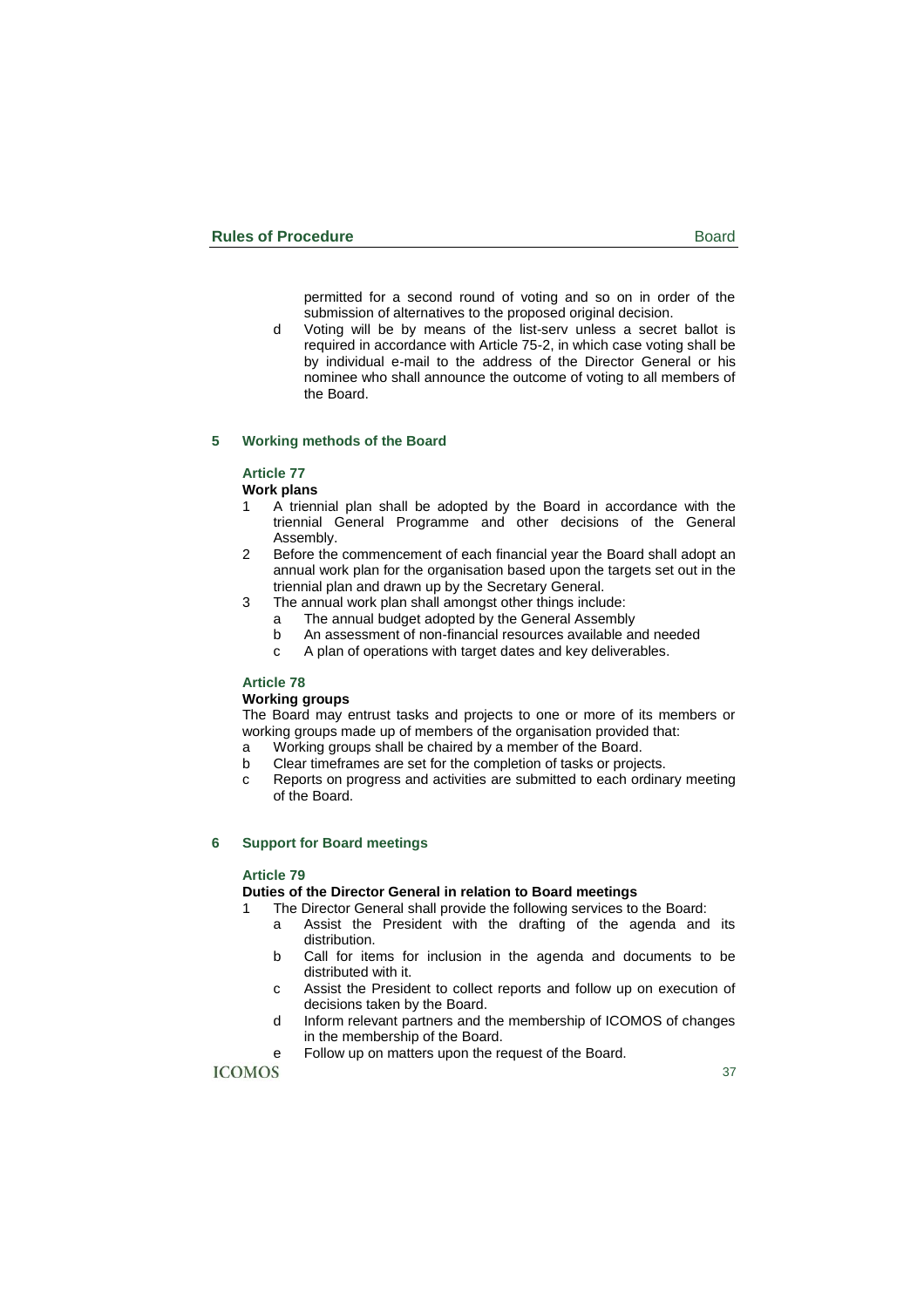2 The Director General may delegate these tasks to the Director or another member of the staff of the International Secretariat.

# **7 Obligations of Board members**

# **Article 80**

# **Work ethic**

Board members are bound by the following obligations:

- 1 Commitment: All members shall, after discussion in the Board, be allocated a portfolio or area(s) of specific responsibility by the President, and shall prioritise work in areas for which they are responsible. Board members shall also use their best endeavours to attend all Board meetings in person, or if necessary by teleconference.
- 2 Serving all: Board members shall serve all branches of and individuals in the organisation rather than the interests of particular National or International Scientific committees, or any other narrow constituency.
- 3 Conflict of interest: Board members must take care to avoid situations which may result in a conflict of interest and, where this is not possible, must declare any such conflicts of interest and absent themselves from discussion and decision making associated therewith.
- 4 Independence: Board members should be independent and receive no instructions from their National or International Scientific Committee or any other third party.
- 5 Collegiality: Board members should work in a spirit of collegiality and mutual support of efforts to achieve the goals of ICOMOS.
- 6 Confidentiality: Matters which are of a sensitive or confidential nature shall not be disclosed to any third party.
- 7 Openness and transparency: The work of the Board shall, other than in instances requiring confidentiality, be conducted in an open and transparent manner that fosters understanding of the inner workings of ICOMOS on the part of its members and partner organisations.
- 8 Equity: Board members must use their best endeavours to ensure that all members of ICOMOS share in the opportunities presented by membership of the organisation.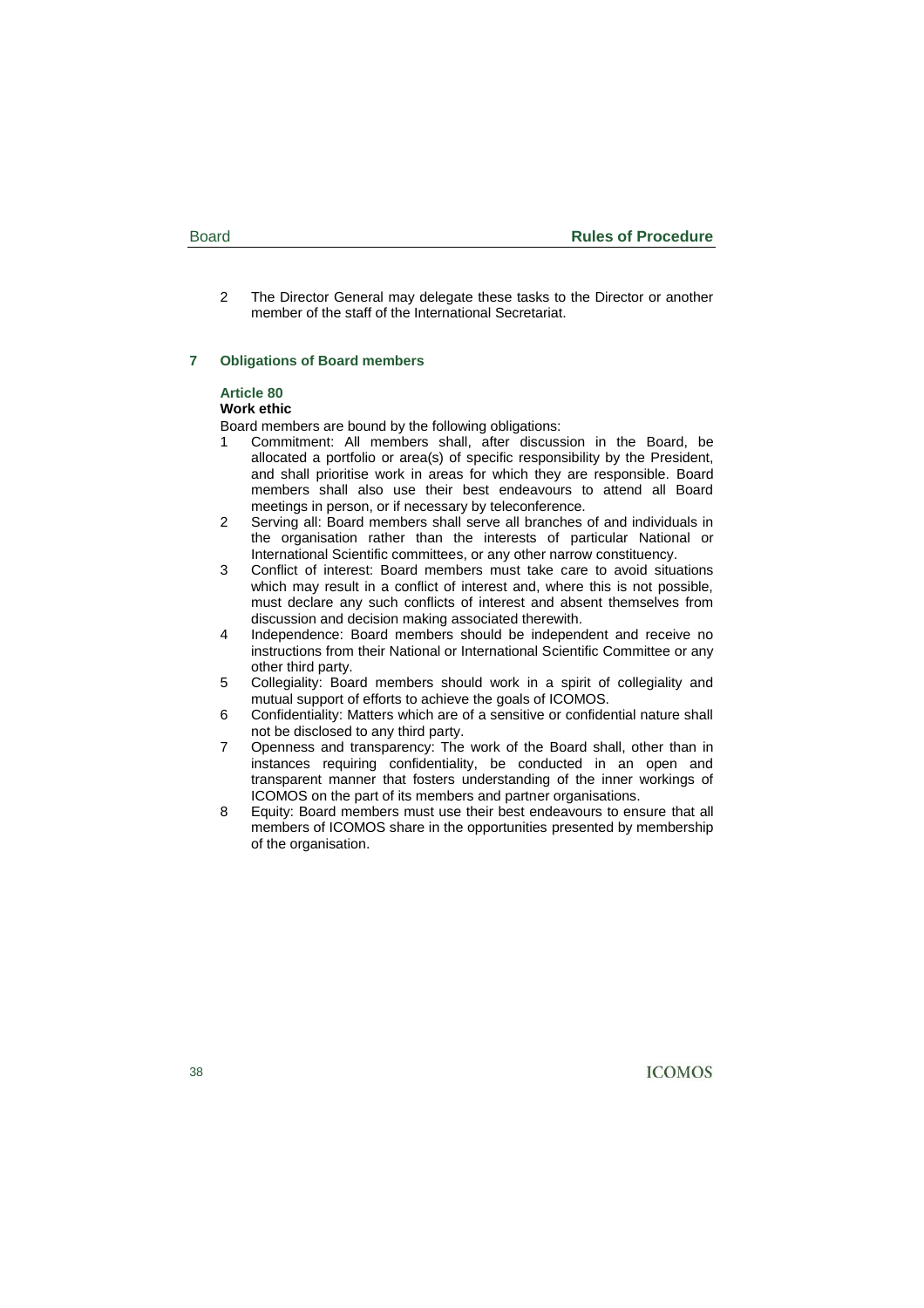# **8 Accreditation of National and Transnational Committees**

### **Article 81**

# **Accreditation of National and Transnational Committees**

- 1 An application for accreditation as:
	- a a National Committee, by ICOMOS members in a country that meets the requirements of the Statutes, or
	- b a Transnational Committee, by ICOMOS members in more than one country,

must be submitted to the International Secretariat for consideration by the **Board** 

- 2 The application must include the following information:
	- a An application letter, together with a copy of the ICOMOS Ethical Principles, both signed by at least five existing ICOMOS members in the country or countries concerned
	- b A list of all of the ICOMOS members intending to join the National or Transnational Committee
	- c A copy of the draft Statutes for the proposed National or Transnational Committee, or a declaration that the Committee will adopt the ICOMOS Model Statutes for National Committees.
	- d A copy of the minutes of the meeting of ICOMOS members at which the draft Statutes were approved.
- 3 The International Secretariat will inform all ICOMOS members in the country or countries concerned that the application has been received and will advise the date of the Board meeting at which it will be considered, subject to approval of the draft Statutes.
- 4 The draft Statutes will be reviewed by the ICOMOS International Scientific Committee on Legal, Administrative and Financial Issues (ICLAFI) and the applicants will be advised of any amendments required to bring the draft Statutes into line with these Rules of Procedure (in particular, the Model Statutes for National Committees), the ICOMOS Ethical Principles and the ICOMOS Statutes.
- 5 The draft Statutes must not be submitted to the regulatory authority in the country of the proposed National Committee until they have been endorsed by ICLAFI.
- 5 Once the draft Statutes have been recommended for approval by ICLAFI, the application will be submitted to the Board for consideration at its next meeting. The International Secretariat will inform all ICOMOS members in the country or countries concerned of the Board's decision.
- 6 The establishment of new National and Transnational Committees will be announced by the International Secretariat.

### **Article 82**

### **Non-conformance of National and Transnational Committees**

If the International Secretariat has not received the required amount of membership dues from a National or Transnational Committee by the date nominated in the Statutes, it will refer the matter to the Board.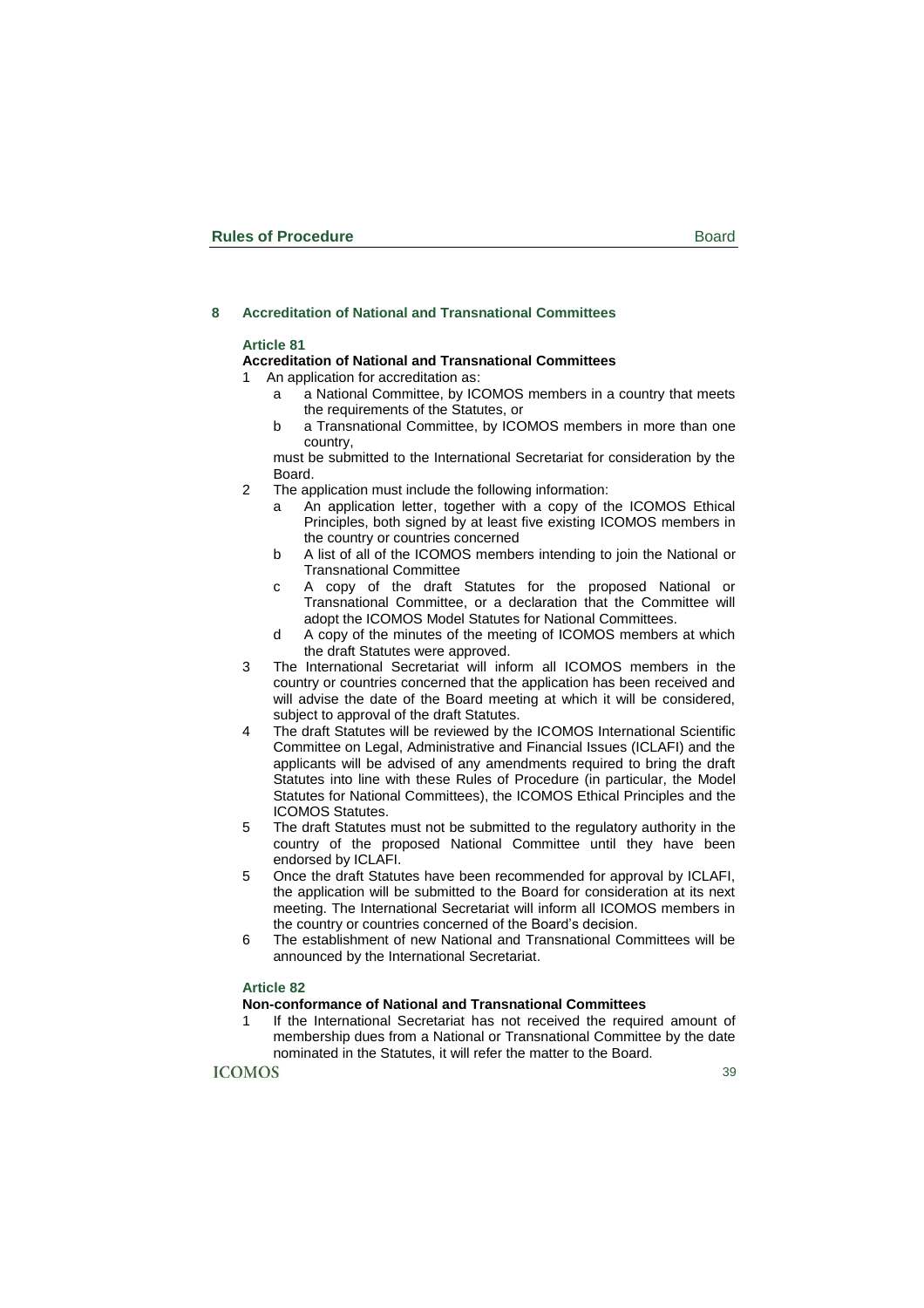- 2 Where the Board (on the basis of advice from the Advisory Committee, the International Secretariat, or ICOMOS members in the country or countries concerned) is of the opinion that an existing National or Transnational Committee is not in conformity with the ICOMOS Statutes, Rules of Procedure, and Ethical Principles, either by non-payment of dues or otherwise, it will ask the Committee concerned to provide an explanation.
- 3 Depending on the explanation, the Board may decide to undertake further investigation of the Committee and advise the Committee of the steps the Board considers necessary to rectify the non-conformity.
- 4 Should the National or Transnational Committee not take the necessary steps to rectify the non-conformity within the time nominated by the Board, the Board may ask the Committee to show cause why it should not have its accreditation withdrawn.
- 5 Subject to the Committee's response to the request to show cause, the Board may then decide to withdraw accreditation from the National or Transnational Committee either for a specified time or altogether.
- 6 ICOMOS members of a National or Transnational Committee which has had its accreditation withdrawn permanently may elect to become members through the International Secretariat until such time as a new Committee has been established and accredited.
- 7 ICOMOS members in a country or countries where the National or Transnational Committee has had its accreditation withdrawn permanently must follow the procedure in Article 81 to re-establish a Committee.

### **9 Establishment and dissolution of International Scientific Committees**

#### **Article 83**

# **Establishment of International Scientific Committees**

- 1 A proposal for the establishment of an International Scientific Committee (ISC) must be made in the first instance to the Scientific Council, by a group of at least ten ICOMOS members from different world regions, sharing a particular expertise. The proposal may be sponsored by a National Committee or a specialised institution.
- 2 The proposal must include the following information:
	- a A mission statement or a statement of need for the new committee, including its potential for cooperation with other ISCs
	- b The manner in which the proposed committee will contribute to the progress of the current ICOMOS Scientific Plan or Programme
	- c Long-term aims and goals and associated programmes of activities
	- d Proposed committee By-laws
	- e A proposed roster of members, ensuring broad representation from world regions
	- f. An annotated roster of affinity organizations or groups working in the field of interest, identifying proposed institutional partners, if any
	- g A roster of proposed officers, along with professional credentials and curriculum vitae for each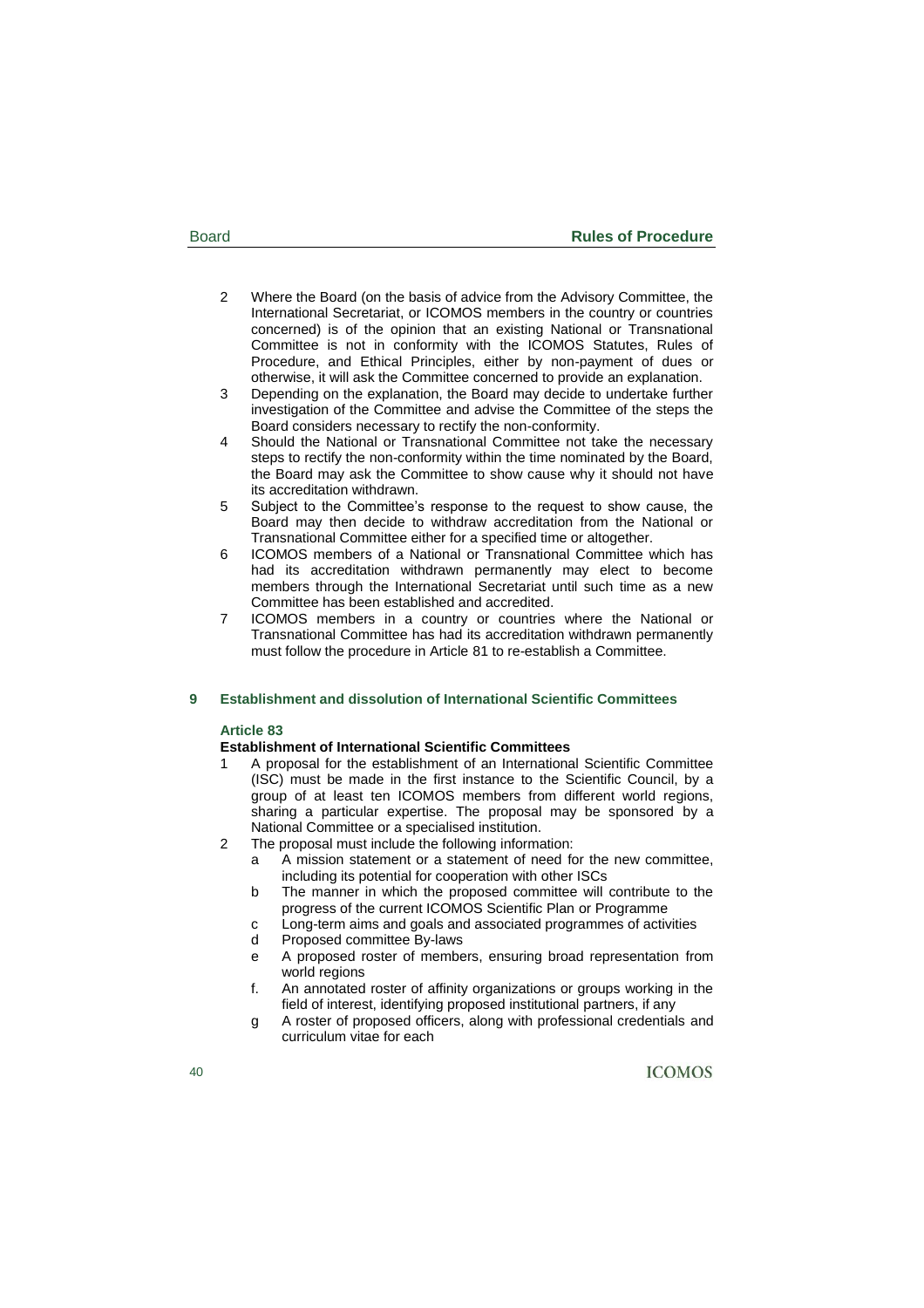- h The location of the proposed committee secretariat, including a letter of commitment to that effect
- i A proposed budget and details of financial and administrative support secured or to be secured.
- 3 The Scientific Council shall refer the proposed By-laws to ICLAFI for its advice.
- The Scientific Council will review the proposal and present it, together with its recommendation and the advice from ICLAFI, to the Advisory Committee, which shall in turn provide advice to the Board on the establishment of the ISC and its proposed By-laws. The Board will then decide whether the new ISC should be established for a probationary period of three years as a task force.
- 5 During the incubation period, the task force shall work as a fully functional ISC, and shall be required to meet all the programming, administrative and reporting duties of an established ISC.
- 6 At the end of the three year incubation period, the Scientific Council shall evaluate the probationary task force and recommend to the Advisory Committee whether the task force should:
	- a be established as a permanent ISC
	- b continue as a task force for an extended probationary period, or
	- c be dissolved.

If the task force is dissatisfied with the Scientific Council recommendation, it may make its own representation to the Board. The Board will make a decision on the establishment of the ISC taking into account the advice of the Advisory Committee.

7 The establishment of new International Scientific Committees will be announced by the International Secretariat.

# **Article 84**

# **Establishment of Hybrid International Scientific Committees**

- 1 Under certain conditions, an ISC (known as a Hybrid ISC) may be established in cooperation with one or more affinity organisations in order to serve both.
- 2 A proposal for Hybrid ISC will be reviewed by the Scientific Council and Advisory Committee, and follow the same establishment process as other ISCs, except that the decision on its establishment will need to be made by both the Board and the affinity organisation.

# **Article 85**

### **Non-conformance of International Scientific Committees**

- 1 Where the Board (on the basis of advice from the International Secretariat, the Advisory Committee, the Scientific Council, or members of the ISC concerned) is of the opinion that an existing International Scientific Committee is not in conformity with the ICOMOS Statutes, Rules of Procedure, and Ethical Principles, it will ask the Committee concerned to provide an explanation.
- 2 Depending on the explanation, the Board may decide to undertake further investigation of the ISC with the assistance of the Scientific Council and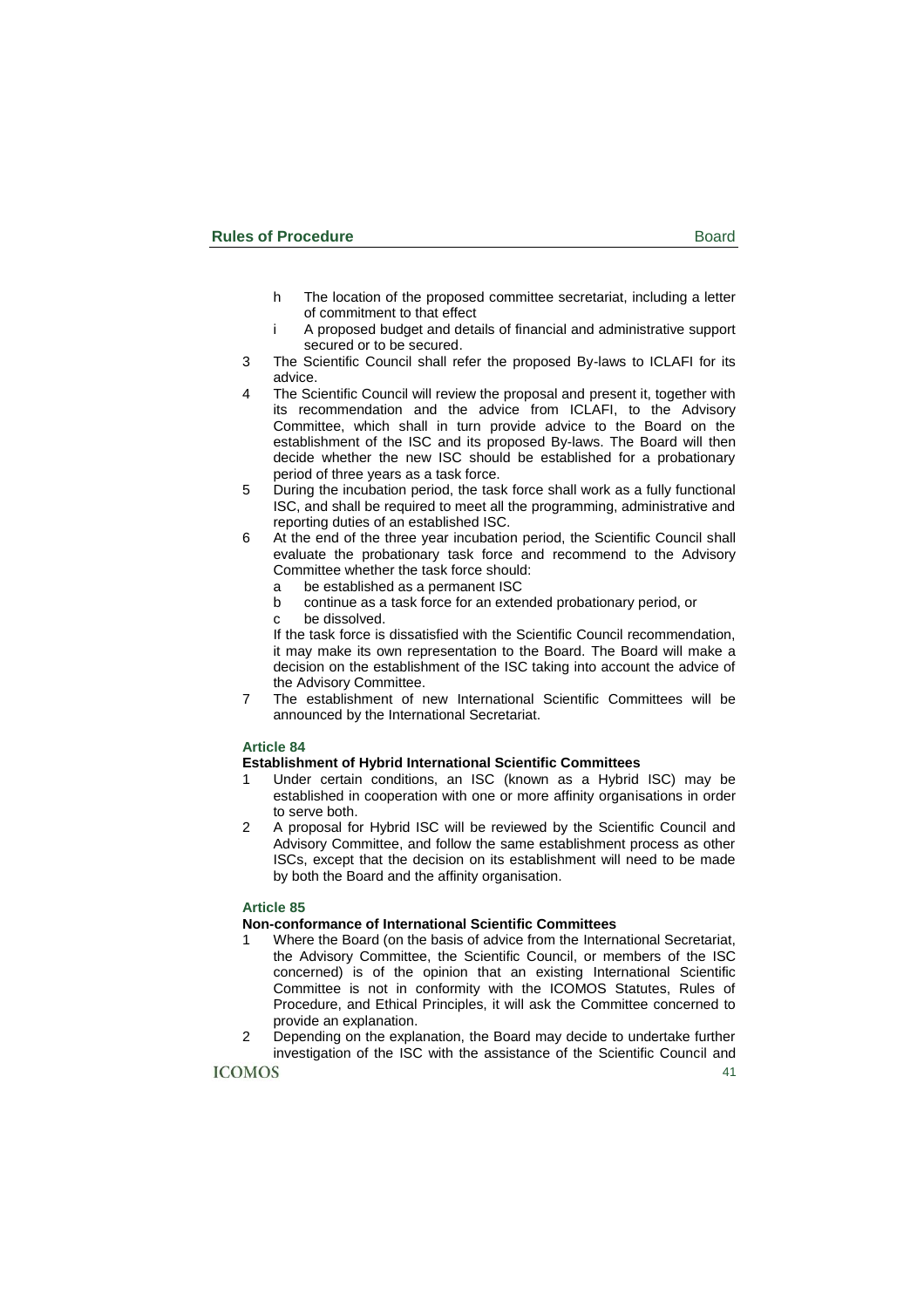advise the Committee of the steps the Board considers necessary to rectify the non-conformity.

- 3 Should the International Scientific Committee not take the necessary steps to rectify the non-conformity within the time nominated by the Board, the Board may ask the Committee to show cause why it should not be dissolved.
- 4 Subject to the Committee's response to the request to show cause, the Board may then decide to dissolve the International Scientific Committee either for a specified time or altogether.
- 5 ICOMOS members wishing to re-establish an International Scientific Committee that has been permanently dissolved must follow the procedure in Article 83 to re-establish a Committee.

### **10 Appeals to the Board**

# **Article 86**

# **Appeals against refusal of membership applications**

- 1 An appeal to the Board against refusal of or lack of response to an application for membership shall be lodged with the International Secretariat and contain the following information, and supporting documents in the form of copies of emails or scans of letters:
	- a full name of applicant
	- b contact details (address, telephone and email)
	- c date of submission of original application
	- d if no response received, date of submission of second application (if applicable) and a brief written statement on the circumstances of the appeal
	- e if application refused, date of refusal and reasons given for refusal, if any
	- f reasons for disagreement with National or Transnational Committee's or Bureau's determination
	- g a copy of the original application and any information submitted with it, including a brief biography or curriculum vitae
	- h a copy of the refusal notice (if applicable) or any other correspondence sent by the Committee or Bureau.
- 2 The ICOMOS International Secretariat will check the appeal for completeness and, in the case of an appeal against an application that has been refused or ignored by a National or Transnational Committee, will write to the Committee concerned, advising that an appeal has been made, enclosing the documentation and asking the Committee for information on the matter. The Committee will be given 14 days to reply.
- The International Secretariat will then submit the completed appeal, and any associated response from the Committee concerned, to the Board, which will hear the appeal at its next meeting on the basis of the documentation provided.
- 4 An appeal against refusal of an application by the Bureau shall be determined immediately at the Board meeting, and the appellant informed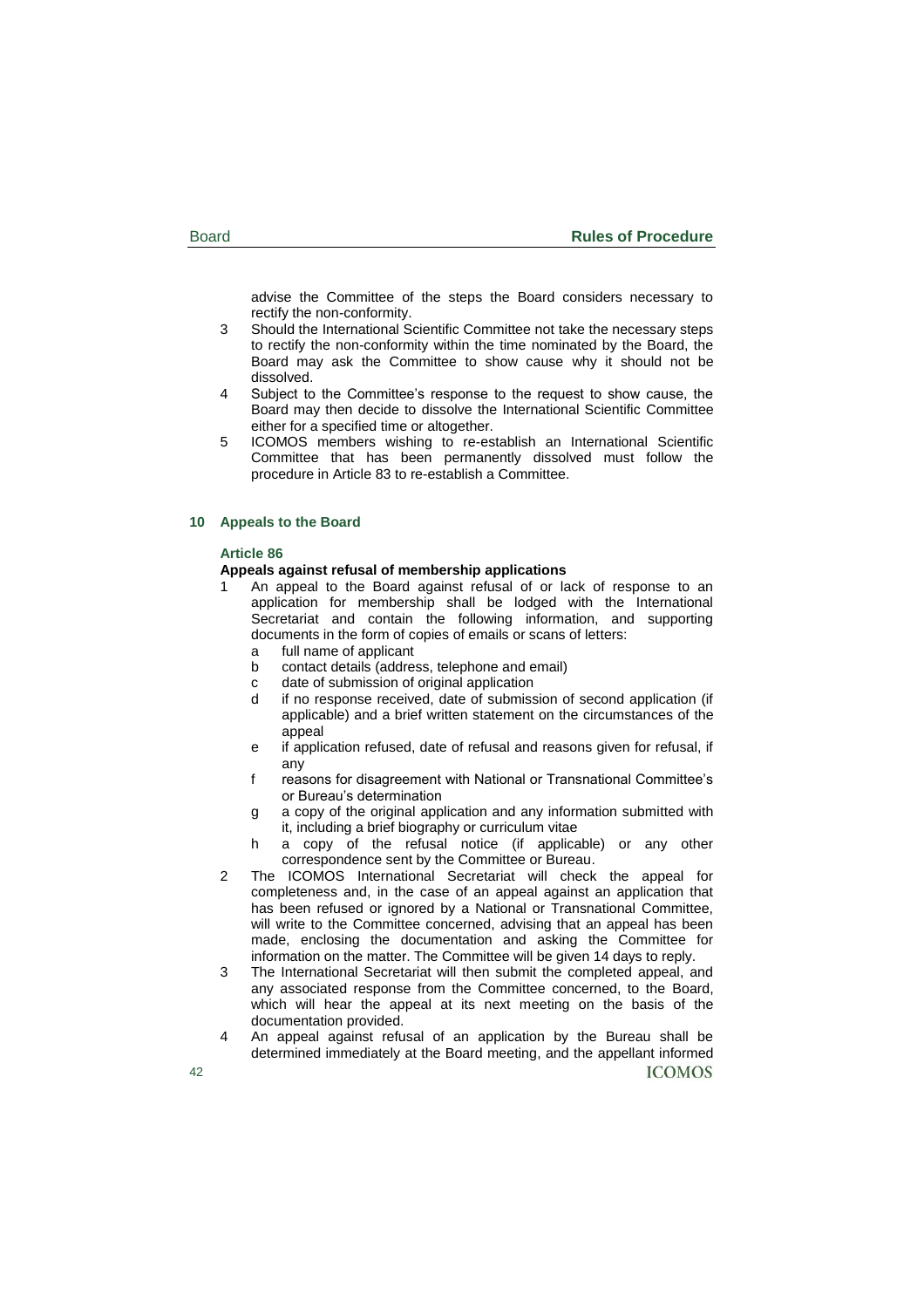of the Board's decision by the International Secretariat following the meeting.

- 5 In the case of an appeal against an application that has been refused or ignored by a National or Transnational Committee, the Board will make a preliminary determination. Following the hearing, the ICOMOS International Secretariat will write to the Committee advising it of the Board's preliminary determination.
- 6 In the event that the Board makes a preliminary determination that the appeal should be upheld, and the National or Transnational Committee either fails to respond to the determination within 14 days, or continues to refuse the application, the ICOMOS Board will make a final determination and inform the appellant and the Committee.
- 7 If the Board upholds the appeal, the National or Transnational Committee shall be obliged to admit the appellant as a new member in all respects, subject to the same rights and obligations as any other member.

# **Article 87**

# **Appeals against sanctions and removal from register**

- 1 An appeal to the Board against a decision to impose sanctions on a member, or strike the member from the register, shall be lodged with the International Secretariat and contain the following information, and supporting documents in the form of copies of emails or scans of letters:
	- a full name of member
	- b contact details (address, telephone and email)
	- c written advice from the Bureau, or the National, Transnational or International Scientific Committee, informing the member of the sanction to be imposed
	- d the explanation provided by the member in response to the decision
	- e the basis on which the member is appealing the decision
- 2 The ICOMOS International Secretariat will check the appeal for completeness and will submit the completed appeal to the ICOMOS Board, which will hear the appeal at its next meeting. Both the appellant and a representative of the National, Transnational or International Scientific Committee concerned are entitled to be present at the hearing either in person or by electronic communication.
- 3 The appellant and the Committee will be informed of the Board's decision by the International Secretariat following the Board meeting.

### **11 Board members representing ICOMOS at meetings and events**

### **Article 88**

# **Criteria for assessing invitations to meeting and events**

ICOMOS will use the following criteria to assess invitations to the organisation for a representative to attend meetings and events:

a Whether the invitation was received (well) in advance or at the last minute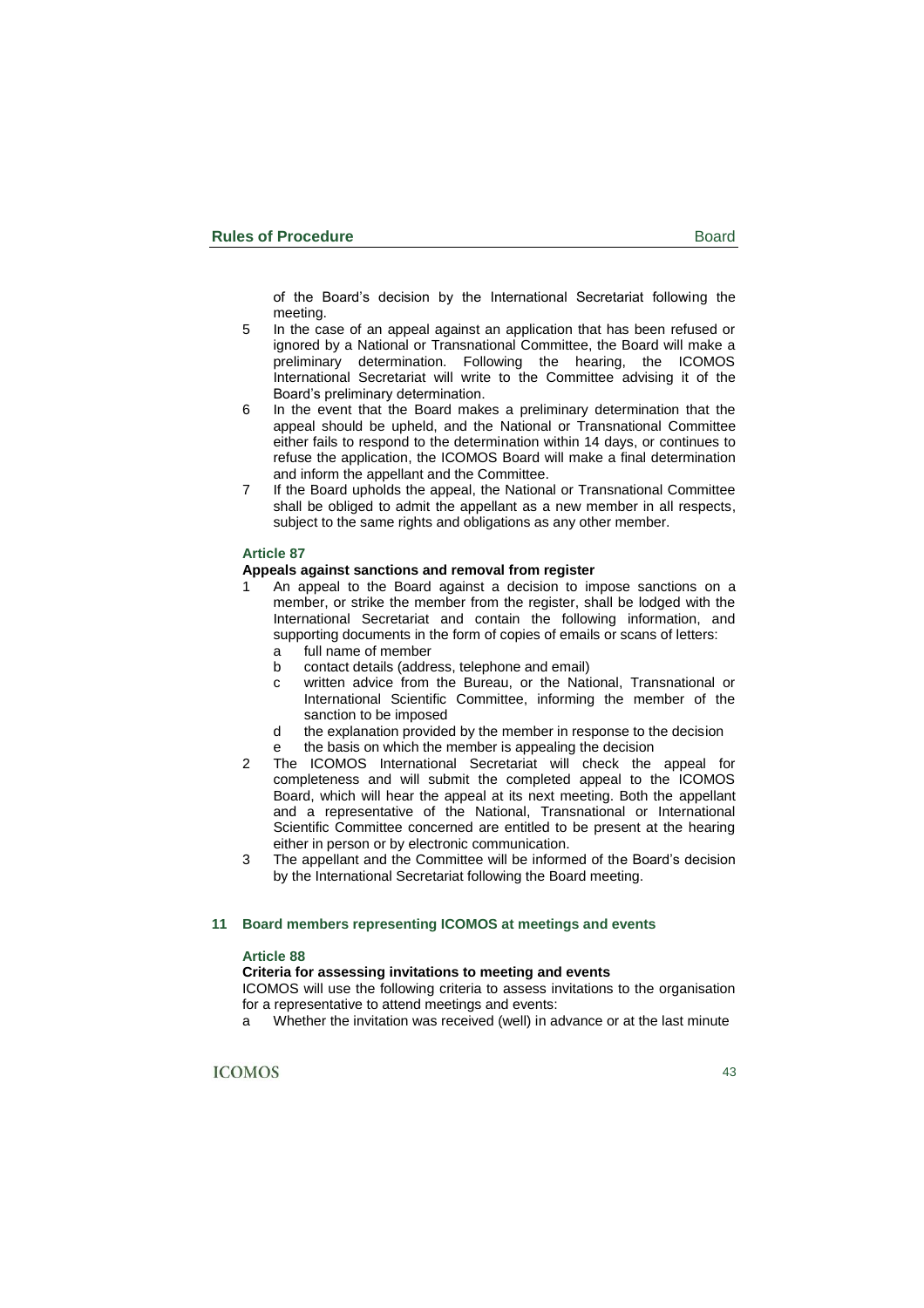- b If the event/meeting is recurrent, whether ICOMOS was invited previously, whether ICOMOS attended previously, and what were the benefits of attending
- c Whether the meeting can be classified as diplomatic, representational or professional
- d The ICOMOS role at the event, which may include (Keynote) speech, contribution, or participation
- e The importance of the organiser in terms of type of organisation and global/regional reach, and whether the organisation is a traditional partner of ICOMOS
- f The importance of the event in terms of scope, visibility, and impact, what ICOMOS can accomplish, and whether ICOMOS will benefit from participation
- g How much work is involved: for the Secretariat and for the ICOMOS representative
- h How much attendance will cost, whether participation costs are covered, and whether any reciprocity is expected in the future.

# **Processing invitations to meetings and events**

- 1 Board members shall provide the International Secretariat with a copy of the invitations they receive in that capacity, indicating whether they will attend the meeting/event or not, as well as provide a recommendation on whether an ICOMOS representation is required or desired based on the criteria listed in Article 88.
- 2 The International Secretariat shall steer the process whilst copying the messages for information to the Secretary General and to the persons to whom the invitation has initially been addressed. The International Secretariat shall fully inform the National Committee of invitations to meetings and events that take place in its country. Correspondence to National or International Scientific Committees will as a matter of course be addressed to the President.

#### **Article 90**

# **Level of representation**

- 1 The President shall make every effort to represent ICOMOS at all meetings and events that are considered of the highest importance in application of the above mentioned criteria, or that are of a diplomatic character.
- 2 If the President cannot attend, a regional Vice-President shall be invited to represent ICOMOS.
- 3 The Vice-Presidents shall make every effort to represent ICOMOS at meetings and events of regional importance.
- 4 The Secretary General and Treasurer shall represent ICOMOS at meetings and events related to their portfolio and any other meetings and events when the President or the Vice-Presidents are not available.
- 5 The Director General or his delegate shall represent ICOMOS at meetings and events related to his own duties and other meetings and events as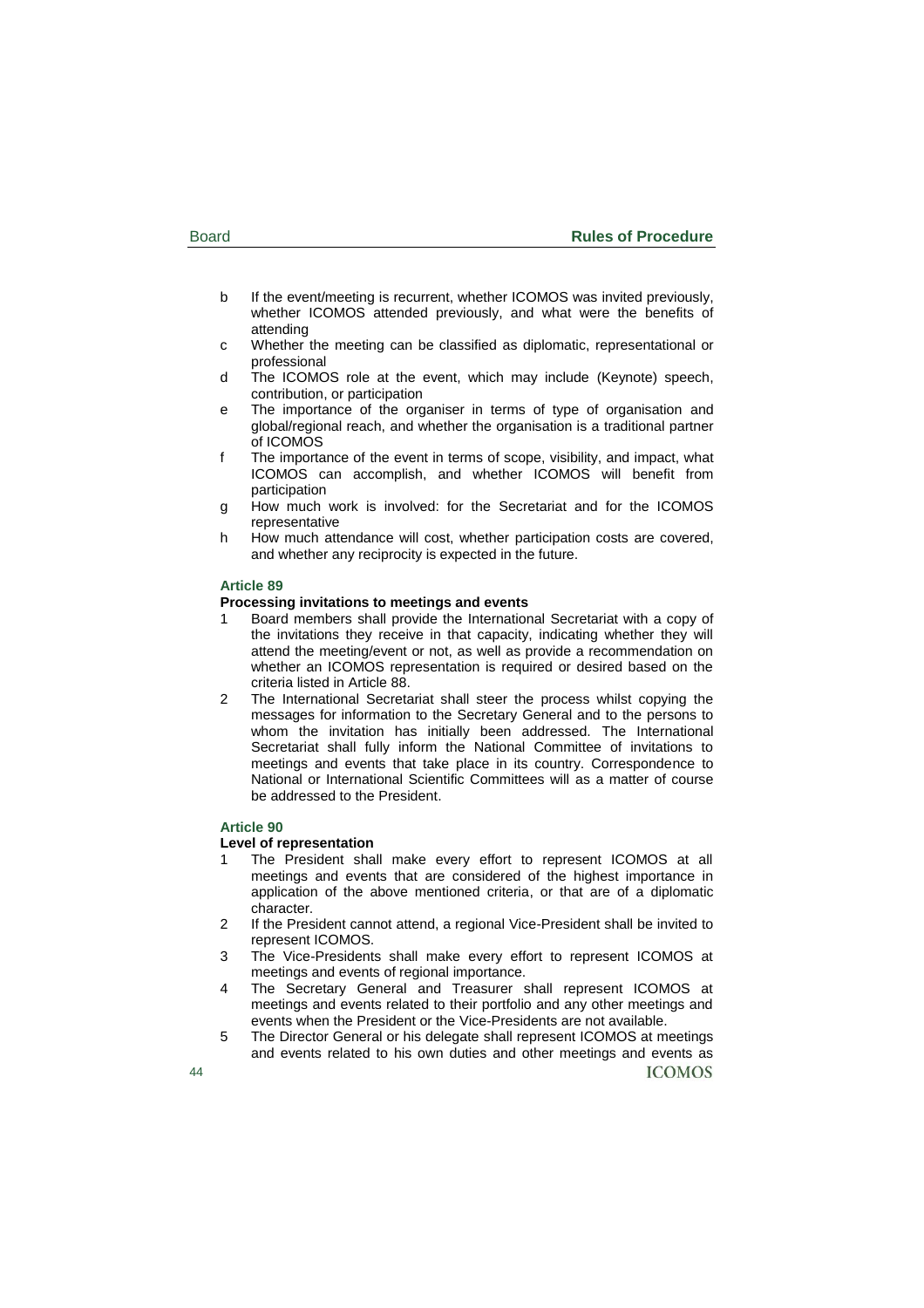requested by the Bureau, with the support of one or more Bureau members, as appropriate.

- 6 Bureau members shall be invited to attend meetings and events of a representational character. If a Bureau member cannot attend a regional meeting or event, other Board members of the region shall be invited to represent ICOMOS.
- 7 If no Board member can attend a regional meeting or any other meeting or event he was invited to, an appropriate ICOMOS member shall be invited to represent ICOMOS.
- 8 For meetings and events of a professional character, a representative of an appropriate ISC may be invited by the Board to represent ICOMOS.

# **Article 91**

# **Duties of ICOMOS representatives**

Any representative of ICOMOS is required to:

- a Present the ICOMOS official position and in any case clearly establish the distinction between official positions and personal opinions;
- b Check the ICOMOS position before agreeing to represent ICOMOS; a briefing will be provided by the International Secretariat;
- c Send a brief report to the International Secretariat within 15 days of the event, so that ICOMOS can ensure follow-up and continuity.

### **12 Election to fill vacant Bureau position between General Assemblies**

### **Article 92**

#### **Election procedure**

- 1 In accordance with Article 10-d-13 of the Statutes, as soon as possible after a vacancy on the Bureau occurs, the Director General shall notify all Board members and call for nominations from among the Board members to fill the vacant position.
- 2 Nominations for the vacant position on the Bureau shall be made by at least two Board members and sent to the International Secretariat by the date nominated by the Director General in the call for nominations.
- 3 If only one nomination is received, the Director General shall declare that Board member elected to the vacant position on the Bureau. If more than one nomination for the vacant position is received, the Director General will advise the Board that an election is to be held, and name the candidates for the vacant position.
- 4 If there is a Board meeting scheduled within two weeks of the advice of an election, the election shall be held by secret ballot at that Board meeting. Otherwise, the election shall be held in accordance with the procedure for decisions between meetings set out in Article 76-6-d, except that no time will be allocated for discussion before the vote is taken, and Board members will be given one week to cast their votes.
- 5 The Director General will announce the result of the election to the Board and to the membership.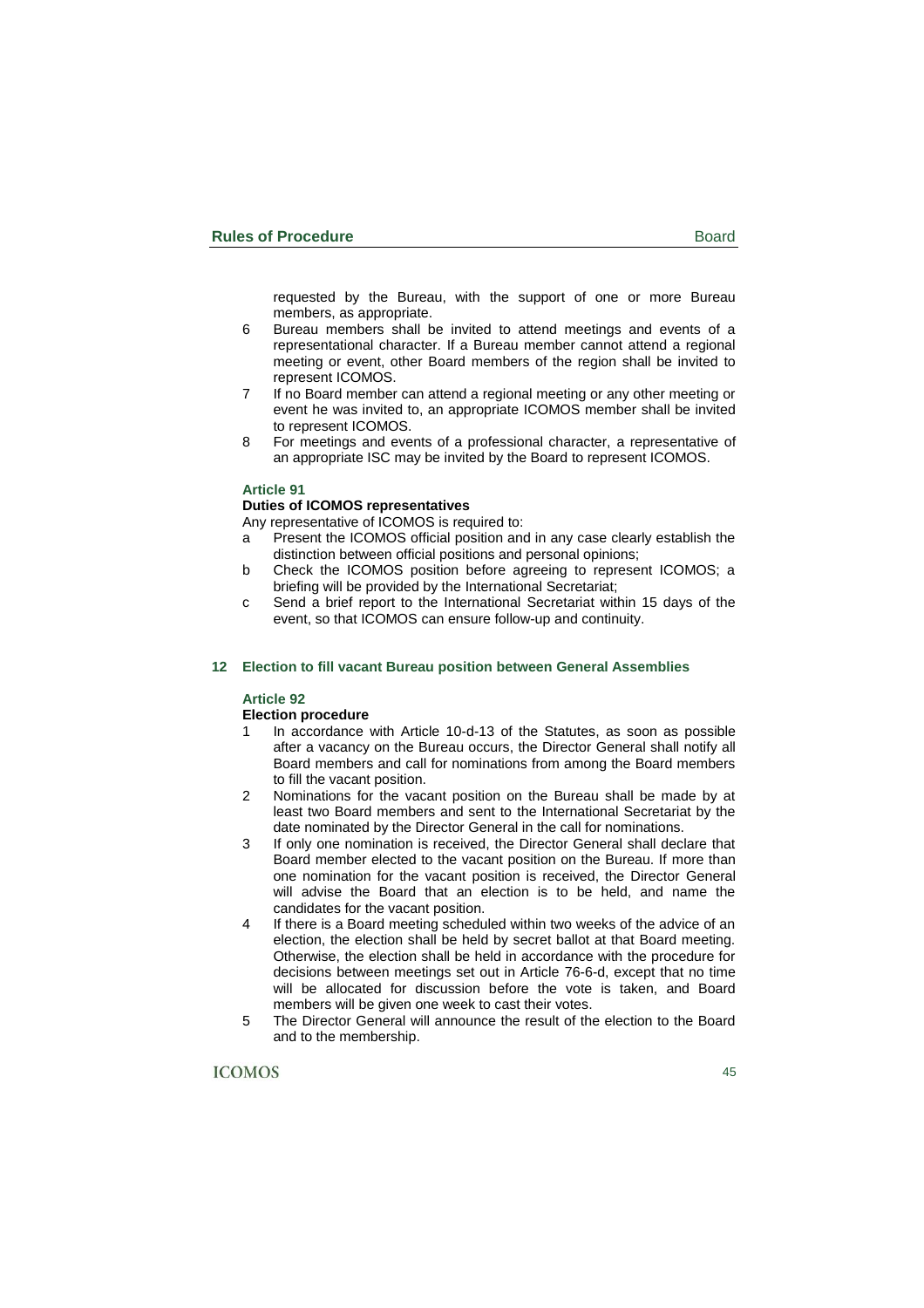# **13 Partnerships and agreements**

### **Article 93**

# **Proposals for partnerships and agreements**

- 1 All proposals for new or renewed existing partnerships and agreements will be reviewed by the Board in accordance with the criteria set out in Article 98.
- 2 As part of its review, the Board will seek the advice of the Advisory Committee. Where a regional group of National Committees, a National Committee, or an International Scientific Committee has a role in the implementation of the partnership or agreement, the group or Committee will also be consulted. The consultation shall continue throughout the whole process of establishing or revising the partnership or agreement.

# **Article 94**

# **Levels of partnerships and ICOMOS partners**

- Partnerships will be made or renewed with ICOMOS International if:
	- a the Partner is an international organisation
	- b the Partner is a current partner of ICOMOS International
	- c the consortium involves international organisation(s) or current partner(s) of ICOMOS International; or
	- d the partnership deals with a long-term project in cooperation with one (or more) International Scientific Committee(s), or with a long-term project with an international dimension.
- 2 Partnerships at the regional level will be made or renewed with ICOMOS International and/or with a group of its National Committees if:
	- a the Partner is a regional international organisation
	- b the Partner is a current partner of ICOMOS at the International or regional level
	- c the consortium involves regional international organisation(s) or current partner(s); or
	- d the partnership deals with a long-term project in cooperation with several National Committees from the same region, or with a longterm project with a regional international dimension.
- 3 The partnership will be referred to the relevant National Committee if:
	- the Partner is a national organisation;
	- b the project has a national dimension; or
	- c the implementation will take place at a national level only.
- 4 Potential alternatives to partnerships and agreements should always be considered. These may include a temporary partnership for a trial period, a contractual relationship, or institutional or affiliate membership of ICOMOS.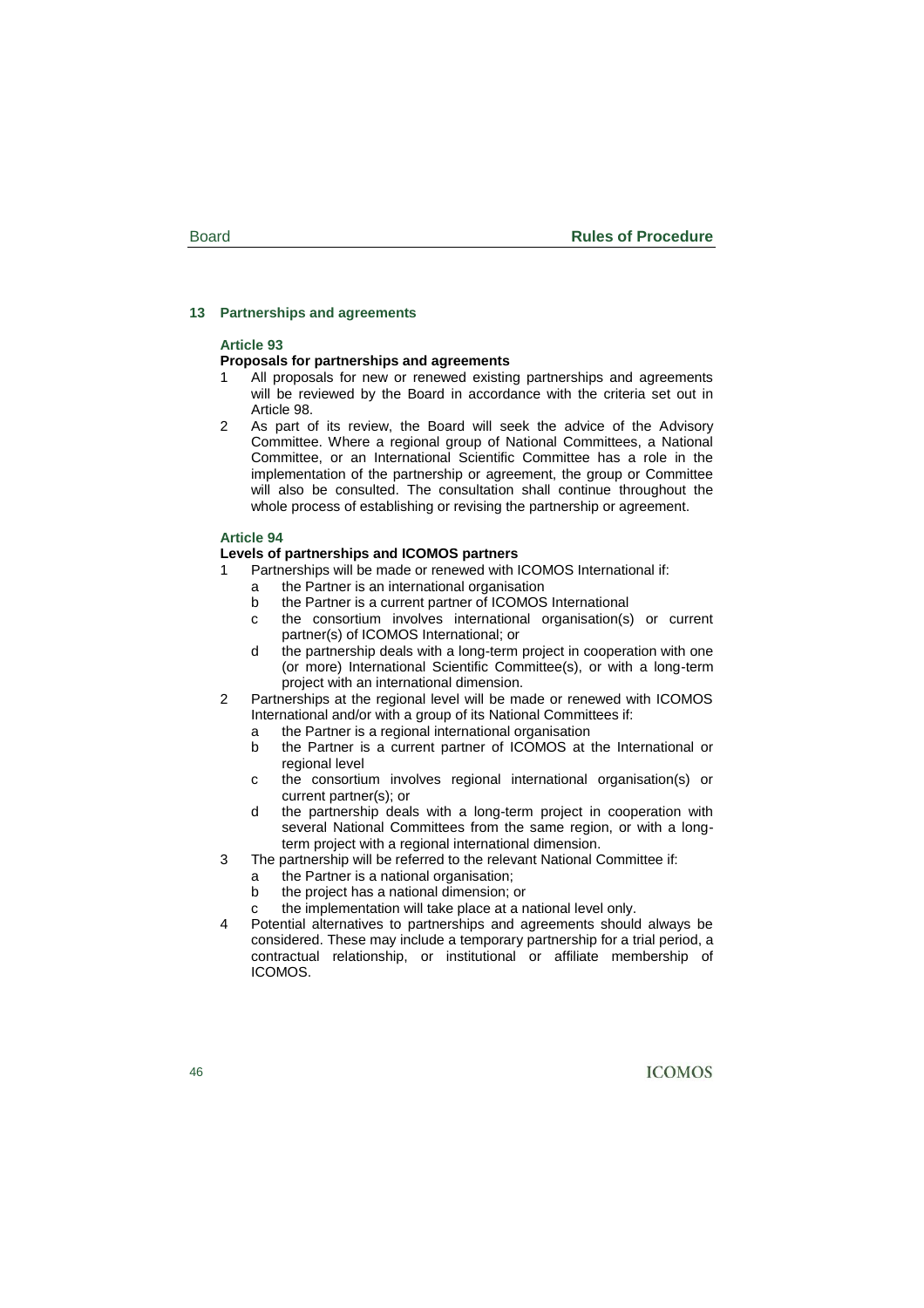### **Procedures for partnerships and agreements**

- 1 Every partnership and agreement will be formalised as a written document (a memorandum of understanding or similar) and include the description, rationale, and proposed time span of the partnership.
- 2 Partnerships and agreements at the international level will be signed by the President or by a mandated Bureau member once they have been approved by the Board.
- 3 The original partnerships and agreements documents as well as the list of partnerships on international level will be archived at the International Secretariat.
- 4 Partnerships and agreements will be reviewed every 3 years, prior to each General Assembly at which an election for the Board is to be held, with the aim of defining the agreements that ICOMOS has and will actively maintain, the agreements to be revised or improved, new partnerships to be explored, and the agreements to be terminated.
- 5 A report on relevant activities developed through partnerships and agreements will be included in the ICOMOS Annual report.

# **Article 96**

# **Criteria for partnerships and agreements**

The Board will determine the detailed criteria to be used in assessing the desirability and feasibility of new and revised partnerships and agreements, based generally on the benefits and costs to ICOMOS.

# **14 Patronage and the protection of the ICOMOS name and logo**

### **Article 97**

# **Principles of patronage**

- Patronage is non-material support that may be granted each year to a limited number of events or activities that correspond to ICOMOS' aims and objectives, in order to demonstrate the moral endorsement of ICOMOS for an exceptional activity. However, ICOMOS is neither financially nor legally responsible for the activity, and no financial undertaking nor any further commitment is linked to the granting of patronage.
- 2 The range of activities for which patronage will be considered includes producing cinematographic and audio-visual works, publishing books, organizing congresses, meetings and conferences, training courses, awarding prizes, competitions, festivals, specialist fairs or shows, and other national and international events.
- 3 Patronage must be limited in time. It may be granted to one-off or regularly repeated activities. In the latter case, a new request for authorisation is required for each repeated activity.
- 4 Events or activities proposed for patronage should be:
	- promoted preferably by bodies and associations and not by private individuals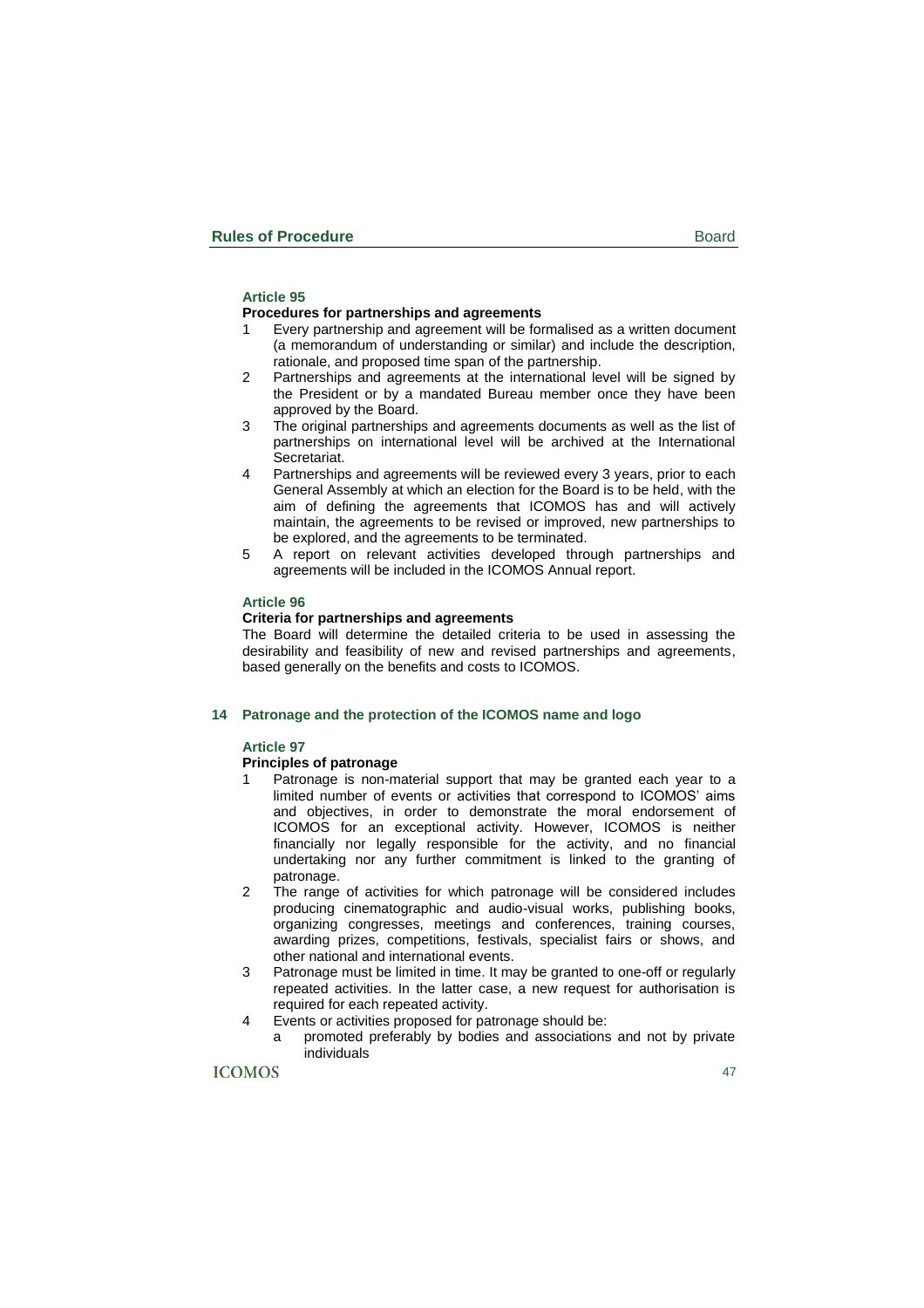- b non-profit making. Profit-earning initiatives are automatically excluded. In exceptional circumstances, patronage will be considered for events promoted by commercial/for-profit organisations. Such activities, however, must be deemed to be of high value to furthering the cause of cultural heritage
- c of direct relevance to ICOMOS' current priorities as reflected in its programme of activities, and must also help to raise public awareness of the organisation's objectives.
- 5 Patronage will not be granted to:
	- a individuals
	- b organisations
	- c permanent activities<br>d activities or projects
	- activities or projects that are continuously evolving

# **Management of patronage**

- 1 Patronage for an activity of national scope or concerning only the specific field of work of one of the ICOMOS International Scientific Committees will be managed by the relevant ICOMOS National Committee or ISC.
- 2 Patronage for an activity of significant international or regional scope will be managed by the International Secretariat and must be approved by the Board.

### **Article 99**

### **Applications for patronage and use of the ICOMOS logo**

- 1 An application to the Board for patronage of an event of significant international or regional scope must be submitted to the International Secretariat in one of the working languages,
- 2 The application must be signed by the head of the organisation seeking patronage, or another person with authority to act on its behalf, and include the following information:
	- a the name and nature of the organisation (whether it is, for example, a public authority or institution, a civil society or body, or a university or other educational establishment)
	- b full contact details of the organisation and the person making the application
	- c details of the purpose and governance of the organisation, with supporting information such as the most recent annual report
	- d whether ICOMOS patronage has been granted to the organisation in the past
	- e information on the event or activity for which patronage is being sought, including its title, location, date and nature, sources of funding, and program
	- f details of other people or organisations whose patronage has been sought and granted
	- g an explanation of how the activity or event will further the aims and activities of ICOMOS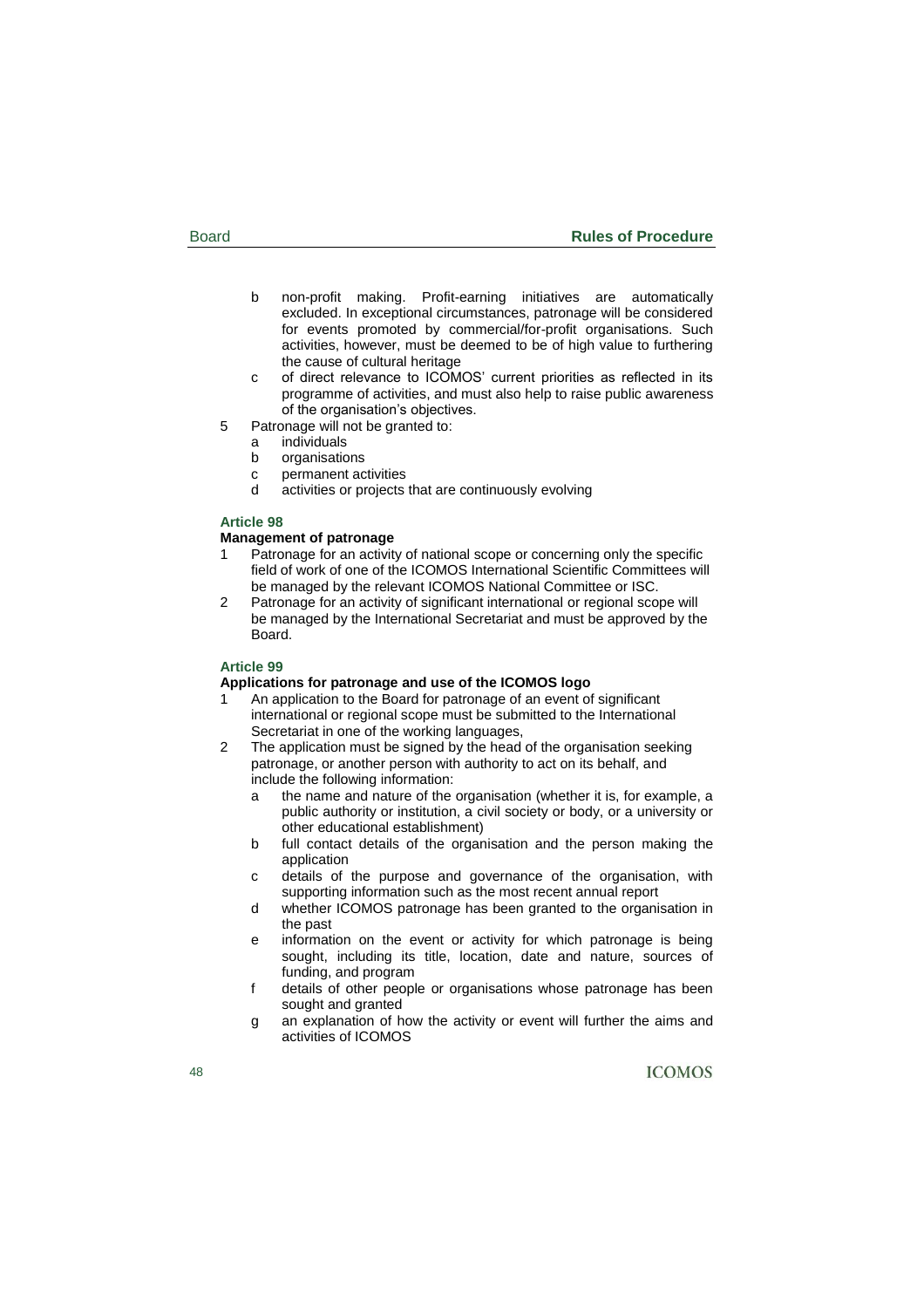- h expectations of the organisers of the event or activity about the role of ICOMOS and its representatives, such as how ICOMOS will be involved at the scientific level, and whether ICOMOS representatives would be expected to attend certain events
- whether any participation costs of ICOMOS representatives would be covered by the organisers
- the visibility of the patronage, including the communication materials on which the patronage and logo of ICOMOS will appear.
- 3 If the request for patronage is not submitted by the National Committee of the country where the event or activity is to be held, the International Secretariat will consult that National Committee concerning the request.
- 4 The Board will consider the request at its next meeting, or (if the request needs a response before the next meeting) using the mechanism for decisions between meetings set out in Article 76.
- 5 If the request for patronage is granted by the Board, the responsible body will receive an official notification from the ICOMOS International Secretariat, setting out the general conditions for the use of the ICOMOS name and logo, and any other conditions that the Board may impose. If the request is declined, the responsible body will receive a notification from the ICOMOS International Secretariat, explaining the reasons why the request has not been granted.
- 6 The ICOMOS name and logo may not be used for any reason whatsoever for anything other than the initiative for which they have been authorised. Draft copies of programmes, promotional and other material incorporating the ICOMOS name and logo intended for printing or other broadcast dissemination should be emailed to ICOMOS for approval before publication.
- 7 The Board may withdraw its grant of patronage in the event of a breach of any of the conditions under which patronage is granted.
- 8 At the conclusion of the activity, the responsible body will be asked to send an evaluation report to ICOMOS which describes the visibility, outreach and impact that the activity has achieved. This report should be accompanied by examples of materials and documents that have been produced and bear the name and logo of ICOMOS.

### **Use of the ICOMOS name and logo by members**

- 1 When communicating with third parties, ICOMOS members, National Committees and International Scientific Committees must not claim to represent ICOMOS as a global organisation on any matter unless they have been specifically authorised by the Board or the General Assembly to do so.
- 2 Letters or other documents bearing the ICOMOS International letterhead and logo may only be issued by the International Secretariat. ICOMOS members and Committees must not under any circumstances issue letters using this letterhead or one which closely resembles it.
- 49 3 ICOMOS members, Committees or others authorised by the Board to make use of the ICOMOS logo must use it strictly in accordance with the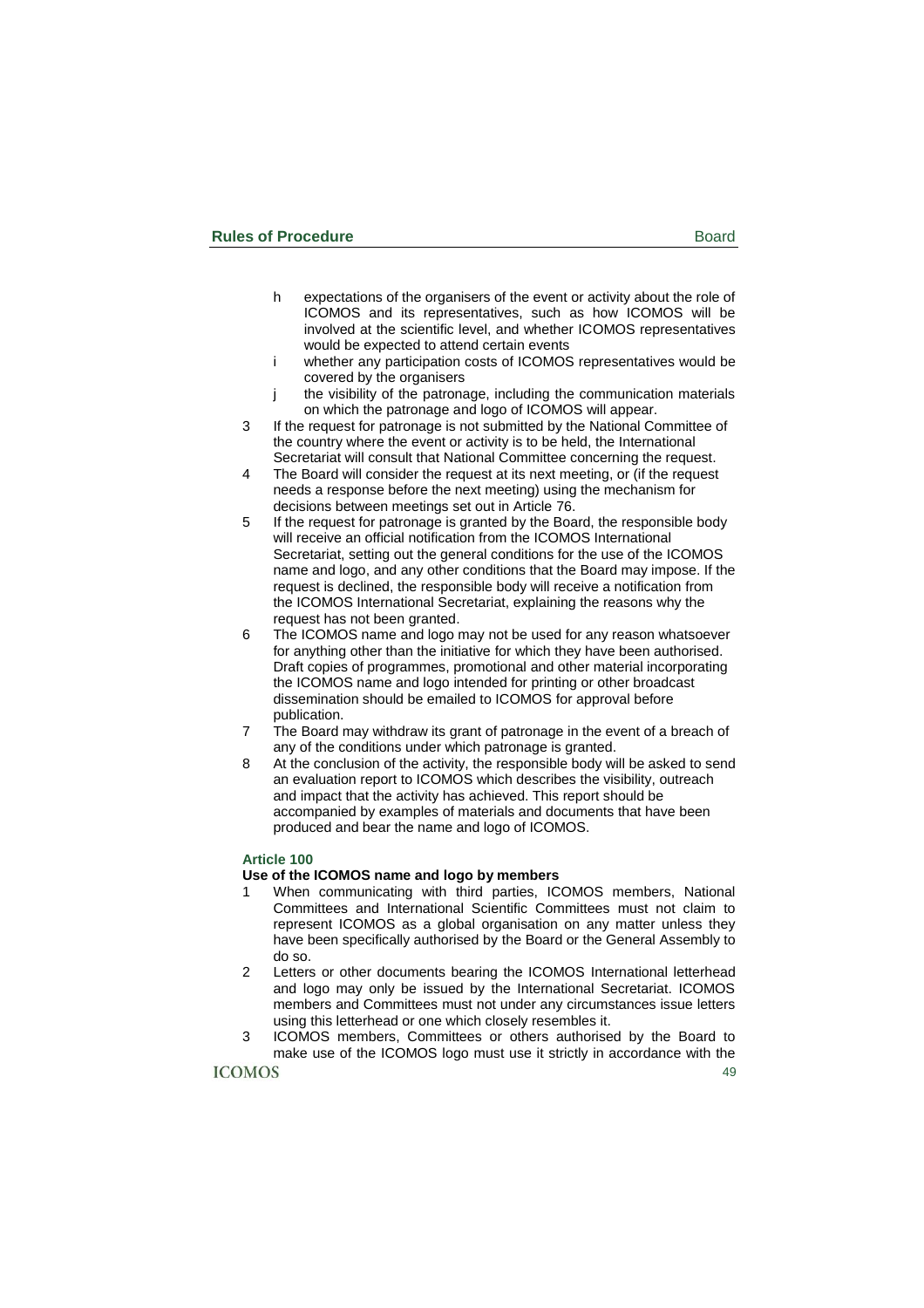graphic design and visual identity guidelines issued by the International Secretariat.

<sup>4</sup> The ICOMOS names and logo remain at all times the property of ICOMOS.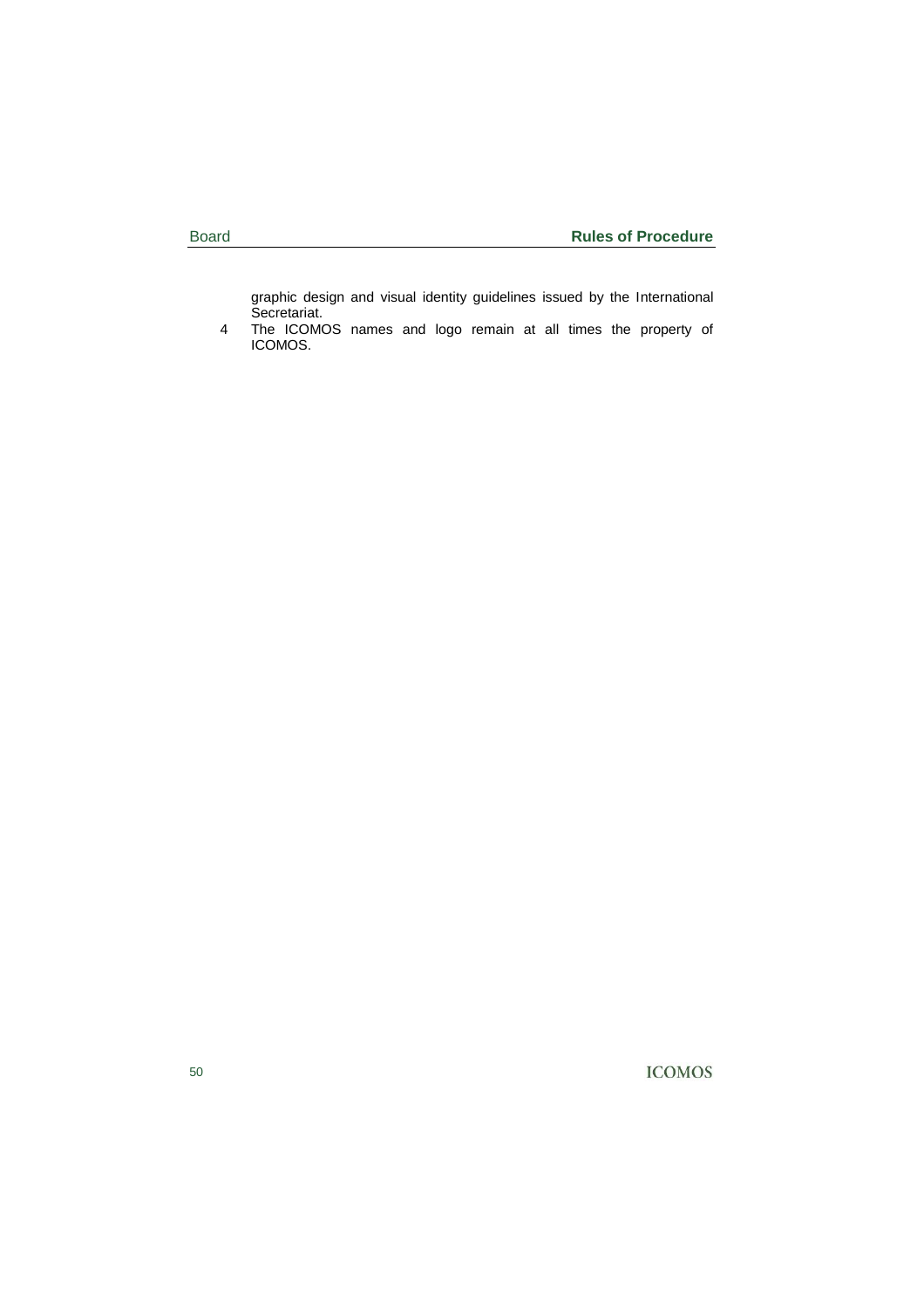# **Bureau**

**1 Date, place and notice of Bureau meetings**

#### **Article 101**

# **Place of meeting**

- 1 The Bureau shall meet at the ICOMOS headquarters or a place decided upon by its members at a previous meeting or between meetings using the procedure in Article 76.
- 2 ICOMOS members in the host country shall, to the best of their ability, ensure that the necessary visas are issued by the host country to all participants.

# **Article 102**

# **Convocation**

- 1 The President, through the International Secretariat, shall notify Bureau members at least thirty days in advance of the date and place of meetings of the Bureau.
- 2 The Bureau shall meet before each Board meeting, and at other times as required to fulfil its duties.
- 3 A Bureau meeting convened at the request of four of the members shall be held at least three days and at most forty days after the request has been received.
- 4 The President may invite Board members and experts to attend Bureau meetings.

# **2 Agenda, documents and minutes for Bureau meetings**

# **Article 103**

# **Agenda**

- 1 Except for meetings convened at the request of four Bureau members, the draft agenda shall be prepared by the President in conjunction with the Director General and Secretary General and after contributions have been solicited from all members of the Board, and shall be communicated to all members of the Bureau at least fifteen days in advance of the meeting.
- 2 In the case of a Bureau meeting convened at the request of four of its members, the draft agenda shall be prepared by the Bureau members concerned, and circulated at the same time as the request for the meeting.
- 3 Agendas for meetings of the Bureau shall include only those matters for which they have been convened.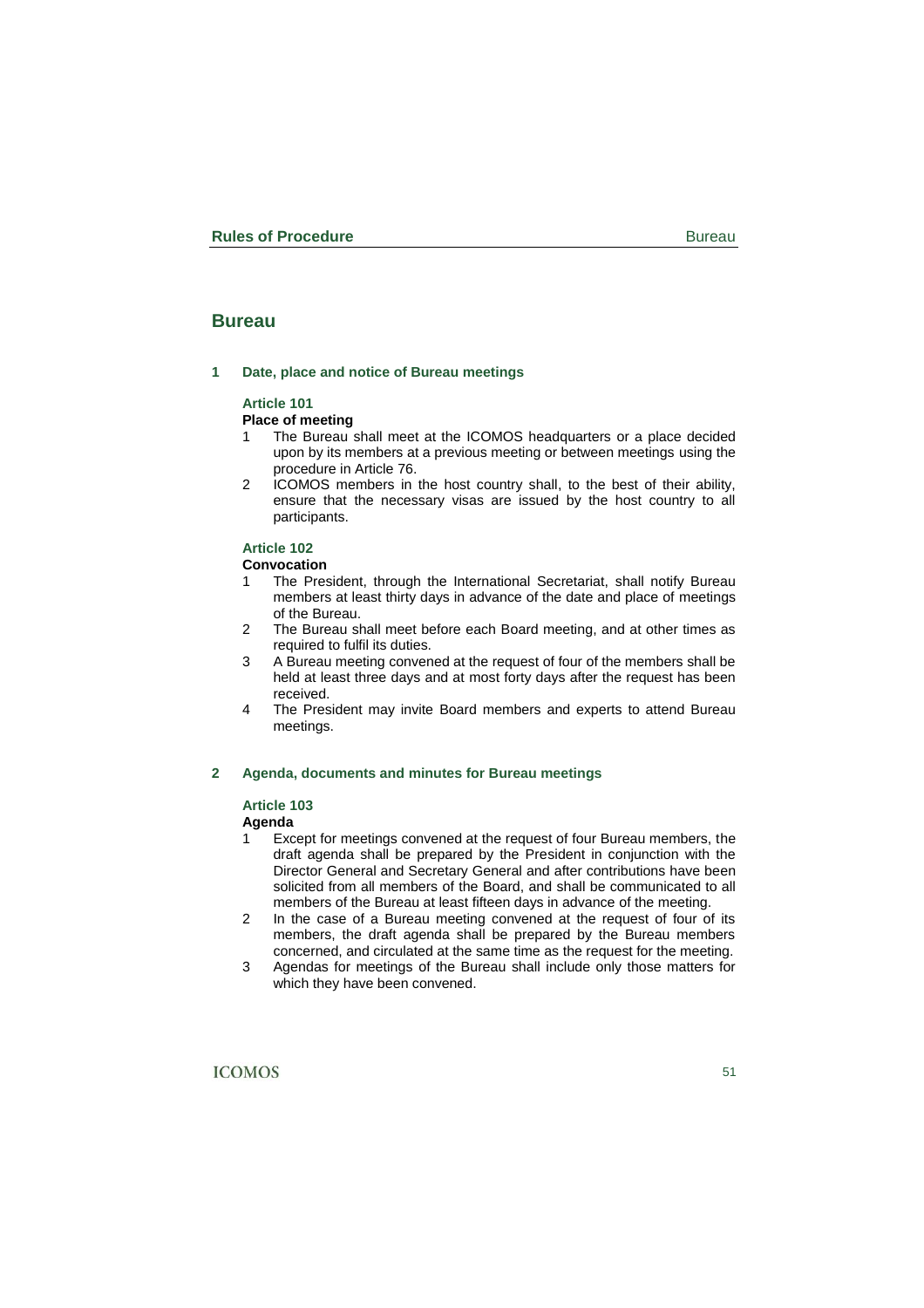# **Article 104**

# **Documents**

Supporting documents of items to be discussed at Bureau meetings shall be communicated to members at least seven days in advance of the meeting, or shall be transmitted with the draft agenda in the case of meetings convened at the request of four Bureau members.

# **Article 105**

# **Minutes**

- 1 Minutes of Bureau meetings shall be circulated in draft, edited and made available to Bureau members generally in accordance with Article 72.
- 2 Agendas and minutes of the Bureau shall be circulated to all members of the Board and opportunity allowed for comment on minutes at the formal meeting of the Board immediately following a meeting of the Bureau.
- 3 A copy of the minutes, edited if required to omit any confidential matters, shall be made available to ICOMOS members upon request.
- 4 Following approval of the minutes at the subsequent Bureau meeting, the minutes shall be signed and placed in the archives of ICOMOS.
- 5 Discussion and decisions that are confidential, whether marked as such or by their nature, shall not be made public nor disclosed to any third party.

#### **3 Decisions between Bureau meetings**

#### **Article 106**

#### **Decisions between meetings**

Decisions between meetings of the Bureau shall be made generally in accordance with the procedure set out in Article 76.

#### **4 Designation of voting members for countries with no National Committee**

#### **Article 107**

### **Procedure for nomination of voting members at a General Assembly**

- 1 If there are five or fewer ICOMOS members in a country where no National Committee exists, those members will be designated as the voting members for that country.
- 2 If there are more than five ICOMOS members in a country where no National Committee exists, the Bureau shall decide which of the members are to be designated as the voting members. Preference will be given to those members who have indicated their intention to attend the forthcoming General Assembly.
- 3 The International Secretariat will advise all the designated members of the Bureau's decision, and remind them of the need to lodge proxies if necessary in accordance with Article 36-3-d.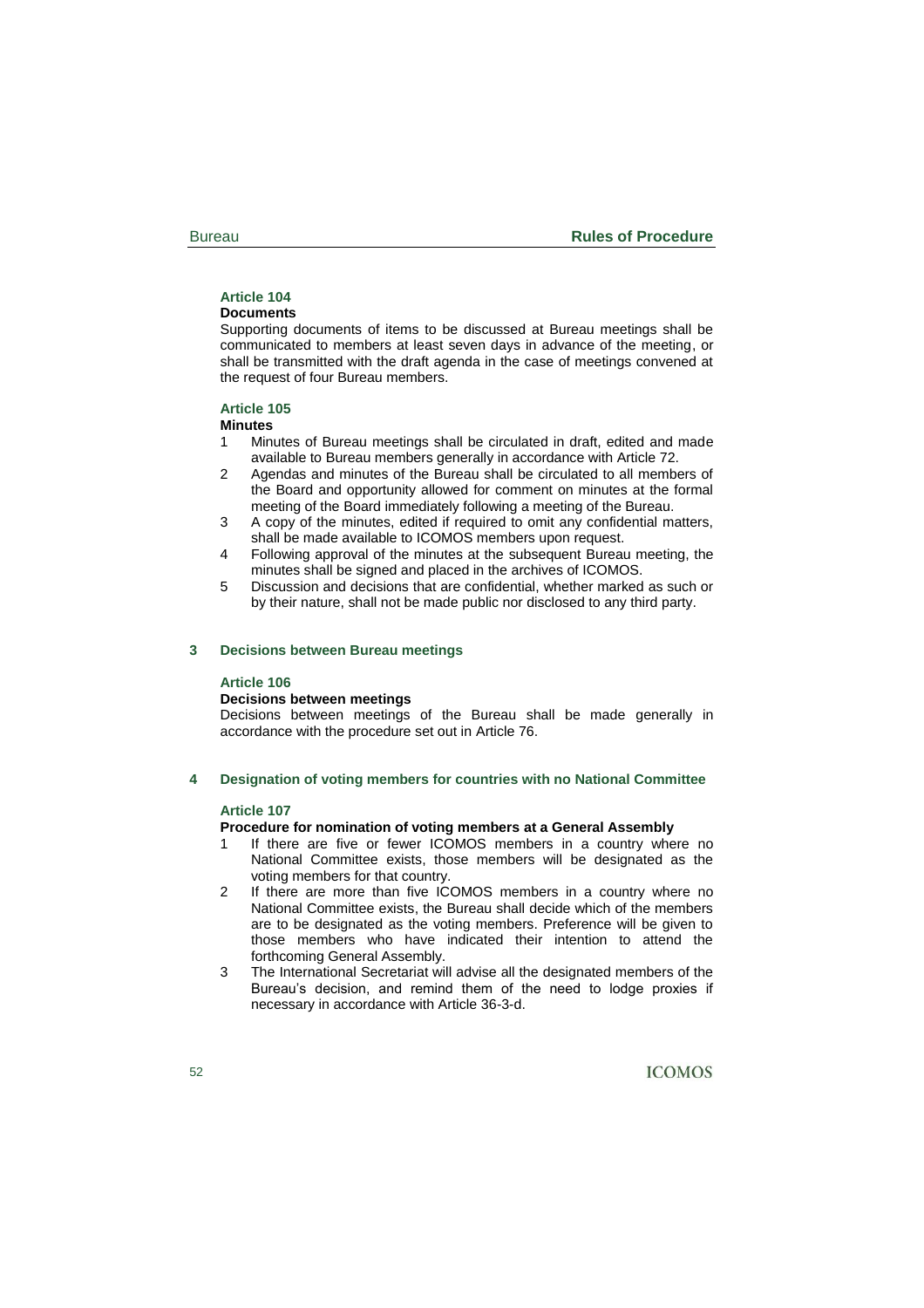# **Advisory Committee and Scientific Council**

**1 Date, place and notice of Advisory Committee and Scientific Council meetings**

#### **Article 108**

# **Date and place of meetings**

- The place and date for the Advisory Committee meeting shall be chosen by the Board. Ordinary meetings of the Committee shall be held in conjunction with and in the same place as the General Assembly, and also in conjunction with an ordinary session of the Scientific Council.
- 2 If the Advisory Committee and Scientific Council meetings are held elsewhere than at the ICOMOS Headquarters, at the invitation of an ICOMOS National Committee, the host country shall undertake to welcome all participants, whatever may be their country of origin.
- 3 Once the date of the Advisory Committee meeting has been set, other ICOMOS events in other places, particularly those involving members of the Advisory Committee, should be arranged so as not to occur at the same time as the Advisory Committee meeting.
- 4 Between ordinary meetings, the Advisory Committee may hold extraordinary meetings in conjunction with meetings of the Board.

# **Article 109**

#### **Convocation**

- 1 The President of the Advisory Committee shall notify the members of the Advisory Committee, of the date and place of an ordinary meeting at least three months in advance, and at least thirty days in advance of the date and place of an extraordinary meeting.
- 2 The President of the Advisory Committee shall inform the Director General of UNESCO, and any other international or national, non-governmental or inter-governmental organisation designated by the Board, of the meeting and shall invite them to send observers.

#### **2 Membership and credentials for Committee and Council meetings**

# **Article 110**

# **Delegation**

- Any member of the Advisory Committee or Scientific Council who is unable to attend a session may be represented by someone else: the President of a National Committee by a member of the National Committee of his or her country, and the President of an International Scientific Committee by a member of his or her International Scientific Committee.
- 2 The designation of a representative shall be made by means of a written, signed and dated proxy, to be sent to the President of the Advisory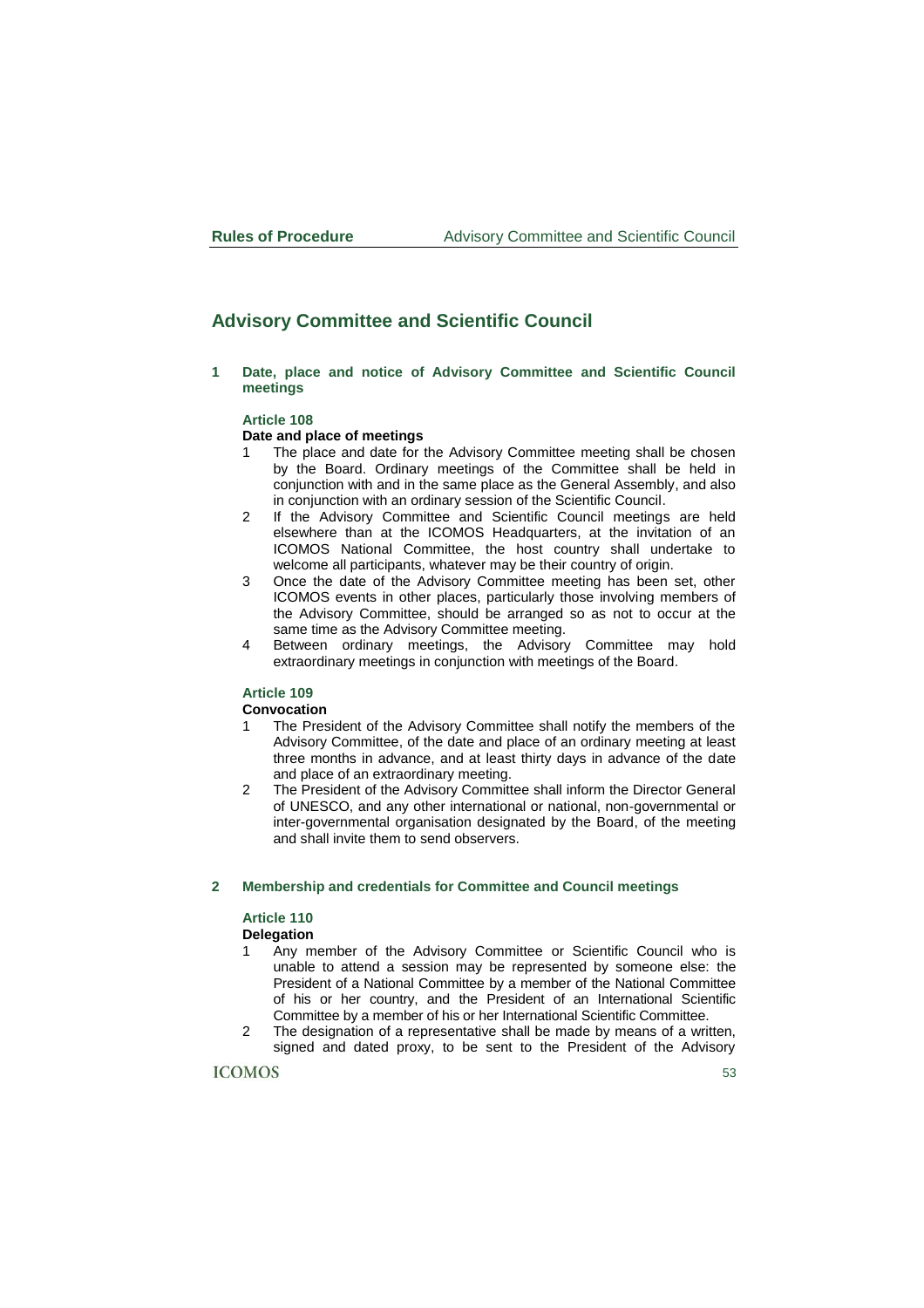Committee with a copy to the International Secretariat at least fifteen days before the meeting.

#### **Article 111**

#### **Eligibility to vote**

Presidents of National Committees or their representatives shall be entitled to vote at Advisory Committee meetings only if their Committees have transmitted, not less than one month before the meeting, all membership dues owed to the International Secretariat in compliance with Article 6-b of the Statutes;

#### **3 Agenda, documents and records for Committee and Council meetings**

# **Article 112**

# **Agenda**

- 1 The agendas of the meetings shall be communicated to the members of the Advisory Committee and Scientific Council at least thirty days in advance for an ordinary meeting and fifteen days in advance for an extraordinary meeting.
- 2 The agendas shall be prepared by the President and officers of the Advisory Committee and Scientific Council in agreement with the President and the Secretary General of ICOMOS.
- 3 The agendas shall be submitted for approval by the Advisory Committee (or the Scientific Council, as appropriate) at the opening session of their meetings. Certain points on the agenda may be modified or withdrawn by decision of the Committee or Council. Other important and urgent matters may be included in the agenda by decision of the Committee or Council.

# **Article 113**

### **Documents**

Documents relating to agenda items must be communicated to the members of the Advisory Committee and Scientific Council at least fifteen days prior to the meeting.

# **Article 114**

#### **Recording and minutes**

- 1 At the commencement of each meeting, the Advisory Committee and Scientific Council shall appoint one or more rapporteurs to take minutes of all sessions of the Advisory Committee and Scientific Council meetings.
- 2 The draft minutes of the meeting shall be reviewed by the President and Vice-President of the Advisory Committee and the Secretary General of ICOMOS and then circulated to members of the Advisory Committee and Scientific Council within 60 days after the close of the meetings to enable them to advise any corrections within 30 days.
- 3 After the period of 30 days provided for in Article 114-2, the rapporteurs will proceed to compile a final draft of the minutes.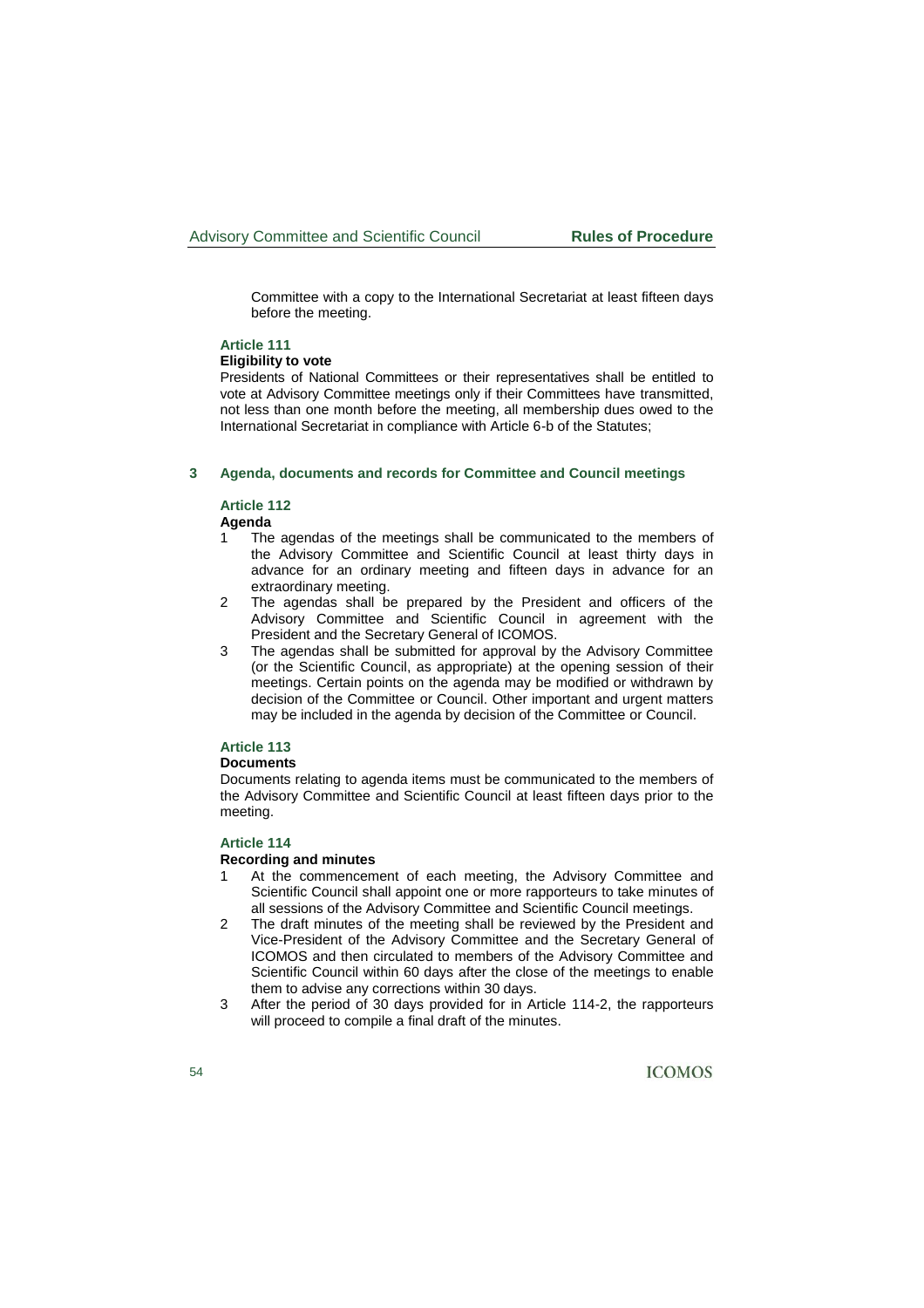- 4 The final draft of the minutes shall be circulated to members of the Advisory Committee within 120 days of the close of the Advisory Committee meeting.
- 5 Following approval of the minutes at the subsequent Advisory Committee and Scientific Council meetings, the minutes shall be signed and placed in the archives of ICOMOS.

#### **Article 115**

### **Advisory Committee recommendations to the General Assembly**

Any decisions of the Advisory Committee that make recommendations to the General Assembly must be reviewed by the Resolutions Committee of the General Assembly in accordance with Articles 44, 57 and 58.

# **4 Conduct of Committee and Council meetings and elections**

#### **Article 116**

# **Conduct of meetings**

- 1 Advisory Committee and Scientific Council meetings shall be conducted generally in accordance with the procedures for a General Assembly as set out in Articles 51 to 56 of these Rules.
- 2 Either the President or the Vice-President of the Advisory Committee shall preside at meetings of the Advisory Committee and Scientific Council. In the absence of both, one of the other officers of the Scientific Council or National Committees shall be chosen by the meeting to preside.
- 3 The Secretary General of ICOMOS shall attend the meetings of the Advisory Committee in an advisory capacity.
- 4 Voting on recommendations shall be by secret ballot should the Committee or Council so decide.

#### **Article 117**

#### **Elections**

- Elections for the President, Vice-President and officers of the Advisory Committee shall be held in accordance with Article 12-b of the Statutes.
- 2 Each of the two components of the Advisory Committee, the Scientific Council and the group of National Committees, shall first elect up to three officers. The whole of the Advisory Committee shall then elect the President and Vice-President from amongst these officers.
- 3 Each National and International Scientific Committee has one vote, which may be exercised by the President of the Committee or his appointed proxy. The proxy must be in writing and signed by the President. No person may hold more than one proxy.
- 4 Candidates for election as an officer must be current members of the Advisory Committee or their appointed representatives, but other than for a sitting President of the Advisory Committee may not at the time of nomination be a member of the Board.
- 5 Candidates for a position as officer who intend to become candidates for election as President or Vice-President of the Advisory Committee must be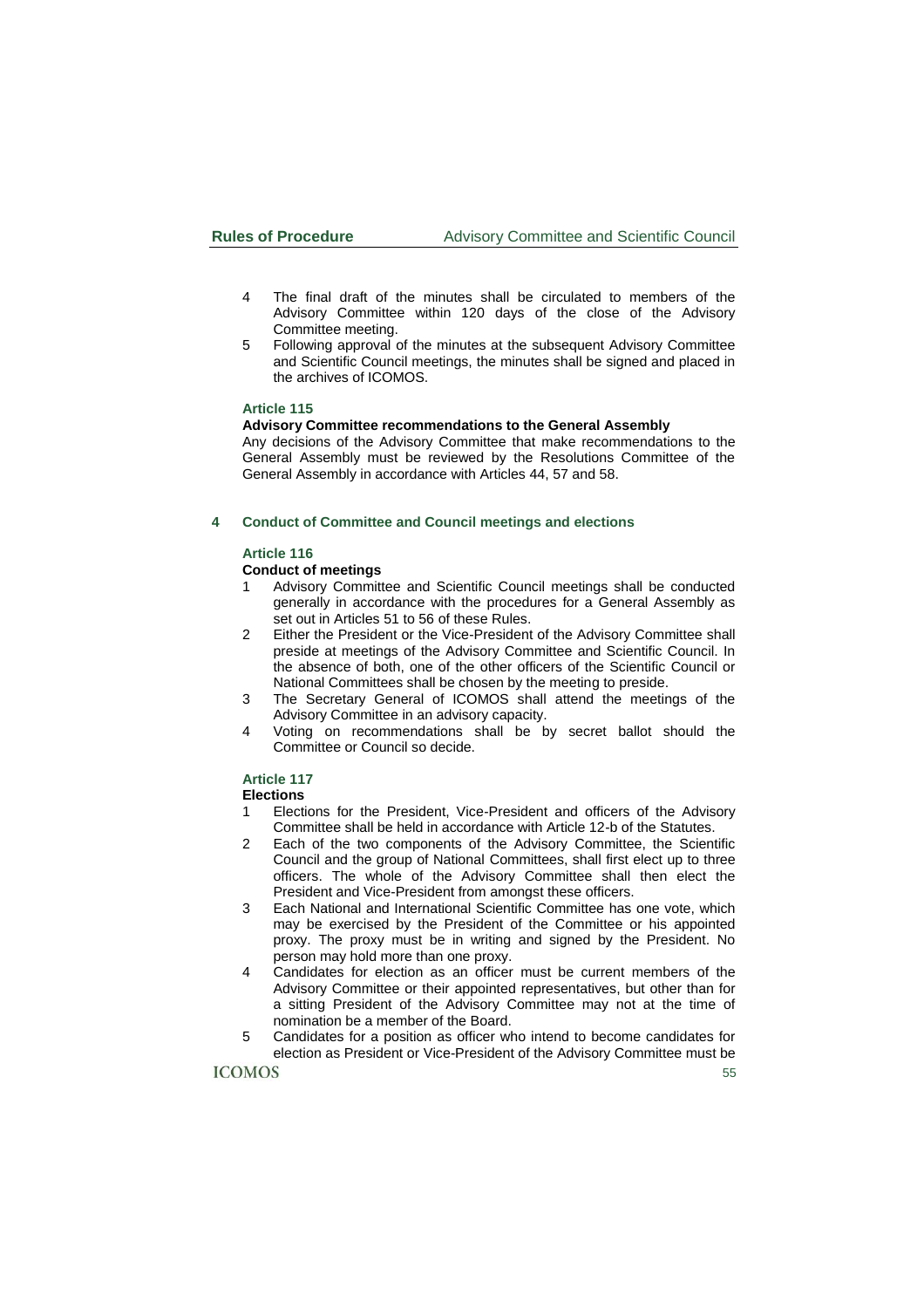Presidents of their National Committee or International Scientific Committee at the time of the election. Representatives of Advisory Committee members are eligible for election as officers of the Scientific Council or group of National Committees.

- 6 All candidates must be nominated by their respective Committees.
- If there are no more than three candidates for the position of officer for either the Scientific Council or National Committees group, those candidates will be declared elected for that component. If there are more than three candidates for either component, an election must be held.
- 8 Elections of the officers, President and Vice-President shall be by secret ballot. The Advisory Committee shall appoint six tellers, three from the Scientific Council and three from the National Committees, to conduct the elections.
- 9 In the election for the officers, the three candidates in each component with the highest number of votes shall be elected. In the elections for President and Vice-President, candidates must be elected by a majority of votes cast. If no candidate receives a majority in the first ballot, the candidate with the lowest number of votes shall be eliminated and a second ballot held, and the process repeated if necessary until one candidate receives a majority of votes.

#### **5 Decisions between Committee and Council meetings**

#### **Article 118**

## **Decisions by e-mail**

The Advisory Committee and Scientific Council may make decisions between meetings generally in accordance with the procedures for out-of-session decisions by the Board by means of e-mail as set out in Article 76 of these Rules.

**6 Reviewing the performance of National and International Scientific Committees**

#### **Article 119**

#### **Reviewing the performance of National and Transnational Committees**

- 1 The Advisory Committee, with the assistance of the officers elected to coordinate the activities of National Committees, shall periodically review the performance of all of the National and Transnational Committees.
- 2 The review will examine the activities of each National and Transnational Committee to determine whether the Committee is in compliance with the ICOMOS Statutes and Ethical Principles and the Dubrovnik-Valletta Principles, and in particular:
	- a whether the Committee has provided a list of its members and transferred their membership dues to the International Secretariat within the statutory time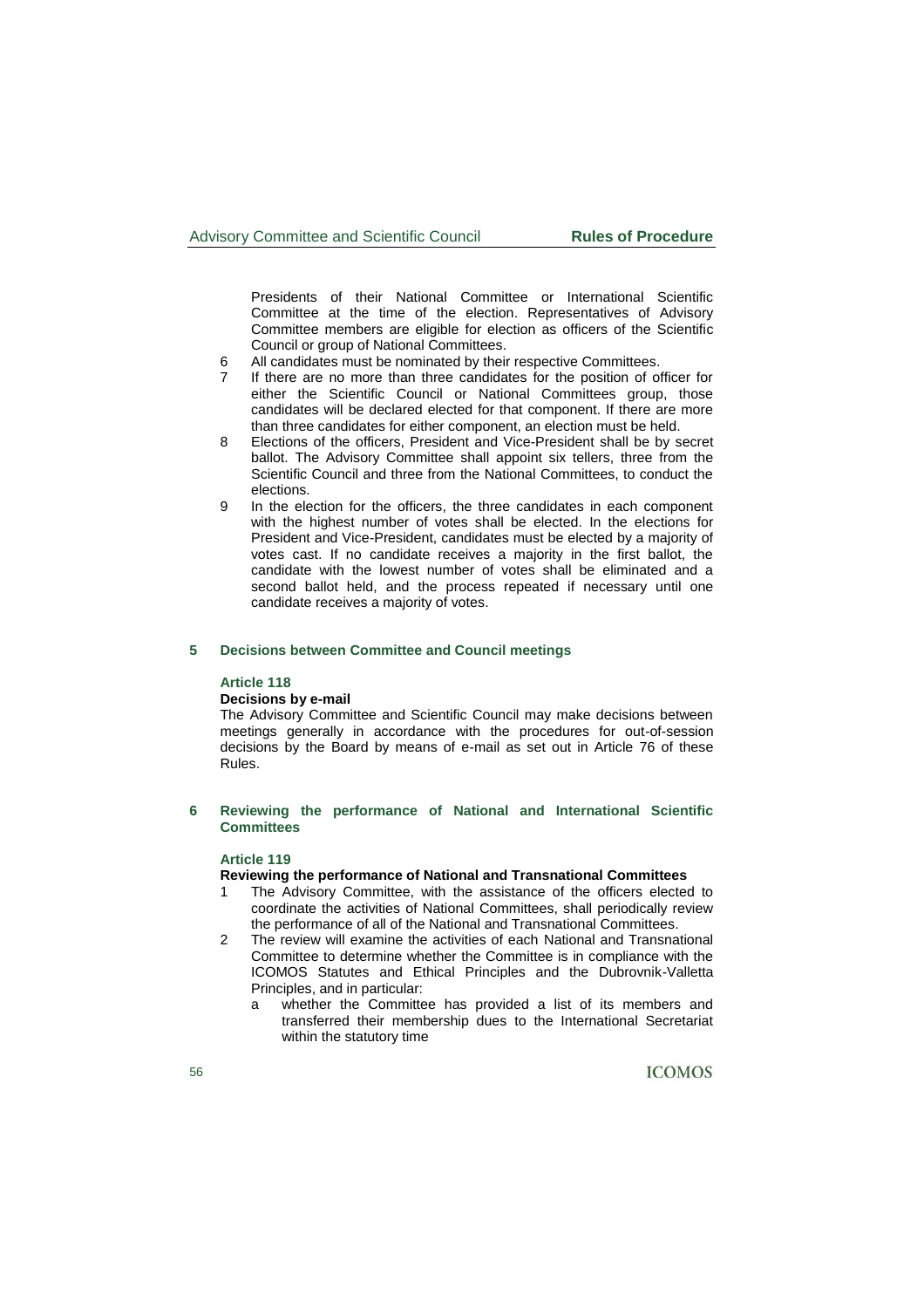- b whether the Committee has submitted an annual report of its activities to the International Secretariat
- c whether the Committee has acted in a way that is inconsistent with the aims and objectives of ICOMOS
- d whether the Committee is in breach of any decision of the Advisory Committee, the Board or the General Assembly
- e whether the Statutes of the Committee are in accordance with the Model Statutes for National Committees, and whether the Committee is in breach of its own Statutes
- f whether the Committee has held annual meetings and elections in accordance with the Dubrovnik-Valletta Principles
- g whether the Committee has refused to admit new members without adequate reasons.
- 3 The Advisory Committee may provide advice and guidance to any National Committee it finds to be non-compliant or inactive. Cases of persistent non-compliance will be referred to the Board for corrective action as outlined in Article 82.

#### **Article 120**

# **Reviewing the performance of International Scientific Committees**

- The Scientific Council, with the assistance of the officers elected to coordinate the activities of International Scientific Committees, shall periodically review the performance of all of the International Scientific Committees.
- 2 The review will examine the activities of each International Scientific Committee to determine whether the Committee is in compliance with the ICOMOS Statutes and Ethical Principles, the Eger-Xi'an Principles, and the Malta Guidelines for International Scientific Committees, and in particular:
	- a whether the Committee has provided a list of its members to the International Secretariat
	- b whether the Committee has submitted an annual report of its activities to the International Secretariat
	- c whether the Committee has acted in a way that is inconsistent with the aims and objectives of ICOMOS
	- d whether the Committee is in breach of any decision of the Advisory Committee, the Board or the General Assembly
	- e whether the By-Laws of the Committee are in accordance with the Model By-Laws for International Scientific Committees, and whether the Committee is in breach of its own By-Laws
	- f whether the Committee has held annual meetings and elections in accordance with the Eger-Xi'an Principles
	- g whether the Committee has refused to admit new members without adequate reasons
	- h whether the Committee continues to be professionally active in its area of expertise
- 3 The Scientific Council may provide advice and guidance to any International Scientific Committee it finds to be non-compliant or inactive.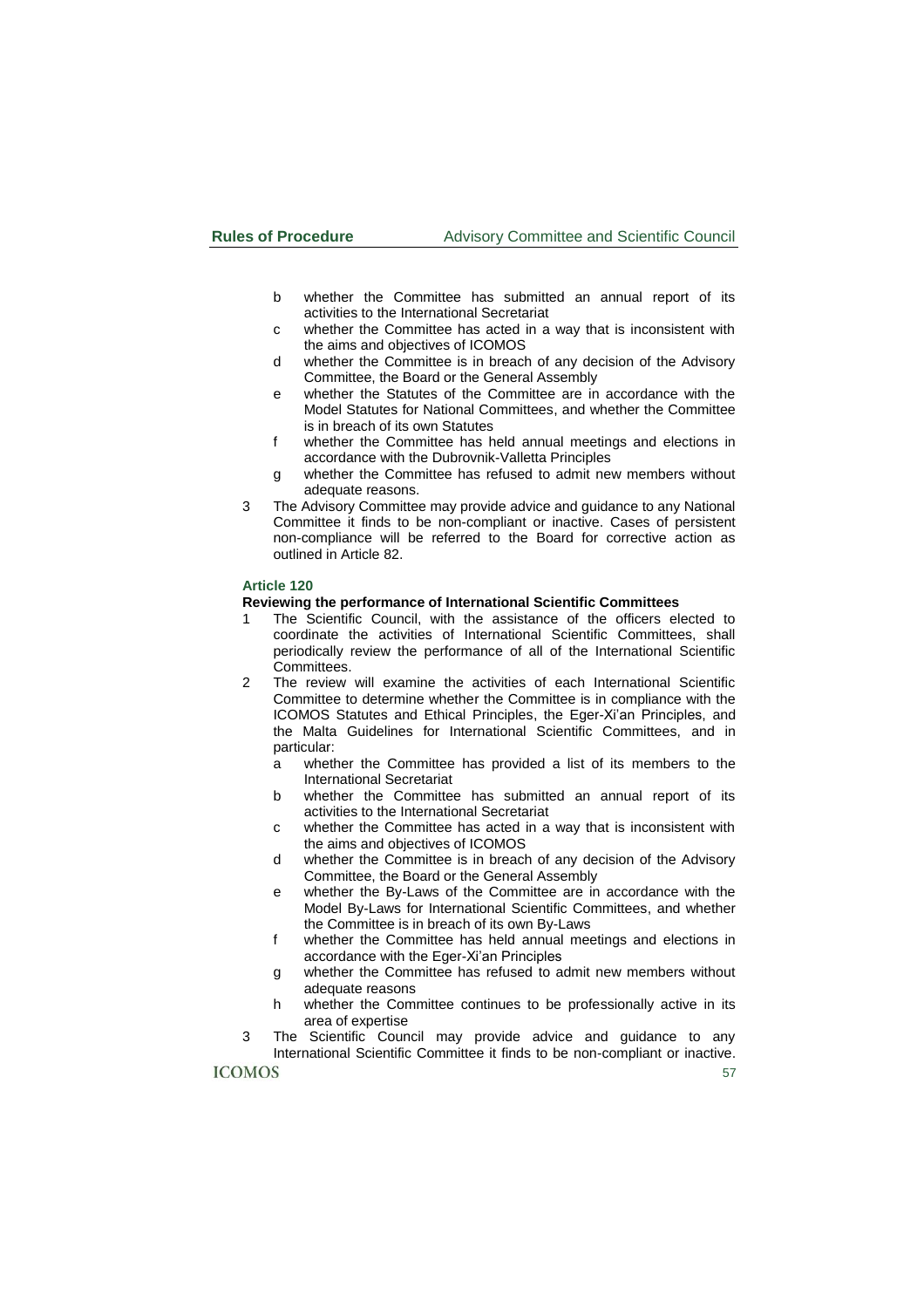Cases of persistent non-compliance will be referred to the Board for corrective action as outlined in Article 85.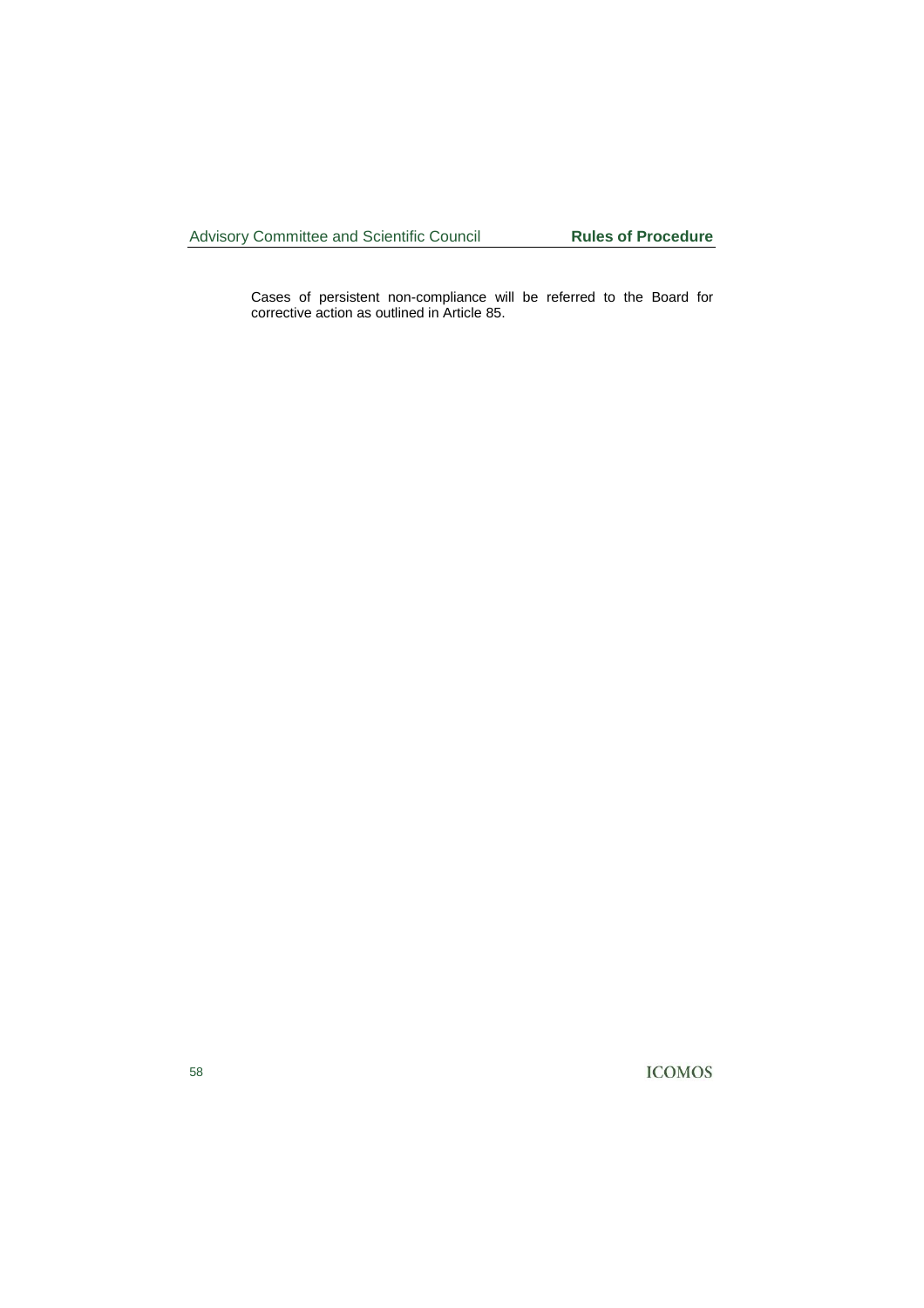# **National and Transnational Committees**

**1 Establishing a National or Transnational Committee**

#### **Article 121**

# **Establishing a National Committee**

- 1 ICOMOS members in a country without a National Committee may decide to propose establishing a National Committee consisting of at least five members, provided the country meets the criteria of Article 13-a of the Statutes.
- 2 A proposed National Committee must adopt Statutes that are in conformity with the Model Statutes for National Committees endorsed by the ICOMOS Board. National Committees seeking to become incorporated in their country must adopt Statutes that are also in conformity with local legislation. If the proposed Committee is of the view that there is a conflict between the ICOMOS Model Statutes and local legislation, the Committee must advise the Board in writing of any Article(s) in the Model Statutes that in its view conflict with local legislation, and must in addition provide a local expert opinion to support this view, together with a proposed amendment in the working languages to the Article(s concerned. The Board will decide whether the proposed amendment is acceptable.
- 3 An application for accreditation as a National Committee must be made to the Board in accordance with the provisions of Article 81.

#### **Article 122**

# **Establishing a Transnational Committee**

- 1 ICOMOS members in more than one country without a National Committee may elect to propose establishing a Transnational Committee consisting of at least five members.
- 2 A proposed Transnational Committee must adopt Statutes that are generally in conformity with the Model Statutes for National Committees endorsed by the ICOMOS Board.
- 3 An application for accreditation as a Transnational Committee must be made to the Board in accordance with the provisions of Article 81.

#### **2 Annual reporting for National and Transnational Committees**

# **Article 123**

# **Submission of annual report**

Every National and Transnational Committee must submit an annual report to the International Secretariat.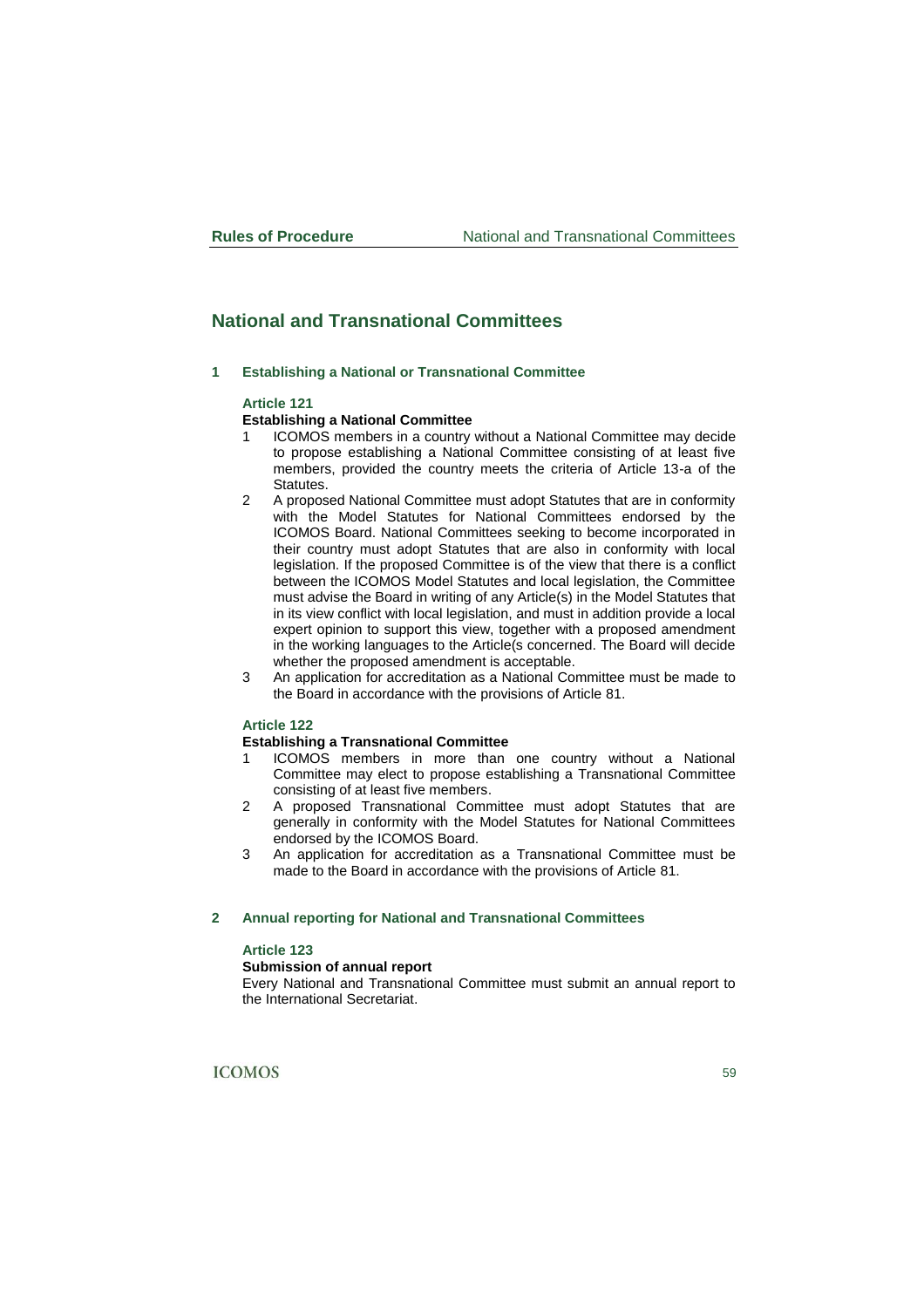# **Article 124 Content of annual report**

- 1 The International Secretariat will advise National Committees of the required format and content of the annual report.
- 2 The annual report must contain as a minimum:
	- a The names and contact details of the President and Secretary of the **Committee**
	- b The number of Committee members in the current and previous year
	- c A summary of the Committee's activities for the past year, including in particular activities associated with the International Day for Monuments and Sites.

# **3 Non-compliance of National or Transnational Committee members**

# **Article 125**

# **Procedures for dealing with non-compliance**

- National and Transnational Committees may adopt their own procedures for dealing with allegations of non-compliance by their members with the ICOMOS Statutes and Ethical Principles or the National or Transnational Committee's own Statutes.
- 2 Any such procedures must be generally in accordance with Articles 21 and 22 of these Rules, and must include a right of appeal to the Board in the event that a sanction is proposed, in accordance with Article 87.

### **4 Involvement of National Committees in World Heritage procedures**

#### **Article 126**

# **Consultation with National Committees concerning World Heritage**

With the exception of the work of the ICOMOS World Heritage Panel, the ICOMOS Bureau, the Board, the International Secretariat and other National Committees shall not make a resolution, provide an opinion, or issue a statement relating to heritage issues in any active National Committee's country, before a draft is sent in due time to the relevant National Committee for its review and comments, unless the issue is of such urgency that consultation is not feasible.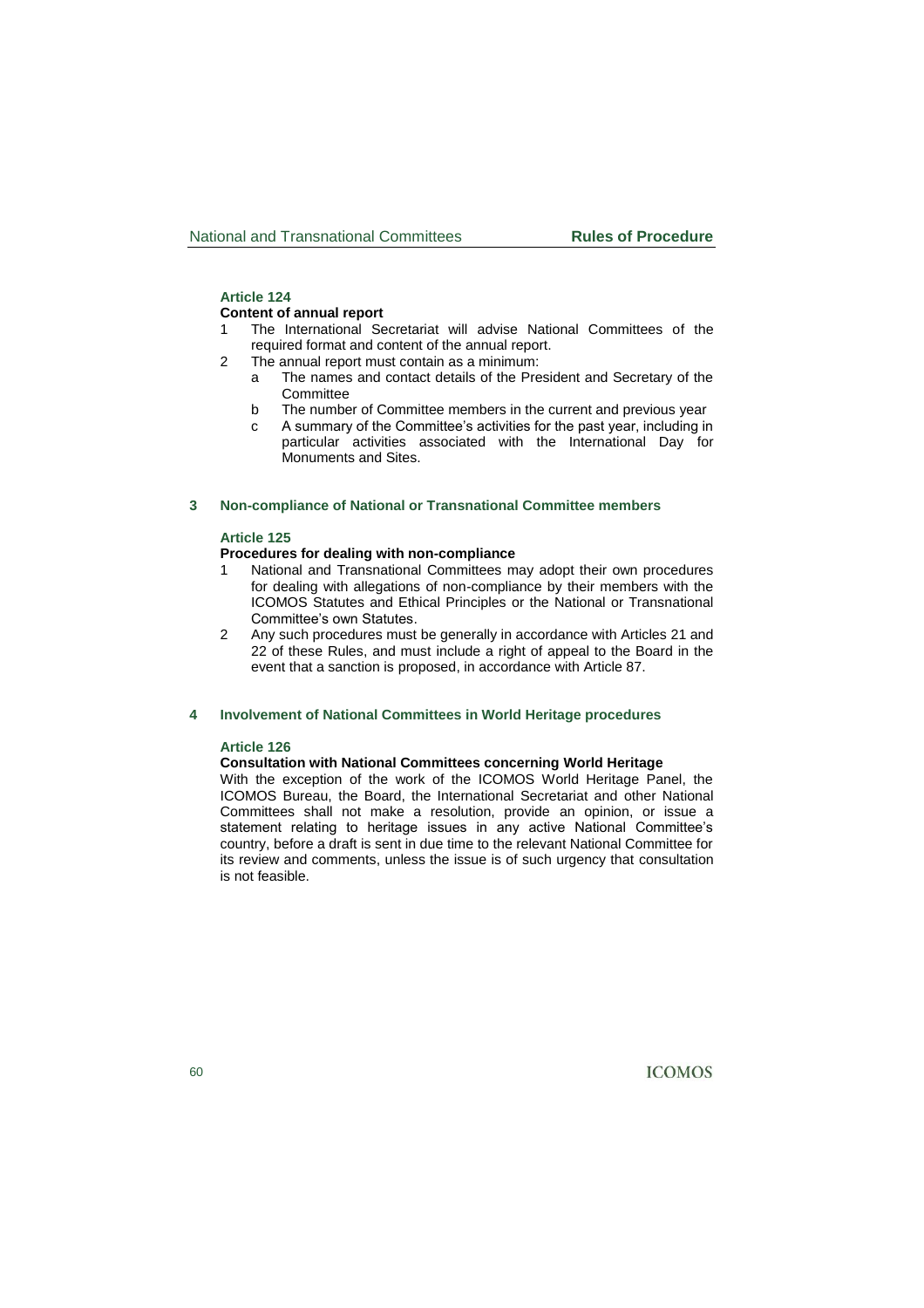# **International Scientific Committees**

**1 Establishing an International Scientific Committee**

#### **Article 127**

# **Forming an International Scientific Committee**

- 1 ICOMOS members with special expertise in an area of ICOMOS activity may decide to propose establishing an International Scientific Committee.
- 2 A proposed International Scientific Committee must adopt By-laws that are in conformity with the Model By-laws for International Scientific Committees endorsed by the ICOMOS Board. International Scientific Committees may not be incorporated.
- 3 An application for establishment as an International Scientific Committee must be made to the Board through the Scientific Council and Advisory Committee in accordance with the provisions of Articles 83 and 84.

#### **2 Annual reporting for International Scientific Committees**

#### **Article 128**

#### **Submission of annual report**

Every International Scientific Committee must submit an annual report to the Scientific Council.

# **Article 129**

# **Content of annual report**

- 1 The Scientific Council will advise International Scientific Committees of the required format and content of the annual report.
- 2 The annual report must contain as a minimum:
	- a The names and contact details of the President and Secretary of the **Committee**
	- b The number of Committee members in the current and previous year
	- c A summary of the Committee's activities for the past year, including in particular its annual meeting and any conferences or publications.

#### **3 Non-compliance of International Scientific Committee members**

## **Article 130**

### **Procedures for dealing with non-compliance**

1 International Scientific Committees may adopt their own procedures for dealing with allegations of non-compliance by their members with the ICOMOS Statutes and Ethical Principles or with their own By-laws.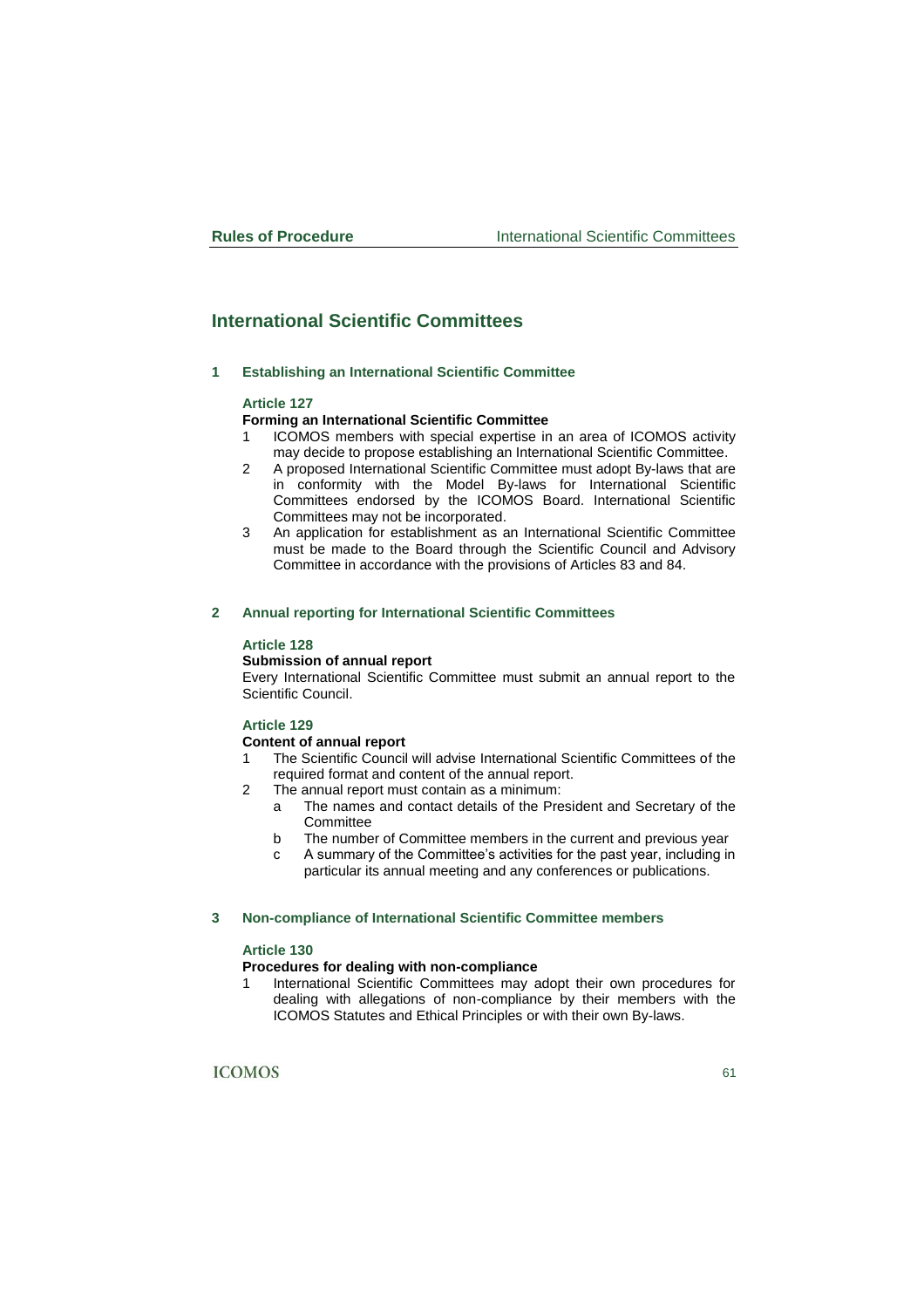2 Any such procedures must be generally in accordance with Articles 21 and 22 of these Rules, and must include a right of appeal to the Board in the event that a sanction is proposed.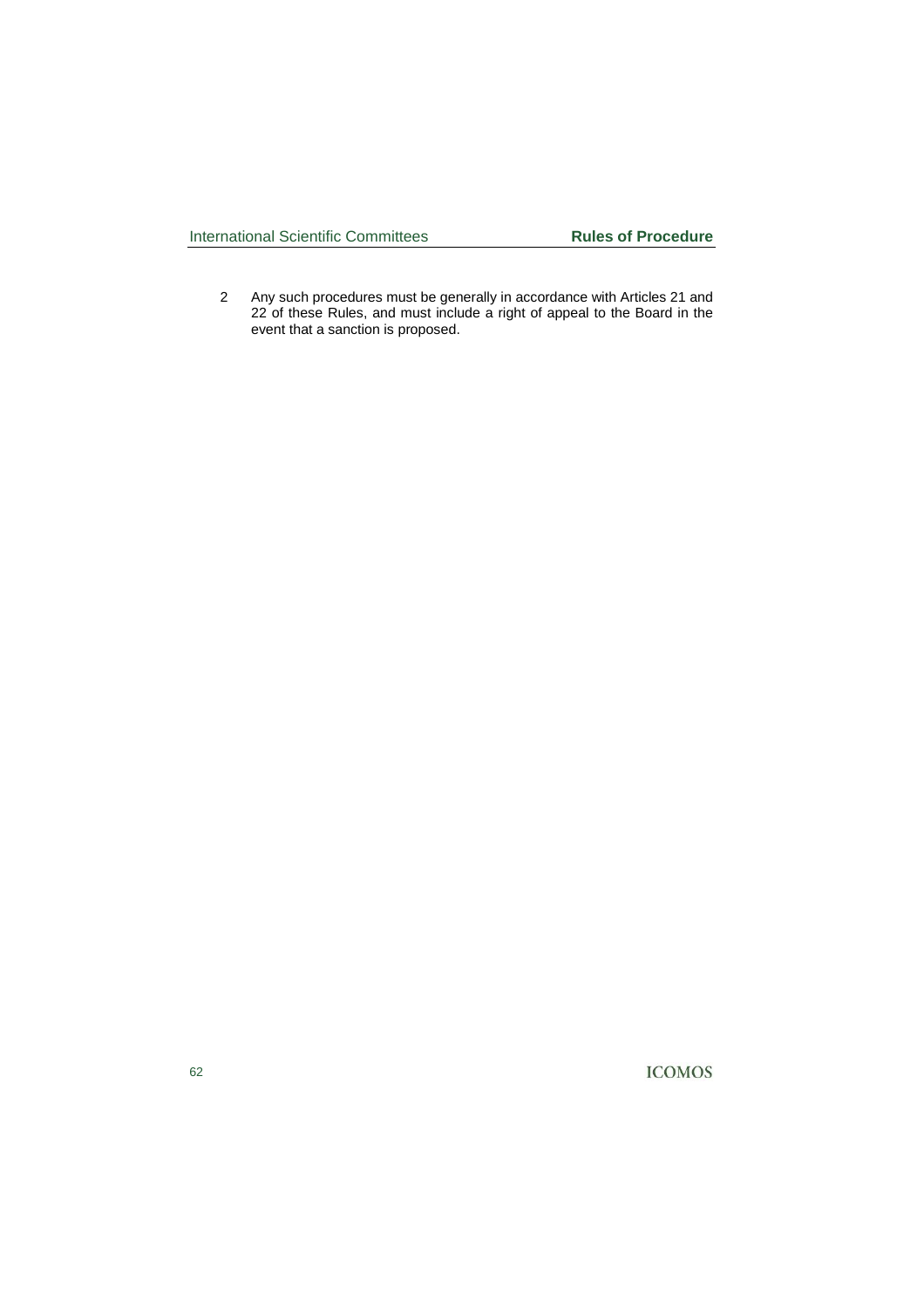# **Funds**

**1 The Raymond Lemaire International Fund** 

# **Article 131**

# **Administration of the Fund**

- 1 ICOMOS members, National Committees and others may donate to the Raymond Lemaire Fund, which has been established to provide scholarships to assist in the training of young professionals.
- 2 All donations to the fund must be separately accounted for in the ICOMOS financial reports.
- 3 The fund will be managed by the International Secretariat.
- 4 A call for donations to the fund will be made at least once a year.

#### **Article 132**

#### **Applications for scholarships provided by the Fund**

- When sufficient funds have been accumulated, the International Secretariat will invite applications from young professionals for the award of a scholarship from the Fund.
- 2 The Board will determine the criteria for assessment of applications and the information to be provided by applicants.
- 3 The International Secretariat will receive all applications and prepare a report to the Board with a draft assessment of the applications and recommendations for the award of scholarships.
- 4 The Board will review the applications and consider the recommendations, and decide on the number of scholarships to be awarded and the amount of each scholarship.
- 5 All successful applicants will receive one year of ICOMOS membership in addition to their scholarship award.

#### **2 The Victoria Falls/Mosi-oa-Tunya Solidarity Fund**

#### **Article 133**

#### **Administration of the Fund**

- 1 ICOMOS members, National Committees and others may donate to the Victoria Falls Fund, which has been established to assist ICOMOS members in financial difficulty to travel to ICOMOS events, particularly General Assemblies at which an election for the Board is to be held.
- 2 All donations to the fund must be separately accounted for in the ICOMOS financial reports.
- 3 The fund will be managed by the International Secretariat.
- 4 A call for donations to the fund will be made at least once a year.
- 5 The ICOMOS Victoria Falls/Mosi-oa-Tunya Solidarity Fund and any external grant support received for the same purpose will be administered